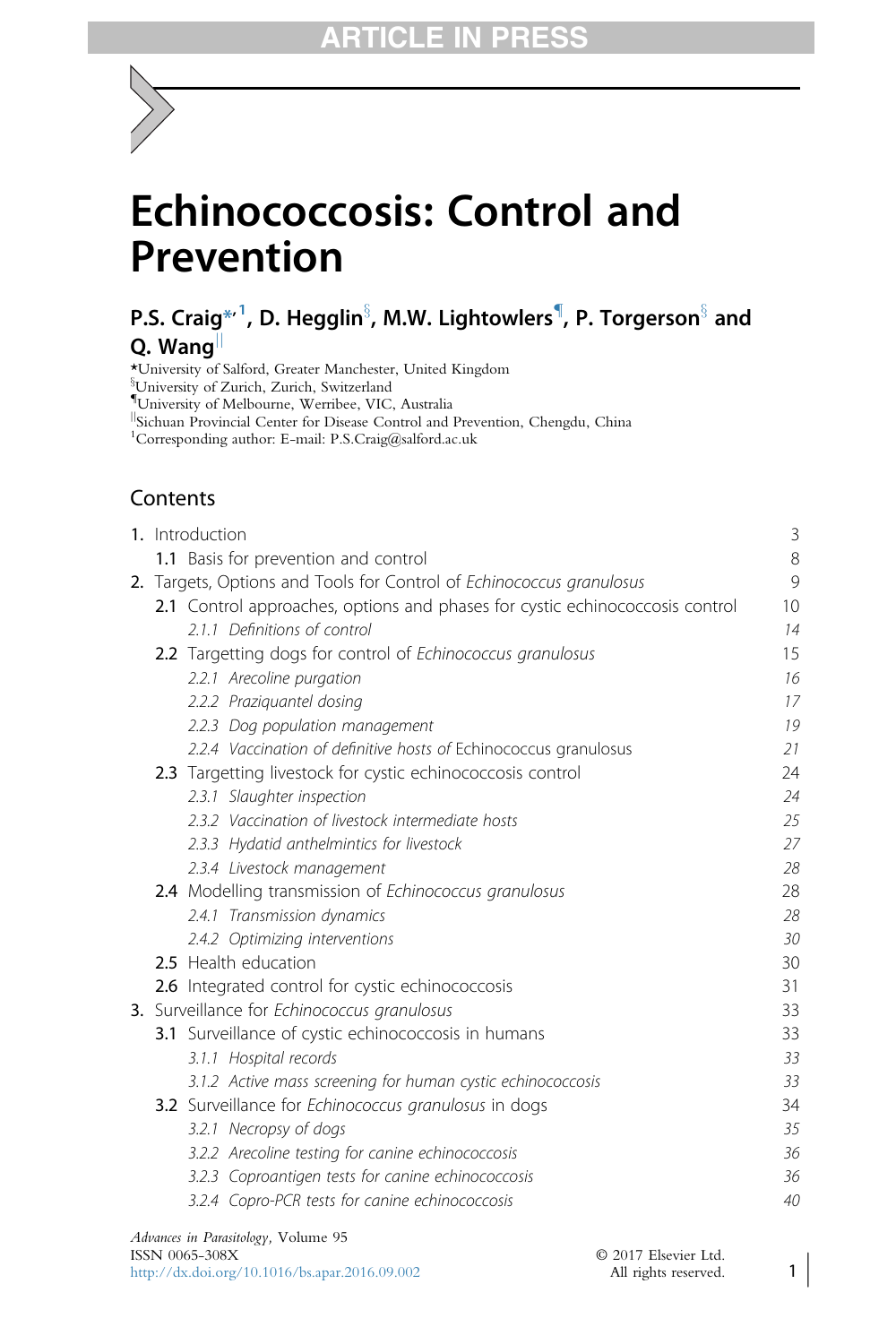# ARTICLE IN PRESS

|  | 3.3 Surveillance for cystic echinococcosis in livestock                                 | 41 |
|--|-----------------------------------------------------------------------------------------|----|
|  | 3.3.1 Meat inspection                                                                   | 41 |
|  | 3.3.2 Serology for cystic echinococcosis in livestock                                   | 41 |
|  | 3.3.3 Ultrasound for cystic echinococcosis detection in sheep and goats                 | 43 |
|  | 3.3.4 Sentinel animals                                                                  | 43 |
|  | 4. Critical Appraisal of Cystic Echinococcosis Control Programmes                       | 44 |
|  | 4.1 Successful hydatid control programmes                                               | 44 |
|  | 4.1.1 Island programmes: New Zealand, Tasmania                                          | 45 |
|  | 4.1.2 Island programmes: Falkland Islands, Cyprus                                       | 47 |
|  | 4.1.3 South American control programmes: Chile, Argentina, Uruguay                      | 48 |
|  | 4.2 Eurasian hydatid control programmes                                                 | 51 |
|  | 4.2.1 Europe: Mid-Wales, La Rioja, Sardinia                                             | 52 |
|  | 4.2.2 China: Hutubi, Datangma, Shiqu                                                    | 52 |
|  | 4.3 Reasons for success and problematic outcomes in cystic echinococcosis<br>control    | 55 |
|  | 4.3.1 South American cystic echinococcosis control programmes                           | 56 |
|  | 4.3.2 Smaller cystic echinococcosis control schemes                                     | 57 |
|  | 4.3.3 Transfer from attack to consolidation phase                                       | 57 |
|  | 4.3.4 Control of cystic echinococcosis in semi-nomadic and poor pastoral<br>communities | 58 |
|  | 5. Targets and Tools for Control of Echinococcus multilocularis                         | 59 |
|  | 5.1 Targetting fox populations for control of Echinococcus multilocularis               | 60 |
|  | 5.1.1 Culling fox populations                                                           | 60 |
|  | 5.1.2 Praziguantel baits for fox populations                                            | 61 |
|  | 5.1.3 Fox population ecology                                                            | 62 |
|  | 5.2 Targetting dogs for control of Echinococcus multilocularis                          | 64 |
|  | 5.2.1 Praziquantel dosing of dogs for Echinococcus multilocularis                       | 65 |
|  | 5.2.2 Dog population management and control of alveolar echinococcosis                  | 66 |
|  | 5.3 Small mammal populations and control of Echinococcus multilocularis                 | 67 |
|  | 5.4 Modelling the transmission of Echinococcus multilocularis                           | 68 |
|  | 5.5 Health education and prevention of human alveolar echinococcosis                    | 70 |
|  | 6. Surveillance for Echinococcus multilocularis                                         | 70 |
|  | 6.1 Surveillance of alveolar echinococcosis in humans                                   | 70 |
|  | 6.1.1 Active mass screening for human alveolar echinococcosis                           | 71 |
|  | 6.2 Surveillance of Echinococcus multilocularis in foxes                                | 72 |
|  | 6.2.1 Necropsy                                                                          | 72 |
|  | 6.2.2 Serology for Echinococcus multilocularis in foxes                                 | 72 |
|  | 6.2.3 Copro-tests for Echinococcus multilocularis                                       | 73 |
|  | 6.3 Surveillance of Echinococcus multilocularis in dogs                                 | 74 |
|  | 6.4 Surveillance in small mammals                                                       | 75 |
|  | 7. Critical Appraisal of Alveolar Echinococcosis Control Programmes                     | 76 |
|  | 7.1 Island programmes for alveolar echinococcosis control                               | 76 |
|  | 7.1.1 Reuben Island (Japan)                                                             | 76 |
|  | 7.1.2 Hokkaido (Japan)                                                                  | 77 |
|  | 7.1.3 St. Lawrence Island (Alaska)                                                      | 78 |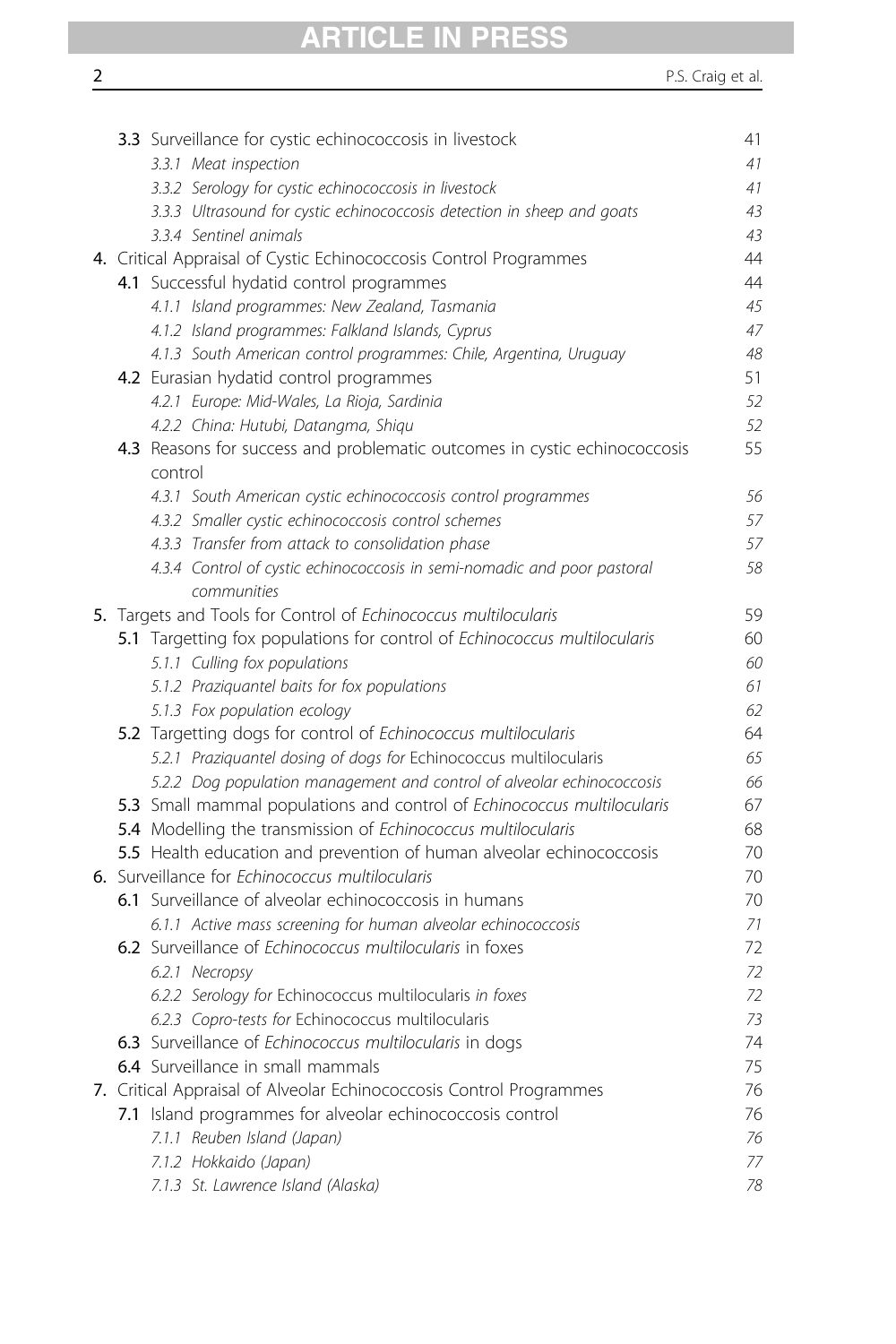# RTICLE IN P

|            | 7.2 Continental programmes for alveolar echinococcosis control              | 78 |
|------------|-----------------------------------------------------------------------------|----|
|            | 7.2.1 Germany                                                               | 78 |
|            | 7.2.2 Switzerland                                                           | 79 |
|            | 7.2.3 France                                                                | 79 |
|            | 7.2.4 Eastern Europe                                                        | 80 |
|            | 7.2.5 Western China                                                         | 80 |
|            | 7.3 Reasons for success and problematic outcomes in alveolar echinococcosis | 81 |
|            | control                                                                     |    |
|            | 7.4 Integrated control                                                      | 82 |
|            | 8. Conclusions and Future Prospects for Control of Echinococcosis           | 83 |
| References |                                                                             | 85 |

# Abstract

Human cystic echinococcosis (CE) has been eliminated or significantly reduced as a public health problem in several previously highly endemic regions. This has been achieved by the long-term application of prevention and control measures primarily targeted to deworming dogs, health education, meat inspection, and effective surveillance in livestock and human populations. Human CE, however, remains a serious neglected zoonotic disease in many resource-poor pastoral regions. The incidence of human alveolar echinococcosis (AE) has increased in continental Europe and is a major public health problem in parts of Eurasia. Better understanding of wildlife ecology for fox and small mammal hosts has enabled targeted anthelmintic baiting of fox populations and development of spatially explicit models to predict population dynamics for key intermediate host species and human AE risk in endemic landscapes. Challenges that remain for echinococcosis control include effective intervention in resourcepoor communities, better availability of surveillance tools, optimal application of livestock vaccination, and management and ecology of dog and wildlife host populations.

# 1. INTRODUCTION

By the mid 19th century the aetiology of human cystic hydatidosis and colloid 'carcinoma' were recognized to be of helminthic parasitic origin caused by a cestode(s) (see Chapter 1). However, whether both diseases were caused by different forms of Echinococcus granulosus or by two separate species was not fully confirmed until the life cycle biology and pathology of Echinococcus multilocularis in wild mammals was determined in the 1950s [\(Rausch and Schiller, 1951; Vogel, 1955](#page-98-0)). In contrast, the life cycle of E. granulosus in domestic mammals was already delineated in 1863 after experimental infection studies by Von Siebold and Naunyn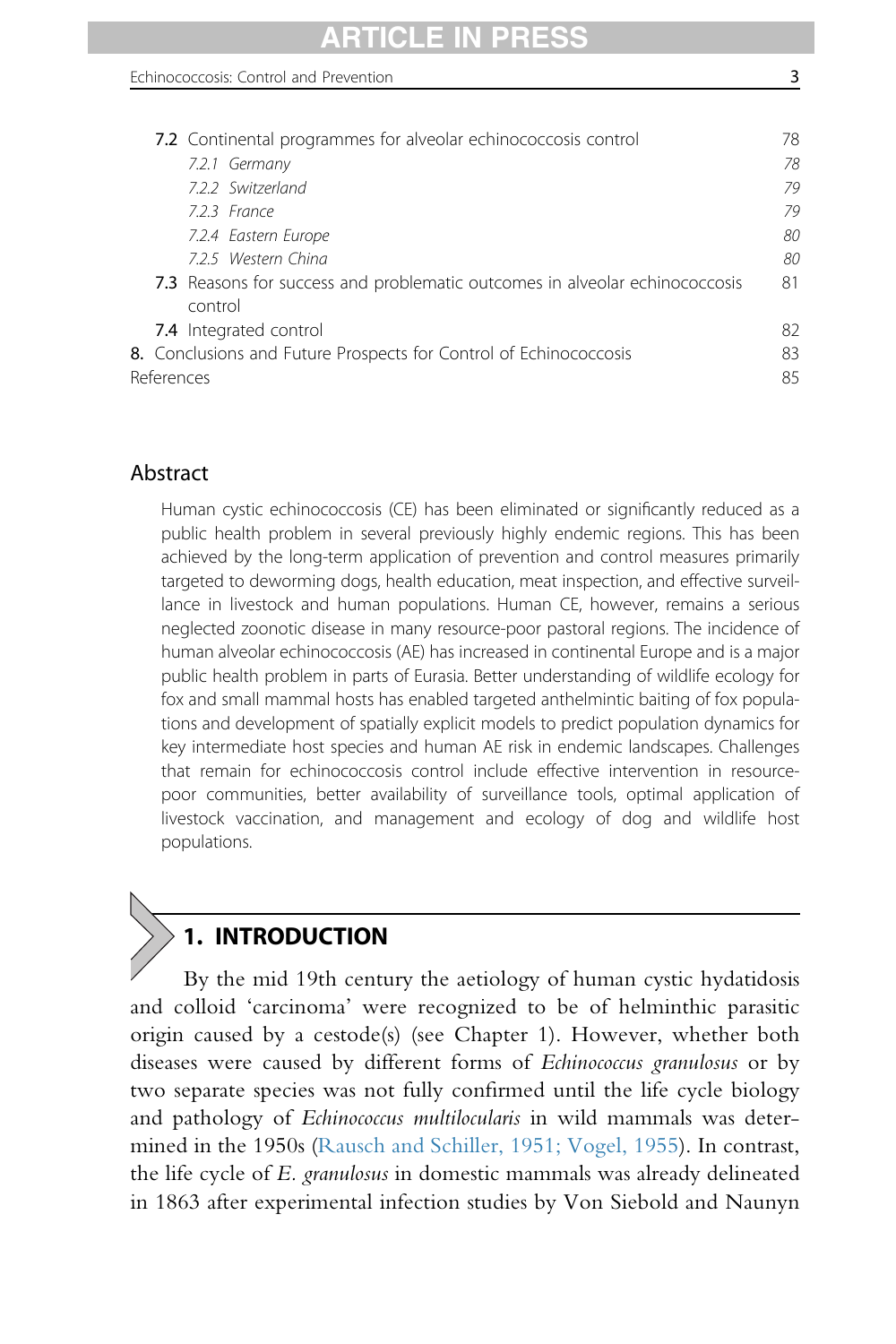(see [Grove, 1990](#page-91-0)). Furthermore, the public health importance of CE (hydatidosis) in continental Europe and Iceland in the mid 19th century was significant enough for hydatid disease control recommendations to be published in 1854 and 1863 [\(Grove, 1990\)](#page-91-0). This was followed by an ultimately successful long-term national health education programme against CE in Iceland (1863–90) ([Craig and Larrieu, 2006\)](#page-87-0). The earliest control programme for human alveolar echinococcosis (AE) occurred on Reuben Island in northwest Japan from the 1940s when the fox population was deliberately eliminated to eradicate transmission ([Ito](#page-93-0) [et al., 2003a\)](#page-93-0). Currently (2016) both Iceland and Reuben Island (Japan) remain free from echinococcosis and still maintain strict controls on dog registrations and/or movement.

Despite several highly successful hydatid control programmes from the 1960s, primarily in regions with relatively well-developed agricultural sectors (e.g., New Zealand, Tasmania, Cyprus, Chile), human CE remains a significant public health problem in the early 21st century over large pastoral areas in South America, North Africa, Eastern Europe, the Middle East, Central Asia, Russia and China [\(WHO/OIE, 2001; Alvares Rojas](#page-102-0) [et al., 2014](#page-102-0)). Total numbers of human cases are >>1 million with an associated significant high disease burden [\(Budke et al., 2006](#page-85-0)). The highest burden of human CE occurs over a large more or less contiguous transmission zone from North Africa, Near East, Middle East, Central Asia, eastern Russia and western China [\(Budke et al., 2006; Craig et al., 2007a\)](#page-85-0). Over this endemic zone, however, only a few CE control programmes are currently active (e.g., western China) or planned (e.g., Tunisia) ([WHO, 2010a](#page-102-0)).

At least 18 echinococcosis control programmes to reduce human CE incidence, have been implemented in different world regions since the 1960s, of which 3 were at national level (New Zealand, Cyprus, Uruguay) and the others at provincial level ([Table 1\)](#page-4-0). In all of those programmes the key element or control tool initially or eventually applied was the supervised dosing of owned dogs with a praziquantel(PZQ)-based anthelmintic at a frequency of  $4-8$  times per year [\(Gemmell et al., 2001; Craig and Larrieu,](#page-90-0) [2006; Lembo et al., 2013](#page-90-0)). Five island-based CE control programmes, including Iceland (from 1863), New Zealand, Tasmania, Cyprus and the Falkland Islands (Las Malvinas), were highly successful in eliminating human CE as a public health problem, with all immediately or eventually applying dog-targeted interventions (including culling, purgation and/or anthelmintic treatments) ([Gemmell and Roberts, 1998; Economides et al.,](#page-90-0) [1998; Craig and Larrieu, 2006](#page-90-0)). By contrast several continental-based CE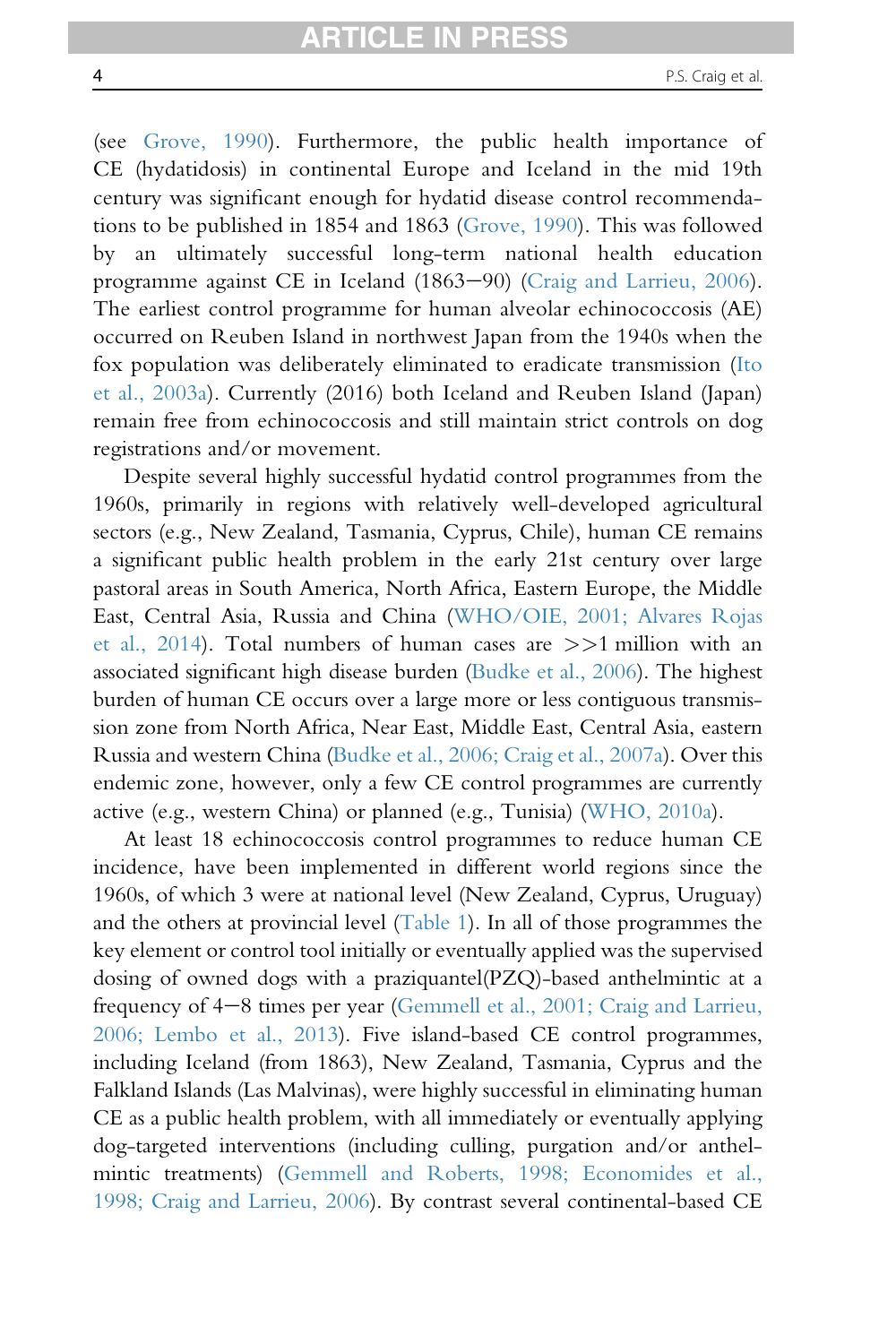| Program      | Period                 | Option<br>Auth. | Screen              | Pre  | $\sim$ 10y     | $\sim$ 20y               | Final status 2015      | References                  |
|--------------|------------------------|-----------------|---------------------|------|----------------|--------------------------|------------------------|-----------------------------|
| Iceland      | $1863 - 1960$          | 2<br>(Gov)      | Humans              | 22%  |                | No new                   | Eliminated             | <b>Dungal</b> (1957)        |
| <b>New</b>   | $(1939 \text{ start})$ | $(2)$ 5         | Humans <sup>a</sup> | 4.5  | 3.2            | 0.7/0                    | Elimination            | Gemmell (1990) and Craig    |
| Zealand      | 1959-2002              | (hon)           | Sheep $(\%)$        | 48   | $0.4 - 15.6$   | < 0.001                  | declared 2002          | and Larrieu (2006)          |
|              |                        | (MoA)           | Dogs $(\%)$         | 37   | $<$ 5          | < 0.002                  |                        |                             |
| Tasmania     | $1965 - 96$            | 3               | Humans              | >90  | 28 cases       | $\theta$                 | Elimination            | Beard et al. (2001) and     |
|              |                        | (MoA)           | Sheep               | 52   | 8.7            | < 0.002                  | declared 1996          | Jenkins et al. (2014)       |
|              |                        |                 | Dogs                | 12.7 | 0.8            | 0.06                     | (reemerging?)          |                             |
| Cyprus       | $1971 - 85$            | $\overline{4}$  | Humans              | 12.9 | $\overline{0}$ | $8^{\degree}$            | Reemerged              | Economides and Christofi    |
|              |                        | (MoA)           | Sheep               | 66   | 0.9            | 0.014                    | (^N.Cyprus)            | $(2000)$ and Christofi      |
|              |                        |                 | Dogs                | 6.8  | 0.02           | 2.6                      |                        | et al. (2002)               |
| Falkland Is. | $1965 - 2010$          | (3) 5           | Humans              | 55   |                | $\Omega$                 | Near elimination       | Christofi et al. (2002) and |
| (Malvinas)   |                        | (MoA)           | Sheep               | 59   | 1.8            | 0.16                     |                        | Lembo et al. (2013)         |
|              |                        |                 | Dogs                | Ś.   | $1.7^{\circ}$  | $< 0.01$ ^<br>(coproag.) |                        |                             |
| Sanpete      | $1971 - 81$            | 3               | Humans              | 3.7  |                | $0$ new                  | Near elimination       | Loveless et al. (1978) and  |
| Utah, USA    |                        | (RI)            | Sheep               | 7.1  | 2.8            | $\theta$                 |                        | Andersen et al. (1981)      |
|              |                        | (State)         | Dogs                | 28.3 | 9.8            | $\overline{0}$           |                        |                             |
| Neuquen      | $(1970 \text{ start})$ | (3), 5          | Humans              | 22.1 |                | $6.2 - 28$               | Continued              | Larrieu and Zanini (2012)   |
| Argentina    | $1995 - 2004$          | (MoH)           | Sheep               | 76   | 26.1           | 2.1                      | transmission           | and Larrieu et al.          |
|              |                        |                 | Dogs                | 28   | 3              | 1.2                      |                        | (2004a,b)                   |
| Rio Negro    | $1980 - 2003$          | (3), 5(6)       | Humans              | 5.6  | 1.8            | 0.3                      | Continued low          | Larrieu and Zanini (2012),  |
| Argentina    |                        | (MoH)           | Sheep               | 61   | 2.9            | $20^{\degree}$           | transmission           | Larrieu et al. $(2000a)$    |
|              |                        |                 | Dogs                | 41.2 | 18             | 5.2                      | $(7.8 \text{ in } 3y)$ |                             |
|              |                        |                 |                     |      |                |                          | old sheep)             |                             |

#### <span id="page-4-0"></span>Table 1 Summary of control programmes for cystic echinococcosis

(Continued)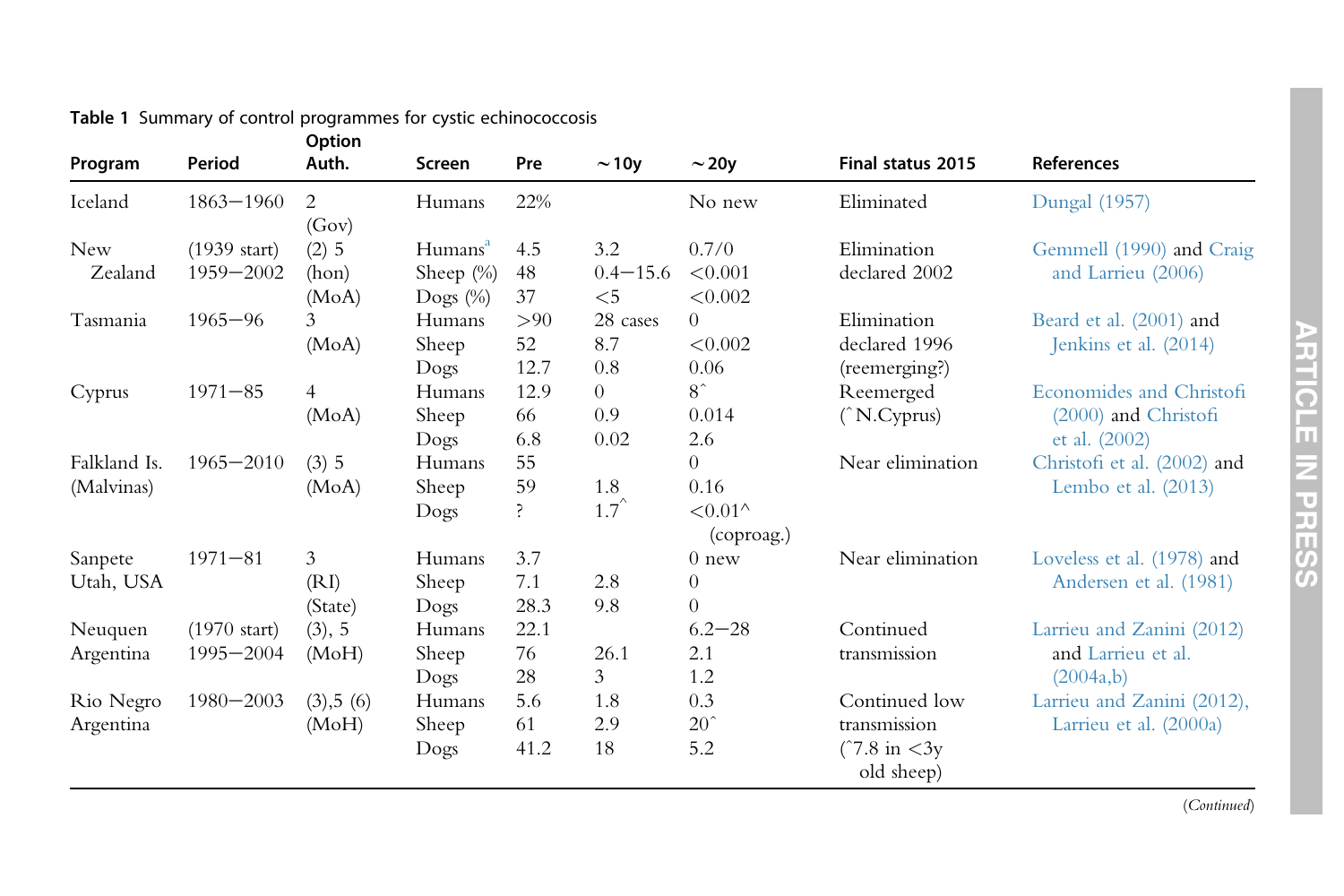| Program       | Period                 | Auth.    | <b>Screen</b>       | Pre      | $\sim$ 10y     | $\sim$ 20y       | <b>Final status 2015</b> | References                         |
|---------------|------------------------|----------|---------------------|----------|----------------|------------------|--------------------------|------------------------------------|
| Uruguay       | $(1965 \text{ start})$ | (3), 5   | Humans              | 12.4     | 6.5            |                  | Continued                | Larrieu and Zanini, 2012           |
|               | $1994 - 2002$          | (hon)    | Sheep               | 41       | 9              | 7.6              | transmission             | and Cabrera et al.                 |
|               |                        | (MoH)    | Dogs                | 10.1     | 0.7            |                  |                          | (2002a,b)                          |
| Chile XII     | $1979 - 97$            | 5        | Humans              | 80       | 20             |                  | Reemergence              | Craig and Larrieu (2006),          |
|               |                        | (MoA)    | Sheep               | 60       | 25             | $5 - 7$          |                          | Larrieu and Zanini                 |
|               |                        |          | Dogs                | 71       | 5              | 0.3              |                          | (2012), and Vidal et al.<br>(1994) |
| Rio Grande    | $1983 - 2000$          | 5        | Humans <sup>b</sup> | 1.7      |                |                  | Continued                | Larrieu and Zanini (2012)          |
| <b>Brazil</b> |                        | (MoA)    | Sheep               | $26\,$   |                | 3                | transmission             | and Farias et al. (2004)           |
|               |                        |          | Dogs                | 28.3     | 9              | 25               |                          |                                    |
| Powys         | $1983 - 89$            | 5        | Humans              | 3.9      | 2.3            | 0 < 15y          | Reemergence              | Palmer et al. (1996) and           |
| Wales         |                        |          | Sheep               | 23.5     | 10.5           |                  | In dogs                  | Buishi et al. (2005b)              |
|               |                        |          | Dogs                | $4 - 25$ | $\overline{0}$ | 9                |                          |                                    |
| Turkana       | $1983 - 2000$          | (4), 5   | Humansb             | 9        |                | 3                | Continued                | Macpherson and Wachira             |
| Kenya         |                        | (NGO)    | Goats               | $2 - 30$ | $2.5^{\rm b}$  | 1.8 <sup>b</sup> | transmission             | (1997), Njeroge et al.             |
|               |                        |          | Dogs                | 63       | 27             | $31^{\circ}$     | (coproag.)               | (2000) and Buishi et al.<br>2006   |
| La Rioja      | $1987 - 2000$          | $(4)$ ,5 | Humans              | 19       | $\overline{4}$ | 2.46             | Continued low            | Jimenez et al. (2002) and          |
| Spain         |                        | (MoH)    | Sheep               | 82.3     | 20             |                  | transmission             | Carmena et al. (2008)              |
|               |                        |          | Dogs                | 7        | 0.2            |                  |                          |                                    |
| Sardinia      | $1987 - 2000$          | (2), 5   | Humans              | 16       | 9.8            |                  | Continued                | Craig and Larrieu, 2006            |
|               |                        | (RI)     | Sheep               | 85       | 87             |                  | transmission             | and Conchedda et al.               |
|               |                        |          | Dogs                | 24       | 25             |                  |                          | (2002)                             |
| Hutubi        | $1987 - 90$            | 5        | Humans              | 43.8     |                |                  | Ongoing                  | Andersen et al. (1991) and         |
| China         |                        | (RI)     | Sheep               | 88.8     | 5.6            | 4.7              | national prog            | Zhang et al. (2009b)               |
|               |                        | (MoA)    | Dogs                | 18.5     | $\overline{0}$ |                  |                          |                                    |

#### **Table 1** Summary of control programmes for cystic echinococcosis—cont'd Option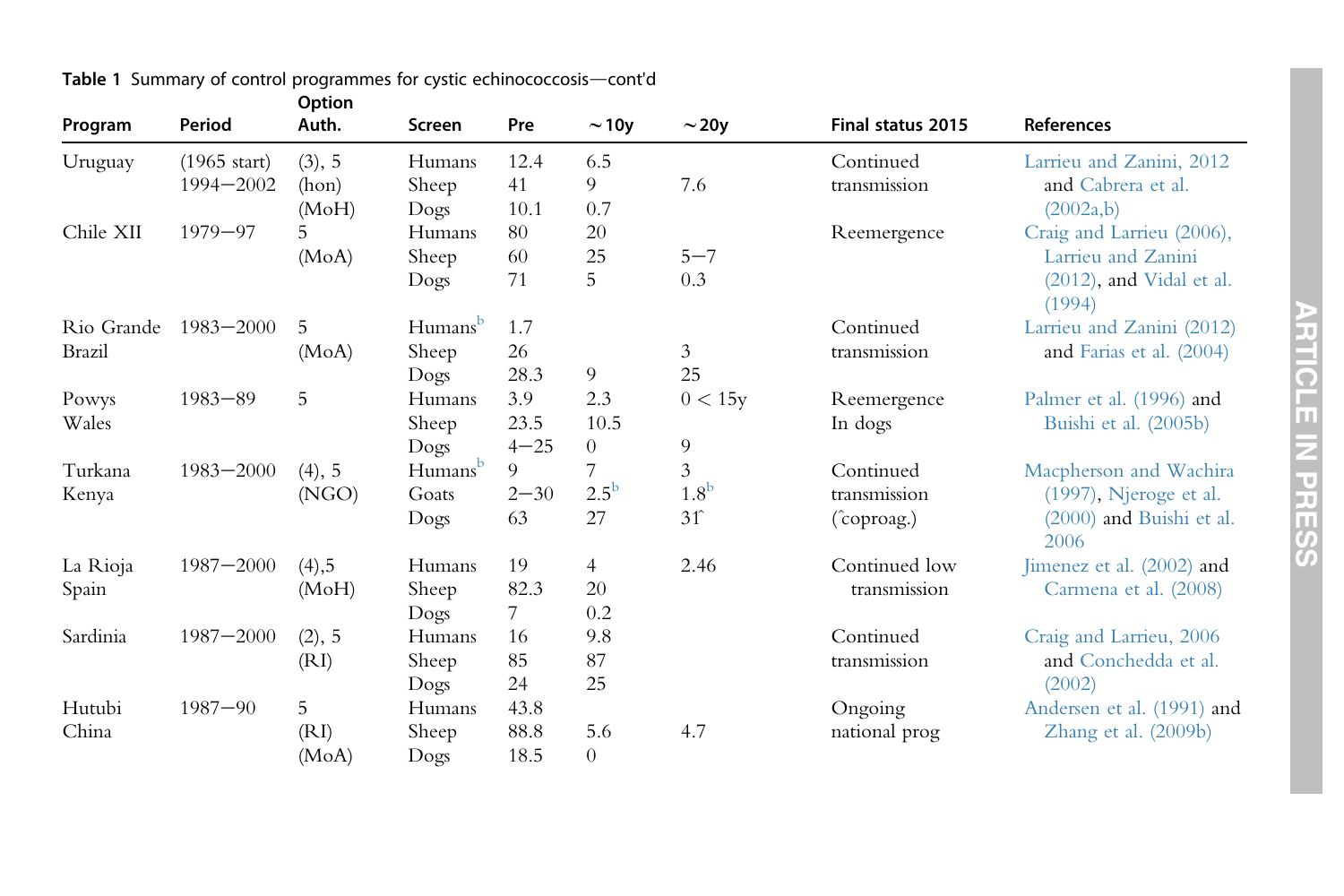| Datangma | $2000 - 2005$ | 5. (6) | Humans              | $1 - 2.6$       |            | Ongoing       | Heath et al. (2006)and    |
|----------|---------------|--------|---------------------|-----------------|------------|---------------|---------------------------|
| China    |               | (NGO)  | Yak                 |                 | 38         | national prog | <b>Yang et al.</b> (2009) |
|          |               |        | Dogs                | $50^{\degree}$  | $17^\circ$ | coproag.)     |                           |
| Shigu    | $2006-$       |        | Humans <sup>t</sup> | 3.3             |            | Ongoing       | Wang et al. (2008) and    |
| China    | Current       | (MoH)  | Sheep               | >50             |            | coproag.)     | Moss et al. (2013)        |
|          |               |        | Dogs                | $8(21^{\circ})$ |            |               |                           |

2, main Option applied (see Table 2 for definitions); (2), previous Option used; Auth., Authority responsible; hon, Honorary Commission; MoH, Ministry of Health; MoA, Ministry of Agriculture; NGO, Non Government Organization; RI, Research Institute.

 $\rm{^aIncidence}$   $-$ 

<sup>b</sup>Ultrasound prevalence %

Modified from Craig, P.S., Larrieu, E., 2006. Control of cystic echinococcosis/hydatidosis: 1863-2002. Adv. Parasitol. 61, 443-508; Larrieu, E., Zanini, F., 2012. Critical analysis of cystic echinococcosis control programs and praziquantel use in South America, 1974-2010. Rev. Panam. Salud Publica 31, 81-87.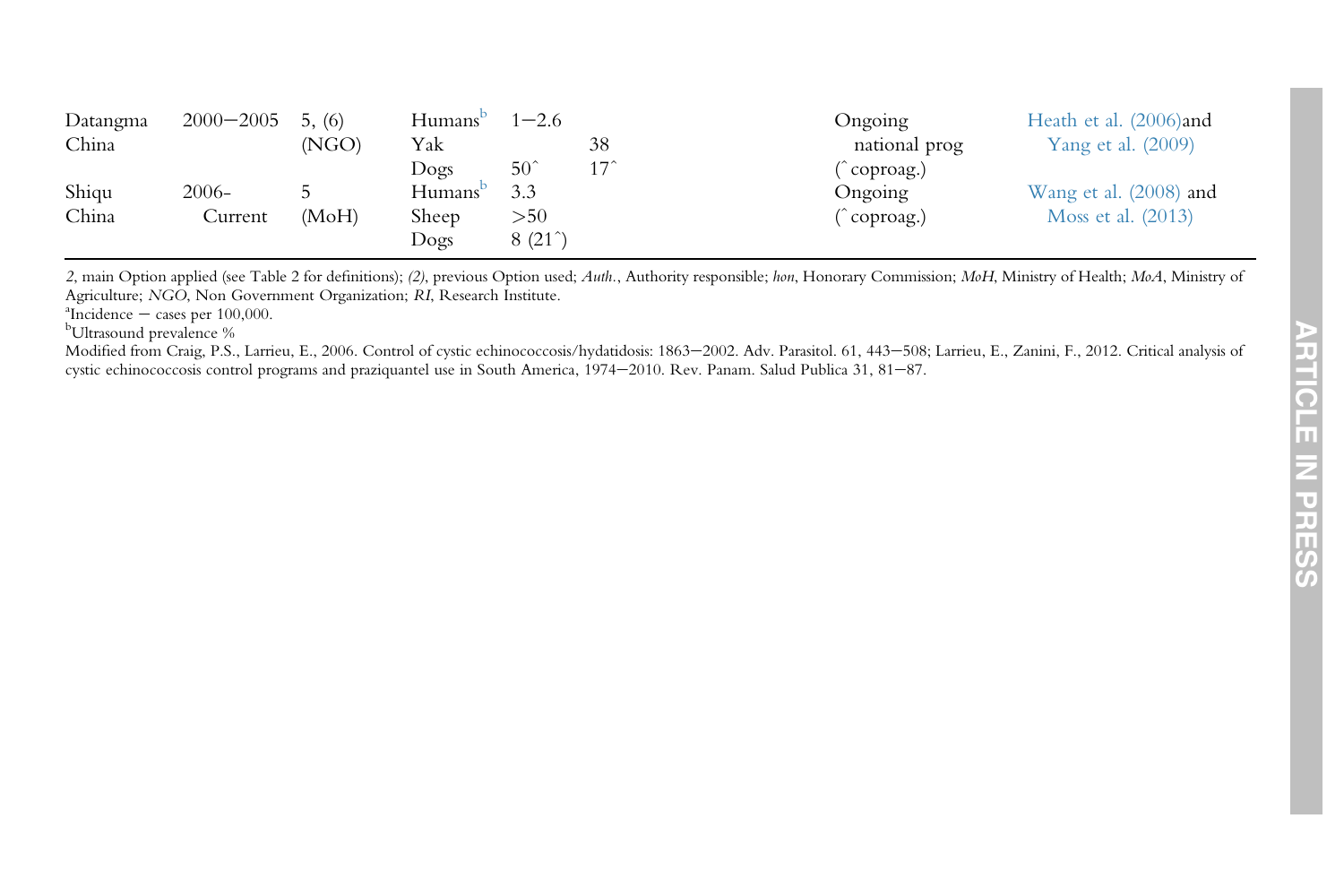control programmes ranged from highly successful (e.g., Region XII, Chile; Rio Negro, Argentina; La Rioja, Spain), eventually successful (e.g., Uruguay) to more limited impact (e.g., Turkana, Kenya; mid-Wales, UK) [\(Craig and Larrieu, 2006\)](#page-87-0) [\(Table 1\)](#page-4-0).

Modern control of E. multilocularis transmission in wildlife cycles is much more difficult to implement compared to E.granulosus in its domestic animal cycles because it requires targeted anthelmintics to the fox population. Distribution of baits containing PZQ in endemic areas can have a significant impact on vulpine prevalence, but logistics, cost and sustainability are difficult to maintain over long periods and over large geographic areas ([Hegglin](#page-92-0) [and Deplazes, 2013](#page-92-0)). Where domestic dogs have an important role in zoonotic risk for human AE, frequent deworming of owned dogs should be implemented for public health reasons [\(Rausch et al., 1990; Wang](#page-98-0) [et al., 2014](#page-98-0)).

A critical aspect of echinococcosis control has been the appropriate surveillance of both human CE or AE disease incidence or prevalence, livestock prevalence for CE and canine or vulpine echinococcosis prevalence. Without adequate surveillance data at baseline and at quarterly or annual periods post intervention, the impact of control measures will be difficult or impossible to assess and thus justify ongoing expenditure to maintain costly interventions.

Since the 1970s new tools and approaches have become available to assist in planning and implementation of interventions and surveillance strategies. These include an excellent antiworm drug (PZQ) for dogs and foxes (baits); use of portable ultrasound for human screening (CE and/or AE) within endemic communities; a highly effective vaccine (EG95) to prevent ovine echinococcosis; a laboratory-based test [coproantigen enzyme-linked immunosorbent assays (ELISA)] to replace the arecoline purgation test in dogs and to test fox scats; computer-based modelling of cost-benefit for interventions; and transmission dynamics and predictive modelling for intervention combinations [\(Torgerson and Heath, 2003;](#page-101-0) [Craig et al., 2007b\)](#page-88-0). The reasons for success in some CE control programmes and variable impacts for others are important issues that have been discussed (e.g., [Gemmell, 1990; Craig and Larrieu, 2006\)](#page-90-0) but received only little critical analysis ([Larrieu and Zanini, 2012; Lightowlers, 2012](#page-94-0)).

#### 1.1 Basis for prevention and control

The life cycle biology of all taeniid cestodes, including *Echinococcus* spp., has evolved through predator-prey transmission between carnivore and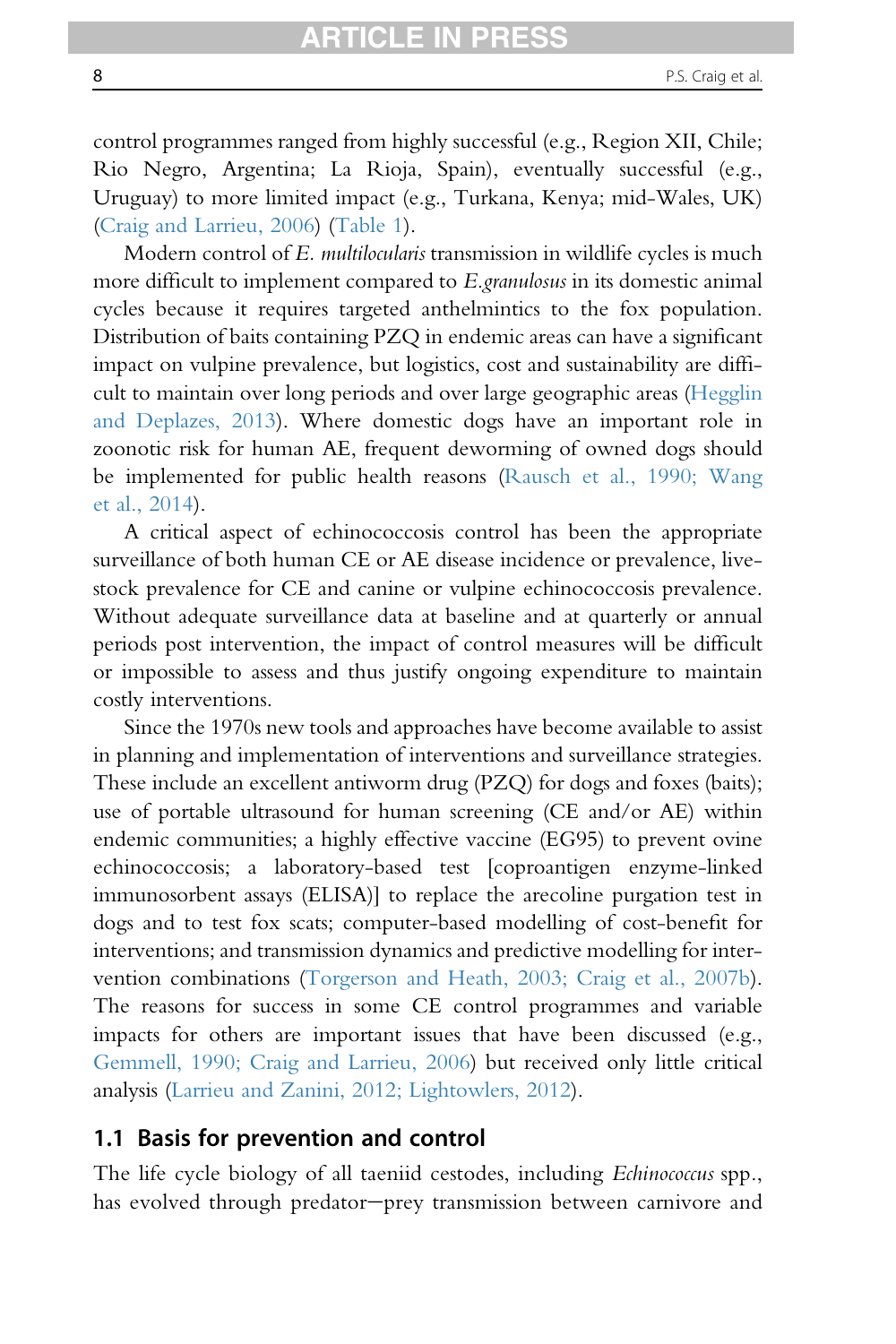herbivore mammalian hosts. Though similar in this respect Echinococcus granulosus senso lato and E. multilocularis differ in utilization of intermediate hosts, i.e., ungulate versus rodent/small mammals respectively. Transmission of E. granulosus s.l. is now primarily represented globally by cycles between dogs and domestic livestock, while E. multilocularis transmission occurs primarily within wildlife cycles between fox definitive and rodent intermediate hosts. From a control perspective the main target for intervention of both Echinococcus species is the definitive host (dogs or foxes) with the aim to reduce or eliminate adult worm burdens. The anticestode drug PZQ provides an excellent cestocidal deworming tool for dogs and foxes but the logistics of regular mass treatment are challenging. Dogs are also an excellent host for E. multilocularis and as such may increase zoonotic risk. Targeting intermediate hosts for CE control may be undertaken through classical meat inspection at slaughter but also using an infection preventive vaccine (EG95). There are currently no usable vaccines for definitive hosts. In contrast control measures directed against small mammals would not usually be considered economic or ecologically sound. Treatment of human CE and AE cases may be a public health priority but will not directly affect transmission because humans are almost always 'dead-end' hosts. Health education has the potential to reduce risky behaviour of humans, for example, unhygienic slaughter and dog contact, but education is also probably more important for community acceptance and voluntary participation in long-term hydatid-control programmes.

# 2. TARGETS, OPTIONS AND TOOLS FOR CONTROL OF ECHINOCOCCUS GRANULOSUS

At any one time transmission of E. granulosus is dependent on presence of viable parasite stages in dogs or other canids (adult tapeworms), domestic ungulates or wild herbivores (metacestodes) and the environment (eggs). As stated, human infections with the metacestode (CE) do not normally contribute to active transmission (because it requires a dog to ingest hydatid cysts). Removal or reduction in worm biomass in definitive hosts (usually dogs) will have the greatest and quickest effect to reduce active transmission because egg production will decrease rapidly and thus infection pressure to livestock. This will also importantly reduce the direct zoonotic risk from dogs within endemic communities. Targeting livestock to prevent infection (anti-oncosphere vaccination) or to kill hydatid cysts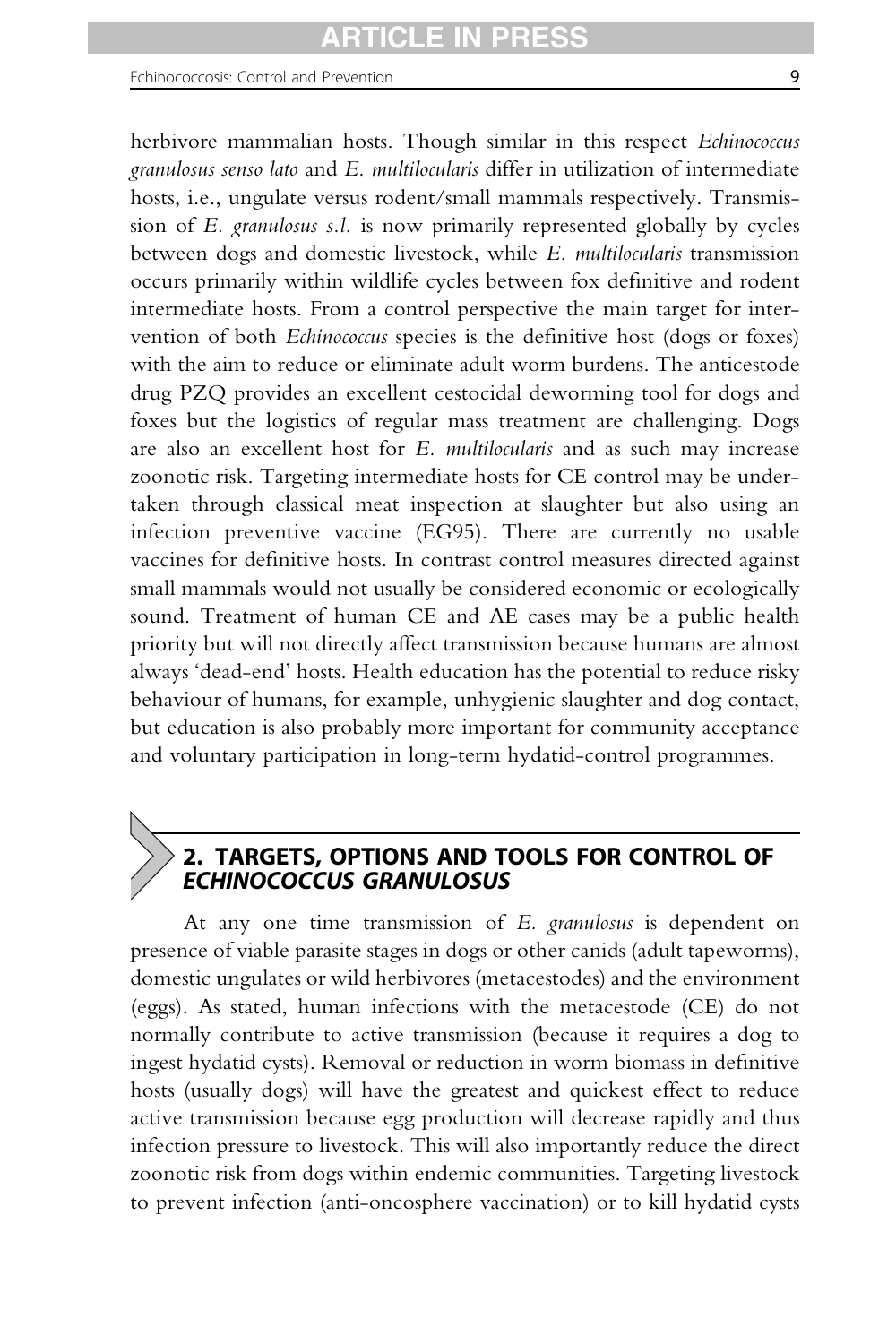(anthelmintics) could also be effective especially in conjunction with slaughter inspection (liver/lungs condemnation) and husbandry practices that reduce numbers of older sheep (have the greatest viable metacestode burden). Simulation models for combined deworming of dogs and vaccination of sheep indicate improved efficacy ([Torgerson and Heath,](#page-101-0) [2003;](#page-101-0) [Lightowlers, 2012](#page-95-0)). Community knowledge about the life cycle of Echinococcus and risks of infection from dogs should also be beneficial in relation to preventative behavioural changes (e.g., not to feed dogs raw offal). Where hydatid control measures can be integrated with the control of other zoonotic diseases or public health programmes (i.e., 'One Health'' approaches), this is expected to be more efficient and cost-effective [\(Narrod et al., 2012\)](#page-97-0), although so far there are few examples of this regarding CE [\(Zinsstag et al., 2006; Rabinowitz et al., 2013](#page-103-0)).

# 2.1 Control approaches, options and phases for cystic echinococcosis control

The control measures formulated in the 1860s [\(Krabbe, 1864](#page-93-0)) to reduce the transmission of E. granulosus between dogs and sheep are still valid today. The four key components were:

- prevent dogs getting access to offal,
- treat dogs with a dewormer,
- meat inspection and offal disposal, no home slaughter,
- health education about hygiene and dog contact.

These control directives were applied nationally in Iceland from 1863, and were supported in the early 20th century by a change in sheep husbandry in Iceland towards marketing fat lambs rather than sheep production for milk and cheese, so that human CE cases significantly reduced within 30 years and transmission was eliminated from Iceland after  $\sim$  100 years ([Dungal,](#page-88-0) [1957; Grove, 1990; Craig and Larrieu, 2006](#page-88-0)). Between the 1950s and 1970s another four island hydatid control programmes were initiated (i.e., New Zealand, Tasmania, Falkland Islands, Cyprus) and were all ultimately highly successful [\(Gemmell, 1978; Gemmell and Roberts, 1998\)](#page-89-0). They all targeted dogs in vertical programmes to varying degrees, but with some differences. For example, annual arecoline testing of dogs followed by euthanasia (Cyprus) or by enforced quarantine (Tasmania) of positive animals, or the supervised six weekly dosing of dogs with PZQ (New Zealand, Falkland Islands). From the 1980s the use of regular PZQ dosing of dogs was also the key intervention tool in several continental hydatid control programmes in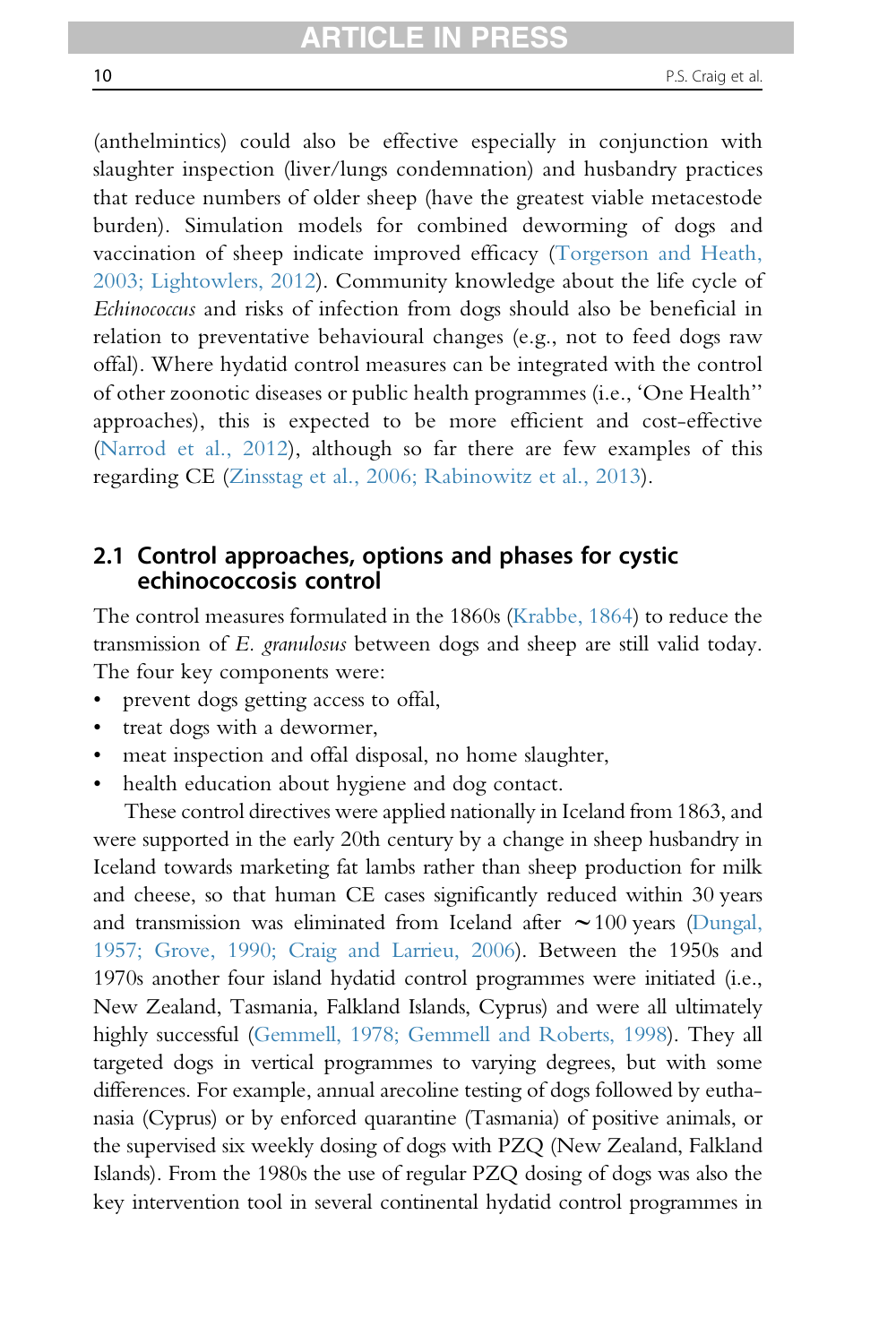South America (Argentina, Uruguay, Chile, Brazil), in Europe (Wales, Spain), in East Africa (Kenya), and in Asia (China, Kyrgyzstan).

From these programmes, but especially the Island-based schemes, a list of five 'control options' for CE was considered by [Gemmell \(1978\)](#page-89-0), then formulated by [Gemmell and Lawson \(1986\)](#page-90-0) and further extended to include potential livestock vaccination, i.e., an 'Option 6' [\(Craig and Larrieu, 2006](#page-87-0)) ([Table 2\)](#page-11-0). Option 5 that is based on the regular dosing of owned dogs with PZQ, has been the preferred option, since the drug became readily available in the 1980s to enable a 'fast-track' approach ([Gemmell and Roberts, 1998\)](#page-90-0). The challenge for control authorities was and is the existing infrastructure capability, available veterinary-related manpower, effective outreach to ac- $\cos$  all owned dogs (4-8 times per year) in target rural communities in often remote resource-poor areas, and that the communities are furthermore compliant with the control scheme. The lack of obvious clinical signs of infection with E. granulosus in both livestock and dogs, coupled with the relatively low direct economic impact in livestock, means that there is often little priority especially for poor livestock keepers within endemic communities, and also low priority for animal health sectors biased towards more economic problems in livestock ([Craig et al., 2007a](#page-87-0)).

In common with some other neglected zoonotic diseases (NZDs) the complication with CE is that it is foremost a public health problem rather than an animal health problem. Thus consideration for control is a human health priority and although a ministry of health can collect hospital data (i.e., surgical cases per 100,000 year), it relies on cooperation with the veterinary sector (e.g., Ministry of Agriculture) to deliver control measures and also to undertake domestic animal surveillance ([WHO, 2010a,b\)](#page-102-0). Intersectoral cooperation that is beneficial is frequently difficult to initiate and sustain ([Gemmell, 1978; Marcotty et al., 2013](#page-89-0)). Hydatid control schemes/programmes have been delivered by a ministry of agriculture (e.g., Tasmania; Region XII, Chile), a department of veterinary services (e.g., Cyprus), a ministry of health (e.g., Rio Negro, Argentina; western China), an honorary commission (e.g., New Zealand; Uruguay), or a nongovernment organization (e.g., Turkana, Kenya). In all cases some degree of cooperation between the veterinary and medical sectors was required to make a decision to initiate planning for hydatid control and to then collect animal and public health surveillance data respectively. [Table 3](#page-12-0) lists the phases of control that could be considered: planning phase, attack phase, consolidation phase and maintenance of elimination ([Gemmell et al., 1986b](#page-90-0), [2001; Gemmell and Roberts, 1998](#page-90-0)).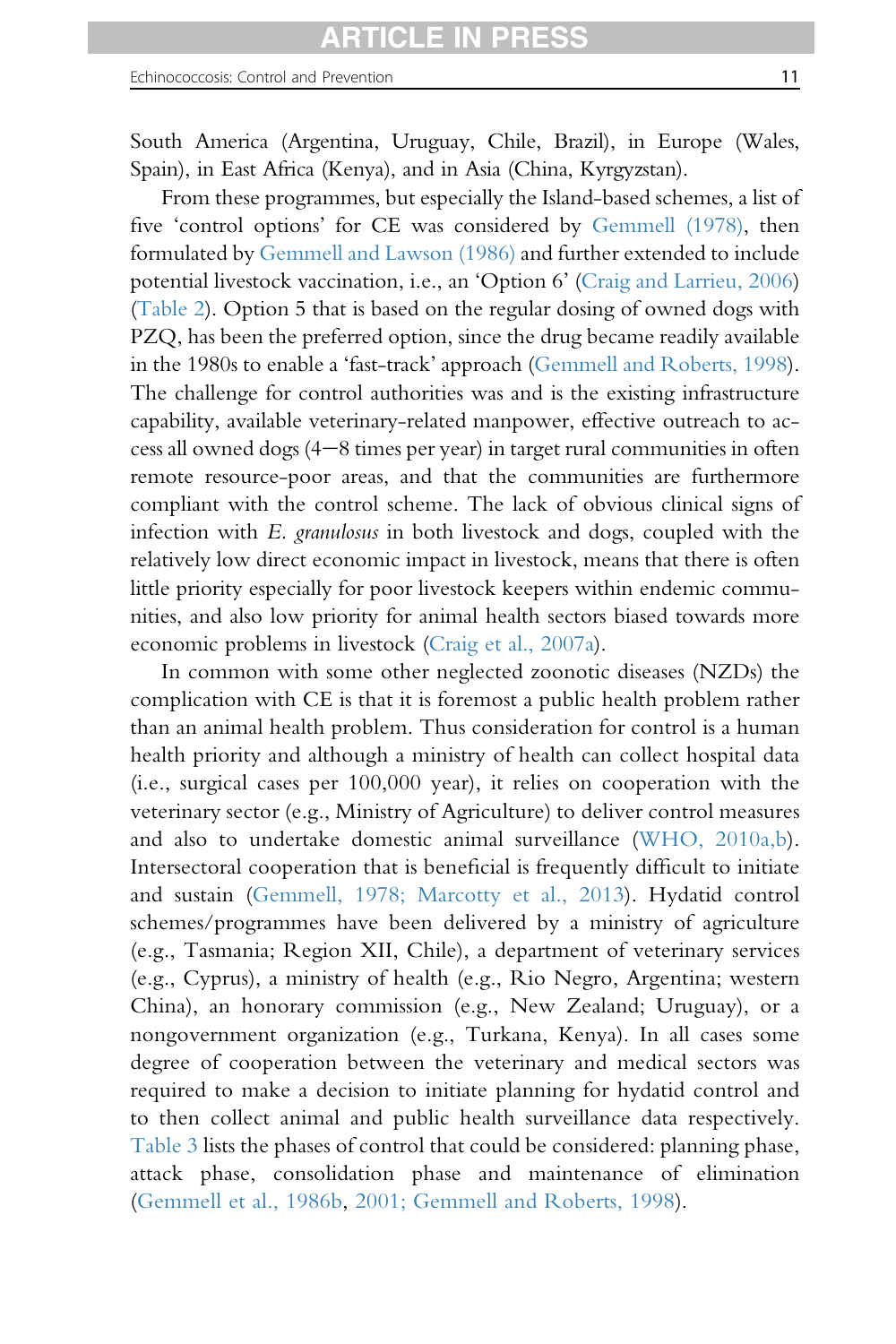|   | <b>Option Main components</b>                                 | <b>Period required Examples</b> |                              | References                                       |  |
|---|---------------------------------------------------------------|---------------------------------|------------------------------|--------------------------------------------------|--|
|   | Decision not to proceed                                       | Planning only                   |                              | Gemmell and Roberts (1998)                       |  |
| 2 | Horizontal measures, health                                   | $>50$ years                     | Iceland (from 1863)          | Dungal (1957)                                    |  |
|   | education,<br>upgrade of abattoirs, changes in<br>husbandry   |                                 | New Zealand (before<br>1959) | Gemmell (1990)                                   |  |
| 3 | Arecoline testing, quarantine, health $10-20$ years           |                                 | Tasmania (1965–96)           | Beard et al. (2001)                              |  |
|   | education                                                     |                                 | Utah $(1971-81)$             | Andersen et al. (1981) Gemmell et al.            |  |
|   |                                                               |                                 | Uruguay (before 1994)        | (2001)                                           |  |
| 4 | Dog population control and<br>euthanasia<br>arecoline testing | 10 years                        | Cyprus $(1971 - 85)$         | Gemmell et al. (2001)                            |  |
| 5 | PZQ dosing dogs $(4-8 \times p.a)$ , meat <10                 |                                 |                              | New Zealand (from 1960) Economides et al. (1998) |  |
|   | inspection, health education                                  | $\rightarrow$ 20 years          | Chile XII (1979–97)          | Gemmell and Schantz (1997)                       |  |
|   |                                                               |                                 | Rio Negro (1980–2003)        | Larrieu et al. (2000a)                           |  |
|   |                                                               |                                 | La Rioja (1987-2000)         | Jimenez et al. (2002)                            |  |
|   |                                                               |                                 | Mid-Wales (1983–89)          | Palmer et al. (1996)                             |  |
| 6 | PZQ dosing dogs (2 x p.a), livestock ? <10 years              |                                 | Datangma $(2000-05)$         | Heath et al. (2006)                              |  |
|   | vaccine, health education                                     |                                 | Rio Negro $(2010-15)$        | Larrieu et al. (2015)                            |  |

<span id="page-11-0"></span>Table 2 Options considered for control of cystic echinococcosis

PZQ, praziquantel; p.a., per annum.

After Gemmell, M.A., Roberts, M.G., Beard, T.C., Campano Diaz, S., Lawson, J.R., Nonnemaker, J.M., 2001. Chapter 6: control of echinococcosis, In: Eckert, J., Gemmell, M.A., Meslin, F.X., Pawlowski, Z.S. (Eds.), WHO/OIE Manual on Echinococcosis in Humans and Animals : A Public Health Problem of Global Concern. WHO/OIE, Paris, France; Craig, P.S., Larrieu, E., 2006. Control of cystic echinococcosis/hydatidosis: 1863-2002. Adv. Parasitol. 61, 443-508.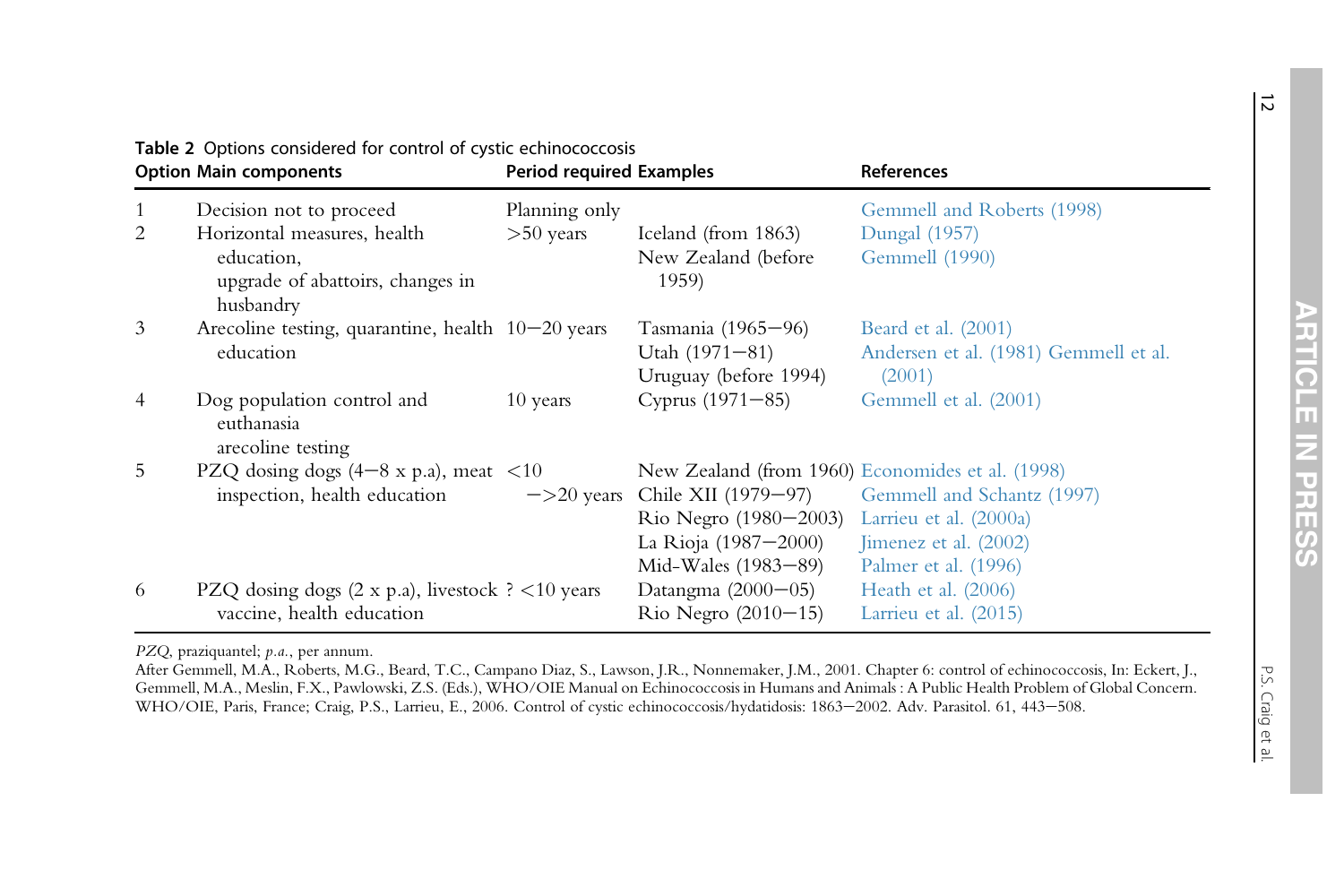| Planning      | $1 - 5$ years<br>before start                    | Decide on Option $(1-6)$ and approach,<br>cost-benefit analysis, burden of<br>human disease, funding sources and<br>expectation for $5-10$ years, identify<br>control authority, integrated<br>measures, select intervention region<br>and communities, applied research<br>needs, participatory planning,<br>outreach ability, transport, quality of<br>baseline data (humans, livestock,<br>dogs), surveillance options,<br>registration of households and dogs,<br>stray dog issues, select staff required,<br>training, health education aspects,<br>medical support treatment and<br>follow-up of CE cases, intersector<br>cooperation. May also consider a<br>pilot scheme. |
|---------------|--------------------------------------------------|-----------------------------------------------------------------------------------------------------------------------------------------------------------------------------------------------------------------------------------------------------------------------------------------------------------------------------------------------------------------------------------------------------------------------------------------------------------------------------------------------------------------------------------------------------------------------------------------------------------------------------------------------------------------------------------|
| Attack        | $1 - 5$ years,<br>$5 - 10$ years,<br>$>10$ years | Intervention/control measures applied,<br>specified dosing frequency (PZQ,<br>arecoline) minimum $2-4$ p.a for<br>PZQ, dog population control,<br>setting-specific health education,<br>slaughter inspection and<br>condemnation, use of livestock<br>vaccine, husbandry aspects, age-<br>specific surveillance data for humans<br>and livestock, arecoline or<br>coproantigen testing of dogs.                                                                                                                                                                                                                                                                                   |
| Consolidation | Year $8-10$ ,<br>or $>10$ years<br>after start   | Attack phase ceased, transfer to<br>surveillance with infected livestock<br>trace-back, application of quarantine<br>on positive properties, possible<br>reintroduction of dog-dosing<br>measures, provision or voluntary<br>purchase of PZQ for dog owners, use<br>of sentinel livestock, possible<br>legislation against home-slaughter<br>and animal movement, incorporation<br>of EG95 into routine vaccine<br>schedules. This phase may need to be<br>permanent.                                                                                                                                                                                                             |

# <span id="page-12-0"></span>Table 3 Phases considered for cystic echinococcosis control programmes<br>Phase Period/start Kevelements Key elements

(Continued)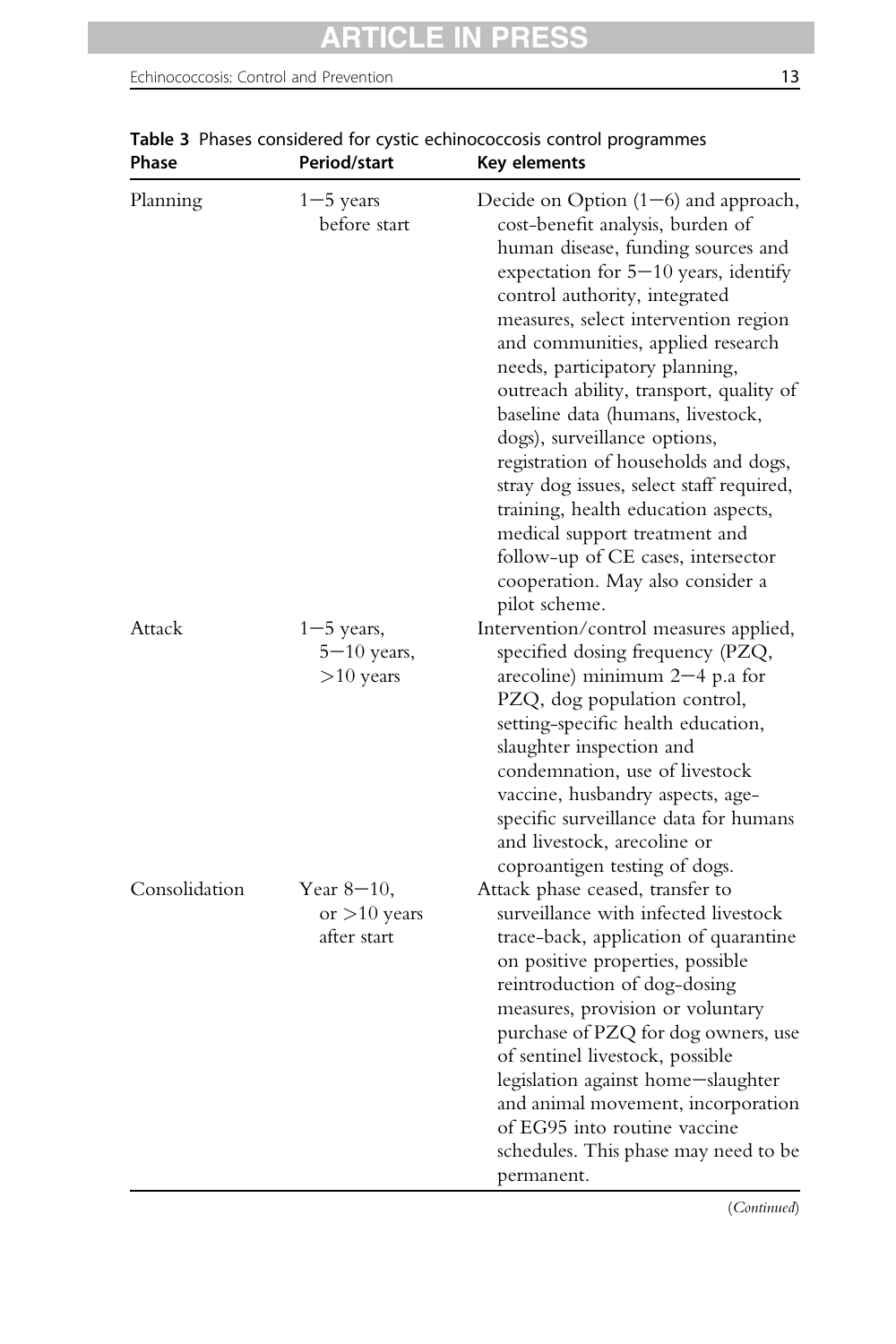| rnase       | Period/Start                        | <b>Revellents</b>                                                                                                                                                                                                                                                                                                                                                            |  |  |  |
|-------------|-------------------------------------|------------------------------------------------------------------------------------------------------------------------------------------------------------------------------------------------------------------------------------------------------------------------------------------------------------------------------------------------------------------------------|--|--|--|
| Maintenance | 20 to $>30$<br>years after<br>start | A permanent phase applied when<br>control activities stopped and when<br>elimination is close or been declared,<br>maintain vigilance by meat inspection<br>(identify small lesions) and hospital<br>records (for children), trace-back<br>when required, movement controls<br>(licence or passport) on dogs<br>especially for islands. Definitions used<br>for elimination. |  |  |  |
|             |                                     |                                                                                                                                                                                                                                                                                                                                                                              |  |  |  |

Table 3 Phases considered for cystic echinococcosis control programmes—cont'd Phase Period/start Key elements

See reviews Gemmell, M.A., Schantz, P.M., 1997. Formulating policies for control of Echinococcus granulosus: an overview of planning, implementation and evaluation. In: Andersen, F.L., Ouhelli, H., Kachani, M. (Eds.), Compendium on Cystic Echinococcosis in Africa and in Middle Eastern Countries with Special Reference to Morocco. Brigham Young University Print Services, Provo, Utah, USA. pp. 329-345; Gemmell, M.A., Roberts, M.G., Beard, T.C., Campano Diaz, S., Lawson, J.R., Nonnemaker, J.M., 2001. Chapter 6: control of echinococcosis, In: Eckert, J., Gemmell, M.A., Meslin, F.X., Pawlowski, Z.S. (Eds.), WHO/OIE Manual on Echinococcosis in Humans and Animals : A Public Health Problem of Global Concern. WHO/OIE, Paris, France; Lembo, T., Craig, P.S., Miles, M.A., Hampson, K.R., Meslin, F.X., 2013. Zoonoses prevention, control, and elimination in dogs, In: Macpherson, C.N.L., Meslin, F.X., Wandeler, A.I. (Eds.), Dogs, Zoonoses and Public Health. CABI, Wallingford, UK, pp. 205-258.

#### 2.1.1 Definitions of control

To establish whether a reduction in pathogen transmission has been achieved as a result of a purposeful control campaign, the concepts of 'control', 'elimination' and 'eradication' require consideration ([Gemmell,](#page-90-0) [1986; Molyneux, 2006\)](#page-90-0).

For echinococcosis, the elimination of human CE disease is the ultimate goal, i.e., no human cases in a defined geographic region. However, because CE patients may have a long asymptomatic period, cases will continue to appear in older age groups (e.g., >40-years-old) long after elimination has been declared. This was the situation in Iceland, New Zealand and Tasmania, wherein CE cases in older age groups continued to occur some years after elimination was considered to have occurred [\(Craig and Larrieu,](#page-87-0) [2006; Moro and Schantz, 2006a,b;](#page-87-0) O'[Hern and Cooley, 2013\)](#page-97-0). Elimination of infection or transmission, as opposed to disease in humans, is more difficult because it requires that there is no infection in domestic animals (dogs and livestock) and possibly wildlife hosts, however, that may be the ultimate aim of an echinococcosis control programme. For example, provisional elimination of E. granulosus transmission was declared in Tasmania in 1996, a total of 32 years after the start of a hydatid control programme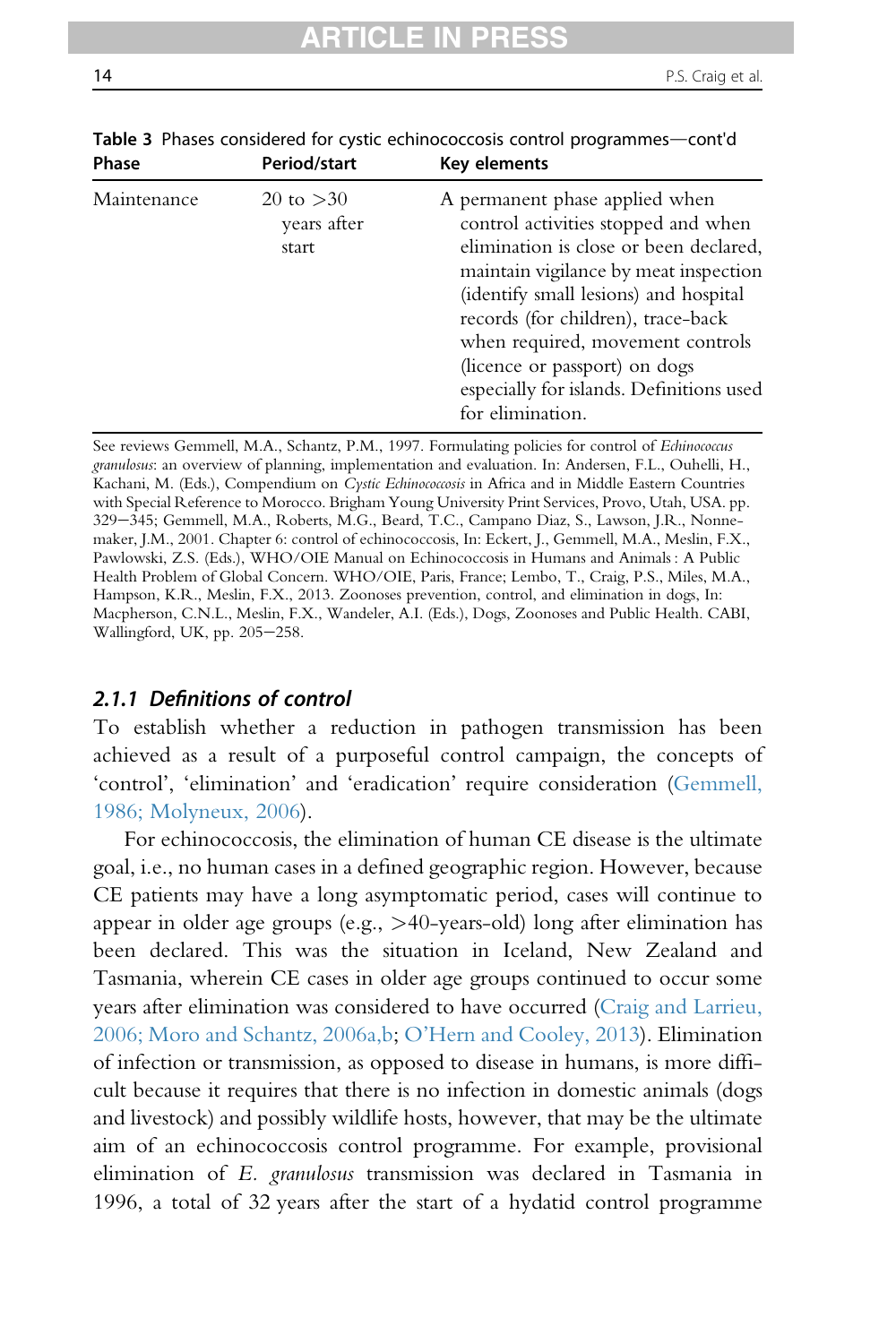([Jenkins, 2005\)](#page-93-0), and in 2002 in New Zealand 43 years after implementation of a vertical control programme ([Pharo, 2002\)](#page-98-0). However, in Tasmania infection in cattle and dogs was detected after 2006, suggesting some transmission of E. granulosus between dogs and cattle and/or possibly also involving hunting dogs and wild herbivores [\(Jenkins et al., 2014\)](#page-93-0). No new human CE cases have been reported in Iceland since the 1960s nor on the Falkland Islands (Malvinas) since 1992 after the start of control programmes respectively in 1863 and 1977 [\(Lembo et al., 2013\)](#page-94-0).

Pathogen eradication has been defined as the worldwide reduction to zero cases, for example, as in the case of smallpox or the potential nearfuture eradication of human dracunculiasis ([Molyneux, 2006\)](#page-96-0). For zoonotic diseases, such as echinococcosis, with animal host reservoirs this would be virtually impossible to achieve unless within restricted geographic areas such as islands. For most echinococcosis control programmes in continental regions, successful 'control' will usually be considered to be a significant reduction in the incidence, prevalence and morbidity of human CE to some low level. In other words, to eliminate CE as a public health problem, or effectively converting a region of high CE endemic status to one of sporadic CE disease status, and possibly eventual elimination altogether of human disease was achieved in New Zealand and the Falkland Islands.

Following an 'attack' phase characterized, for example, by  $5-10$  years of regular dosing of owned dogs, and improved husbandry and slaughter practices, as well as health education, the conversion of a hydatid programme to a 'consolidation' phase characterized by surveillance and trace back, can occur when an acceptable level of transmission reduction has occurred ([Heath et al., 2006](#page-91-0)). This could be when there are no new human  $CE$  cases under  $10-15$  years of age (hospital records or ultrasound screening data), when ovine CE prevalence is  $\langle 0.1\%$  in sheep less than 3-year-old (abattoir records) and when prevalence of canine echinococcosis is < 0.01% (arecoline or coproantigen data) [\(WHO, 2011](#page-102-0)).

# 2.2 Targetting dogs for control of Echinococcus granulosus

Since the domestic dog was identified as the main definitive host of E. granulosus by the early 1860s, it became clear that reduction/elimination of dog populations and/or more acceptably treating dogs with a dewormer or anthelmintic, could break the life cycle of the parasite and reduce human exposure [\(Gemmell, 1990;](#page-90-0) [Grove, 1990](#page-91-0)). The three main approaches involving targeting dogs have been: (1) use of arecoline salts to purge dogs; (2) use of PZQ as an anthelmintic; (3) dog population management.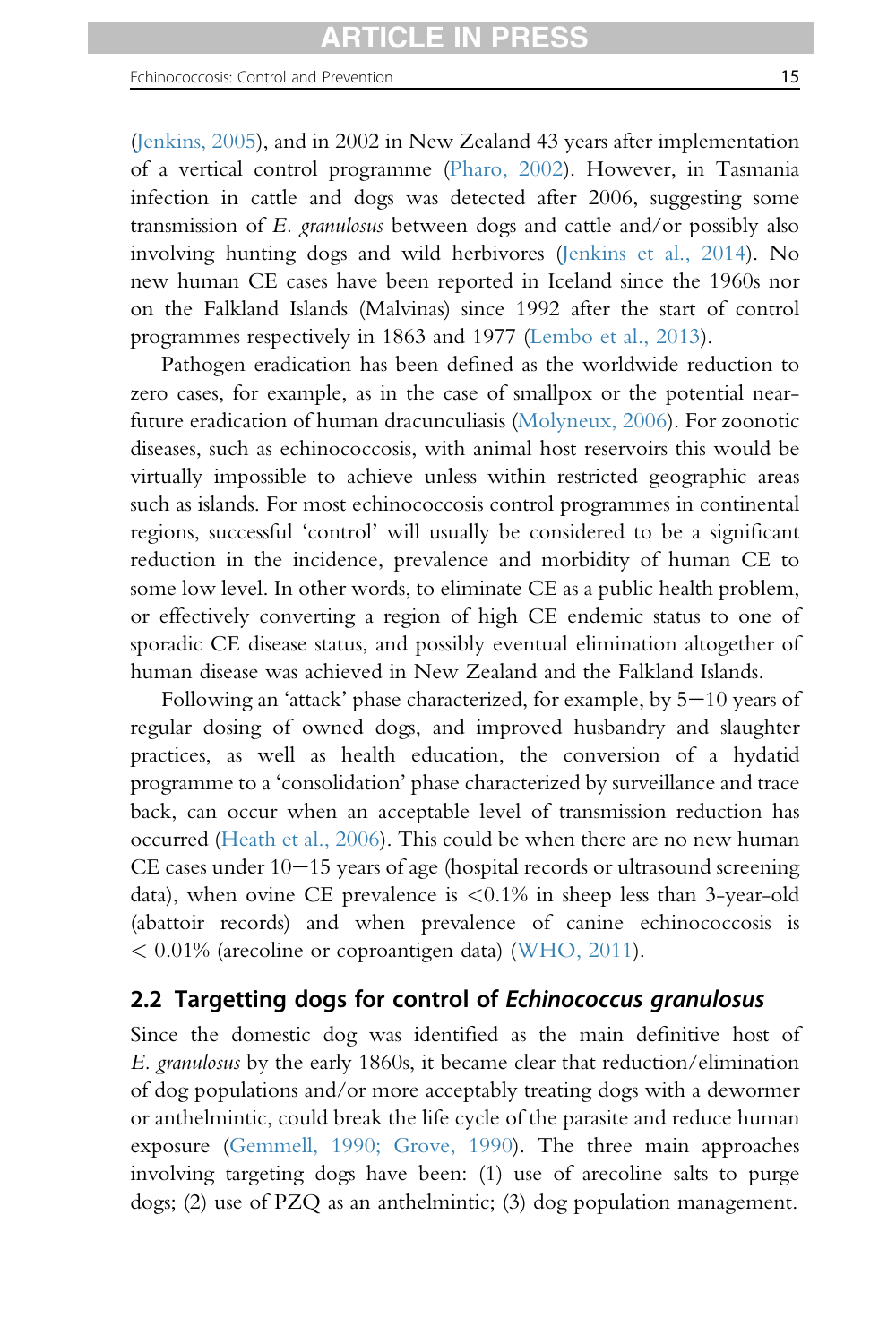#### 2.2.1 Arecoline purgation

In 1890 Iceland passed a nationwide law to control dogs by taxation and to enforce treatment with a dewormer. Initially an extract of kamala fruit (Mallotus philippinensis) was used as a dewormer but was quickly replaced by a more effective purgative based on extracts of areca nut (Areca catechu). A synthetic derivative arecoline hydrobromide (from 1924) was used in dogs at  $2-5$  mg/kg as a single dose (or with a second follow-up dose), to paralyze tapeworms (*Echinococcus*, *Taenia* spp and other cestode genera) and to dislodge them through involuntary intestinal smooth muscle contractions by acting on the host parasympathetic nervous system. This resulted in purgation of contents of the intestinal tract including any helminth parasites [\(Gemmell, 1973; Craig, 1997; WHO/OIE, 2001\)](#page-89-0). Arecoline is not helminthicidal and therefore purged worms are still alive, as will be any tapeworms that still remain attached to the small intestine. Thus a purged dog could still have a small biomass of viable Echinococcus worms. However, the potential diagnostic application of arecoline purgation (arecoline testing) was clear and in that regard it has been used successfully as a surveillance tool in several hydatid control programmes from the 1960s and 1990s (see [Section 3.2\)](#page-33-0).

Arecoline purgation was employed as both a crude dewormer and a diagnostic test in a number of early hydatid control programmes including: Iceland (from 1890), New Zealand (from 1938), Tasmania (from 1964), Uruguay (from 1965), Neuquen (from 1970) and Cyprus (from 1971) [\(Gemmell, 1978; Craig and Larrieu, 2006](#page-89-0)). The two great advantages of arecoline purgation were firstly its 'on-site' educational value to enable dog owners to observe whether their dogs were infected with tapeworms (especially the common large Taenia spp), and secondly that purgation should be 100% specific for E. granulosus s.l. (i.e., where E. multilocularis is not coendemic). However, the logistics of mass arecoline purgation of owned dog populations is very demanding and requires good organization, rural population compliance, timed notice of treatment schedules, trained manpower, purge inspection/analysis ability and biohazard containment in the field ([Cabrera et al., 2002b](#page-86-0)). The sensitivity of single dose arecoline for eliminating E. granulosus from infected dogs ranges from 40 to 75% (usually within  $30-120$  min in dogs starved for 12 h) and therefore a number of dogs will not purge properly or fail to purge. In addition, owner compliance may not be guaranteed because of distressed animals. Since the late 1970s the anthelmintic drug PZQ has been the drug of choice to deworm dogs in Echinococcus control programmes (see later). However,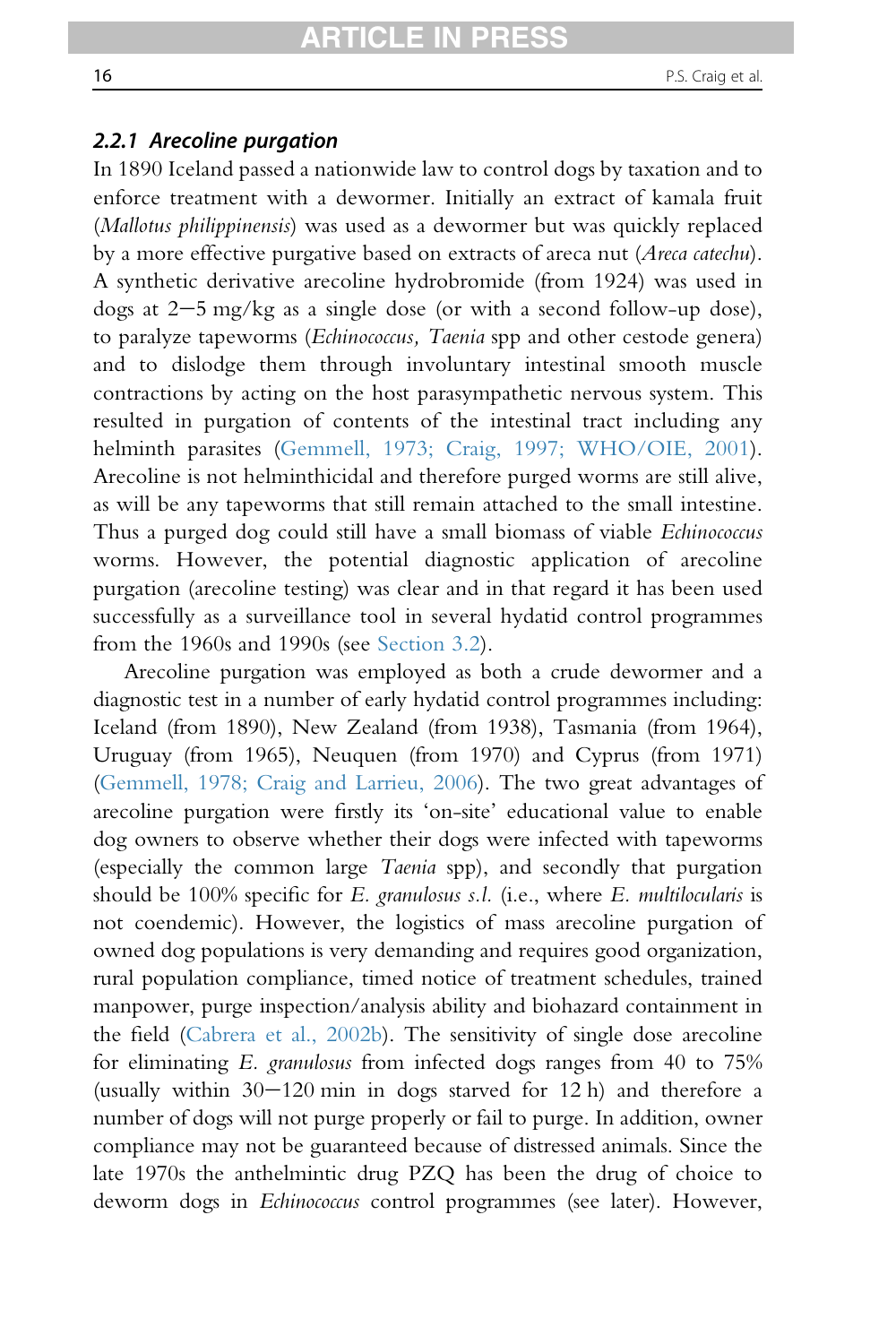Echinococcosis: Control and Prevention 17 and 17 and 17 and 17 and 17 and 17 and 17 and 17 and 17 and 17 and 17

arecoline purgation remains a useful surveillance test for canine echinococcosis when other diagnostic tests are not available and when epidemiological data are required that include mean worm burdens [\(Ziadinov et al., 2008;](#page-103-0) [Craig et al., 2015](#page-103-0)).

# 2.2.2 Praziquantel dosing

The discovery of PZQ in 1972 (by the companies Merck and Bayer) was probably the most important advance for control of echinococcosis since the determination of the life cycle of  $E$ . granulosus more than 100 years earlier. PZQ (isoquinolone-pyrazine) was found to be highly effective against trematodes and cestodes, including Echinococcus and Taenia spp.at a dose range of  $2-5$  mg/kg ([Gemmell and Johnstone, 1981\)](#page-90-0). The first use of PZQ for mass treatment of canine echinococcosis began in the late 1970s as six to eight weekly dosing campaigns in the New Zealand Hydatid Control Programme and for hydatid disease control in the Falkland Islands and from the early 1980s in southern Chile (Region XII) and Argentina (Rio Negro) [\(Craig and Larrieu, 2006\)](#page-87-0). Other successful applications of PZQ dosing of dogs for control of hydatidosis were reported in northern Spain (La Rioja) from 1987 (dosing frequency 6 weekly then 16 weekly from 1993) [\(Jimenez et al., 2002\)](#page-93-0) and in Uruguay from 1992 again with a target of 6 weekly dosing frequency ([Cabrera et al., 1996\)](#page-86-0). From 2006 PZQ manufactured in China was used for an ambitious monthly dosing programme for canine echinococcosis to control transmission in northwest Sichuan Province, then control was expanded in 2010 to include six other provincial regions of western China [\(WHO, 2011\)](#page-102-0). Application of regular supervised PZQ dosing for hydatid control in remote-settled communities [\(Larrieu and Zanini, 2012](#page-94-0)) and in nomadic or semi-nomadic pastoral communities is probably the most challenging ([Macpherson and](#page-95-0) [Wachira, 1997; Heath et al., 2006; Huang et al., 2008; Lembo et al., 2013\)](#page-95-0).

PZQ is normally given to dogs orally in tablet form at a dose of 5 mg/kg, though lower doses have been used, as have biscuit [\(Chi, 1993\)](#page-86-0) and injectable formulations. Its efficacy is  $>99\%$  against E. granulosus s.l. and also for E. multilocularis but has no residual effect and is not ovicidal. Treated dogs should ideally be restrained before and after dosing, and as a precaution against environmental contamination any voided faecal matter must be buried or burnt.

The selected frequency for dosing dogs with PZQ is an important aspect of echinococcosis control programmes from perspectives of transmission potential, natural reinfection rates and the logistics, sustainability and cost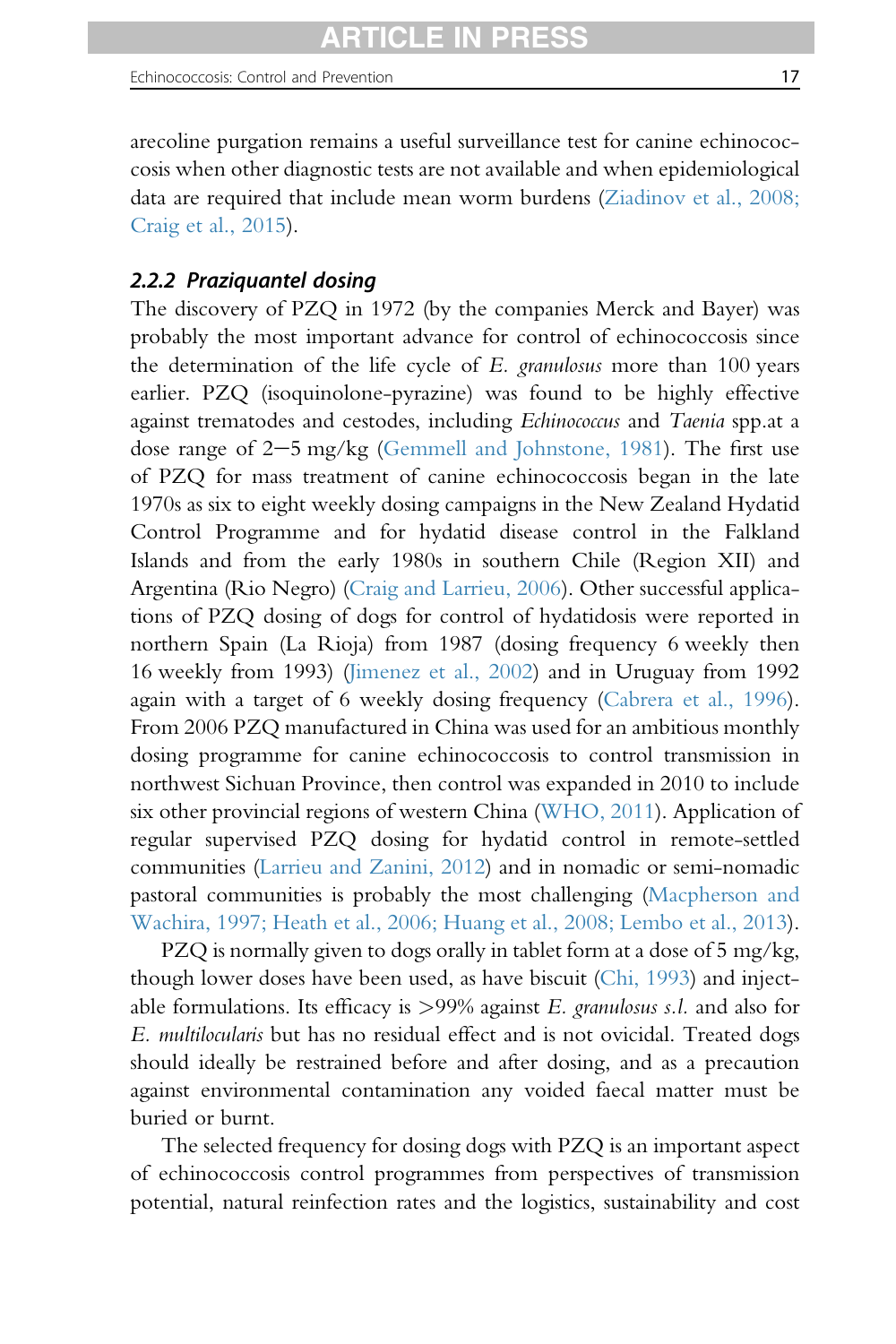of application. The prepatent period of E. granulosus sensu stricto in dogs (i.e., time from ingestion of protoscoleces in hydatid cysts to egg production by adult worms) is between 42 and 45 days. Thus a six weekly (42 days) dosing frequency would be expected to prevent egg output if all dogs were successfully treated. In reality maintaining a supervised six weekly PZQ dosing programme for >90% of owned dogs in a given region is extremely demanding and costly and especially for resource-poor remote rural areas. Furthermore, dosing all dogs eight times per year may not always be feasible or affordable over the lengthy time periods  $(5-10 \text{ years})$  required to have a significant impact on transmission. This aspect is one reason why successful long-term hydatid control programmes have tended to be initiated in the richer and better developed agricultural sectors, for example, as occurred in New Zealand, Spain, Argentina and Chile.

Reduction of a PZQ dosing frequency to less than eight times per year has been considered and applied, for example, in the consolidation phase of hydatid control in Chile where prevalence of echinococcosis in dogs and sheep had dropped significantly [\(Vidal et al., 1994; Gemmell and Schantz,](#page-102-0) [1997](#page-102-0)). A lower frequency of dosing may also be selected for other nonscientific reasons, e.g., because of lack of veterinary technicians, difficult outreach, seasonal restrictions, lack of funding and/or change of public health priorities ([Craig and Larrieu, 2006](#page-87-0)). In the western China Echinococ- $\cos$ is Control Programme (from 2006 $-7$ ) the intended targeted dog-dosing frequency was monthly, however, this is very difficult to achieve especially in scattered semi-nomadic remote communities (e.g., Tibetans, Mongolians, Kazakhs). An independent evaluation of canine echinococcosis was undertaken in northwest China in an area of a control zone that covered Hobukesar Mongol Autonomous County in northwest Xinjiang, and was subject to monthly dosing ([van Kesteren et al., 2015\)](#page-101-0). These authors, however, found that 36.8% of dog owners had never dosed their dogs and only 22% of dogs were reportedly dosed within the six week period prior to dog testing by coproantigen ELISA.

Optimization of a PZQ-based dosing programme for canine echinococcosis could also be informed by exposure data about the natural reinfection rate of owned dogs in the target intervention zone [\(Larrieu and Zanini,](#page-94-0) [2012; Lembo et al., 2013\)](#page-94-0). Such data, however, are difficult to collect and ideally should be determined in the planning phase of hydatid control [\(Gemmell et al., 2001\)](#page-90-0). Nevertheless dog reinfection data have been examined for cohorts of owned dogs that were followed up in several endemic regions where hydatid control was already in place, for example,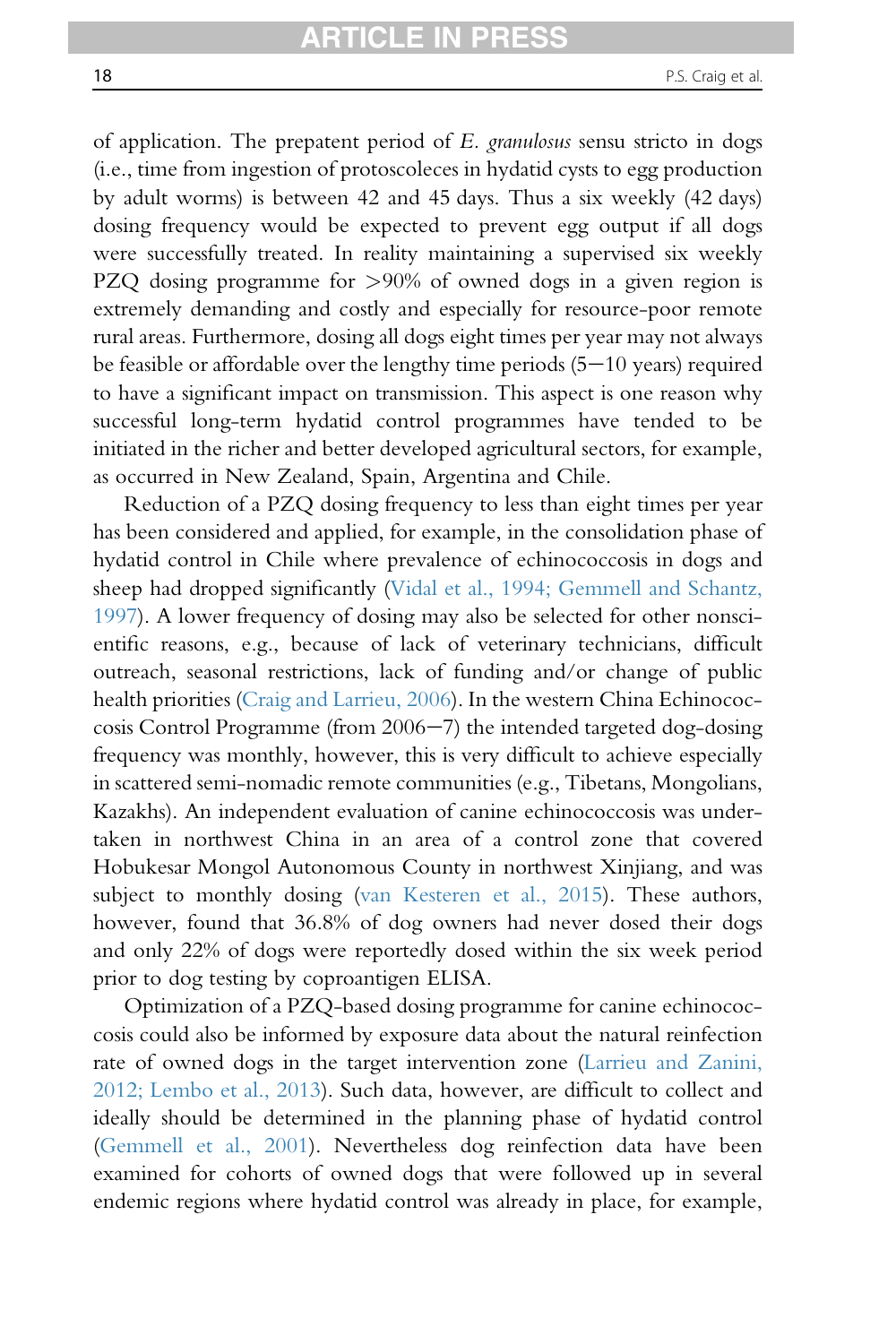in Rio Negro, Argentina ([Larrieu et al., 2000a\)](#page-94-0) and Shiqu county, China ([Moss et al., 2013\)](#page-97-0). Reinfection studies were also undertaken prior to a planned change of intervention in Uruguay from arecoline purgation to emphasis on PZQ dosing ([Cabrera et al., 1996](#page-86-0)). In those studies dog cohorts  $(>300$  dogs per cohort, prevalences at baseline 13.2–42%) were tested using arecoline purge or coproantigen ELISA then treated once with PZQ and followed up at 2,  $3-4$  and  $8-9$  months posttreatment [\(Lembo et al.,](#page-94-0) [2013](#page-94-0)). Canine echinococcosis prevalences had returned to an equivalent of  $50-100\%$  of pretreatment levels by  $8-9$  months later, and by  $11-41\%$ as a proportion of baseline levels after  $3-4$  months posttreatment when actual prevalences ranged from 2.2% to 6.7% (Table 4). These three different natural reinfection studies suggest that a minimum dog-dosing frequency for PZQ should be every three months, i.e., four times per year, which has also been recommended by WHO [\(WHO/OIE, 2001; WHO, 2011](#page-102-0)).

Computer-based models of E. granulosus transmission dynamics, though theoretical, can be informative for consideration of minimum dog-dosing frequencies, especially when multiple interventions are applied, for example, the inclusion of the EG95 vaccine for ovine echinococcosis ([Torgerson and](#page-101-0) [Heath, 2003; Huang et al., 2011](#page-101-0)).

#### 2.2.3 Dog population management

The domestic dog is the most important definitive host for E. granulosus s.s. and dog ownership and contact are key risk factors for human CE in rural endemic areas ([Otero-Abad and Torgerson, 2013; Wang et al., 2014; Craig](#page-97-0) [et al., 2015](#page-97-0)). Presence of free-roaming owned, community-owned and/or stray dogs in urban or periurban areas may also be a risk factor for human

| Region                                | N                      | Prev. %<br>dogs Day 0 | 2 months months | $3 - 4$ | $8 - 9$<br>months | References                             |
|---------------------------------------|------------------------|-----------------------|-----------------|---------|-------------------|----------------------------------------|
| Rio Negro<br>(Argentina)              | $476 \quad 42^{\circ}$ |                       | 3.5             | 6.7     | 21.3              | Larrieu et al.<br>(2000 <sub>b</sub> ) |
| Florida<br>(Uruguay)                  | 303                    | $13.2^{\rm a}$        | $\Omega$        | 5.4     | 18.6              | Cabrera et al.<br>(1996)               |
| Shiqu (China) $329$ 19.5 <sup>b</sup> |                        |                       | 9.3             | 2.2.    | 14.1              | Moss et al.<br>(2013)                  |

Table 4 Reinfection studies in dogs from natural exposure to E.granulosus after a single PZQ dose

a Arecoline test.

<sup>b</sup>coproELISA.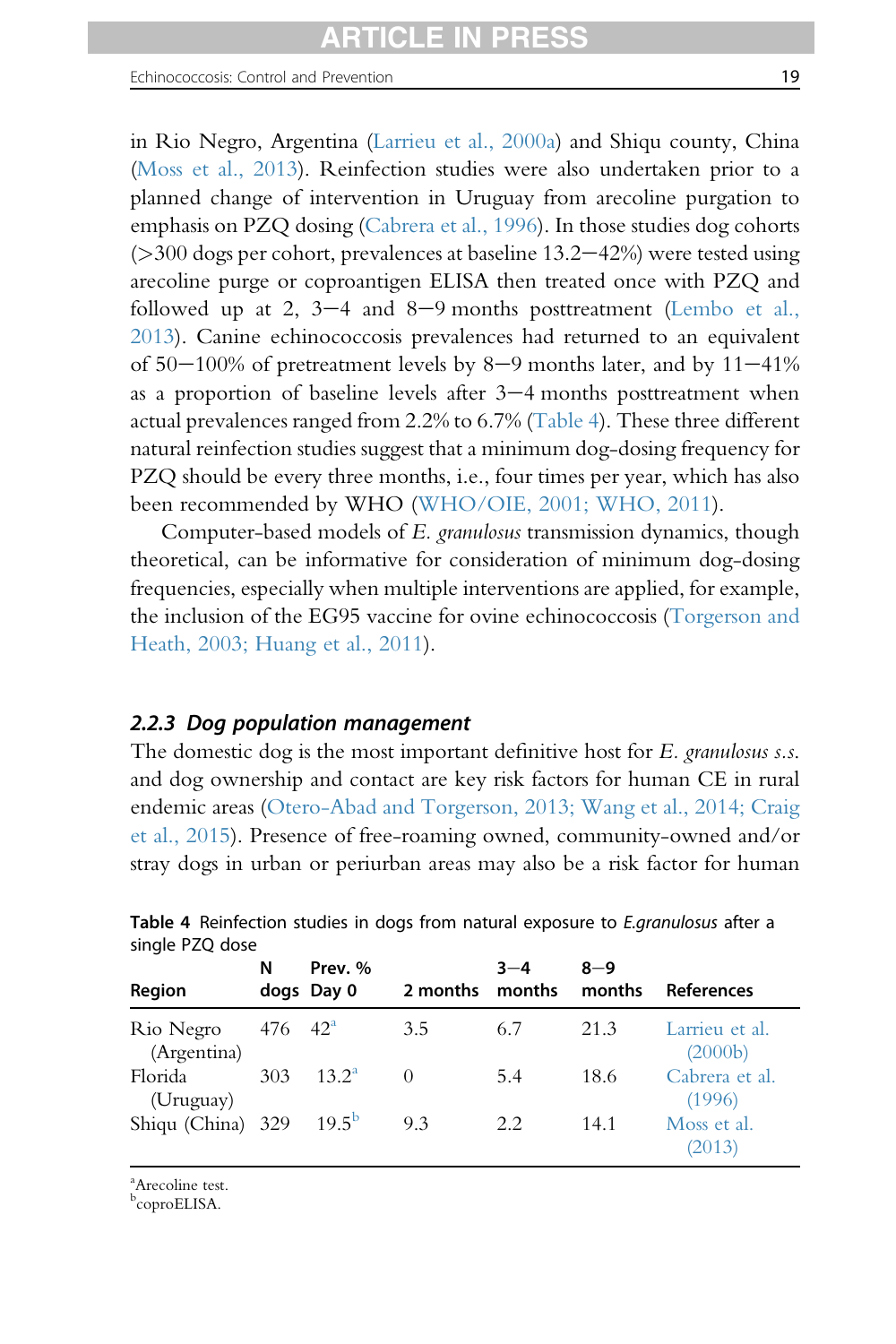CE. For example, as was observed for community-owned dogs in central Kathmandu, Nepal [\(Baronet et al., 1994](#page-85-0)), or for abattoir dogs in Lima, Peru ([Reyes et al., 2012](#page-98-0)). Therefore managing dog populations to reduce their numbers could in theory help to reduce transmission, especially in conjunction with other measures such as dosing dogs and stricter livestock slaughter practices. Culling dog numbers was recommended in Iceland by Krabbe in the 1860s but not generally accepted, rather in Iceland a law was passed in 1890 to keep dogs outside city boundaries and to treat them with areca extract [\(Grove, 1990](#page-91-0)). By contrast, in Cyprus in the early 1970s arecoline purge positive dogs and free-roaming dogs were euthanized by the government veterinary services as part of a hydatid control programme that was highly effective [\(Economides et al., 1998\)](#page-89-0). Unwanted dogs were also culled as part of a control scheme in Hutubi county northwest China ([Zhang et al., 2009b\)](#page-103-0). In the La Rioja hydatid control programme in Spain, stray and uncontrolled dogs were impounded then euthanized, and a sample of animals necropsied annually to provide surveillance prevalence data on canine echinococcosis [\(Jimenez et al., 2002](#page-93-0)).

There are, however, significant problems of ethics and logistics as well as availability of humane means to reduce numbers of unwanted dogs ([Kachani](#page-93-0) [and Heath, 2014](#page-93-0)). One feature of most rural endemic areas is that local veterinary, agricultural or municipal authorities do not know the size of owned or stray domestic dog populations because they are not livestock in the economic sense and thus of low priority ([Craig et al., 2007a\)](#page-87-0). In the planning phase prior to implementing hydatid control measures, the owned dog population needs to be enumerated and animals registered by household or family group. In addition the size and location of stray dog populations should be determined. One difficulty is that so-called 'stray' populations may include unowned (free-roaming) dogs, but also freeroaming dogs that are family-owned or community-owned ([Baronet](#page-85-0) [et al., 1994; Kachani and Heath, 2014; Wang et al., 2014](#page-85-0)). Failure to adequately include stray dogs in an echinococcosis control campaign may cause problems of intervention efficacy and even premature termination or failure [\(Conchedda et al., 2002; Jimenez et al., 2002](#page-87-0)). The average number of owned dogs per household varies in pastoral regions as does the average owned dog turnover rate. In pastoral communities of northwest Sichuan Province and Xinjiang (China), the mean number of dogs per family was 0.86-1.34 ([Wang et al., 2006a](#page-102-0); [Zhang et al., 2009b](#page-103-0)); 1.8 per household in Morocco [\(Ouhelli et al., 1997\)](#page-97-0) and 2.2 dogs per household in Limari Province, Chile [\(Acosta-Jammet et al., 2014](#page-84-0)).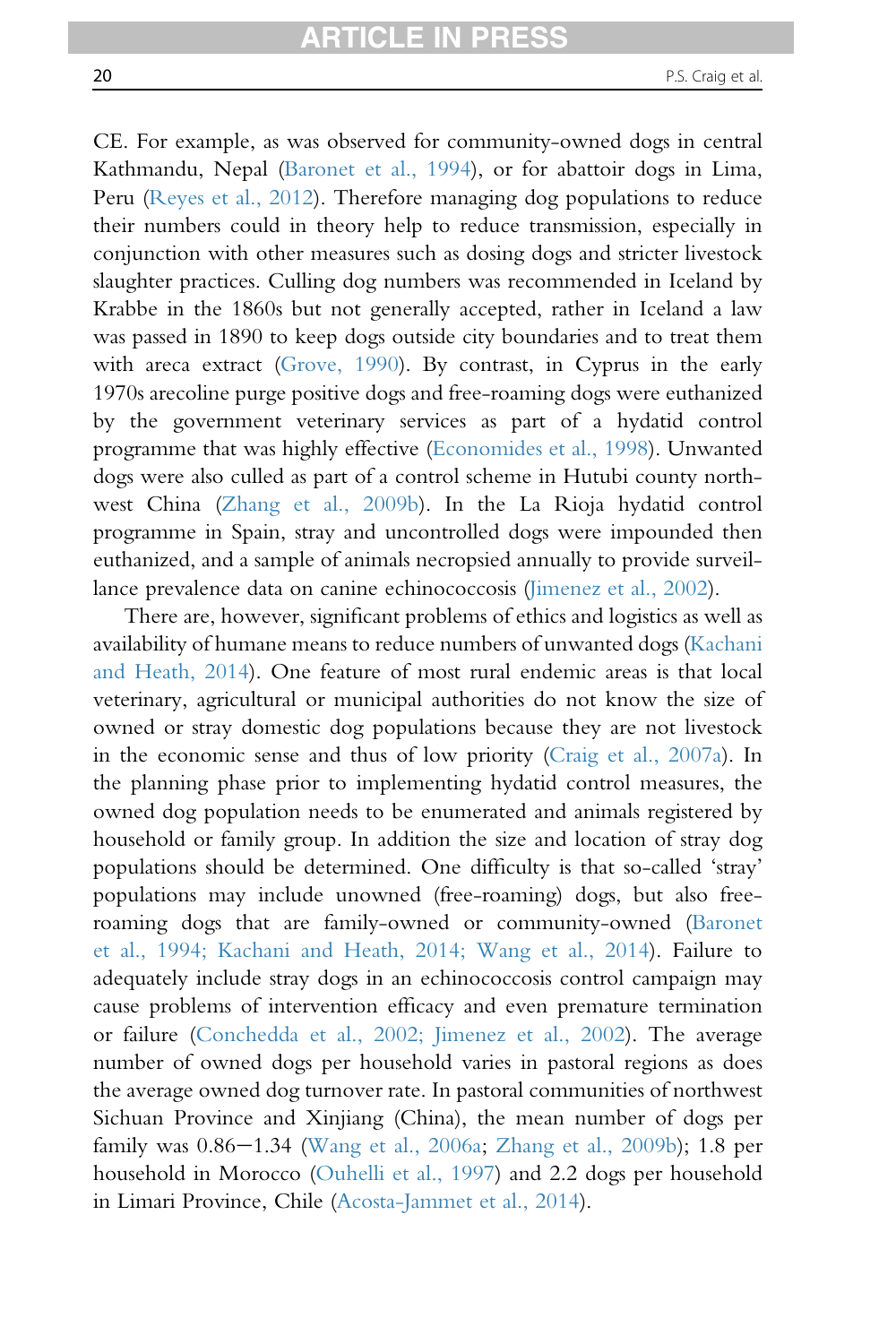Attempts to reduce dog populations by culling may not always have a significant impact on dog population densities [\(WHO, 2011\)](#page-102-0) especially where a canid vaccine is available for other diseases, e.g., rabies and distemper viruses [\(Lembo et al., 2013\)](#page-94-0). There is no vaccine for canine echinococcosis reinforcing a view that culling dog populations has a role in hydatid control. If dog culling is to be considered in relation to hydatid control there should be general community approval and participatory planning, also cooperation between veterinary and municipality sectors. The latter sector often already has responsibility for culling stray dogs and may respond after public concern, for example, in relation to dog-bites. Culling measures that may be acceptable include barbiturate/anaesthetic overdose, gassing, free bullet or captive-bolt ([Kachani and Heath, 2014\)](#page-93-0). Where possible and affordable nonlethal measures should also be considered and these include fertility control by spaying or castration [\(Macpherson and](#page-95-0) [Wachira, 1997; Economides et al., 2002; Larrieu and Zanini, 2012](#page-95-0)) or immunocontraception [\(van Johanssen and Penrith, 2009; Lembo et al.,](#page-101-0) [2013](#page-101-0)). As mentioned, impounding stray dogs may have public appeal but often is not feasible or affordable especially in resource-poor areas. Dosing stray dog populations with PZQ directly (costly) or in baits (sustainable?) may be factored into a control programme, but will be more difficult and expensive to include. For example, in Tibetan communities in Shiqu county (Sichuan, China) 2500 owned dogs were registered versus an estimated 4400 nonregistered unowned 'community' dogs ([Budke et al., 2005b\)](#page-86-0).

# 2.2.4 Vaccination of definitive hosts of Echinococcus granulosus

Pet and shepherd dogs play a major role in transmission of E. granulosus to humans. Dogs are few in number compared to the number of intermediate hosts, and they are often relatively easy to secure to have them vaccinated.

Ample evidence exists for the existence of protective immune responses against hymenolepid cestodes (reviewed by [Ito and Smyth, 1987\)](#page-93-0). Adult E. granulosus are certainly immunogenic in their hosts [\(Jenkins and Rickard,](#page-93-0) [1986](#page-93-0)), but there is little evidence to support the existence of immunologically mediated protective immune responses against the adult tapeworm. What evidence does exist that indicates the degree of immunity acquired following an initial infection is inconsistent and incomplete, if it exists at all (reviewed by [Lightowlers, 1990\)](#page-95-0). In a series of trials undertaken by [Gemmell et al. \(1986a\),](#page-90-0) 16 dogs were given 8 or 9 repeated rounds of E. granulosus infection and treatment, and the number, size and fecundity of the worms developing after each infection were assessed. The results were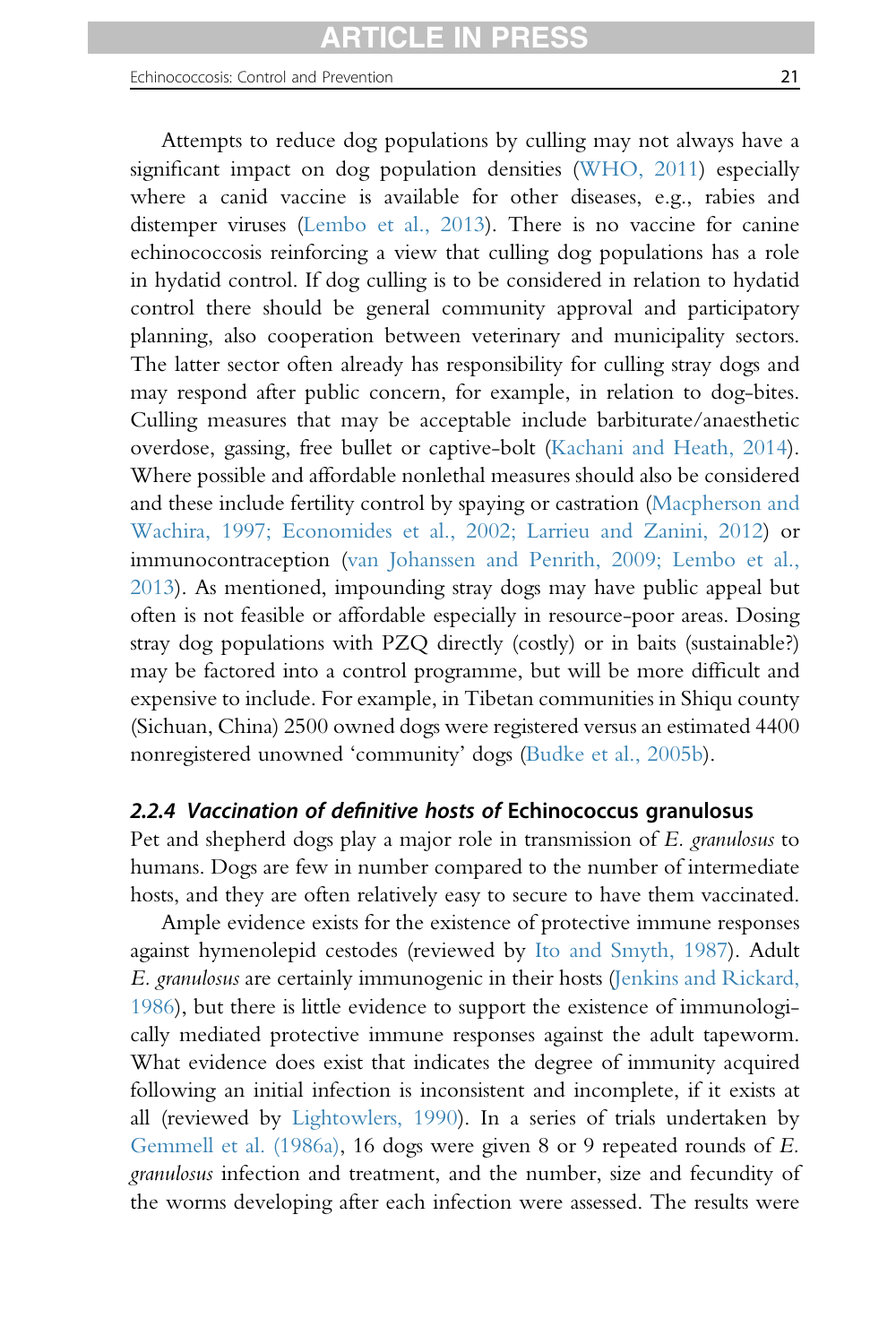very variable both among dogs as well as for individual dogs. Five of the animals appeared to show no diminution in the number or development of tapeworms over the course of the repeated infections. None of the dogs developed a clear level of immunity to the establishment of infection, however, some animals showed a decline in the size and fecundity of worms developing as the number of repeated infections increased. Gemmell et al. interpreted their data to predict that most animals would become resistant by the 12th challenge infection, although this has never been actually demonstrated. One remarkable aspect of the work published by Gemmell et al. is that, while Michael Gemmell had extensive experience working with E. granulosus in dogs, possibly more experience than any other person before or since, the variability of the 'takes' of infection between different animals given the same batch of protoscolesces was extraordinarily high. This highlights one of the particular difficulties working with experimental infections in dogs with E. granulosus and emphasizes a special need for caution when interpreting the results of challenge infections in dogs because of the high level of variability in the course of infections even in naive animals.

Attempts to induce protection against E. granulosus by vaccination with nonliving antigen preparations have seen inconsistent results. [Turner et al.](#page-101-0)  $(1936)$  were able to induce partial resistance to E. granulosus infection in dogs following immunizations with antigens derived from hydatid cysts. [Gemmell \(1962\)](#page-89-0) found that worms developing in dogs vaccinated with freeze-dried preparations of either adult tapeworm tissue or scolices were almost always less developed than were the worms in unvaccinated dogs. [Herd et al. \(1975\)](#page-92-0) described the results of a trial involving two groups of dogs; one group of six animals was vaccinated with antigens secreted in in vitro culture by  $33-39$  day old E. granulosus tapeworms that were maintained in culture for  $6-10$  days. Five control animals received immunizations with adjuvant alone. The number of worms establishing following a challenge infection was not significantly affected, however, there was a decrease in the proportion of mature worms containing eggs in the vaccinated animals compared with the controls. Vaccination appeared to have caused an arrested, or delayed, development of the worms. A follow-up experiment involving two groups of 10 dogs was unable to repeat the same vaccine-associated effect, with several of the control animals showing what appeared to be the same type of arrested/delayed development ([Herd, 1977](#page-92-0)). These data serve to further emphasize the need for caution in interpretation of data from E. granulosus challenge trials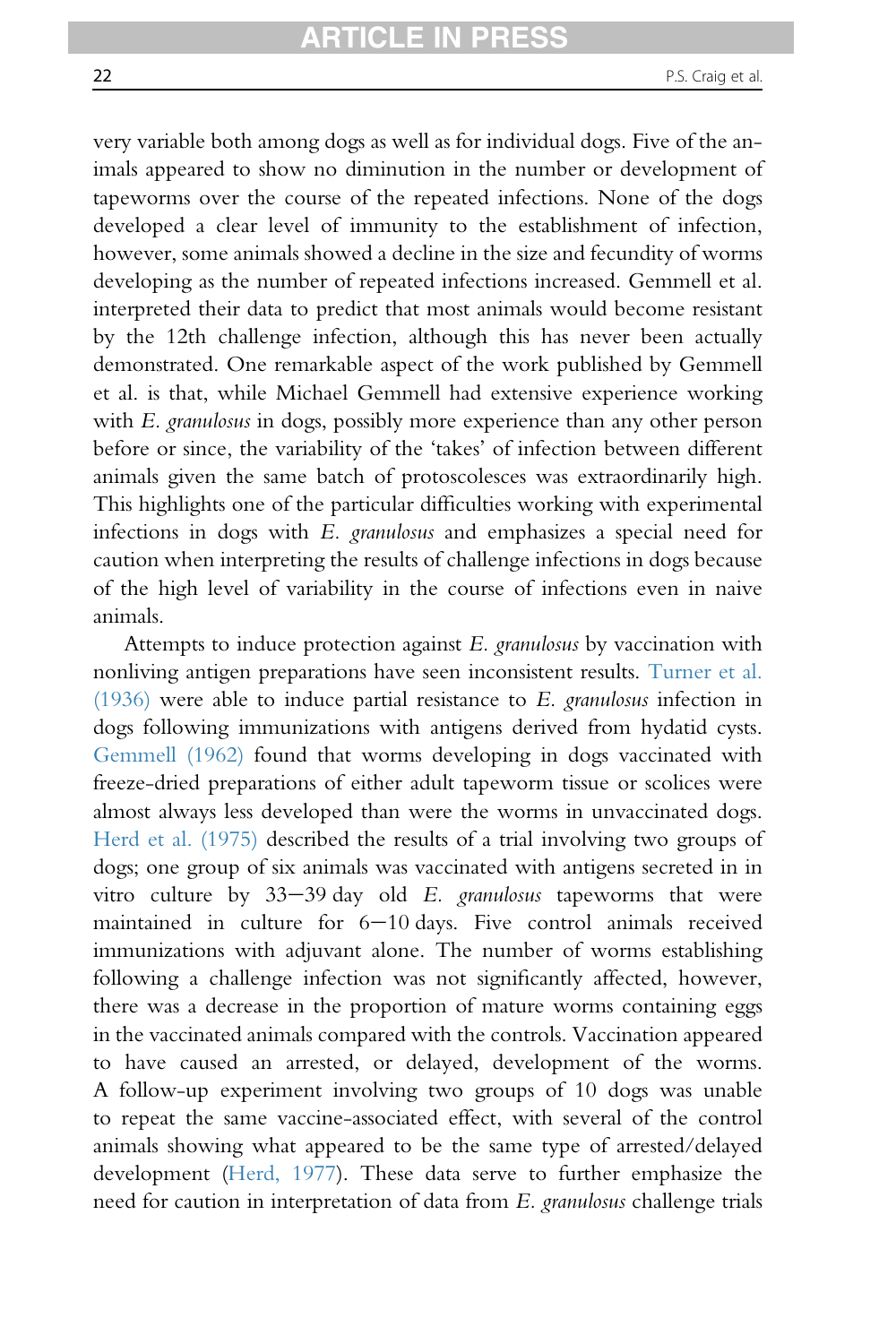undertaken in dogs. [Gemmell et al. \(1986a\)](#page-90-0) also observed retarded growth of the whole worm population in some previously naive dogs following an experimental infection with E. granulosus.

[Zhang et al. \(2006\)](#page-103-0) described an antifecundity effect in dogs vaccinated with recombinant antigens. In two experiments, they observed a very high level of protection  $(97-100%)$  in terms of suppression of worm growth and, especially, of egg development and embryogenesis. The potential significance of their finding as a potential new tool for control of CE was subsequently highlighted in a review publication ([Zhang and](#page-103-0) [McManus, 2008\)](#page-103-0).

E. granulosus worms develop in a relatively synchronous manner following an experimental infection and after shedding a gravid proglottid, appear immature while a new gravid proglottid develops over a period of about 10 days [\(Heath and Lawrence, 1991\)](#page-91-0). Studies that have described an antifecundity effect in vaccinated dogs have not considered that the effect could potentially have been the result of precocious development stimulated in the vaccinated animals, rather than retarded development. None of the investigations discussed above that described antifecundity effects included data on the examination the dogs' faeces prior to necropsy. Had this been undertaken, it would have indicated or excluded precocious development of worms. There is also no information to indicate whether worms that appeared to be developing relatively slow would progress over subsequent days into fully gravid worms. This information would be vital to the interpretation of any antifecundity effect of vaccination as having a potential use in controlling E. granulosus transmission, especially since most studies have failed to detect any effect of vaccination on the numbers of worms establishing.

[Petavy et al. \(2008\)](#page-98-0) described the use of Salmonella vaccine vectors expressing two different proteins of E. granulosus and the use of these live, attenuated organisms to immunize dogs against a subsequent challenge infection with the parasite. The paper described a reduced number of E. granulosus worms developing in the vaccinated animals. Due to the small sample size used by Petavy et al., there is some controversy as to whether the modest effects that were claimed were statistically significant [\(Torgerson,](#page-100-0) [2008](#page-100-0)). There have been no follow-up publications on this vaccine since the initial publication.

The most impressive results that have been obtained in vaccination against E. granulosus infection in dogs were those described by [Zhang](#page-103-0) [et al. \(2006\)](#page-103-0) in which vaccinated dogs were found to have almost no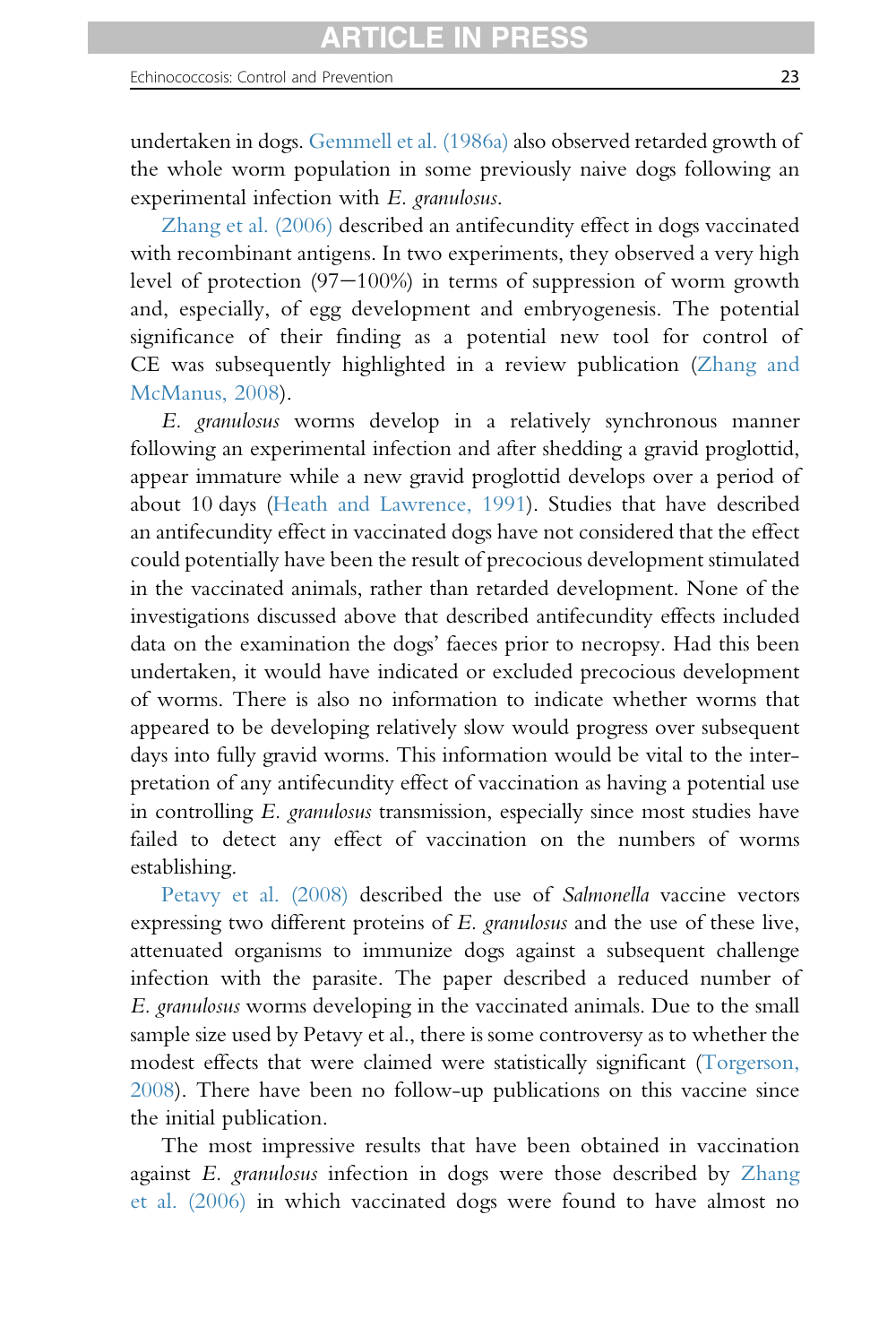mature worms at all, while control animals were all infected with large numbers of mature worms. It is now a decade since these data were presented and no follow-up data have been fully published. Conference proceedings presented by Dr Zhang et al. have indicated that they have been unable to replicate the statistically significant effects previously attributed to the recombinant antigens and, indeed, saw the same comprehensive antifecundity effect in a control group of dogs vaccinated with adjuvant alone ([Zhang et al., 2009a](#page-103-0)).

In conclusion, there appears to be little cause for optimism for the development of an effective vaccine for dogs, with most studies beset by the occurrence of unreliable, nonspecific and unrepeatable effects.

# 2.3 Targetting livestock for cystic echinococcosis control 2.3.1 Slaughter inspection

Ideally, all agricultural animals that are potential intermediate hosts for E. granulosus should be inspected at slaughter. Organs containing hydatid cysts should be removed, condemned and destroyed in a manner that prevents consumption by dogs. Preferably it should be a legal requirement that all livestock should be slaughtered in an abattoir under veterinary control.

A major problem in highly endemic areas of echinococcosis is the clandestine slaughter of livestock resulting in offal being available for consumption by dogs. In many low-income countries where there is livestock pastoralism, organized slaughter facilities may be inadequate or nonexistent with little or no veterinary supervision of slaughter. This combined with lack of knowledge by livestock owners promotes conditions for transmission to dogs. This is well-illustrated in countries of the former Soviet Union where organized slaughter facilities were abandoned when livestock farms were privatized. This resulted in a substantial epidemic of CE across central Asia, the Caucasus and parts of eastern Europe [\(Torgerson, 2013](#page-100-0)).

In many upper income countries the incidence of cestode zoonoses has declined with the development of hygienic supervised slaughter facilities. For example, EU Regulation (EC) No 853/2004 [\(EUR-Lex - f84002 -](#page-89-0) [EN - EUR-Lex, n.d.](#page-89-0)) laying down specific hygiene rules for food of animal origin states that in most cases meat for human consumption must be from animals slaughtered in an approved slaughterhouse where there is veterinary supervised postmortem inspection. However, such strict regulations are no guarantee that transmission of echinococcosis will be prevented. Italy, for example, has one of the highest incidences of human CE in the European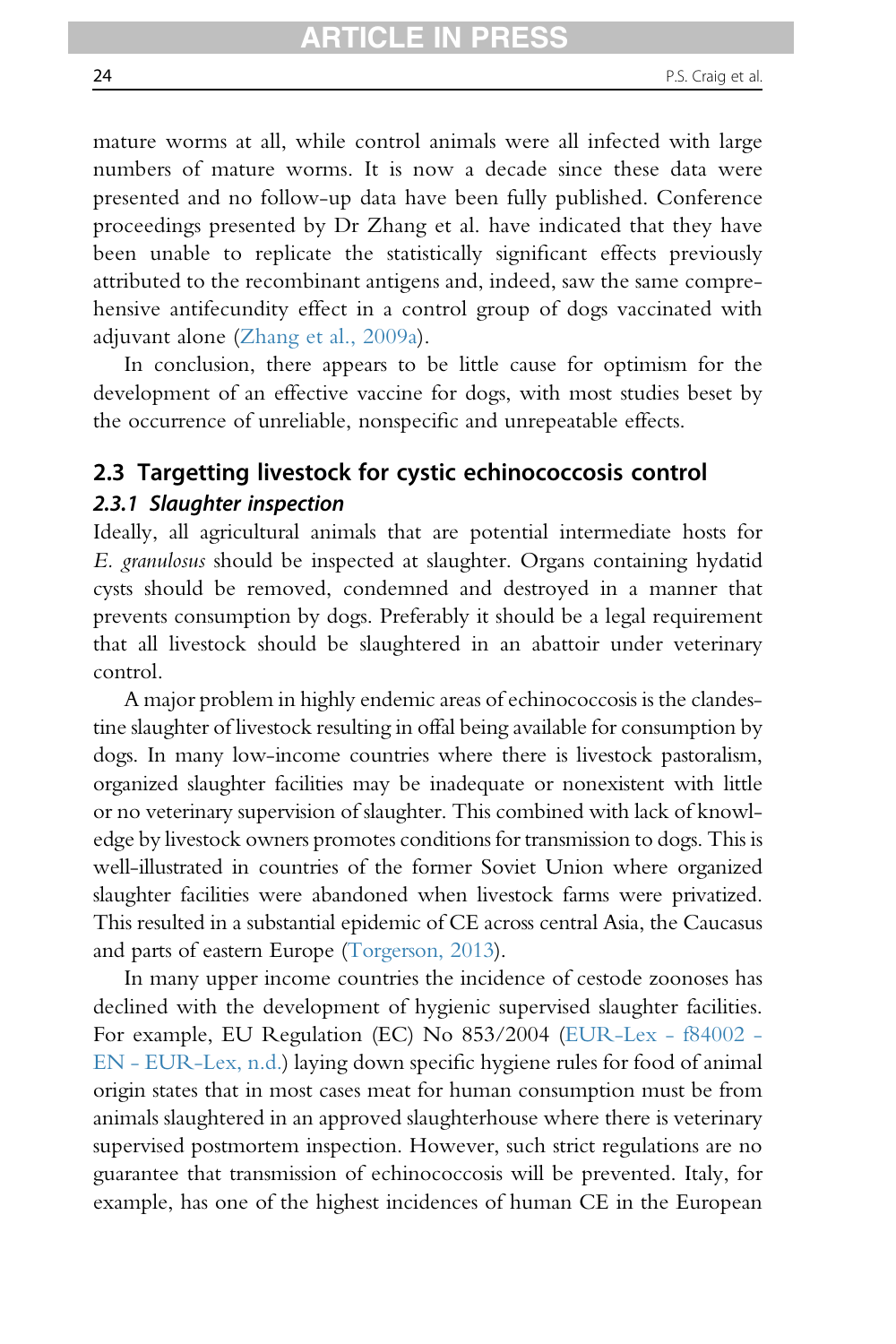Union with over 1000 cases treated surgically each year ([Brundu et al.,](#page-85-0) [2014](#page-85-0)). This indicates that there must be infected offal that remains available to dogs despite these regulations being in place. In contrast in Tunisia 80% of butcher's shops slaughter animals and sell the resultant meat and only 13% of butchers had any understanding of the transmission of echinococcosis. Dogs were seen close to 52% of these butcher's shops ([Besbes et al., 2003](#page-85-0)). This well illustrates that illegal slaughtering has an important impact on the transmission of CE. Access to slaughtered animals by dogs is demonstrated by a study from Uganda. Dogs with access to slaughter facilities had a higher prevalence of E. granulosus infection. However, if meat inspection was practised at the slaughter facility there was a lower prevalence of infection in the local dog population compared to where there was no meat inspection ([Oba et al., 2016](#page-97-0)).

Also of importance is natural mortality of livestock and the resulting carcasses being available for consumption by dogs. For example, in some areas of the Tibetan plateau there may be a 20% mortality of yaks in the spring. Following recovery of the skin, the dead yaks are discarded and subsequently scavenged by dogs and other carnivores [\(Hu et al., 2013\)](#page-92-0). This is likely to be a major contributing factor to the transmission of CE in Tibetan communities.

#### 2.3.2 Vaccination of livestock intermediate hosts

Theoretically at least, it would be possible to consider vaccination of humans living in endemic areas for the prevention of CE. However, there is relatively little transmission of E. granulosus in the developed world, with the most highly endemic areas being in developing countries. For this reason there is a lack of commercial incentive for the development of a human vaccine and the investment of many hundreds of million dollars that are required to produce, trial and license a new human vaccine. Vaccination of animals to break the parasite's life cycle offers a more practical alternative. Domestic dogs and livestock animals both offer potentially valuable targets for vaccination against E. granulosus.

In contrast to the definitive hosts of taeniid cestode parasites, there is ample evidence about the existence of immunologically mediated immunity against infection in the parasites' intermediate hosts, including for E. granulosus [\(Rickard and Williams, 1982](#page-98-0)). Protective antigens have been identified, produced using recombinant techniques and developed into highly effective vaccines for several species of Taenia and for E. granulosus ([Lightowlers, 2006](#page-95-0)).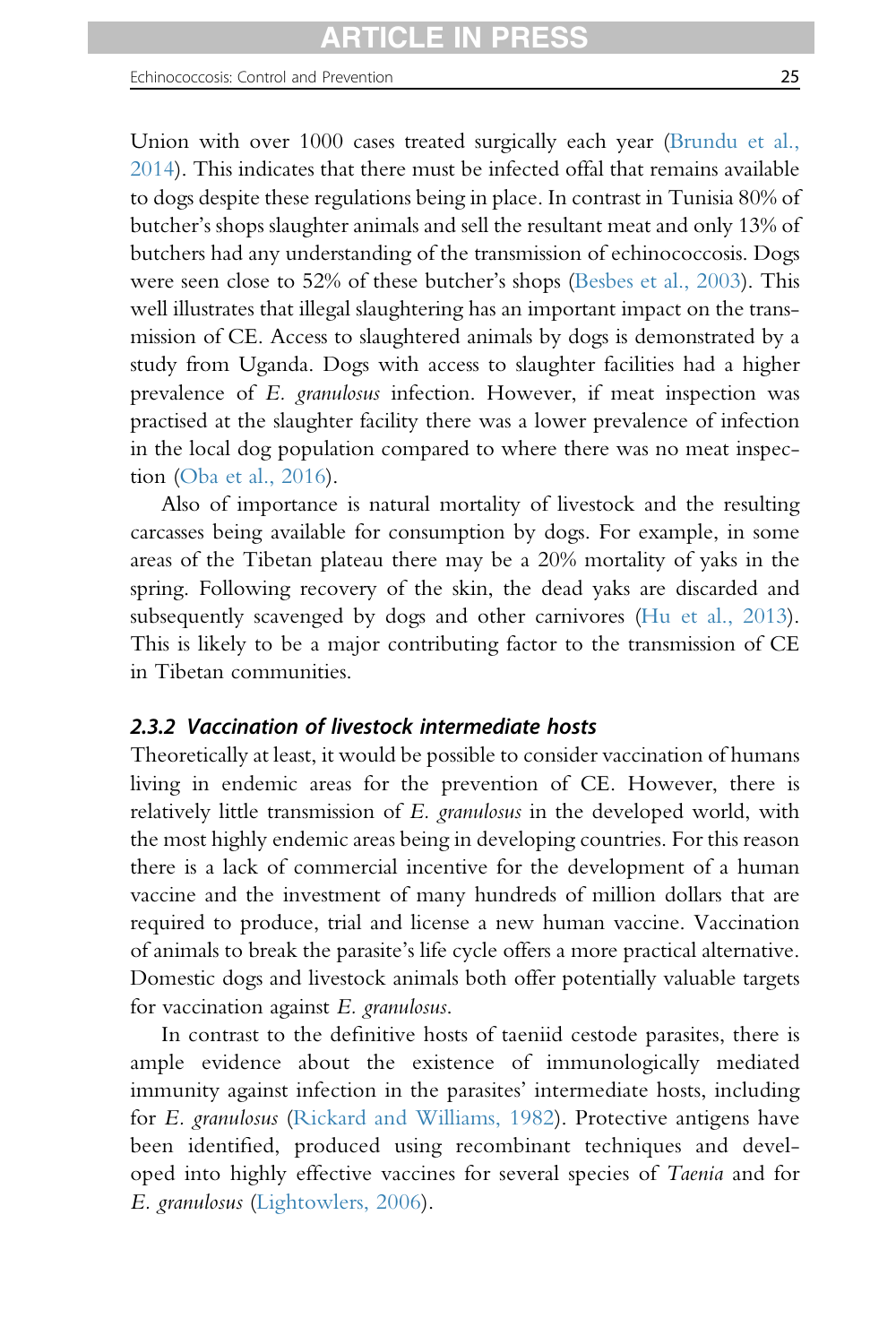Sheep infected with E. granulosus show a resistance to reinfection and there is cross-immunity between the different cestode species infecting sheep [\(Gemmell, 1966; Heath et al., 1979\)](#page-89-0). [Heath et al. \(1981\)](#page-91-0) discovered that sheep could be protected against an experimental challenge infection with E. granulosus by previous injection of E. granulosus oncospheres, or by vaccination with the products of oncospheres secreted in in vitro culture [\(Osborn and Heath, 1982\)](#page-97-0). The protective oncosphere components were identified [\(Heath and Lawrence, 1996](#page-91-0)) and one protective antigen, designated EG95, was cloned from oncosphere mRNA by [Lightowlers](#page-95-0) [et al. \(1996\).](#page-95-0) The vaccine has proven to be reliable and effective in experimental trials carried out in New Zealand, Australia, China, Argentina, Chile, Romania and Iran [\(Lightowlers et al., 1999; Heath et al., 2003; Lightowlers,](#page-95-0) [2006, 2012\)](#page-95-0).

[Larrieu et al. \(2013, 2015\)](#page-94-0) undertook a field trial of the vaccine in a remote region of Rio Negro Province of Argentina. Despite the difficulties of working in the region and a large proportion of the animals not receiving their full vaccination compliment, a significant reduction in E. granulosus infection was observed in 5-year-old animals vaccinated initially as lambs. To minimize the number of interventions required to be undertaken in the animals, lambs were vaccinated with two injections approximately one month apart and a single subsequent booster injection was given when the animals were approximately 1 year of age. This regime appears to have been sufficient to induce protection lasting until the animals were assessed for infection, at 5 years of age ([Larrieu et al., 2015\)](#page-94-0).

Mathematical modelling of various E. granulosus control options [\(Torgerson and Heath, 2003](#page-101-0)) suggests that a combination of vaccination with EG95 together with 6-monthly treatment of dogs with PZQ would provide an effective strategy for achieving a rapid and high level of control of CE transmission.

The EG95 vaccine has been registered for use in China for some years, although there has been no full publication of data relating to the use or effectiveness of the vaccine manufactured in China. The EG95 vaccine is also registered for use in Argentina. To this time the only published descriptions of the use of EG95 in Argentina have involved vaccine provision at no cost and produced at the University of Melbourne. The Argentine company Tecnovax has recently supplied commercially-produced EG95 vaccine to CE control projects being undertaken in sheep in Chile, however, the high price that was charged for the vaccine (US\$  $1.8-1.9$  per dose) raises concern. Most countries in which CE is highly endemic are poor countries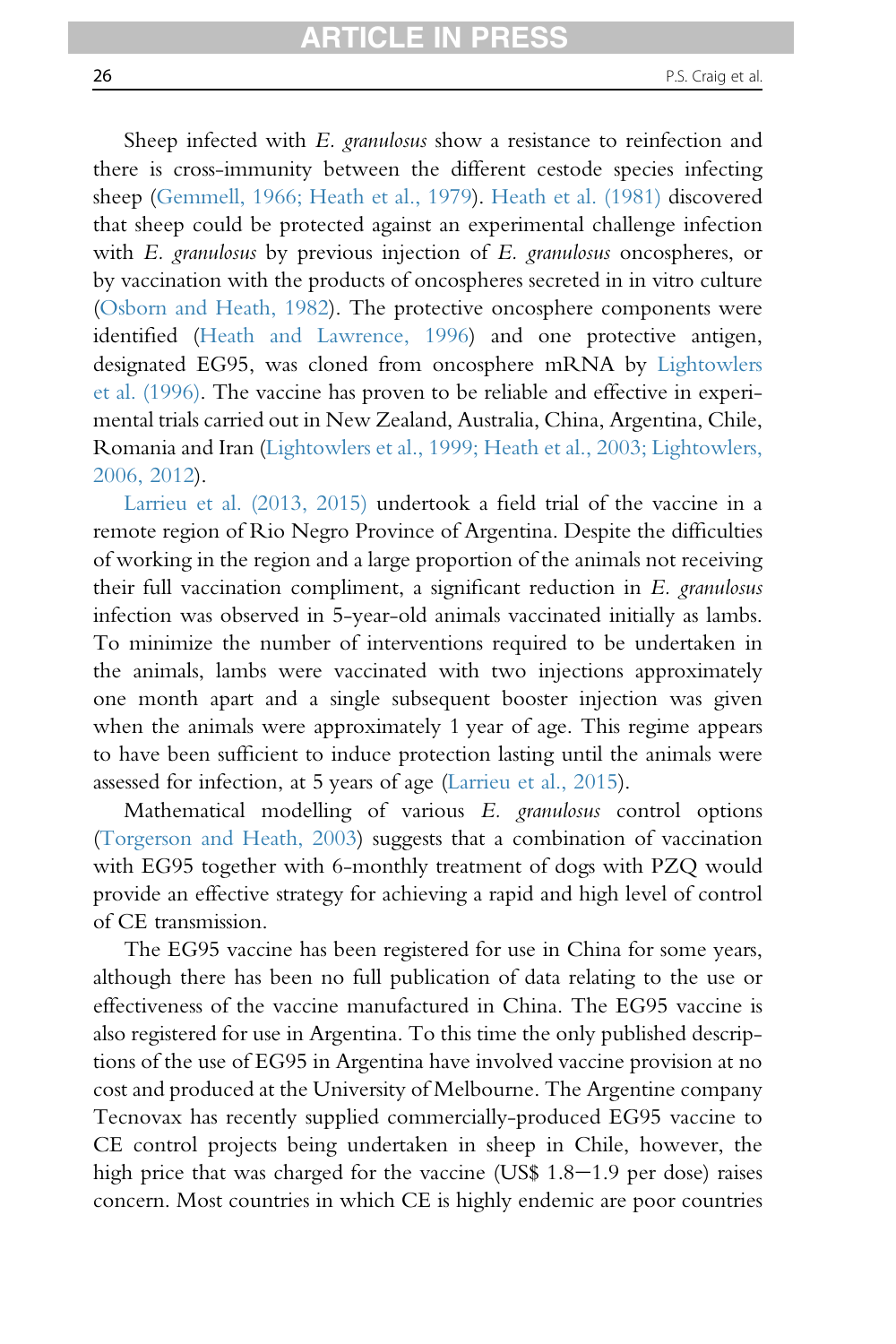and often it is the poorer livestock keepers in these countries that are associated with the highest levels of CE transmission. In order to maximize the potential for EG95 to reduce CE transmission in such circumstances, the vaccine must be made available at a minimum cost. Ideally, it could be incorporated in other, commercially important vaccines such as clostridial vaccines, at little or no additional cost to the livestock owner.

## 2.3.3 Hydatid anthelmintics for livestock

Benzimidazole-based chemotherapy used frequently for medical treatment of CE in humans involves patients taking the drug on a daily basis over extended periods ([Brunetti and Junghanss, 2009\)](#page-85-0). Such treatments are not suitable for routine treatment of CE in livestock animals. If a practical and effective drug treatment could be developed for livestock animals that involved a single treatment, or a small number of anthelmintic treatments, which rendered CE cysts either non-viable or at least, non-fertile, this would provide a significant advance for the control of CE transmission.

Several studies have investigated the effects of various anthelmintic treatments on hydatid cysts in naturally infected animals [\(Heath and Lawrence,](#page-91-0) [1978; Gemmell et al., 1981; Schantz et al., 1982; Morris et al., 1985,](#page-91-0) [1990; Blanton et al., 1998](#page-97-0)). The primary emphasis of many of these studies was to use hydatid disease in sheep (and goats in one study) as models for testing chemotherapy regimens that could be suitable for use in humans. Many studies found that chemotherapy regimens in which animals received drug doses at daily or weekly intervals over an extended period did achieve the death of cysts, however, this is of limited significance in relation to the control of CE transmission. [Heath and Lawrence \(1978\)](#page-91-0) and [Gemmell et al.](#page-90-0) [\(1981\)](#page-90-0) investigated the use of mebendazole or PZQ specifically for the purpose of treating infections in sheep and included either single treatments or relatively short treatment regimes. However, neither was able to demonstrate any adverse effect on cysts.

Several, more recent attempts to treat CE cysts in sheep have met with partial success [\(Dueger et al., 1999; Mitrea et al., 2007; Gavidia et al., 2009,](#page-88-0) [2010](#page-89-0)), although all have involved multiple treatments of the animals at weekly or more frequent intervals. The most effective treatment identified to date, daily dosing at 30 mg of oxfendazole per kg, was found to be unacceptably toxic, resulting in a 24% death rate for treated sheep [\(Dueger](#page-88-0) [et al., 1999\)](#page-88-0). At this time there is no effective, practical method available for chemotherapy of CE in livestock animals that could be implemented as part of a CE control programme.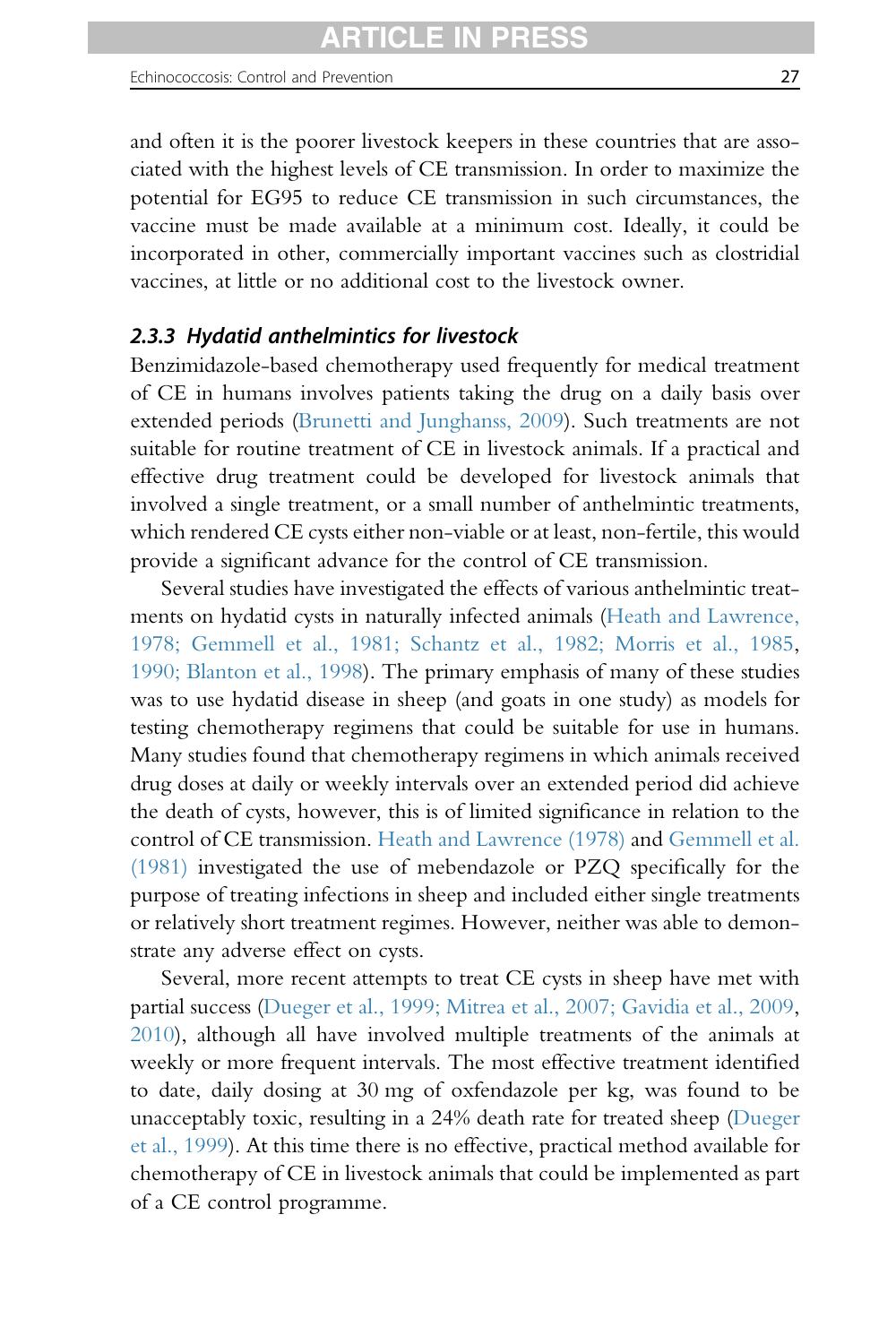#### 2.3.4 Livestock management

It is well established that in endemic areas of echinococcosis, the prevalence and abundance of hydatid cysts increase with the age of the livestock. This has been shown for a number of species including sheep and goats [\(Gemmell, 1990; Ming et al., 1992; Cabrera et al., 1995; Torgerson](#page-90-0) [et al., 1998](#page-90-0)), cattle [\(Torgerson et al., 2003a,b; Lahmar et al., 2013](#page-100-0)), camels [\(Lahmar et al., 2013, 2004\)](#page-94-0) and donkeys [\(Mukbel et al., 2000; Lahmar](#page-97-0) [et al., 2014\)](#page-97-0). In addition the cyst size and fertility increase with the age of animal ([Torgerson et al., 2009\)](#page-101-0). This means that most of the infective parasite biomass is in the oldest animals in the population and it is these animals that pose the greatest risk of infection to dogs. This is a particular issue if meat is not the primary product as animals specifically bred for meat production are often slaughtered young. In Tibetan communities there is a religious prohibition to killing animals and most stock are kept for wool or milk and thus some animals reach considerable longevity before dying of natural causes. In India cattle and buffalo appear to have the highest prevalence of echinococcosis amongst domestic animals [\(Pednekar et al.,](#page-98-0) [2009\)](#page-98-0) and are kept for dairy as beef is not eaten mainly by the Hindu communities. In Uttar Pradesh buffaloes have been reported to have a prevalence of 36% with a cyst fertility rate of 15% compared to a prevalence in 2% sheep and goats with a fertility rate of just 2% ([Irshadullah et al.,](#page-92-0) [1989\)](#page-92-0). India has a high burden of CE, possibly second only to China [\(Torgerson et al., 2015](#page-101-0)).

This age-related abundance of infection could potentially be exploited. In a study in Kyrgyzstan, it was shown that old sheep ( $\geq$ 4 years) had 80% of the protoscoleces but represented just 28% of sheep presenting for slaughter [\(Torgerson et al., 2009](#page-101-0)). These observations on the dynamics of the infective biomass in intermediates hosts suggest that management of the livestock population by removing old animals (such as through culling) would lead to a massive and rapid reduction in the infection pressure to dogs and could be a powerful tool to control CE. This has not yet been attempted in practise.

# 2.4 Modelling transmission of Echinococcus granulosus 2.4.1 Transmission dynamics

Mathematical models of the life cycle were first developed by Roberts and co workers and by Harris and co workers in the 1980s ([Harris et al., 1980;](#page-91-0) [Roberts et al., 1986\)](#page-91-0). The model developed by Roberts et al. has now been applied and developed further in various definitive and intermediate host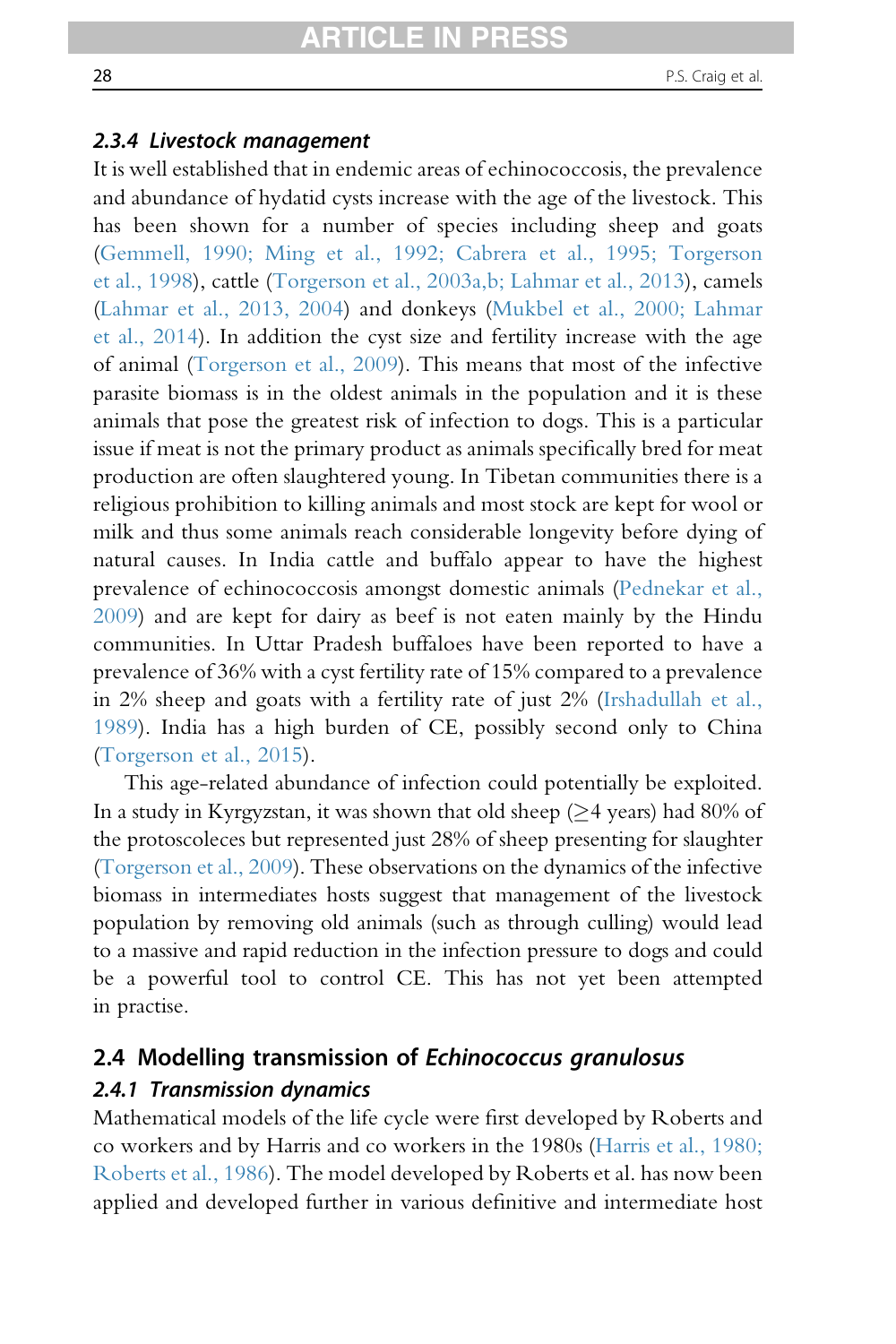Echinococcosis: Control and Prevention 29

populations ([Gemmell, 1990; Ming et al., 1992; Cabrera et al., 1995;](#page-90-0) [Torgerson et al., 1998](#page-90-0), [2003a,b; Torgerson and Heath, 2003; Torgerson,](#page-100-0) [2006a\)](#page-100-0). This model has both quantitative and qualitative forms and models the changes in parasite abundance and prevalence with age in either intermediate or definitive hosts. Important parameters include the death rate of the parasite, the possibility of acquisition of parasite-induced immunity and the prevailing infection pressure or exposure rate. In the intermediate host the numbers of cysts in infected animals increase with age (which is a proxy for time) and the prevalence approaches an asymptote of one in the oldest animals. This appears to hold true for every intermediate host investigated including sheep, goats, cattle, camels and donkeys ([Gemmell, 1990;](#page-90-0) [Ming et al., 1992; Cabrera et al., 1995; Torgerson et al., 1998, 2003a,b;](#page-90-0) [Mukbel et al., 2000; Lahmar et al., 2004, 2013, 2014](#page-90-0)). This model, therefore, provides a straightforward means to estimating the infection pressure to a group of animals. Representative groups of animals from each age group are necropsied, their cysts counted and the data fitted to the model. Knowledge of the infection pressure to the intermediate hosts can give a strong indication of the force of control efforts needed to control and eventually eliminate the parasite. The model also shows that it is essential to record the ages of animals during surveillance studies. If only young sheep, perhaps, slaughtered in an abattoir close to a city are used it can give a mistaken impression of a low prevalence of echinococcosis in the sheep population.

The model has also been applied in dog populations using arecoline surveillance or necropsy data ([Lahmar et al., 2001; Torgerson et al.,](#page-94-0) [2003a,b; Budke et al., 2005b](#page-94-0)). In dogs the model can estimate reinfection rates (number of exposures per year) that would be useful when deciding the frequency of anthelmintic treatment of dogs during a control programme. The model also indicates the possibility that there is parasiteinduced protective immunity in dogs against reinfection as old animals often have lower parasite abundances than young animals. However, this might also be explained by different behaviours in young and old dogs resulting in differences in infection pressure to the two age groups. Mathematical analysis of data sets suggests that there is difficulty in differentiating between the two scenarios [\(Torgerson, 2006b](#page-100-0)). This is arguably an important question to answer as good herd immunity in dogs could pave the way for future vaccine development. However, experimental vaccine studies in dogs have so far been unconvincing with regard to possible vaccine development ([Torgerson, 2009\)](#page-101-0) (see section 2.2.4).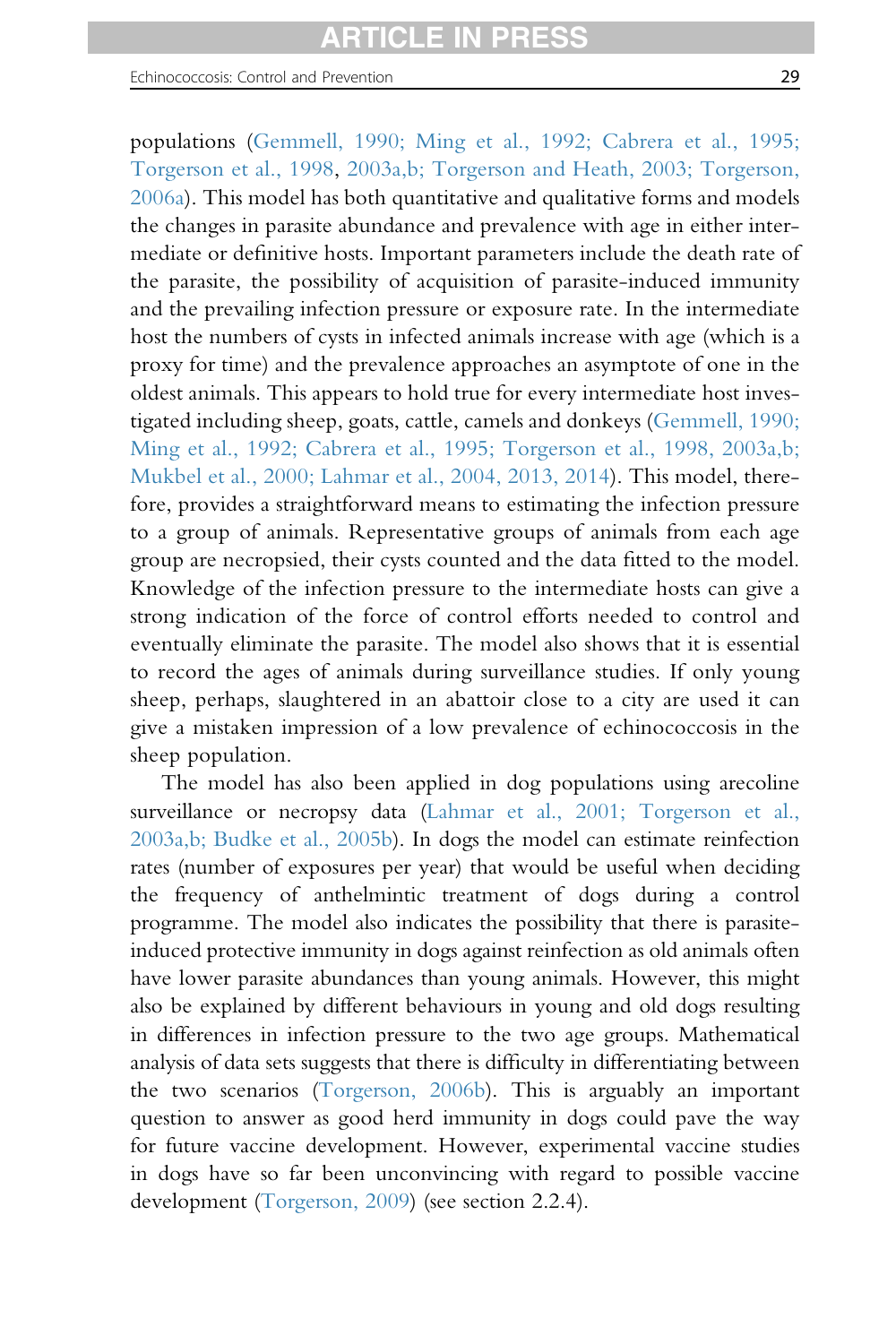#### 2.4.2 Optimizing interventions

Having fitted suitable surveillance data from definitive and intermediate hosts to the model and obtaining estimates of the infection pressure or frequency of infection, it is then possible to model the possible outcomes of a control intervention ([Torgerson, 2003](#page-100-0)). Using PZQ to treat dogs can be modelled, for example, as decreasing the life expectancy of the parasite or the use of the sheep vaccine might be modelled as a decrease in infection pressure to dogs. This is reviewed in [Torgerson and Budke \(2003\)](#page-100-0) and [Tor](#page-101-0)[gerson and Heath \(2003\)](#page-101-0). This model has suggested that, in most instances, treatment of dogs every 3 months with PZQ will effectively control echinococcosis provided the majority of dogs are treated. If sheep are also vaccinated, it may be possible to reduce treatment frequency to every six months.

The model has also been developed further to model the infectious biomass in sheep  $-$  that is in terms of protoscoleces per sheep rather than abundance or prevalence of cysts ([Torgerson et al., 2009](#page-101-0)). Using a data set in Kyrgyzstan where the prevalence in sheep is approximately 64%, it demonstrated that 80% of the infectious biomass was in sheep  $\geq$ 4 years of age, although these animals were just 28% of animals slaughtered. This, therefore, provided a rationale that targeted control or culling of old sheep could be a potentially effective way of immediately substantially reducing infection pressure to dogs and shorten the time period to control.

## 2.5 Health education

Health education can play a vital role in reducing transmission of echinococcosis to humans. The first successful elimination campaign of E. granulosus was undertaken in Iceland. Initially the programme relied heavily on education. In 1864 a 16-page booklet was published in Icelandic, emphasizing the need to destroy cysts and cleaning dogs of tapeworms using areca extracts. This was delivered free of charge to every household. There was a scarcity of books in Icelandic so the booklet was read, possibly by everyone as the population was highly literate ([Beard, 1973](#page-85-0)). The prevalence of CE in the Icelandic population, as shown by autopsy was over 20% in the latter part of the 19th century. But by the middle of the 20th century the parasite had been eliminated ([Beard, 1973](#page-85-0)). The situation in Iceland was, perhaps, the ideal and unique because the population was literate and highly receptive to educational messages.

Echinococcosis is often highly endemic in underdeveloped or resourcepoor communities where education is inadequate and there are high levels of illiteracy ([Ito et al., 2003b](#page-93-0)). In an endemic area of Morocco only 50% of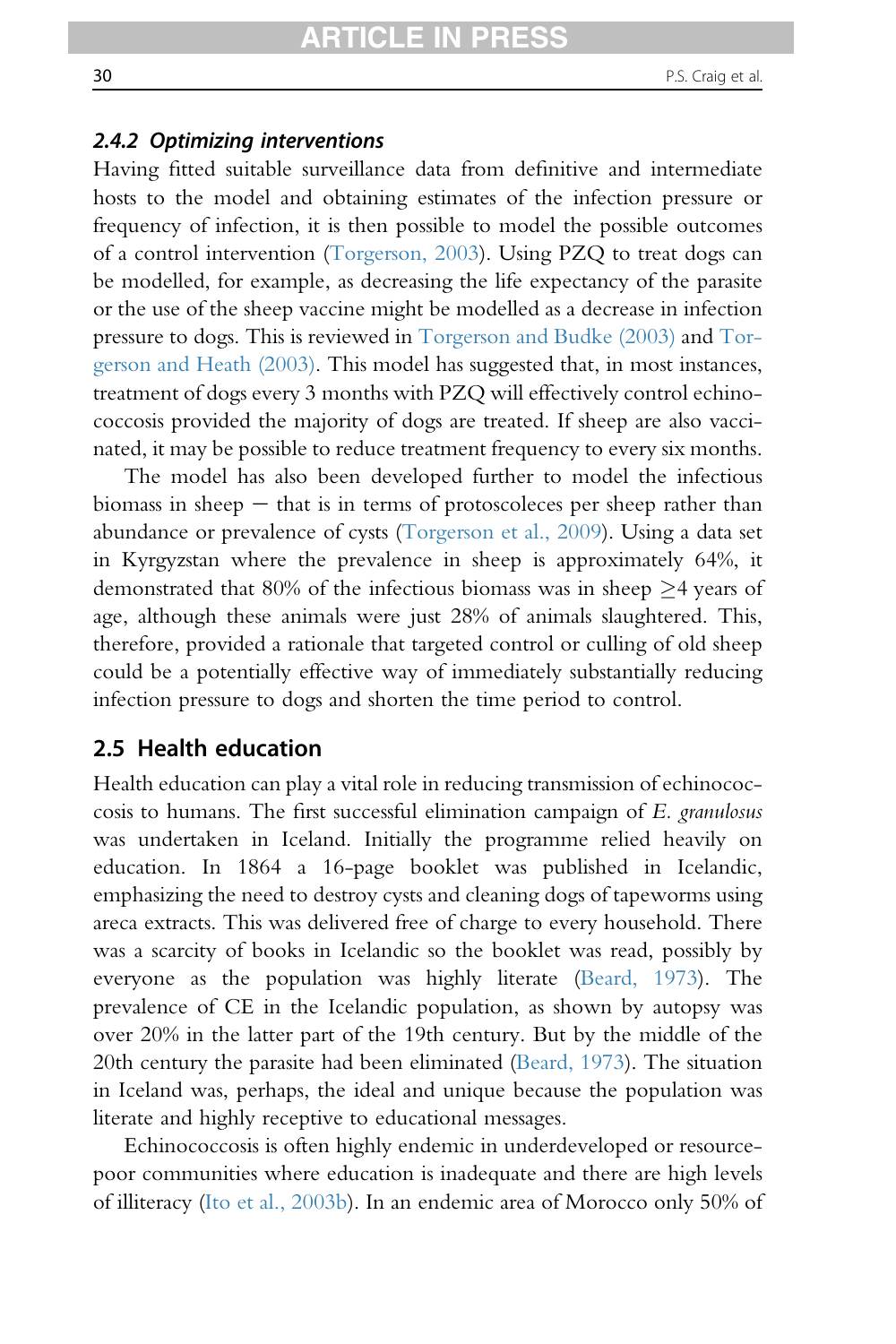people have heard of the disease, and of those, only 21% were aware of the role of dogs in disease transmission ([El Berbri et al., 2015\)](#page-89-0). Likewise in an endemic area of Turkey, 84% of the population had no knowledge of the disease [\(Ertabaklar et al., 2012](#page-89-0)). In Tunisia, the highest incidence of human CE was found in areas with the lowest rates of literacy ([Chahed et al., 2010\)](#page-86-0). Even medical professionals may have poor knowledge of the disease. In both urban and rural health facilities in Tanzania, only a few practitioners were observed to have the correct knowledge on the transmission of echinococcosis ([John et al., 2008\)](#page-93-0).

Other than in Iceland the potential benefits of education have been demonstrated in several epidemiological studies. In the Kyrgyz republic it has also been shown that dogs from households where there was some knowledge of echinococcosis had a lower coproantigen positivity than those from households with no knowledge [\(Mastin et al., 2015\)](#page-96-0). A similar phenomenon has also been observed amongst the Turkana in northern Kenya [\(Buishi et al., 2006\)](#page-86-0) and in Libya [\(Buishi et al., 2005a](#page-86-0)). However, introducing educational materials into the population can be a challenge where there are low levels of literacy. For example, on the Tibetan plateau education of dog owners and their children about hydatid control was only partly achieved during a 5 year period and was hampered by a high proportion of illiteracy with few children going to school. Eventually a laminated colour page illustrated by cartoons was distributed to most households ([Heath et al., 2006](#page-91-0)). By contrast in New Zealand nearly 30 years of specific health education failed to significantly impact on human or animal infection rates [\(Gemmell et al., 2001](#page-90-0)).

Echinococcosis is also a food-borne disease with transmission to humans by contaminated vegetables ([Torgerson et al., 2015\)](#page-101-0). Thus in endemic areas, it is essential that dogs are kept off kitchen gardens and fresh produce is well washed to avoid infection of humans by this indirect route. Studies by ([Shaikenov et al., 2004](#page-99-0)) found 5 of 120 soil samples taken from gardens of rural homesteads in southern Kazakhstan were contaminated with E. granulosus (G1 strain) eggs.

# 2.6 Integrated control for cystic echinococcosis

A number of successful CE control programmes have relied heavily on a single tool, such as education in Iceland [\(Beard, 1973](#page-85-0)), or through dog control and treatment as in New Zealand [\(Gemmell, 1990](#page-90-0)), Cyprus ([Economides and Christo](#page-88-0)fi, 2000) and Tasmania ([Jenkins, 2005\)](#page-93-0). Whilst they have been successful, they have often required several decades of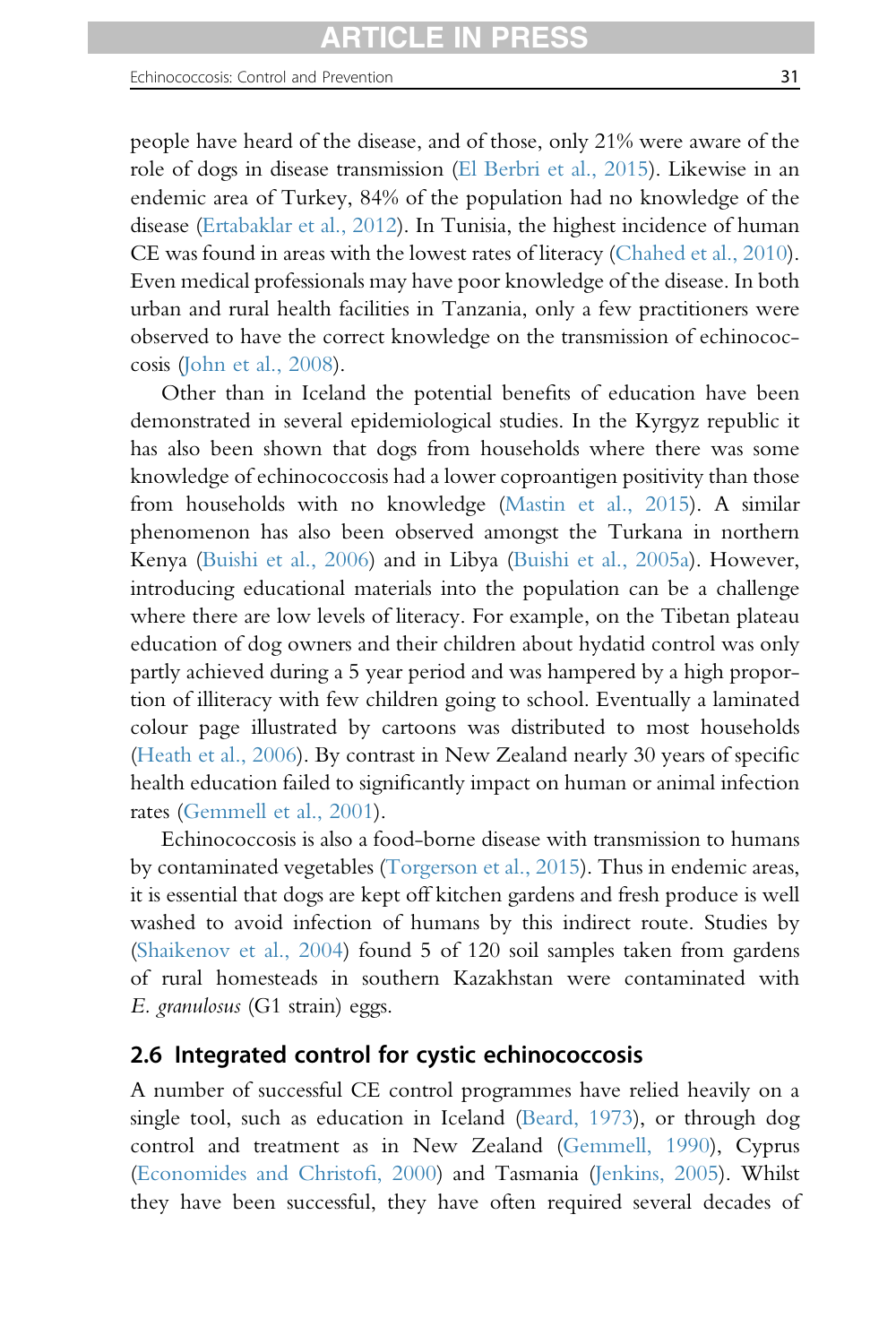sustained effort to bring about effective control and elimination. They are also costly and require a high compliance rate to be successful and there may be difficulty in treating stray dogs. Integrated control uses not only anthelmintic treatment of dogs and dog population control, but also incorporates other control methods such as the use of the EG95 livestock vaccine, education and the control of slaughter of domestic animals. It may also be extended to include the control of other zoonoses or animal diseases such as vaccination of dogs against rabies or vaccination of sheep against brucellosis; both brucellosis and rabies often occur in Echinococcus-endemic regions.

Modelling has suggested that the use of both livestock vaccination and treatment of dogs could reduce the frequency of anthelmintic treatment of dogs that is required whilst still achieving effective control [\(Torgerson](#page-101-0) [and Heath, 2003](#page-101-0)). Thus such a programme might consist of vaccination of all young animals (twice), one annual booster immunization of all previously vaccinated livestock and six-monthly treatment of all dogs with PZQ. This would save considerable amounts of resources in terms of logistics and costs. The effectiveness is, at least in theory, because there is intervention in both life cycle hosts that has a potentiating effect and thus means compliance rates can be lower to result in effective control. Although the vaccine is now being assessed and used in China, Argentina and Chile and likely to be used elsewhere, there are, to date, no data to confirm the theoretical results of modelling.

If this integrated vaccination of sheep and anthelmintic treatment of dogs was further combined with education and improvement of slaughter facilities, control of CE would be further facilitated. Improvement of slaughter facilities ensures that animals are slaughtered under veterinary supervision, and this should improve the safe disposal of offal to interrupt the disease cycle. Slaughterhouses provide opportunities for surveillance of echinococcosis and other diseases; however, such facilities are found in only a few endemic areas. Modern slaughterhouses are usually expensive, but building low-cost concrete-slab buildings in remote areas is a viable alternative ([WHO, 2011\)](#page-102-0). Educational materials should be produced and distributed to the population. These materials should be easy to understand, particularly since there may be a high level of illiteracy, and they should be culturally relevant to the target population (e.g., [Heath et al., 2006\)](#page-91-0).

Finally the culling and hence safe removal of old and likely infected livestock animals from the population should be considered. As discussed above this would have the advantage of immediately reducing the infection pressure to dogs considerably.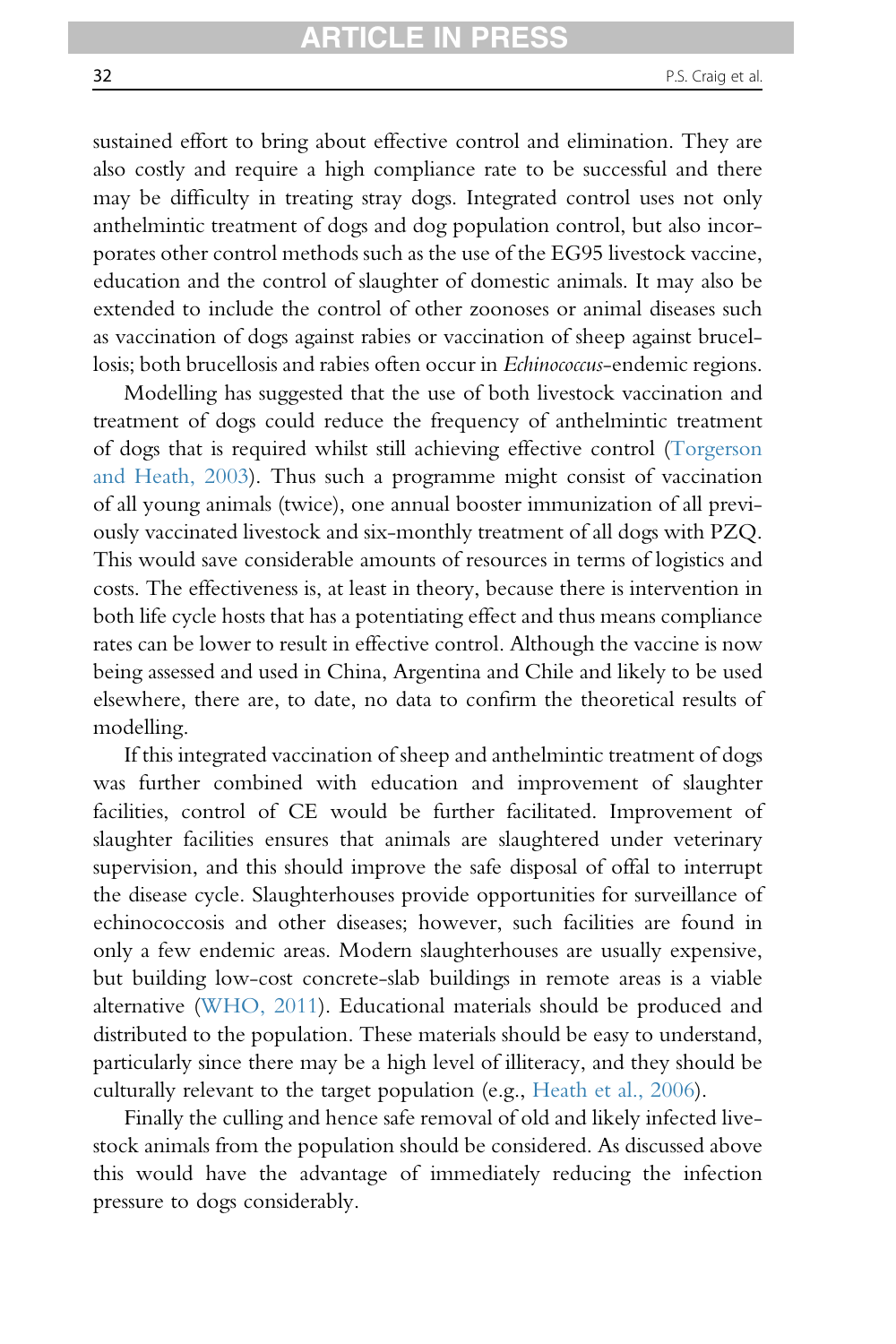# <span id="page-32-0"></span>3. SURVEILLANCE FOR ECHINOCOCCUS GRANULOSUS 3.1 Surveillance of cystic echinococcosis in humans

Surveillance in humans is critical for a decision to embark on a CE control programme and also to inform the public and the control authority about the progress of control. Surgical and medical treatment data have been the key to measuring the public health impact and burden of CE disease in endemic communities [\(Schantz, 1997; WHO/OIE, 2001; Budke et al.,](#page-99-0) [2006](#page-99-0)). In addition, community screening using ultrasound scanners for abdominal CE case finding has more recently been adopted to provide epidemiological and surveillance data [\(Macpherson et al., 2003\)](#page-95-0). Serological surveys have a more limited use in surveillance and should not be used as a primary screening tool.

# 3.1.1 Hospital records

Annual incidence per 100,000 population is the most commonly used index for the frequency rate of human CE at district, provincial or national level. Such hospital data are usually based on surgical case rates (primarily abdominal and thoracic) but should also include cases treated medically (i.e., by benzimidazole chemotherapy), and also those CE cases that are confirmed but not treated (i.e., under 'watch and wait' management). Age-specific incidence especially for the  $\langle 15 \rangle$  years group can provide the most relevant 'recent' data (as opposed to old cases contracted preintervention) in relation to efficacy of an extended hydatid control programme. Hospital-based retrospective and prospective data sets can indicate the success of control measures or conversely the failure or poor efficacy of interventions, though that may not be very clear until  $5-10$  years after the start of a CE control programme. Hospital records may not, however, be accurate for the total number of CE cases treated because of poor access to affordable treatment, underreporting, case spread over separate surgical specialities, misdiagnosis and poor record keeping [\(Craig et al., 2007a\)](#page-87-0). Furthermore, asymptomatic cases may not be identified and thus not treated, unless after accidental detection, and thus are usually not recorded.

# 3.1.2 Active mass screening for human cystic echinococcosis

Active screening via radiographic surveys (ultrasound, X-ray) should provide a more accurate measure of total CE cases at community level and include known cases, new cases and asymptomatic cases. This then will provide a community cross-sectional prevalence (%) rather than incidence rate per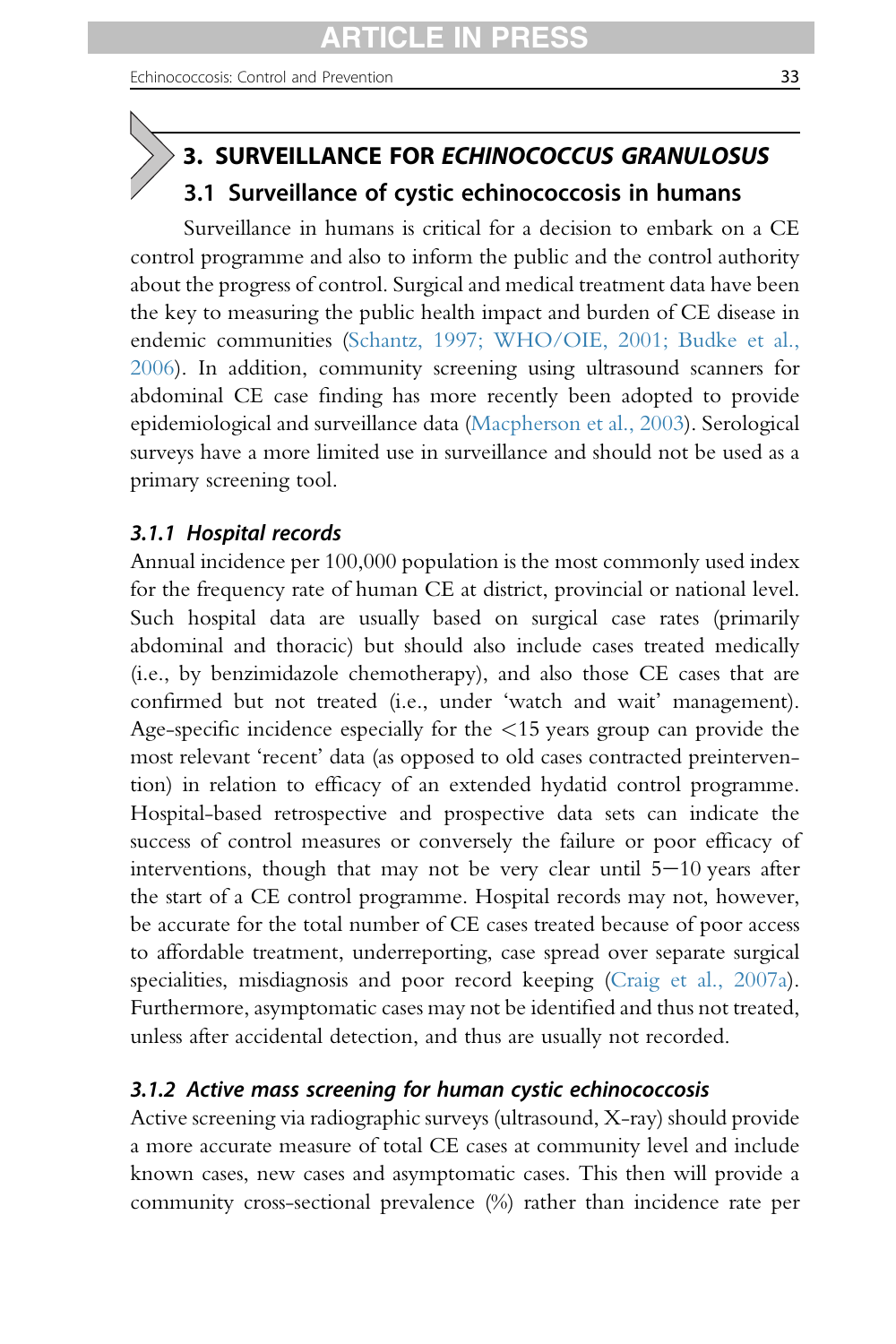<span id="page-33-0"></span>year, but could also be used in longitudinal studies when communities are screened annually or multiannually. Age-specific ultrasound prevalences again can be extremely useful in the assessment of the impact of interventions associated with a CE control programme, for example, as shown in Rio Negro, Argentina ([Frider et al., 2001\)](#page-89-0) and in Turkana, Kenya [\(Macpherson and Wachira, 1997](#page-95-0)). One problem is that although the majority of human CE cases are hepatic, around 10% will be pulmonary and thus not detected in routine ultrasound screening. The parallel use of mobile X-ray units is thus required, but that has only been applied in relatively few screening programmes (e.g., [Schantz et al., 2003](#page-99-0)). Where accurate livestock slaughter data are difficult or impossible to collect, such as in many underdeveloped pastoral regions, then age-specific human CE ultrasound prevalences can provide alternative data to measure control efficacy [\(Macpherson et al., 1984; Larrieu et al, 2004b; Heath et al., 2006\)](#page-96-0).

Serological-based screening for human CE has been applied in epidemiological settings (see review by [Rogan and Craig, 2002](#page-99-0)), but sensitivity and specificity are not sufficiently robust to warrant sero-testing as a primary screening method. A positive serological result alone is not a diagnosis of CE. Supportive or confirmative use of hydatid serology in conjunction with ultrasound-based screening can have a potentially useful role (e.g., [Feng et al., 2010](#page-89-0)), but even then care is required for interpretation of sero-positive but image-negative persons.

# 3.2 Surveillance for Echinococcus granulosus in dogs

The major hydatid control programmes over the period  $1960s-2000s$  used annual ovine CE prevalence together with annual human CE incidence rates as the primary surveillance data. In addition, for owned dog populations, annual or multiannual arecoline purge data was used for surveillance of canine echinococcosis in almost all programmes including New Zealand, Tasmania, Uruguay and Welsh programmes ([Craig and Larrieu, 2006\)](#page-87-0). Necropsy data for unwanted and stray dogs were utilized in the hydatid control schemes in Cyprus and La Rioja (Spain) ([Economides et al., 1998;](#page-89-0) [Jimenez et al., 2002](#page-89-0)). With the advent of coproantigen ELISAs in the 1990s, laboratory testing of dog faeces was possible on a large scale and coprotests were used for surveillance in Wales [\(Buishi et al., 2005b\)](#page-86-0) and Cyprus (Christofi [et al., 2002](#page-86-0)) after main intervention measures had ceased. Copro-ELISA is currently employed as the main screening test for canine echinococcosis in the Rio Negro (Argentina) ([Larrieu et al., 2000a;](#page-94-0) [Morel](#page-96-0) [et al., 2013](#page-96-0)) and west China [\(WHO, 2011](#page-102-0)) hydatid control programmes.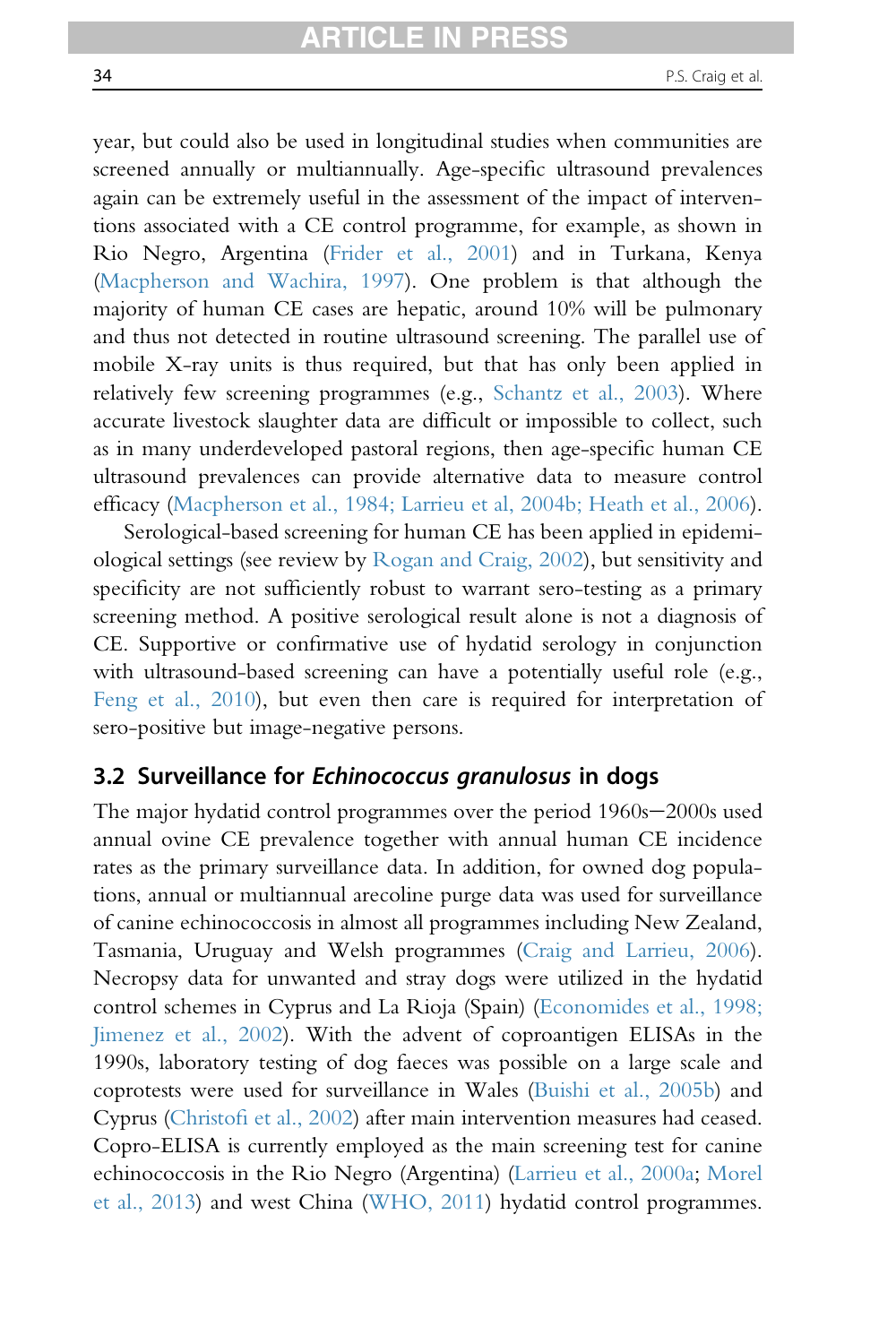Echinococcosis: Control and Prevention 35

Coproantigen ELISA has effectively replaced arecoline testing as the main screening test for dogs in current hydatid programmes [\(WHO, 2011; Craig](#page-102-0) [et al., 2015](#page-102-0)). In addition, the advent of copro-PCR tests from the early 2000s [\(Abbasi et al., 2003](#page-84-0)) has provided a valuable tool for the speciesspecific confirmation of E. granulosus infection in dogs for both epidemiological and surveillance studies (reviewed by [Craig et al., 2015](#page-87-0)).

# 3.2.1 Necropsy of dogs

Necropsy examination of the entire length of the dog small intestine for the presence of Echinococcus tapeworms is the gold-standard for detection of canine echinococcosis ([Craig, 1997; WHO/OIE, 2001\)](#page-87-0). The obvious drawback for necropsy is that it requires dogs to be euthanized, which may not be acceptable or feasible and might lose support of community participation in hydatid control programmes ([Kachani and Heath, 2014\)](#page-93-0). Dogs that might be available for euthanasia are usually either unwanted owned dogs (e.g., old, sick, dangerous) or unowned stray dogs in a district or municipality (e.g., nuisance scavenging, aggressive packs, via rabies control) (see [Section](#page-47-0) [4.1.3](#page-47-0)). Stray dogs may have a higher or lower exposure risk for Echinococcus compared to owned dogs (primary target for surveillance), and thus may not be the most representative sample for canine echinococcosis surveillance. Necropsy data from unwanted or stray dogs has been used to assess prevalence of canine echinocococcosis, for example, in the La Rioja (Spain) hydatid control programme ([Jimenez et al., 2002\)](#page-93-0), and for validation of coproantigen-based surveillance of dogs in a hydatid control zone in northwest Xinjiang, China [\(van Kesteren et al., 2015](#page-101-0)).

Biohazard considerations are required for necropsy in the field or in a laboratory, and an experienced person is needed to undertake necropsy probably also with supporting technical assistance. Adult E. granulosus  $(3-7)$  mm) occur in the upper duodenum starting close to the stomach and usually are attached over the first third of the small intestine in dogs. The sedimentation and counting technique (SCT) is the most sensitive technique and thus the most accurate for detection and counting worms ([WHO/OIE, 2001\)](#page-102-0). Other postmortem techniques include the more practical field applicable direct examination method wherein short lengths of fresh gut are incubated in warm saline to detach worms, which can be examined/counted in the sediment ([Craig et al., 2015](#page-87-0)). Under low magnification (e.g., hand-lens or low-power microscopy) the characteristic morphology of E. granulosus s.l. should be confirmed. In coendemic areas where dogs may be exposed to both E. granulosus s.l. and E. multilocularis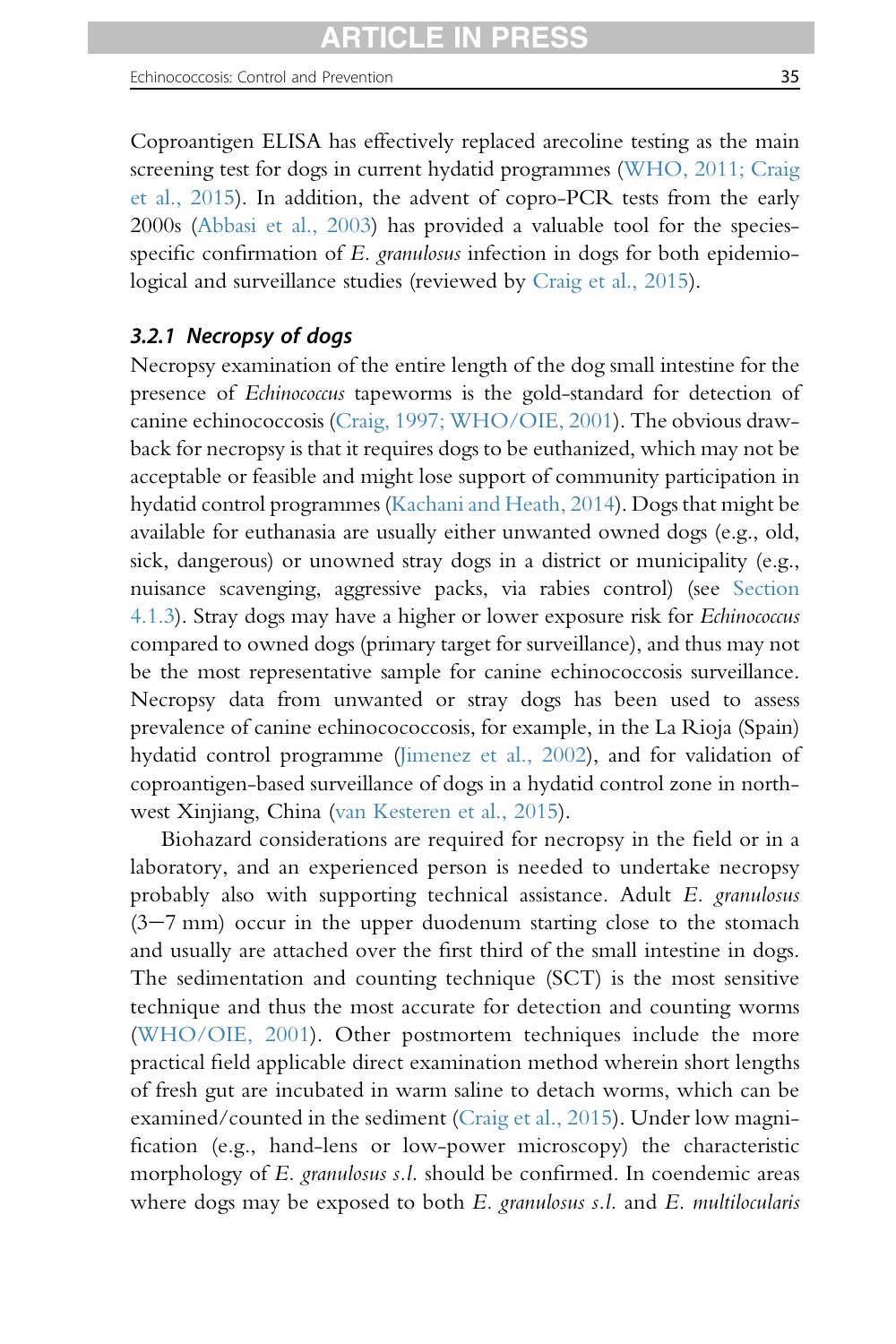then differential morphology (position of genital pore, uterus form) of Echinococcus worms will be required [\(Craig et al., 2015\)](#page-87-0).

#### 3.2.2 Arecoline testing for canine echinococcosis

Areca nut extract or the synthetic compound arecoline hydrobromide has been used as an intestinal purgative since the late  $19th -$  early 20th Centuries, effectively both as a crude dewormer [\(Section 3.1.1](#page-32-0)) and also for premortem detection of E. granulosus in dogs. From the 1960s it was the primary tool for surveillance of canine echinococcosis in hydatid control programmes [\(Gemmell, 1978\)](#page-89-0). Tens of thousands of rural-owned dogs were screened over  $10-20$  years using arecoline purgation in all the five 'Island' hydatid programmes (i.e., Iceland, New Zealand, Tasmania, Falkland Islands, Cyprus) [\(Section 6.1.1\)](#page-70-0) and among others Regions XI and XII in Chile, Neuquen and Rio Negro (Argentina), and Uruguay programmes [\(Craig and Larrieu, 2006\)](#page-87-0). Arecoline testing still remains useful because of its very high specificity especially in relation to transmission studies and epidemiological studies or precontrol baseline investigations (e.g., [Hoida et al., 1998; Budke et al.,](#page-92-0) [2005c; Ziadinov et al., 2008; van Kesteren et al., 2013](#page-92-0)).

The major drawback with arecoline testing of dogs is the difficult logistics and organization needed to undertake purging on the large scale required for surveillance of a hydatid control programme. Tied dogs usually purge within 30-60min but some take longer, others fail to purge, while some react toxically or become dehydrated from arecoline salts. The sensitivity of arecoline purgation after a single oral dose (2 mg/kg) varies from 40% to around 75% [\(Lahmar et al., 2007\)](#page-94-0). Microscopic examination of boiled or formalin-fixed purges in the laboratory will usually have greater sensitivity compared to diagnosis in the field [\(Craig et al., 1995; Gemmell and Schantz,](#page-87-0) [1997\)](#page-87-0), and greater species specificity in areas coendemic for E. multilocularis [\(Budke et al., 2005c](#page-85-0)). The potential health educational value of purgation for the dog owners is often significant and beneficial, after owners observe the biohazard clothing and strict conditions undertaken by dosing staff, and intact moving tapeworms (especially the large common Taenia spp) voided by treated dogs [\(Gemmell, 1990; Farias et al., 2004](#page-90-0)). Detection of Taenia hydatigena after arecoline testing has been used in hydatid control surveillance as an indicator of dog access to offal and thus 'flags-up' risk behaviour for transmission of echinococcosis [\(Economides and Christo](#page-88-0)fi, 2002).

#### 3.2.3 Coproantigen tests for canine echinococcosis

The possibility for detection of specific taeniid tapeworm antigens in canid faecal supernatants (coproantigens) was considered in the 1960s [\(Babos and](#page-84-0)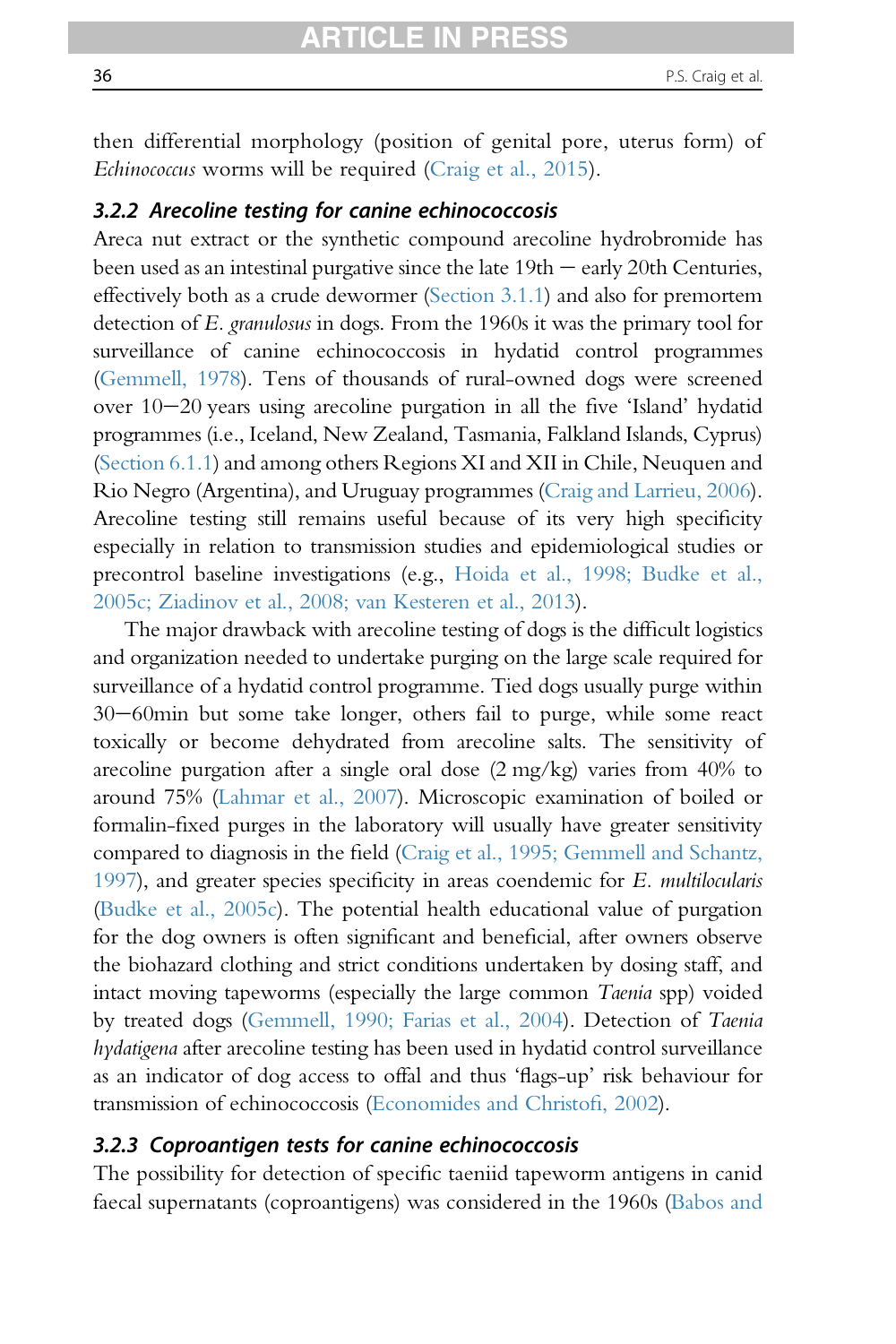[Nemeth, 1962](#page-84-0)) and more intensively investigated as a diagnostic approach for taeniid cestodes, using capture antibodies in ELISAs, from the late 1980s [\(Allan and Craig, 1989\)](#page-84-0) and for experimental and natural infections of canine echinococcosis in the early 1990s [\(Allan et al., 1992; Deplazes](#page-84-0) [et al., 1992\)](#page-84-0). Coproantigen ELISAs that utilize anti-Echinococcus progottid somatic [\(Allan et al., 1992; Pierangeli et al., 2010\)](#page-84-0) or ES ([Deplazes et al.,](#page-88-0) [1992; Malgor et al., 1997](#page-88-0)) capture antibodies purified from rabbit hyperimmune antisera appear to be relatively robust with good genus specificity for *Echinococcus* spp usually  $>90\%$  and sensitivities  $>70\%$  [\(Allan and Craig, 2006;](#page-84-0) [Carmena et al., 2006](#page-84-0)). Anti-Echinococcus monoclonal antibodies have potential advantages over polyclonals [\(Casaravila et al., 2005; Morel et al., 2013](#page-86-0)) especially in relation to reagent batch and test standardization, though specificity may not be significantly better, nor detection of low worm burdens.  $Echinococcus$  worm burdens below  $50-100$  worms may result in some false negatives, and infections due to T.hydatigena have been reported to result in some false positives [\(Allan et al., 1992; Malgor et al., 1997; Morel](#page-84-0) [et al., 2013](#page-84-0)). It is important to assess a given coproantigen ELISA (including commercial kits) against a panel of faecal samples from dogs with parasitologically confirmed monospecific infections (i.e., necropsy or arecoline purge of experimental or natural infections) including E. granulosus or Taenia

spp., so that the test parameters are determined prior to local application ([Morel et al., 2013; Huang et al., 2013; Craig et al., 2015\)](#page-96-0). Overall the levels of test sensitivity and specificity of coproantigen ELISAs achieved by independent groups (see review by [Craig et al., 2015\)](#page-87-0) are at least comparable to arecoline purgation and thus has lead to recommendations that copro-ELISA has the potential to replace arecoline testing as a diagnostic test for canine echinococcosis ([Craig et al., 1995; Gemmell and Schantz, 1997;](#page-87-0) [Guarnera et al., 2000; WHO/OIE, 2001; Lopera et al., 2003; Pierangeli](#page-87-0)

# 3.2.3.1 Coproantigen screening in cystic echinococcosis control programmes

[et al., 2010; Lembo et al., 2013; Morel et al., 2013](#page-87-0)).

Coproantigen ELISAs have now been employed in several hydatid intervention/control programmes to determine baseline levels of canine echinococcosis and/or for surveillance in place of (previous use) arecoline testing.

In mid-Wales (UK) arecoline testing was initially used to determine precontrol levels (prevalence  $4.6-25%$ ) of canine echinococcosis in farm dogs prior to 1983 [\(Craig and Larrieu, 2006](#page-87-0)) before a supervised six weekly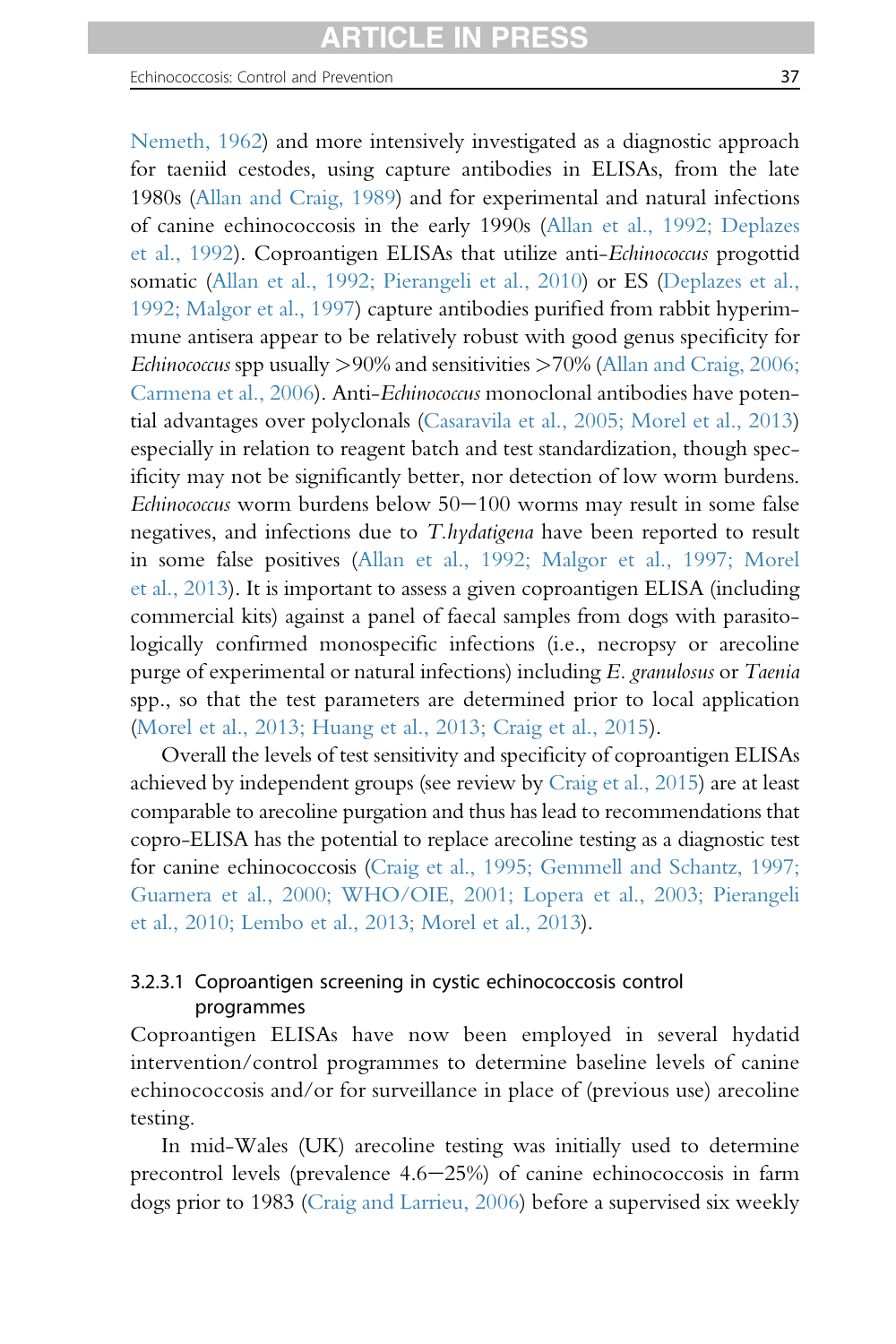PZQ dosing programme was implemented over a 6-year-period (1983–89). A coproantigen ELISA developed in 1992 [\(Allan et al., 1992](#page-84-0)) was subsequently used in 1993 to screen a sample of farm dogs in the Welsh intervention zone, and recorded  $0\%$  copro-positives versus  $2.4-9.2\%$  in neighbouring nonintervention zones [\(Palmer et al., 1996\)](#page-98-0). Dog-dosing measures were terminated in 1989 for economic reasons, and subsequent follow-up copro-ELISA surveys in 2002 and 2008 recorded 8.5% and 10.6% copro-prevalences in farm dogs in the intervention zone ([Buishi](#page-86-0) [et al., 2005b; Mastin et al., 2011](#page-86-0)). In 2010 $-11$ , three monthly PZQ dosing (i.e., four times per year) was reintroduced in the original intervention zone for a pilot period of one year only. Coproantigen testing indicated that after 3-4 months copro-prevalence in farm dogs had reduced in the intervention zone from 8.8% to 1.9% and further to 0% in the last quarter, i.e., 12 months after the first dosing round. However, copro-prevalence in farm dogs started to rebound in the following 12 months after dosing had stopped [\(Lembo](#page-94-0) [et al., 2013](#page-94-0)).

In Cyprus after the highly successful hydatid control programme in the 1970s (elimination declared in 1985), most of the island was under a maintenance phase of control based on CE surveillance (abattoirs, hospitals). In addition, over the period  $1997-2000$  more than  $6500$  owned dogs were screened using coproantigen ELISA, of which 2.8% were copro-positive and treated with PZQ (Christofi [et al., 2002\)](#page-86-0).

On the Falkland Islands (Malvinas), since the late 1970s there has been an ongoing government-managed PZQ dosing programme (currently by owners) for all dogs (estimated  $900-1000$ ). In 1992-3 coproantigen testing of 464 dogs on the Islands detected 1.7% copro-positives [\(Reichel et al.,](#page-98-0) [1996](#page-98-0)). Further testing ( $n = 563$  dogs) in 2010 indicated that coproantigen prevalence had reduced to <0.1% ([Lembo et al., 2013](#page-94-0)). This low coproantigen prevalence in dogs, coupled with very low ovine CE prevalence  $(< 0.02\%)$  suggested that transmission of E. granulosus is close to elimination from the Islands and is not now a public health problem (last human case 1992). Thus dog dosing could be made voluntary and a decision made to transfer to a permanent consolidation phase with sole reliance on abattoir surveillance, farm trace-back, quarantine measures and targeted dosing of dogs (S. Pointing, personal communication).

Hydatid disease control in several provinces in the Patagonia region of Argentina has been ongoing since the 1970s, and coproantigen ELISA has been applied to screen dogs in the Rio Negro and Neuquen programmes. In the latter, coproantigen prevalence was  $12.4\%$  (n =  $403$  dogs) compared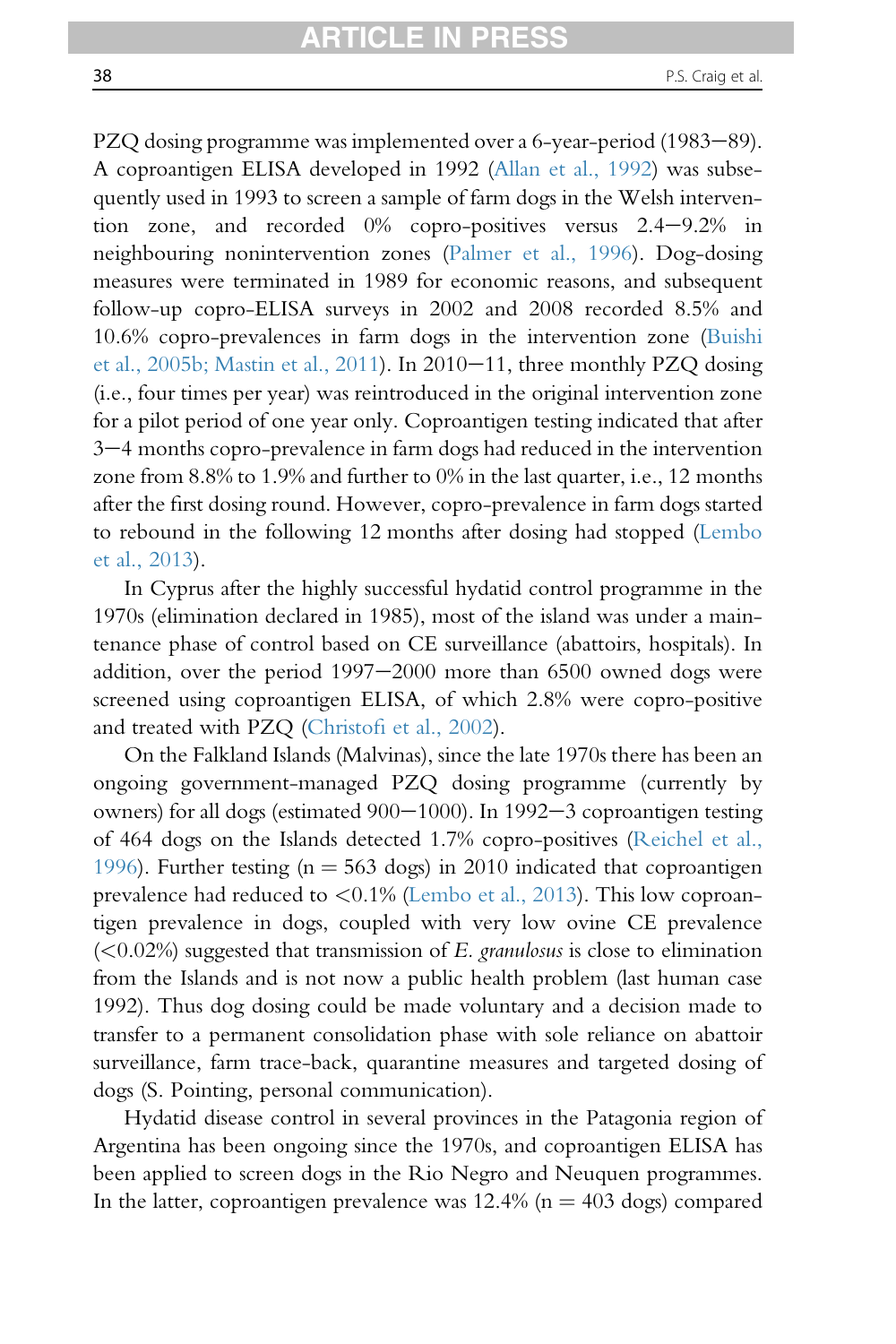to 3.7% based on arecoline testing. An 'in house' coproELISA was used with 93.6% sensitivity and 88.5% specificity ([Pierangeli et al., 2010\)](#page-98-0). CoproELISA was used as a farm dog surveillance test to compare sheep ranches in hydatid control zones in Patagonia, which indicated district copro-prevalences from 2.9% (Rio Negro) to 13.9% (Tierra del Fuego), and overall 7.3% of 352 farms sampled in Neuquen had a copro-positive dog ([Cavagion et al., 2005](#page-86-0)). In Rio Grande do Sul, the main CE endemic region of south Brazil where hydatid control was considered, a coproELISA baseline prevalence of 27.7% was obtained, which reduced to 0% coproprevalence 30 days after PZQ dosing. However, 4 months posttreatment copro-prevalence was 47.4%, which suggested to the authors (despite a small sample size) that dosing frequency should be every 30 days ([Farias et al.,](#page-89-0) [2004](#page-89-0)).

An investigation of canine echinococcosis using a coproELISA was undertaken in 2002 in the remote northwest Turkana district of Kenya 5 years after the effective dismantling of a hydatid control programme which ran from 1983 to 1997 [\(Macpherson and Wachira, 1997](#page-95-0)). In the intervention zone, 29% of owned dogs were copro-positive, and furthermore 33% of necropsied unwanted dogs were infected ([Buishi et al., 2006](#page-86-0)). Clearly transmission to dogs was still occurring, however, mean worm intensity was 53 worms per dog in the intervention area compared to 1416 worms per dog in an area not covered in the previous control programme. This suggested that the intensity of transmission had remained low in the intervention zone ([Buishi et al., 2006](#page-86-0)). This result also indicated the usefulness of Echinococcus worm burden estimates, which can only be obtained from necropsy or arecoline purgation studies.

In northern Ganze Tibetan Autonomous Prefecture (Sichuan Province, China) a 5 year  $(2000-05)$  echinococcosis pilot control programme incorporated six monthly PZQ dosing of owned dogs and applied a coproantigen ELISA for canine surveillance. Copro-prevalence in owned dogs reduced from a precontrol baseline of 50% to 17% after 5 years [\(Heath et al.,](#page-91-0) [2006; Yang et al., 2009\)](#page-91-0). This high altitude remote area was difficult to reach more than twice per year mainly because of seasonal limitations; however, the coproantigen results suggested that a more intensive dosing pressure would be required together with removal or dosing of the large stray dog population (Heath et al.,  $2006$ ). Since  $2006-07$  a national echinococcosis control programme has been rolled out across western China (including Ganze) with target monthly dog dosing and the coproantigen testing of dogs as a key surveillance tool ([Huang et al., 2013](#page-92-0)). In a remote Mongolian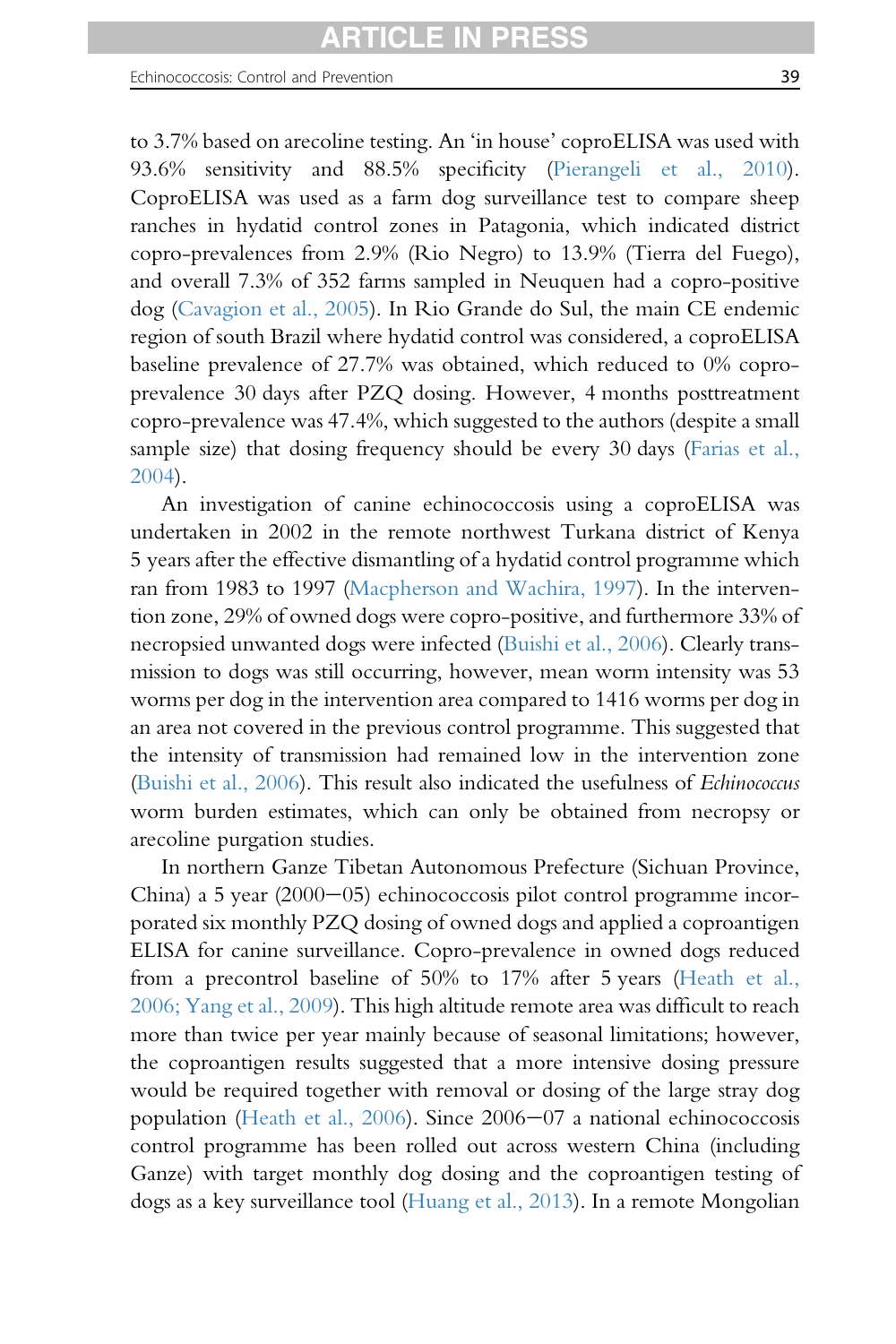autonomous county (Hobukesar) in northern Xinjiang (China) also subject to this national programme, an independent evaluation of dog treatment and surveillance, gave a copro-prevalence range of  $15-70\%$  over six communities investigated by [van Kesteren et al. \(2015\).](#page-101-0) Furthermore, household questionnaire data indicated significant variation in dog-dosing practice and supervisory visits by veterinary auxillaries ([van Kesteren et al., 2015\)](#page-101-0).

These few examples indicate the potential usefulness of coproantigen surveillance in connection with hydatid control programmes; however, limitations include test availability (especially commercial kits), variable test sensitivity and specificity and lack of indication for worm burdens.

### 3.2.4 Copro-PCR tests for canine echinococcosis

The application of the polymerase chain reaction to amplify Echinococcus spp DNA extracted from adult worms, egg concentrates, or whole faecal extracts, provided for the first time the potential for laboratory-based antemortem species-specific identification of canine or vulpine echinococcosis [\(Bretagne et al., 1993; Mathis et al., 1996; Cabrera et al., 2002a\)](#page-85-0). The development of a copro-PCR test for the detection of E. granulosus s.l. DNA directly in canid faecal samples that gave 100% specificity versus E. multilocularis and Taenia spp ([Abbasi et al., 2003](#page-84-0)), provided the potential to equal or improve the parasitological specificity of arecoline testing. PCR testing for canine echinococcosis has been applied in CE endemic areas (E. granulosus s.l.) and in CE/AE coendemic areas (i.e., both E. granulosus and E. multilocularis transmission) in Kazakhstan [\(Stefanic et al., 2004\)](#page-100-0), western China [\(Moss et al., 2013\)](#page-97-0) and Kyrgyzstan ([van Kesteren et al.,](#page-101-0) [2013](#page-101-0)). The sensitivity for E. granulosus egg-equivalent detection ranged from one to four eggs per gram of faeces [\(Abassi et al., 2003; Boufana](#page-84-0) [et al., 2013\)](#page-84-0) and DNA was detectable in faeces from prepatent infections with E. granulosus by  $21-25$  days post infection [\(Lahmar et al., 2007\)](#page-94-0).

At least 10 copro-PCRs had been published by 2015 for detection of E. granulosus s.l. infection in dogs by targeting various genes or repeat elements (i.e.,  $\omega x1$ , 12sRNA, NAD1, EgG1HaeIII) that are specific for E. granulosus s.l. but varied in test genotypic specificity (reviewed by [Craig](#page-87-0) [et al., 2015\)](#page-87-0). In the absence, or more likely unwillingness, to undertake necropsy or purgation of dogs in endemic areas for baseline studies and surveillance, then PCR should provide the only unequivocal method for specific confirmation of E. granulosus infection via DNA detection. However, PCR is a relatively complex and expensive procedure requiring good laboratory facilities, and therefore has to date had limited routine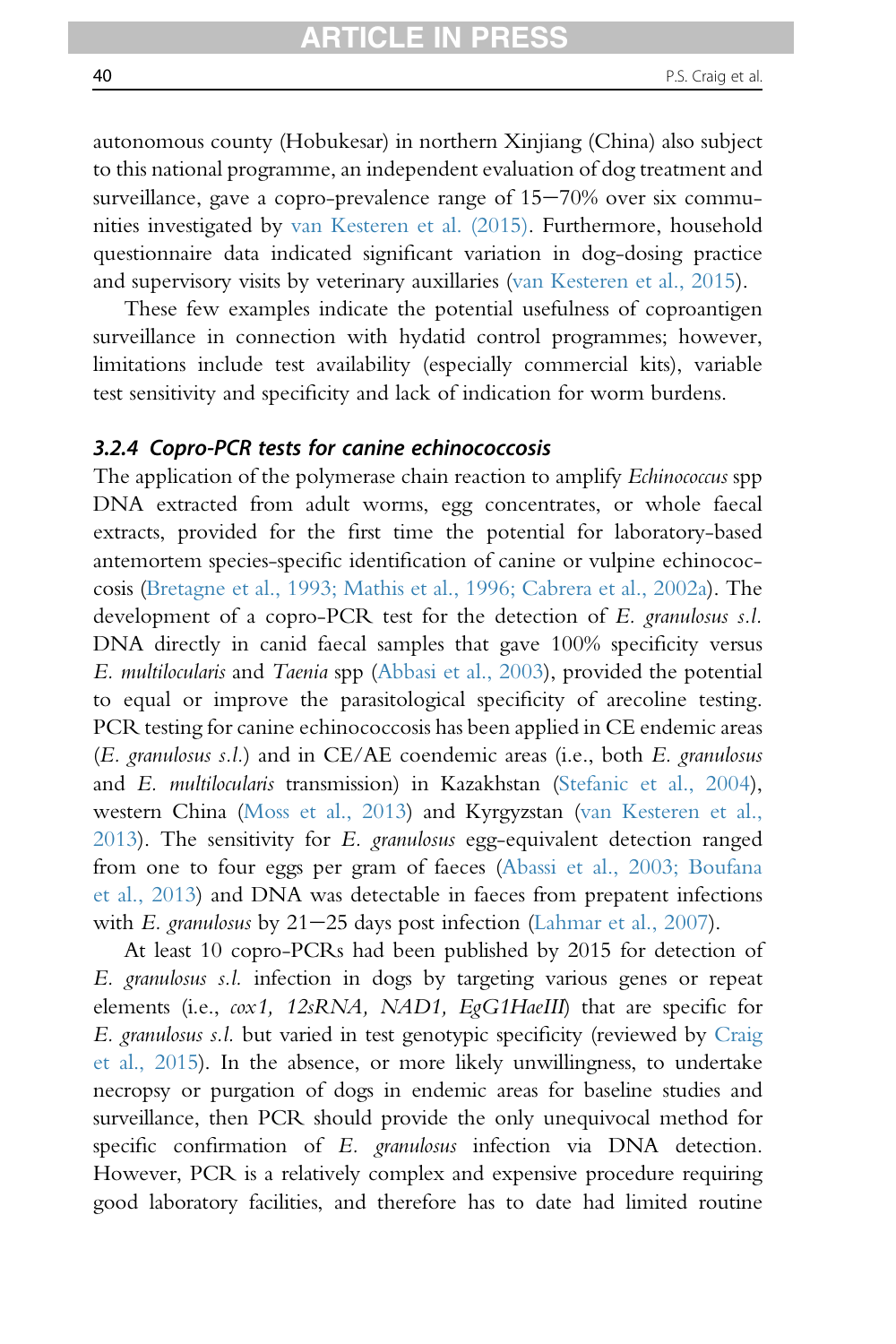<span id="page-40-0"></span>application in hydatid control programmes. Therefore copro-PCR in current form, or the lower-tech loop-mediated isothermal amplification methods ([Salant et al., 2012; Ni et al., 2014](#page-99-0)), is not yet recommended as a primary screening tool for canine echinococcosis. The ability of copro-PCR, however, to confirm infection by screening a proportion of dogs (e.g., coproantigen positives) can provide supporting data and confidence in the specificity of epidemiological and surveillance data for canine echinococcosis especially in low CE endemic or reemerging transmission areas ([Jenkins et al., 2014](#page-93-0)) or coendemic areas [\(Stefanic et al., 2004; Boufana et al., 2013\)](#page-100-0).

# 3.3 Surveillance for cystic echinococcosis in livestock

## 3.3.1 Meat inspection

Surveillance in abattoirs provides a valuable opportunity for surveillance in livestock, regardless of species of interest. Ideally, for surveillance purposes livers and lungs presented at the abattoir should be visually inspected for larger cysts and palpated for smaller cysts. It may be necessary to slice the liver to enumerate cysts especially in young animals. Both prevalence and abundance of hydatid cysts increases with age [\(Gemmell, 1990\)](#page-90-0) and so it is essential to record the ages of the animals during any surveillance study. Studies that primarily inspect young animals such as 1-year-old lambs that are slaughtered for meat will underestimate the prevalence of CE and the results of such studies should be adjusted accordingly. Likewise in any longitudinal study to monitor a control programme, for example, similar age groups of animals must be compared at different time points.

#### 3.3.2 Serology for cystic echinococcosis in livestock

Serology as a clinical diagnostic test for CE in humans is highly effective, with most patients infected with viable cysts being unequivocally positive in different types of test and using a variety of E. granulosus antigens ([Kagan,](#page-93-0) [1968; Manzano-Roman et al., 2015](#page-93-0)). Many publications have investigated serological tests for diagnosis of CE in animals, particularly sheep. The results of these studies have been variable; some publications have described high levels of sensitivity and specificity for the tests that were developed (reviewed by [Lightowlers, 1990; Craig et al., 2015\)](#page-95-0). These publications must, however, be interpreted with caution.

Humans are relatively rarely infected with cestode parasites. A relatively small number of cestode species are known to infect humans. The situation with livestock animals is very different, especially for sheep and goats. Infections with cestode parasites other than E. granulosus are virtually ubiquitous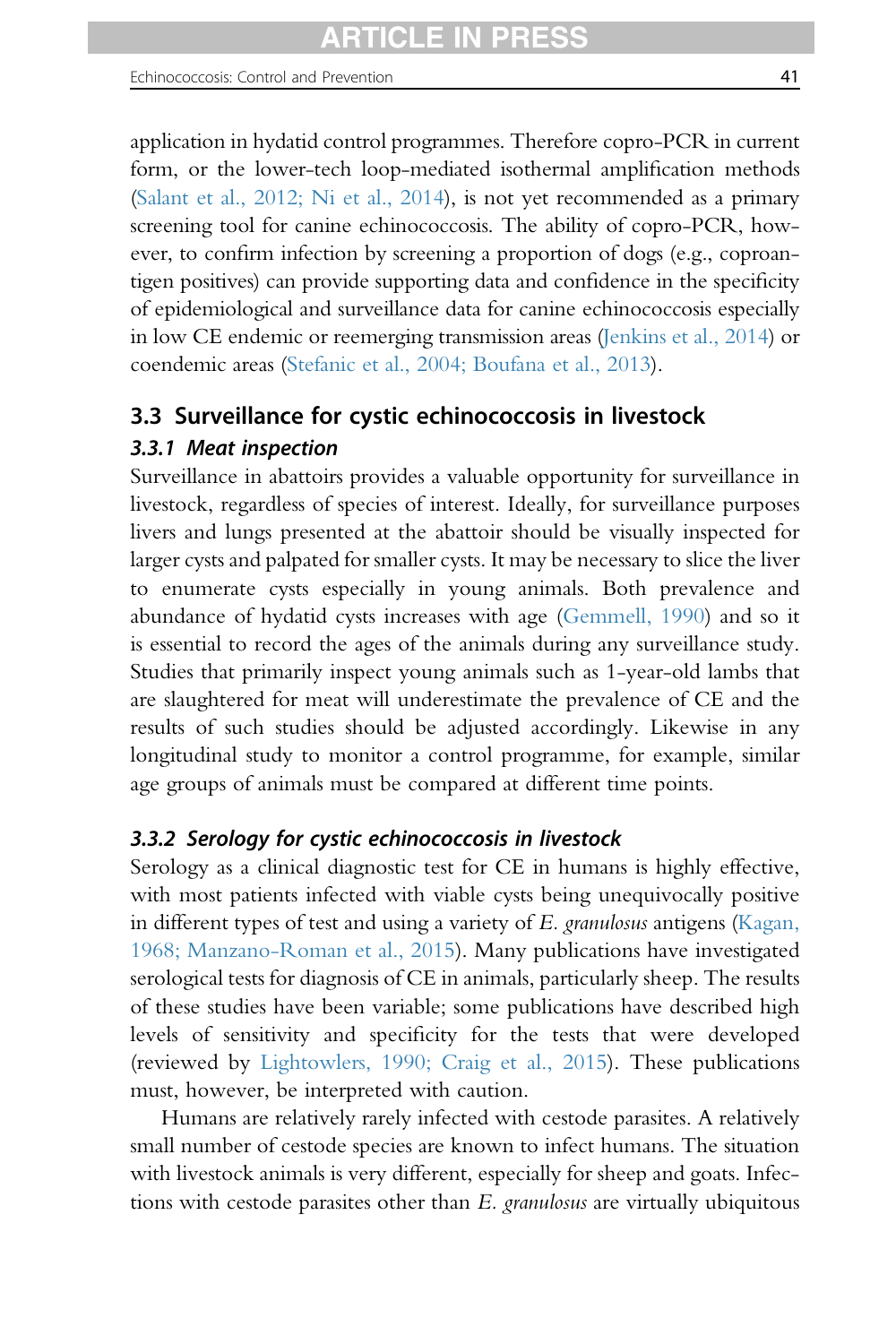in sheep and goats, especially T. *hydatigena*, but also other cestode infections are common (Monezia, Taenia ovis, Taenia multiceps). There is substantial evidence for antigenic cross-reactivity between the different taeniid species [\(Yong et al., 1978; Yong and Heath, 1979; Rickard and Williams, 1982;](#page-103-0) [Gemmell et al., 1986a,b; Lightowlers et al., 1993](#page-103-0)). Possible infections with, or exposure to, cestode species other than  $E$ . granulosus are vital factors that must be taken into account in any evaluation of serological tests for CE in livestock. Another critical aspect is the age of the animals that are being compared with respect to their responses in serological tests for CE. Livestock animals are likely to accumulate exposure to cestode parasites over their lifespan and potentially have an increased 'background' reaction in serological tests. It is insufficient to compare samples from E. granulosus infected animals and uninfected animals or animals infected with other cestode parasites without also taking into account the age of the animals. For example, comparison of samples from aged sheep infected with E. granulosus with samples from lambs infected with T. hydatigena would not provide a reliable measure of the specificity of a test.

Few studies have taken these factors into account in their descriptions of serological tests for CE in livestock animals. An ideal comparison is the level of serological reactivity in E. granulosus infected animals and noninfected animals of the same age and derived from the same flock. When such comparisons have been made, or when comparisons have been made using sera from sheep experimentally infected with various cestodes, high levels of positive responses have typically been seen in animals which have had no E. granulosus infection ([Lightowlers et al., 1984; Yong et al., 1984; Dueger](#page-95-0) [et al., 2003](#page-95-0)).

An exhaustive investigation was undertaken of serological reactivity to various E. granulosus antigen preparations by [Lightowlers et al. \(1984\)](#page-95-0) involving sheep serum samples from E. granulosus infected and uninfected sheep from the same flock, animals with heavy, large fertile hydatid cysts, and mature sheep from an island where dogs are never present. Differences in the average reactivity of the groups of sera in ELISA were evident between infected flocks and uninfected flocks, however, it was not possible to diagnose reliably the presence of CE on an individual animal basis, even in cases of very heavily infected animals.

Data from serial bleeds of sheep experimentally infected with E. granulosus indicate unequivocally that they do respond to the infection, producing specific antibody [\(Yong and Heath, 1979; Conder et al., 1980; Yong et al.,](#page-103-0) [1984\)](#page-103-0). The level (titre) and frequency of detectable responses (sensitivity),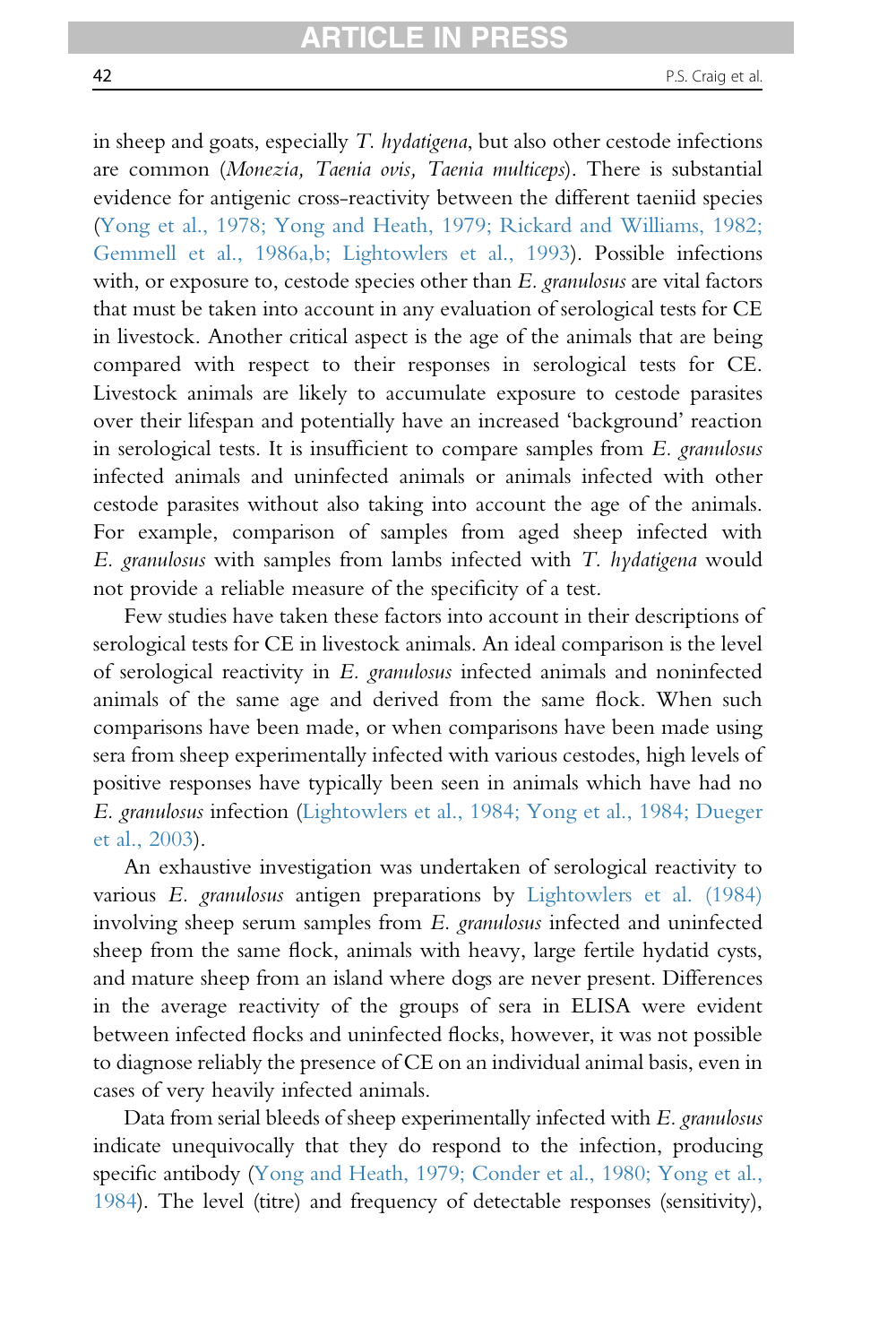however, seem substantially different to the titres commonly detected in humans undergoing serological diagnosis for CE. This lead [Lightowlers](#page-95-0) et al.  $(1986)$  to investigate the hypothesis that E. granulosus—infected sheep may develop a degree of nonresponsiveness to hydatid antigens. A small amount to cyst fluid from the animals' own hydatid cysts was released into the peritoneal cavity at laparotomy. Classic, high-level, anamnestic antibody responses were elicited, indicating that the animals were both primed to respond to hydatid antigens and were not suppressed in their ability to respond, at least insofar as it involved exposure to antigen via this route.

In conclusion, there is currently no serological method that can be used to reliably and specifically diagnose hydatid infection in livestock animals.

## 3.3.3 Ultrasound for cystic echinococcosis detection in sheep and goats

CE in livestock animals is essentially asymptomatic and therefore premortem clinical diagnosis is not possible. Serological tests remain unusable for routine practical application (see [Section 3.3.2](#page-40-0)). Radiographic methods for cyst imaging, especially portable ultrasound scanners, offer a more practical and reliable approach for the potential premortem diagnosis of CE in small ruminants (see review [Craig et al., 2015](#page-87-0)). Two large studies in 300 Kenyan sheep/goats [\(Sage et al., 1998\)](#page-99-0) and 120 sheep in Sardinia [\(Dore et al., 2014](#page-88-0)) that were scanned then inspected postmortem, indicated that identification of CE-infected sheep or goats was possible in standing animals with sensitivities of 54.4% and 88.7% in respective studies. The calculated specificity for CE was higher (97.6%) in the Kenyan study than in the Sardinian assessment (75.9%), but that might reflect the higher resolution transducer and imager used in the more recent Sardinian study [\(Dore](#page-88-0) [et al., 2014\)](#page-88-0). The main cause of false positive images in both studies was the presence of cysts of T. hydatigena, which had also been noted in another study ([Maxson et al., 1996](#page-96-0)). Certainly the few studies, published on the application of ultrasound for CE diagnosis in sheep and goats, suggest that this approach has good potential and is overall more reliable than current serological tests. In underdeveloped endemic regions where it is difficult or impossible to use meat-inspection data for CE surveillance, then mass ultrasound scanning in live sheep or goats may offer a reasonable alternative.

## 3.3.4 Sentinel animals

Few, if any, studies have deliberately distributed known noninfected animals to act as sentinels for transmission of E. granulosus. Logically, all newborn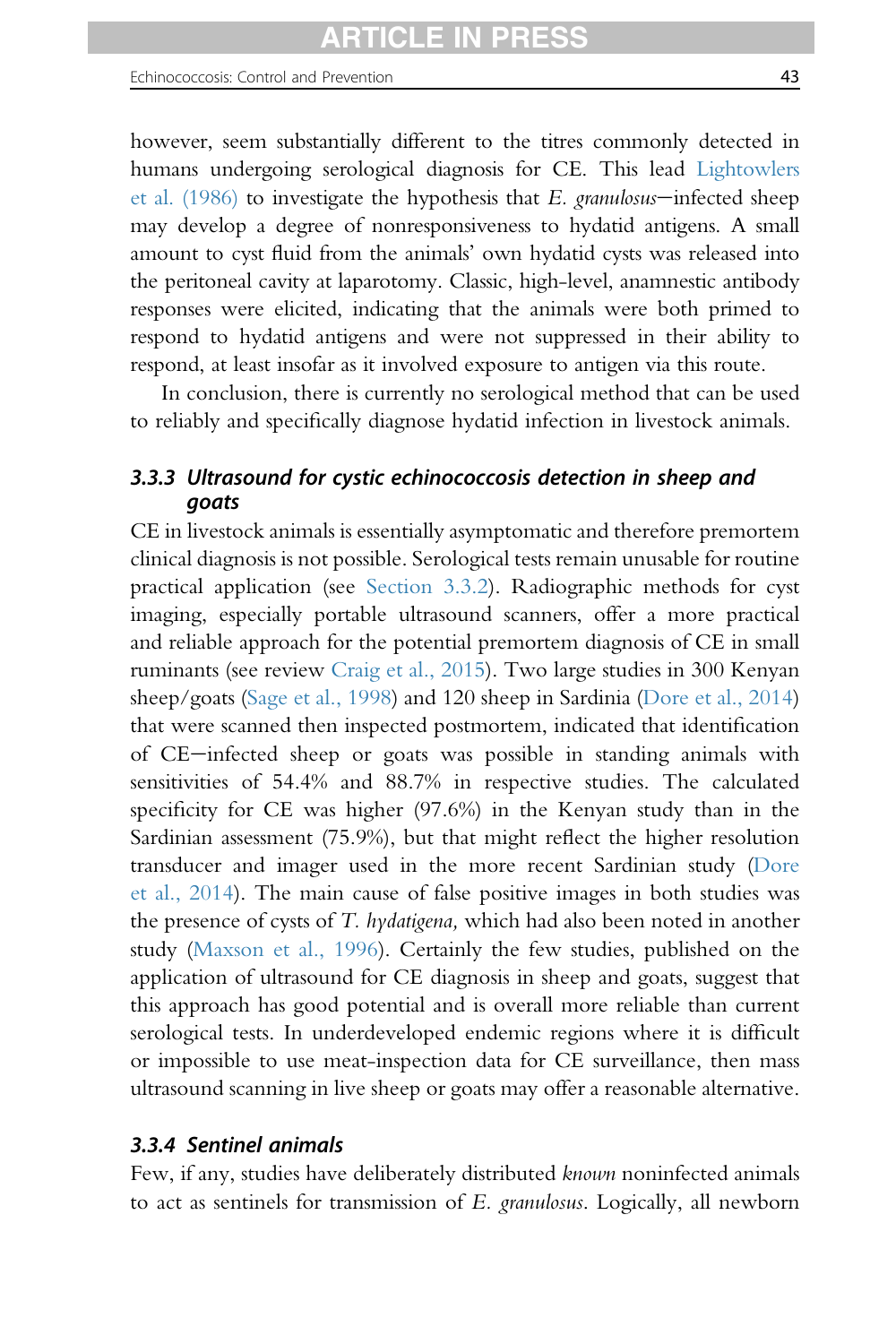livestock are effectively sentinels by which continuing transmission can be determined. [Lloyd et al. \(1991,](#page-95-0) [1998\)](#page-95-0) described the use of sentinel lambs in mid-Wales for monitoring transmission of E. granulosus. The lambs were purchased from their farm of origin and slaughtered at the time of the researchers' choosing. This method may provide a greater assurance that animals would be available for assessment when they were needed, rather than relying on farmers' agreeing to sell animals for necropsy without their having been a preexisting arrangement. In the Welsh study, 6% of sentinel lambs became infected with E. granulosus within 19 months of exposure in an intervention area previously under a six weekly dog-dosing regime ([Lloyd et al., 1991, 1998\)](#page-95-0). Another study in Uruguay observed that sentinel lambs were not infected at postmortem when six weekly dog dosing was used, but  $4-18\%$  of lambs were infected when the dog-dosing frequency was reduced to  $12-16$  week intervals ([Cabrera et al., 2002b\)](#page-86-0).

# 4. CRITICAL APPRAISAL OF CYSTIC ECHINOCOCCOSIS CONTROL PROGRAMMES

# 4.1 Successful hydatid control programmes

Since the first hydatid control programme was implemented in Iceland in the 1860 s at least 18 other intervention programmes have been undertaken in different world regions to reduce the transmission of E. granulosus and to try and reduce or eliminate human CE as a public health problem. Many of these programmes have already been reviewed elsewhere [\(Gemmell, 1978,](#page-89-0) [1990; Gemmell and Schantz, 1997; Economides et al.,](#page-90-0) [1998; Gemmell and Roberts, 1998; Gemmell et al., 2001; Craig and Larrieu,](#page-90-0) [2006; Larrieu and Zanini, 2012; Lightowlers, 2012\)](#page-90-0).

The ultimately successful control programme in Iceland lasted  $>100$  years and eliminated transmission from the island by the 1950s–60s. However, incidence of human CE in the <40 year age group had already fallen significantly by the decade  $1890-1900$  [\(Beard et al., 2001\)](#page-85-0). This was in many ways a unique situation where a small, highly literate population responded positively to health education messages and legislation to stop home slaughter, reduce dog contacts and accept annual arecoline treatment of dogs; in addition a national change in sheep husbandry from milk and wool production to marketing fat lamb, helped to reduce the parasite reservoir of ovine echinococcosis ([Dungal, 1957; Craig and Larrieu,](#page-88-0) [2006](#page-88-0)). The Icelandic success against hydatidosis influenced New Zealand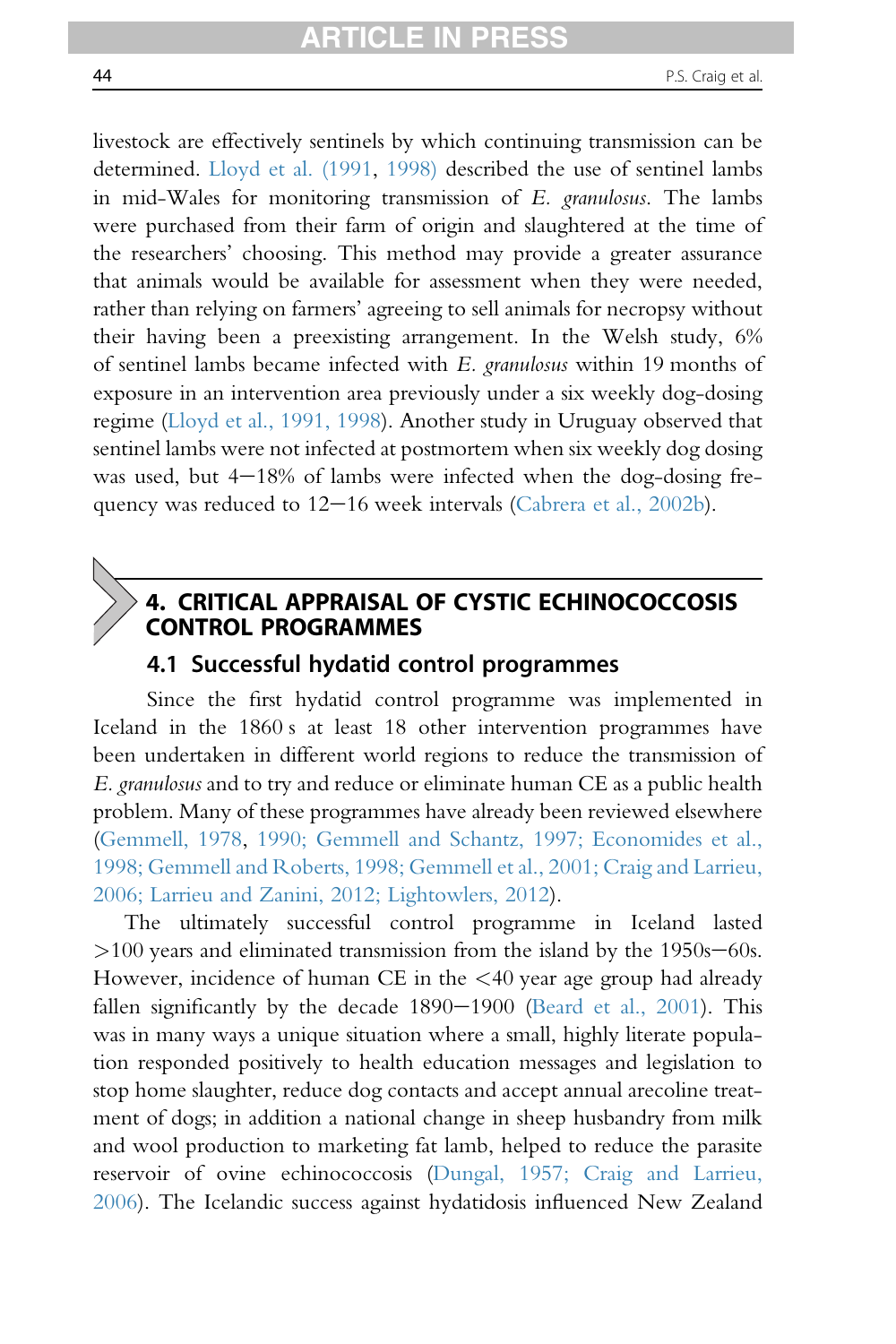to begin a health education progamme from 1938 to 1958, which also included free provision of arecoline to dog owners, and legislation making it illegal to feed dogs raw offal. In contrast to Iceland, however, surveillance data from hospitals and abattoirs indicated no reduction in transmission of CE after 20 years of a hydatid educational campaign [\(Gemmell, 1990\)](#page-90-0). Other health education campaigns that similarly included encouragement of owners to dose dogs, did not appear to have any significant effect on transmission of E. granulosus in mid-Wales (after 1989) nor in Sardinia (1969-90) [\(Craig and Larrieu, 2006\)](#page-87-0).

Replacing long-term horizontal programmes, (where emphasis was on education, abattoir upgrades, meat inspection and dog management), with faster-track vertical programmes based on regular dog dosing (once PZQ became readily available in the late 1970s-early 1980s) was the key to potential success for the majority of hydatid control programmes. Reduction in the adult worm biomass in rural dog populations would relatively rapidly reduce infective pressure to sheep (and other livestock) and humans. Presence of hydatid cysts in older sheep  $(>5$  years) would require application of dog dosing in an attack phase for  $>5$  years and probably  $5-10$  years. Key aspects of dog dosing with PZQ for a successful outcome were:

- determination of number of owned dogs (registration),
- provide supervised dosing at a frequency of  $4-8$  times per year,
- dose at least 90% of registered dogs and
- maintain dosing pressure for  $5-10$  years.

When the above dog-directed measures were applied successfully by a government control authority with a good infrastructure, that included surveillance in sheep, dogs and humans, then prevalence of ovine and canine echinococcosis declined within 5 years and human CE rates within 10 years [\(Gemmell et al., 2001; Craig and Larrieu, 2006; Larrieu and](#page-90-0) [Zanini, 2012\)](#page-90-0).

### 4.1.1 Island programmes: New Zealand, Tasmania

In the first half of the 20th century human hydatidosis (CE) was recognized as a major public health problem in rural communities in New Zealand and Tasmania (an island state of Australia) [\(Lightowlers, 2012](#page-95-0)). Both territories began vertical-directed control programmes that targeted owned dogs from 1959 to 1964 respectively. The New Zealand programme was initially funded by a dog tax collected by a National Hydatids Council, then after 1991 through the Ministry of Agriculture. The Tasmania programme was funded and implemented from the beginning via the Department of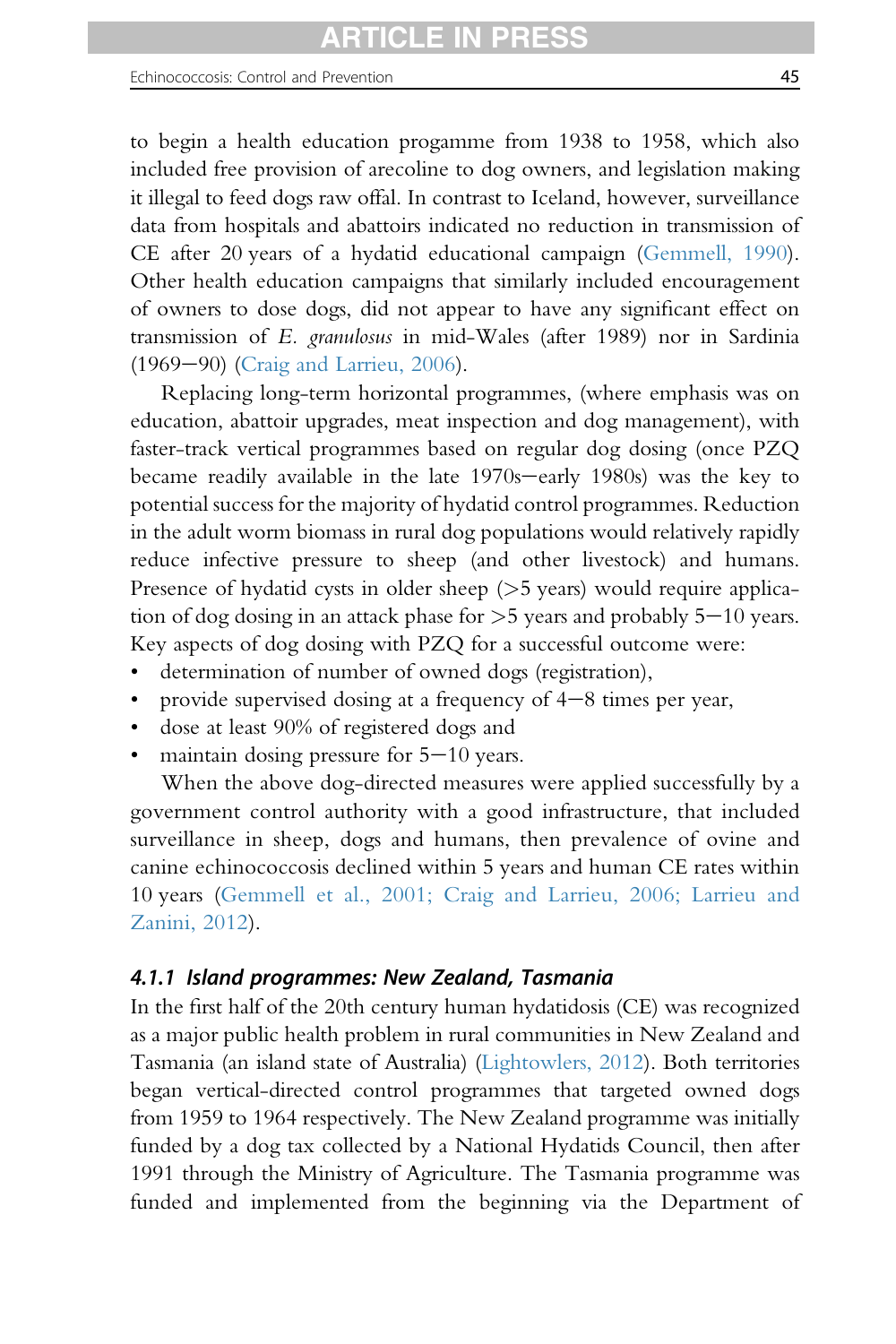Agriculture. Both programmes used mass testing of dogs with arecoline, but in New Zealand (from 1978), PZQ was in addition employed to dose dogs at a frequency of 8 times per year (i.e., approximately every six weeks). In Tasmania by contrast, annual arecoline testing of dogs on farms by mobile units was maintained for 11 years (without the use of PZQ) in conjunction with strict quarantine measures for positive farms. Transmission was considered to have almost ceased in Tasmania within 10 years [\(McConnell](#page-96-0) [and Green, 1979\)](#page-96-0). In contrast, the attack phase in New Zealand using PZQ with centralized testing of purges, lasted 32 years. There were no human CE cases under 20 years of age in Tasmania after 1976, prevalence ovine CE had dropped from 52% to 3.4% by 1978 and dog prevalence to 0.06% by 1985 [\(Beard et al., 2001\)](#page-85-0).

Tasmania declared the state was provisionally free of hydatidosis in 1996, which is 32 years after the start of the control programme; New Zealand declared itself free of hydatidosis in 2002, a 43 year period after the start [\(Pharo, 2002; Jenkins, 2005](#page-98-0)). The Tasmanian hydatid control programme had a shorter attack phase and was very cost-effective utilizing only 0.5% of the state health budget. Part of the success in Tasmania was participation and support of rural communities and the efficient organization of control under the Department of Agriculture, in particular the use of mobile dog testing units for farm outreach and the strict use of enforced quarantine. The examples of hydatid control undertaken by New Zealand and Tasmania were very successful, with the latter declaring elimination of human CE as a public health problem in less than 20 years from initiation. Other hydatid programmes were influenced by the ultimate success of these two Australasian examples [\(Lightowlers, 2012\)](#page-95-0). What is the current status of transmission in these two regions  $15-20$  years after declaration of freedom from hydatidosis? Both regions operated effective consolidation phases comprising largely meat inspection and trace-back after control measures had ceased. In New Zealand small lesions in slaughtered livestock were subject to histological examination to rule out CE, while in Tasmania PCR has been employed to confirm lesion identity. In both regions the only human CE cases that occurred postcontrol were in the  $>40$  years age group and thus probably were infected prior to the termination of control measures (O'[Hearn and Cooley, 2013\)](#page-97-0). However, complete elimination of E. granulosus transmission has probably either not occurred or has reemerged in Tasmania as evidenced by the finding of CE in cattle born on the island and the occurrence of Echinococcus PCR-DNA positives in local farm dogs [\(Jenkins et al., 2014\)](#page-93-0).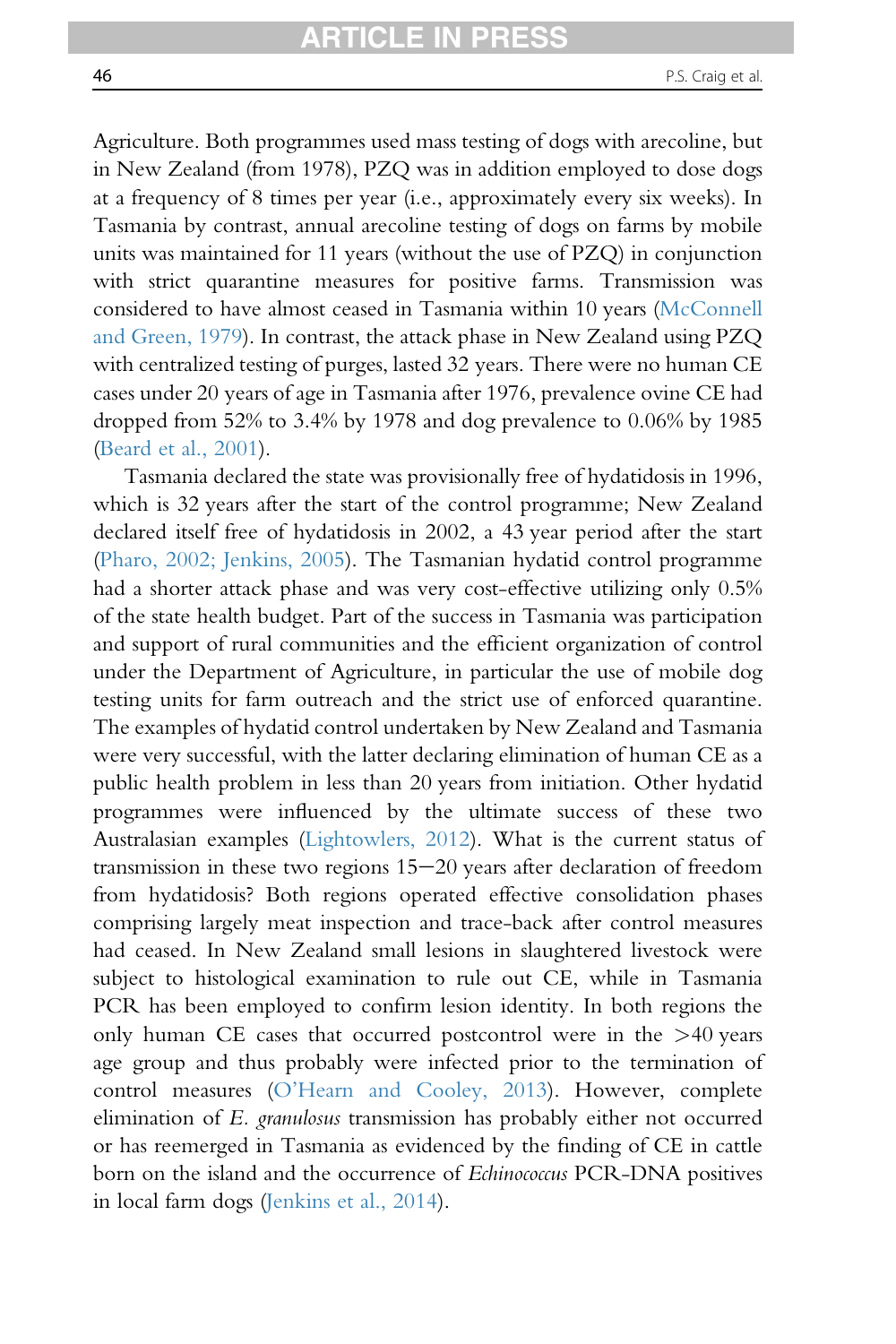<span id="page-46-0"></span>Echinococcosis: Control and Prevention 47

## 4.1.2 Island programmes: Falkland Islands, Cyprus

The incidence of human CE in the small population on the Falkland Islands (Las Malvinas) between 1965 and 1975 was equivalent to 55 per 100,000 per annum ([Craig and Larrieu, 2006\)](#page-87-0). Six weekly dog dosing with PZQ was introduced by the Department of Agriculture in 1977. Initially dosing was supervised, then dog owners were expected to dose their dogs with the drug provided free. Surveillance of ovine CE in Stanley abattoir in 1993 indicated a reduction from a precontrol baseline of 59% to 0.16% ([Reichel](#page-98-0) [et al., 1996](#page-98-0)). No preintervention baseline data for canine echinococcosis were available, but coproantigen ELISA indicated 1.7% copro-prevalence in 1993 ([Reichel et al., 1996\)](#page-98-0), which had further reduced to <0.1% by 2010 ([Lembo et al., 2013](#page-94-0)). In 2015 dog owners were still expected (via government information and local meetings) to dose their dogs every six weeks with PZQ provided by the Department of Agriculture. In addition an active farm trace-back system was operated, from the single abattoir, to identify and quarantine farms when any hydatid positive sheep were identified by inspection and PCR testing ([Lembo et al., 2013](#page-94-0)). There have been no human CE cases on the Falklands except in the elderly. The Department of Agriculture considers echinococcosis transmission to be on the verge of elimination, however, sporadic occurrence of positive animals (sheep and dogs) persists in isolated farms as well as the continued occurrence of T. hydatigena cysts in sheep that indicated probable lack of compliance by owners in relation to dog dosing (S. Pointing, personal communication).

In Cyprus prior to 1971, baseline data on hydatidosis/echinococcosis indicated a human CE incidence of 12.9 per 100,000 per annum, ovine CE prevalence was between 25 and 80% and arecoline purge prevalence of canine echinococcosis was 14% ([Economides et al., 1998](#page-89-0)). Hydatid control was implemented in 1971 by the Department of Veterinary Services (under the Ministry of Agriculture) and largely focussed on active culling of stray dogs, euthanasia for arecoline-positive owned dogs (3 monthly testing) and strict livestock slaughter controls [\(Polydorou, 1993\)](#page-98-0). Between 1971 and 1985 more than 85,000 dogs were killed. Dog prevalence reduced to 0.75% by 1977 and in 1984 $-85$  none of 36,000 dogs were found infected by arecoline testing. There were no human cases diagnosed in the  $\langle 20 \rangle$  years age group and hydatid eradication was claimed in 1985 [\(Polydorou,](#page-98-0) [1993](#page-98-0)). Sporadic transmission, however, reemerged between 1993 and 1996 in livestock in 21% of villages and 0.6% of dogs were arecoline test positive in the government controlled area (GCA) of the island (excludes Turkish occupied Northern Cyprus); furthermore, 2.8% of dogs were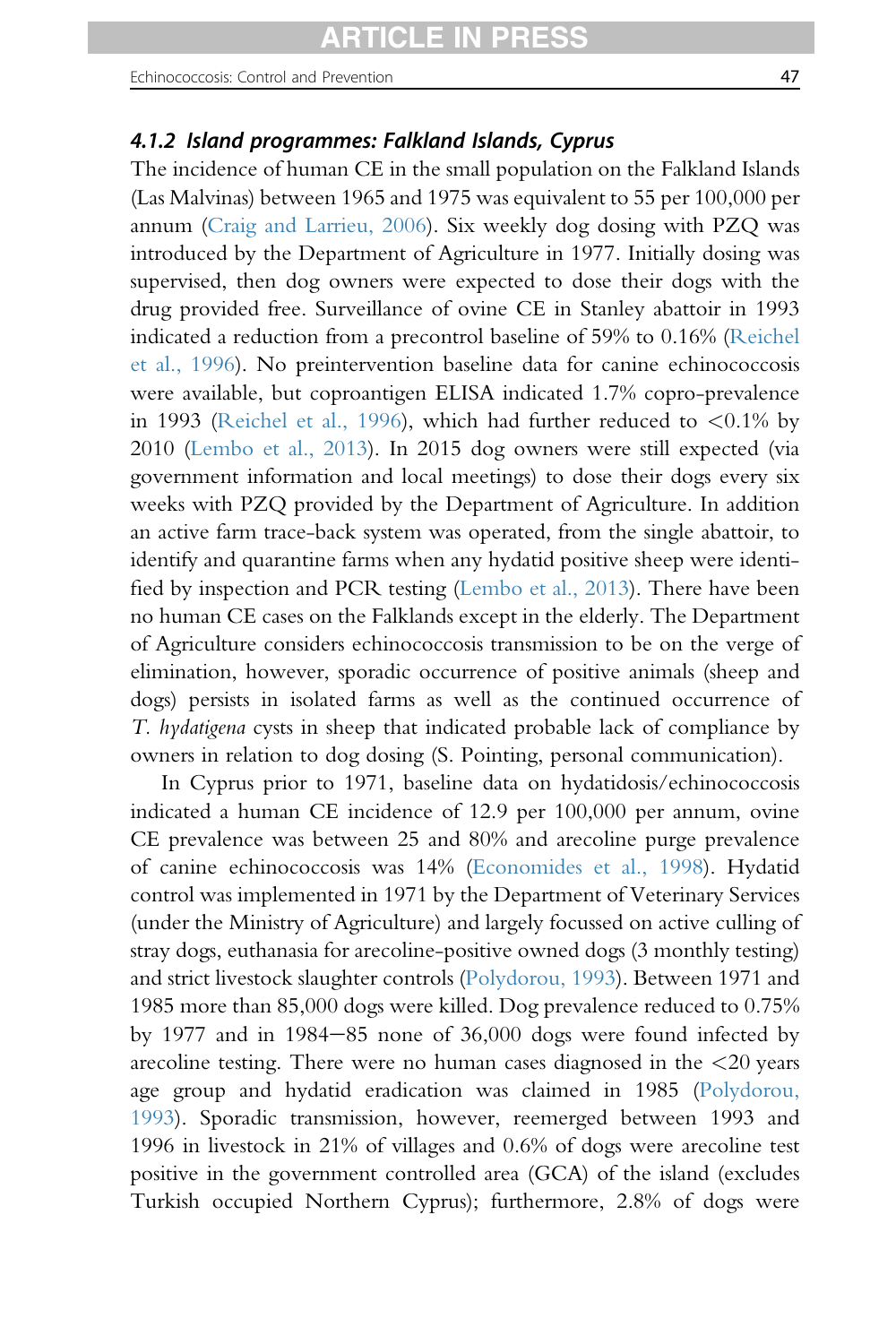coproantigen positive in the period  $1997-2000$  (Christofi [et al., 2002\)](#page-86-0). Control measures were reapplied in the GCA in the mid-1990s which included PZQ dosing of dogs  $2-3$  times per year, stray dog management (no culling), movement control of livestock and prosecution for illegal slaughtering. Strict quarantine of Echinococcus-positive properties was implemented until there was a minimum of 3 years absence of Echinococcus or T.hydatigena cysts at livestock slaughter inspection ([Economides and](#page-88-0) [Christo](#page-88-0)fi, 2002).

## 4.1.3 South American control programmes: Chile, Argentina, Uruguay

Human CE has been recognized since the mid-20th century as an important public health problem in at least five countries of South America, i.e., Argentina, Chile, Uruguay, Peru and Brazil, with an estimated 2000 cases annually across this region ([Larrieu et al., 2004a](#page-94-0)). Ultrasound mass screening studies in the 1980s and 1990s indicated human CE prevalence in communities ranged from 1.6 to >14% ([Moro and Schantz, 2006b](#page-97-0)). During the period 1970s-90s several vertical control programmes for CE were implemented in Uruguay (nationally) and in regions of the other four countries listed previously. The New Zealand and Tasmania successes were used as models for the South American programmes initially using arecoline then replaced by PZQ as the key dog treatment tool. The aim was to dose dogs eight times per year for at least 5 years in conjunction with health education and appropriate animal and human surveillance [\(Larrieu and Zanini, 2012\)](#page-94-0). These hydatid control schemes were, however, organized under different authorities, i.e., the Department of Health in Argentina (Neuquen, Rio Negro, Tierra del Fuego) and Peru, the Ministry of Agriculture in Chile (Regions XI and XII) and an honorary hydatid commission in Uruguay. Greatest impacts, as measured by reductions in human incidence or prevalence and sheep and dog prevalences, occurred in Rio Negro (1980–2003), Chile Region XII (1982–97) and Uruguay  $(1990-2007)$  ([Craig and Larrieu, 2006; Larrieu and Zanini, 2012](#page-87-0)) [\(Table 1\)](#page-4-0).

#### 4.1.3.1 Region XII, Chile

In Chile in 1979 the government's Ministerio de Agricultura y Servicio Agricola y Ganadero (SAG) introduced a vertical hydatid control programme for Region XII in the highly endemic south of the country. The main tool in the attack phase was six weekly (eight times per year) supervised dosing of farm dogs with PZQ, which had a significant impact in animal hosts within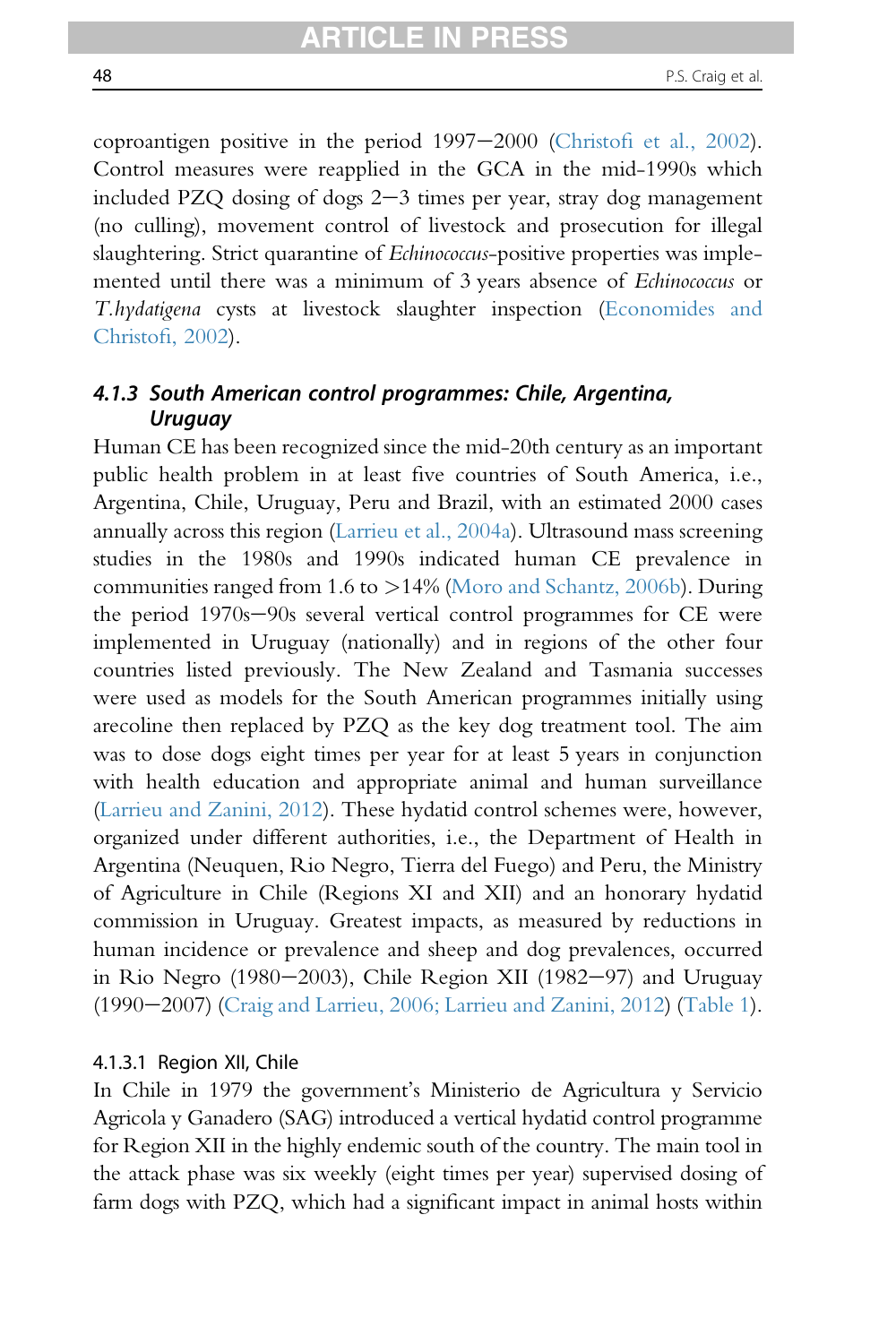#### Echinococcosis: Control and Prevention 49

5 years. Ovine CE prevalence declined from >60% to 25% and canine echinococcosis from 70% to 5% by 1984. Human CE incidence reduced from >40 per 100,000 to 1.8 per 100,000 per year by 1992 [\(Gemmell and](#page-90-0) [Roberts, 1998](#page-90-0); [Craig and Larrieu, 2006](#page-87-0)). In 1984 dog owners were expected to dose dogs four times per year and the other four times to be carried out by veterinarians. In 1987-88 the dog-dosing frequency was reduced to two times per year to further save costs, however, ovine CE prevalence had plateaued at 5-7% [\(Vidal et al., 1994; Gemmell and Schantz, 1997\)](#page-102-0). In response SAG reintroduced eight times per year dog dosing in 1991, which drove ovine CE prevalence close to zero by 1994 [\(Gemmell and Schantz,](#page-90-0) [1997; Craig and Larrieu, 2006\)](#page-90-0). The transition to a consolidation phase occurred in 1998, which then placed emphasis on voluntary dog dosing and surveillance, however, indications of reemergence of echinococcosis were observed in Region XII by 2002 in sheep and dogs [\(Alvarez, 2002;](#page-84-0) [Larrieu and Zanini, 2012](#page-84-0)).

#### 4.1.3.2 Rio Negro, Argentina

The Rio Negro CE control programme in Argentina was launched in 1980 under the Ministry of Health (Provincial Council of Public Health and Department of Zoonoses). Provincial incidence of human CE was 73 per 100,000, and in children 50 per 100,000 ([Larrieu et al., 2000a\)](#page-94-0). Health workers were responsible for home visits, distributing PZQ pills to owners and checking on dog-dosing compliance and frequency, while veterinarians undertook surveillance aspects in dogs and sheep. Dogs were dosed four times per year under owner responsibility. Arecoline purge prevalence in dogs was reduced from a  $41\%$  baseline in 1980 to  $5\%$  by  $2008-10$ . Ovine CE prevalence reduced from 61% to 2.9% by 1998. Importantly, within 12 years of the start of interventions, CE incidence in children (<13 years of age) reduced to below 20 per 100,000; furthermore, CE ultrasound prevalence in children  $\leq 15$  yrs reduced from 5.6% to 0.3% by 2008–10 ([Frider et al., 2001; Larrieu et al., 2000a; Larrieu and Zanini, 2012\)](#page-89-0).

The control measures for both the Region XII (Chile) and the Rio Negro (Argentina) hydatid control programmes were applied continuously for more than 15 years in remote resource-poor rural communities. The key measure was dosing dogs with PZQ  $4-8$  times per year by dedicated technical teams or by effective owner compliance. With upgrade of abattoirs and meat inspection training, surveillance in sheep was able to be efficiently undertaken to provide key surveillance data to monitor progress. CE incidence or prevalence rates in children <15 years indicated that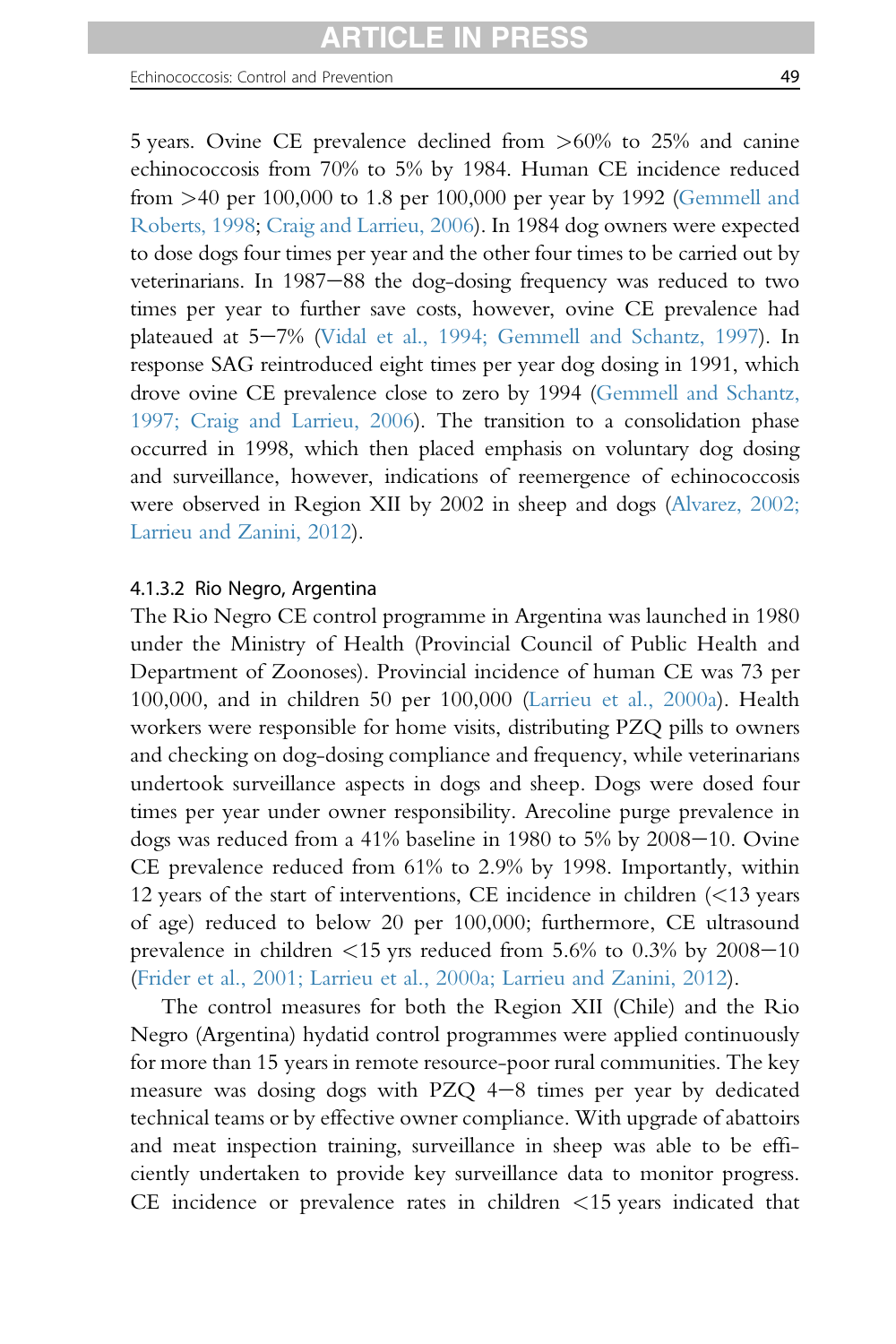transmission to humans had reduced significantly in both regions within 10 years [\(Larrieu et al., 2004b](#page-94-0)). Both programmes were managed under existing government authorities (Agriculture or Public Health) with good outreach and community acceptance and were also cost-effective, e.g., Rio Negro programme cost US\$ 41,000 per annum, which included veterinary and medical costs [\(Larrieu et al., 2000a\)](#page-94-0). Both programmes transferred from attack to consolidation phases with emphasis on owners to dose dogs and surveillance, abattoir surveillance and trace-back. However, dismantling of the vertical programme (Region XII, Chile) and handover of dosing to farm owners (also in Rio Negro) lead to probable reemergence in Region XII and persistence of low level transmission in Rio Negro [\(Larrieu and Zanini, 2012\)](#page-94-0).

#### 4.1.3.3 Uruguay

Uruguay was the only country in South America to implement a hydatid control programme at national level. Similar to New Zealand (pre-1990) a national commission against hydatidosis was created in 1965 and funded by a dog tax (Comision Honoraria de Lucha Contra la Hidatidosis). Initially, sheep farm owners were provided with arecoline and expected to treat their own dogs, then later dosing was done by mobile arecoline teams but they probably only covered about  $50-60\%$  of rural dogs [\(Craig et al., 1995\)](#page-87-0). Between 1972 and 85 ovine CE prevalence had not reduced significantly from precontrol baseline of  $40-65%$  and national human incidence was 12.4 per 100,000. In 1992 the programme was relaunched by the Honorary Hydatid Commission under the Ministry of Health, using an enlarged technical team to dose dogs monthly with PZQ, so that by 1995, 90% of farms were being included nationally [\(Larrieu and Zanini, 2012\)](#page-94-0). Within 5 years (1997) arecoline surveillance indicated a reduced prevalence (0.7%) of canine echinococcosis, and within 10 years ovine CE was <5% in lambs, while incidence of human CE fell to 6.5 per 100,000 [\(Cabrera et al., 2002b\)](#page-86-0). Thus Uruguay was able to convert a largely unsuccessful control programme, based on a combination of Option 2 (health education) and Option 3 (arecoline testing) type intervention to an effective Option five type intervention scheme based on supervised frequent dog dosing with PZQ. By  $2006-07$  the Uruguay programme was merged with a new National Commission for Zoonoses under the Ministry of Health and hydatid control moved into a consolidation phase with emphasis on continued monthly dosing, surveillance and dog population management [\(Larrieu and Zanini, 2012\)](#page-94-0). Coproantigen ELISA was employed to test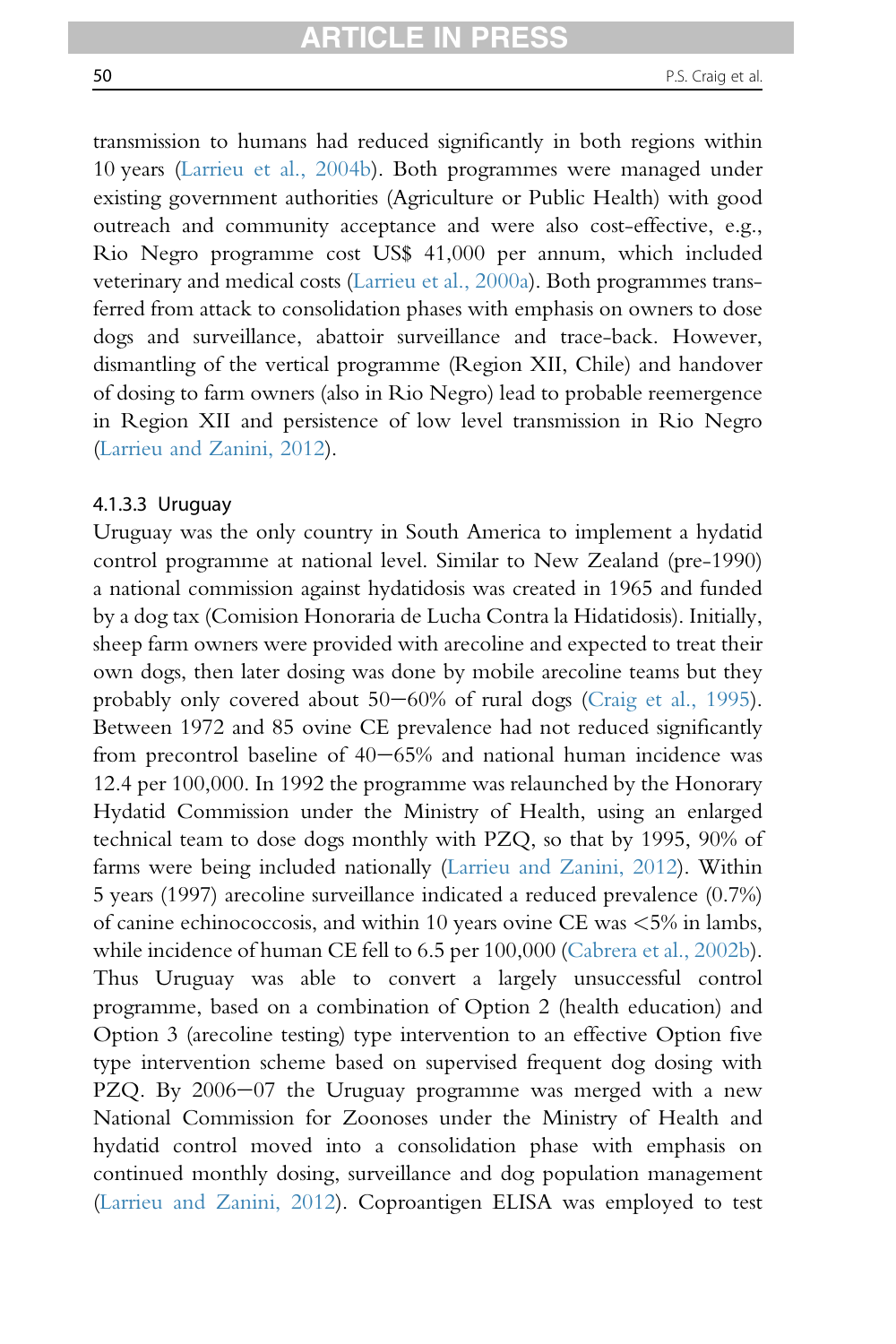dogs and also mass castration and spaying schemes were introduced across the country. Between 2008 and 2013 coproantigen prevalence decreased from 10.2% to 3.4% in rural settlements, and human ultrasound prevalence of CE from 6.5% to 2% with only two CE cases less than 20-year-old ([Irabedra et al., 2016\)](#page-92-0).

## 4.1.3.4 Other less successful South American programmes

Other less successful pilot or regional control programmes in South America were implemented in Neuquen, Argentina (1970), Tierra del Fuego (1976), Peru (1992) and South Brazil (1983). In Neuquen six weekly arecoline dosing and health education were implemented and canine prevalence dropped from 28% to 3% in the first 4 years [\(Gemmell, 1978\)](#page-89-0). In Tierra del Fuego the aim was to deworm owned dogs every six months and construct dog kennels and slaughterhouses ([Zanini et al., 2006\)](#page-103-0). The Peruvian programme centred on the central highlands opted for an arecoline-based approach but was interrupted then halted by political insurgency. An eight month pilot programme in Rio Grande do Sul (Brazil) applied monthly dosing with PZQ and was effective at reducing coproprevalence in dogs but was not expanded ([Farias et al., 2004](#page-89-0)).

# 4.2 Eurasian hydatid control programmes

Human CE is endemic in less developed or resource-poor rural zones across large parts of southern and eastern Europe and in contiguous regions across to Central Asia, eastern Russia and China. At least eight formal hydatid control programmes (including Cyprus, see [Section 4.1.2](#page-46-0)) have been funded in this large region, which included schemes in: mid-Wales, UK (1983–89), La Rioja, Spain (1987–2000), Sardinia, Italy (1987–97), Hutubi, Xinjiang, China (1987-94), Datangma, Sichuan, China (2000-2005), Shiqu, Sichuan, China (2006-ongoing) (see [Table 1\)](#page-4-0) and a pilot in the Alay Valley, Kyrgyzstan (2011–2015). The Chinese schemes are now under a National Echinococcosis Control Programme to control CE (and AE) in western Provinces and Regions [\(Zhang et al., 2015\)](#page-103-0). All were set up to include dog dosing with PZQ as the key intervention for a potential fast track approach (i.e., Option 5). One pilot programme (Datangma, China) also included livestock vaccination with EG95 (i.e., Option 6). Primary surveillance was based on prevalence in sheep (abattoir data) and dogs (coproantigen prevalence or necropsy) for the mid-Wales and La Rioja programmes, and on dog copro-prevalence and human ultrasound prevalence for surveillance in the west China national programme.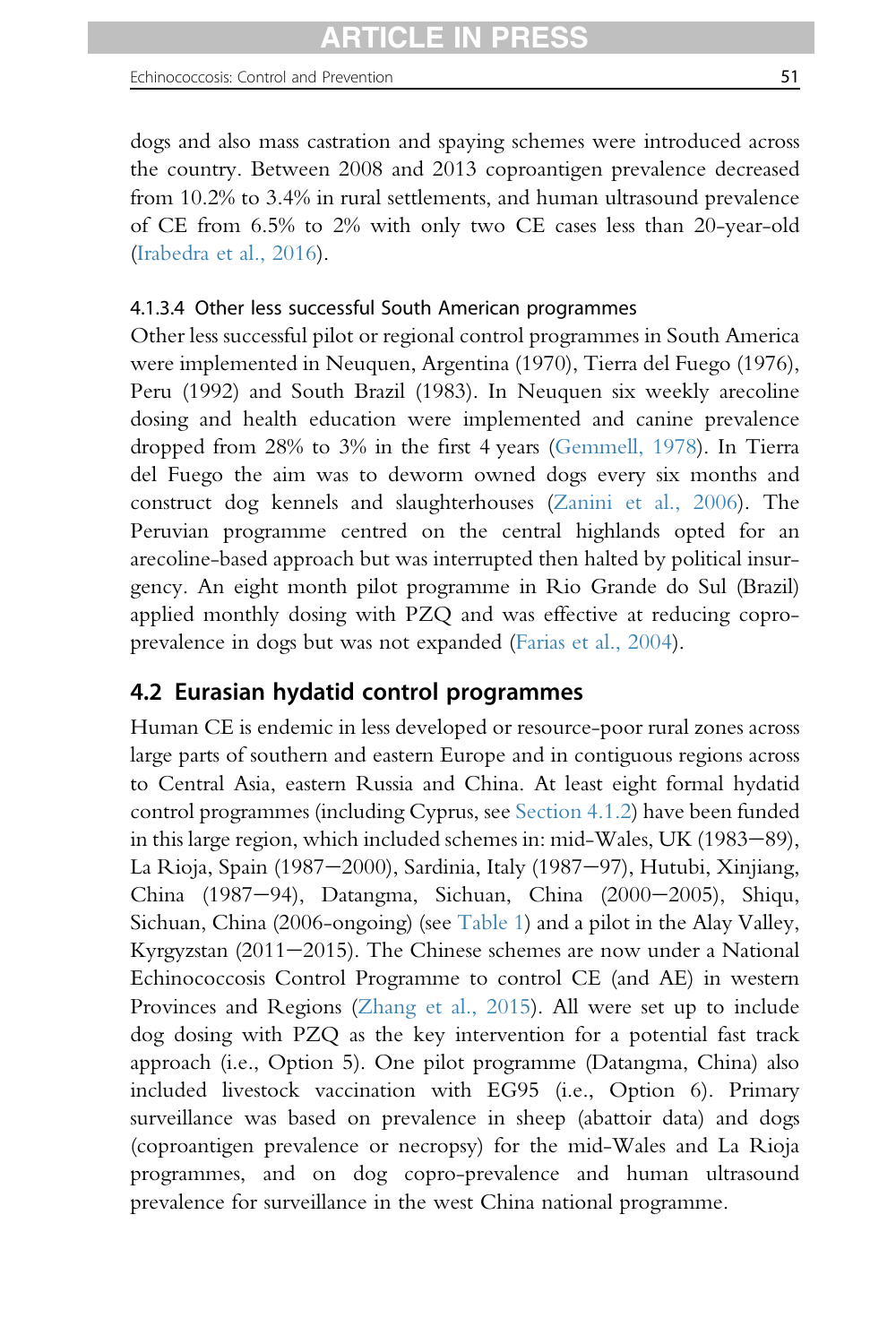### 4.2.1 Europe: Mid-Wales, La Rioja, Sardinia

In both the Powys (mid-Wales) and La Rioja (Spain) hydatid control programmes, supervised dog dosing with PZQ at a frequency of eight times per year (i.e., six weekly intervals) was carried out by government veterinarians continuously for the first 6 years. This resulted in a 90% reduction in canine copro-prevalence (Wales) or dog necropsy prevalence (Spain) and also for ovine CE a reduction of  $50-75%$  for both regions ([Palmer et al.,](#page-98-0) [1996; Jimenez et al., 2002\)](#page-98-0). In addition construction of burial pits for safe disposal of sheep carcasses, as well as widespread health education was included in rural communities. The Welsh programme was, however, terminated prematurely after 6 years (in 1989) for economic reasons and replaced by a health education component (i.e., Option 2) that encouraged dog owners to purchase PZQ and to dose their own dogs at least  $6-8$  times per year [\(Lloyd et al., 1998;](#page-95-0) [Craig and Larrieu, 2006](#page-87-0)). However, within 7 years of withdrawal of supervised dosing, coproantigen prevalence in Welsh farm dogs had increased from 0% to 6.3% and was close to 10% by 2002 ([Buishi et al., 2005b; Mastin et al., 2011\)](#page-86-0).

A control programme in Sardinia was well funded with extensive health education, but poorly managed (Sardinian Experimental Institute for Zooprophylaxis) with emphasis on owner responsibility to dose dogs. The programme had poor outreach and was not fully accepted by the sheepraising communities, so that there was no significant reduction in either dog or ovine prevalences over a 10-year-period [\(Conchedda et al., 2002;](#page-87-0) [Craig and Larrieu, 2006](#page-87-0)). Home slaughter and poor deworming practices continued in Sardinia [\(Varcasia et al., 2011\)](#page-101-0). In both La Rioja and Sardinia there were large stray dog populations (80,000 in Sardinia) that were considered an important reservoir of infection. Management of dog populations was difficult and a euthanasia policy was undertaken in northern Spain and an impoundment policy in northern Sardinia, the latter becoming unsustainable.

In the La Rioja, scheme interventions were overall highly successful and included euthanisation of  $500-1000$  stray dogs per year a proportion of which were necropsied to provide canine echinococcosis prevalence information contributing to the surveillance data, which showed a fall from 7% to 0.2% after 10 years of dog dosing [\(Jimenez et al., 2002](#page-93-0)).

## 4.2.2 China: Hutubi, Datangma, Shiqu

#### 4.2.2.1 Hutubi (Xinjiang)

Xinjiang Uygur Autonomous Region in northwest China is the largest administrative region of the country and remains highly endemic for human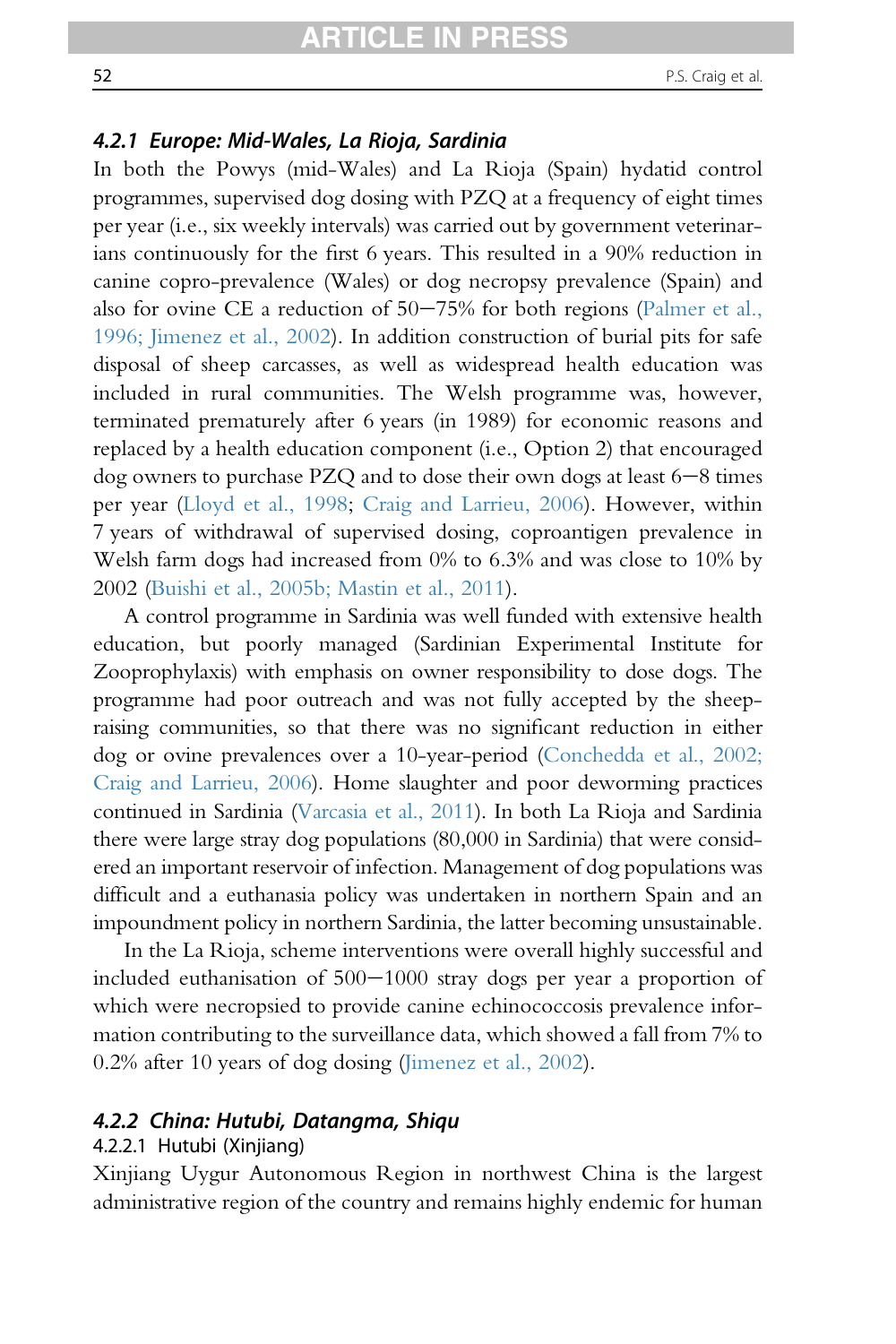Echinococcosis: Control and Prevention 53 and 53

CE [\(National Hydatid Disease Center of China, 1993; McManus, 2014](#page-97-0)). A  $3$ -year (1987–90)-pilot control programme was introduced in Hutubi County, mainly Han Chinese area (human CE incidence 43.8 per 100,000) with a mean of 0.86 dogs per household [\(Andersen et al., 1991\)](#page-84-0). It emphasized supervised monthly deworming of registered dogs using a novel biscuit-baited formulation of PZQ ([Chi, 1993](#page-86-0)), together with stray dog population management and health education ([Andersen et al., 1991;](#page-84-0) [Zhang et al., 2009b](#page-84-0)). Surveillance was based on arecoline purge prevalence in dogs, and ovine CE prevalence in cohorts of purchased sheep. Over a 3 year period canine echinococcosis prevalence was reported to have reduced from 18.5% to 0%, and ovine CE from 88.8% to 5.6%. In total  $>1200$  unwanted dogs were culled and a distemper epidemic in  $1988-89$ further reduced the dog population by  $>25\%$  [\(Zhang et al., 2009b\)](#page-103-0). Community participation was also reported to be excellent even including contribution by dog owners to the cost of dog treatments (US\$ 5.2 per year).

The Xinjiang pilot hydatid control scheme in Hutubi in the late 1980s helped to provide evidence that control of CE by efficient registration and dosing of dogs, using Chinese manufactured PZQ, was possible in settled poor livestock-keeping communities in China. As a result that study and others subsequently contributed to the development of a National Hydatid Control Programme launched in 2006 ([Zhang et al., 2015](#page-103-0)). The challenge for the new national programme, however, would be its rollout and implementation in hard-to-reach semi-nomadic ethnic Tibetan, Kazakh and Mongolian communities dispersed over several provinces in western China. Two such areas were Datangma and Shiqu counties in the Ganze Tibetan Autonomous Prefecture situated on the eastern Tibetan Plateau (3900–5000m altitude) in northwest Sichuan Province, a provincial region where township human CE prevalence (by ultrasound) ranged from 1% to  $>$ 10% and where human AE disease (<1% to  $>$ 9%) was also highly coendemic [\(Li et al., 2010\)](#page-94-0).

### 4.2.2.2 Datangma (Sichuan)

A pilot intervention scheme, funded by the New Zealand Agency for International Development , was implemented in Datangma County (Ganze Tibetan Autonomous Prefecture, Sichuan Province) in four remote high altitude (>4000m) Tibetan townships (human CE prevalence  $0.91-2.61\%$ , human AE 2.59-6.35%) from 2000 to 2005. The pilot comprised twice annual dosing (April and October) of owned  $(n = > 4200$  dogs) and stray dogs ( $\sim 1500$ ) with PZQ, inclusion of a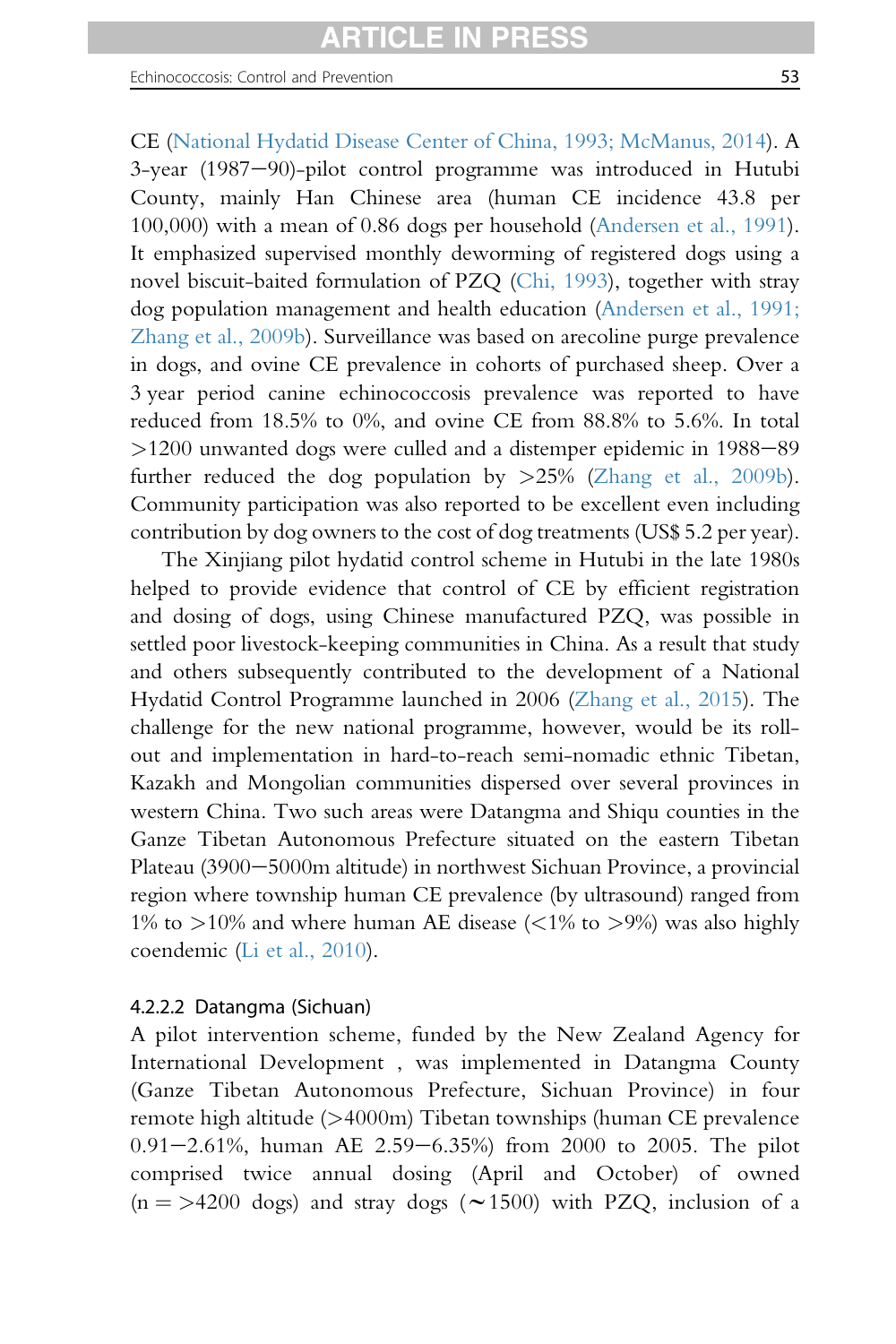Tibetan health education programme, and the use of the EG95 vaccine for sheep and goats with annual booster vaccination in autumn ([Heath et al.,](#page-91-0) [2006; Yang et al., 2009](#page-91-0)). Surveillance and monitoring was done by coproantigen testing and also necropsy of a subsample of dogs, serology for EG95 antibodies was carried out in small ruminants, also by meat inspection of purchased cohorts of sheep/goats and 4-year-old yaks. The human population was screened by ultrasound at voluntary clinics, and annual questionnaire surveys were administered to assess positive changes in knowledge and behaviour relating to transmission and hygiene ([Heath](#page-91-0) [et al., 2006](#page-91-0)).

After 5 years of the pilot scheme, the coproantigen prevalence in owned dogs had dropped from 50% to 17%, while necropsy of strays showed a reduction from 63% (includes both E. granulosus and E. multilocularis) to 36% prevalence. Prevalence in 4-year-old yaks and in  $\lt 1-6$ -year-old sheep/goats after 3 years remained high at 38% for both [\(Yang et al.,](#page-103-0) [2009](#page-103-0)). Community compliance was, however, not very good and about 25% of Tibetan households did not accept either dog dosing nor livestock vaccination. Serological testing of small ruminants indicated that around 50% had not been vaccinated; furthermore, only around 10% of people attended initial ultrasound screening clinics and even less in subsequent surveys ([Heath et al., 2006](#page-91-0)). This pilot study indicated the great difficulties in applying and sustaining hydatid control measures and effective surveillance in Tibetan communities and also the complication for control in regions where dogs are involved in transmission of both E. granulosus and E. multilocularis [\(Lembo et al.,2013](#page-94-0)).

#### 4.2.2.3 Shiqu (Sichuan), and the China National Programme

From 2006 the Chinese Ministry of Health launched an ambitious echinococcosis control programme at national level, which was initiated in 10 highly endemic counties in northwest Sichuan Province (including Datangma and Shiqu counties) and then extended to 170 counties in 7 provinces/regions (i.e., Sichuan, Qinghai, Gansu, Ningxia, Tibet AR, Xinjiang, Inner Mongolia) ([WHO, 2011; Zhang et al., 2015\)](#page-102-0). In Sichuan Province alone there were an estimated 27,000 human echinococcosis cases of which the majority were of Tibetan ethnicity, also livestock CE prevalence was  $40-80\%$  ([Wang et al., 2008](#page-102-0)). The main intervention measures proposed were dog deworming using PZQ at monthly intervals and health education including encouragement of community participation. This was accompanied by free or heavily subsidized treatment of human CE and AE cases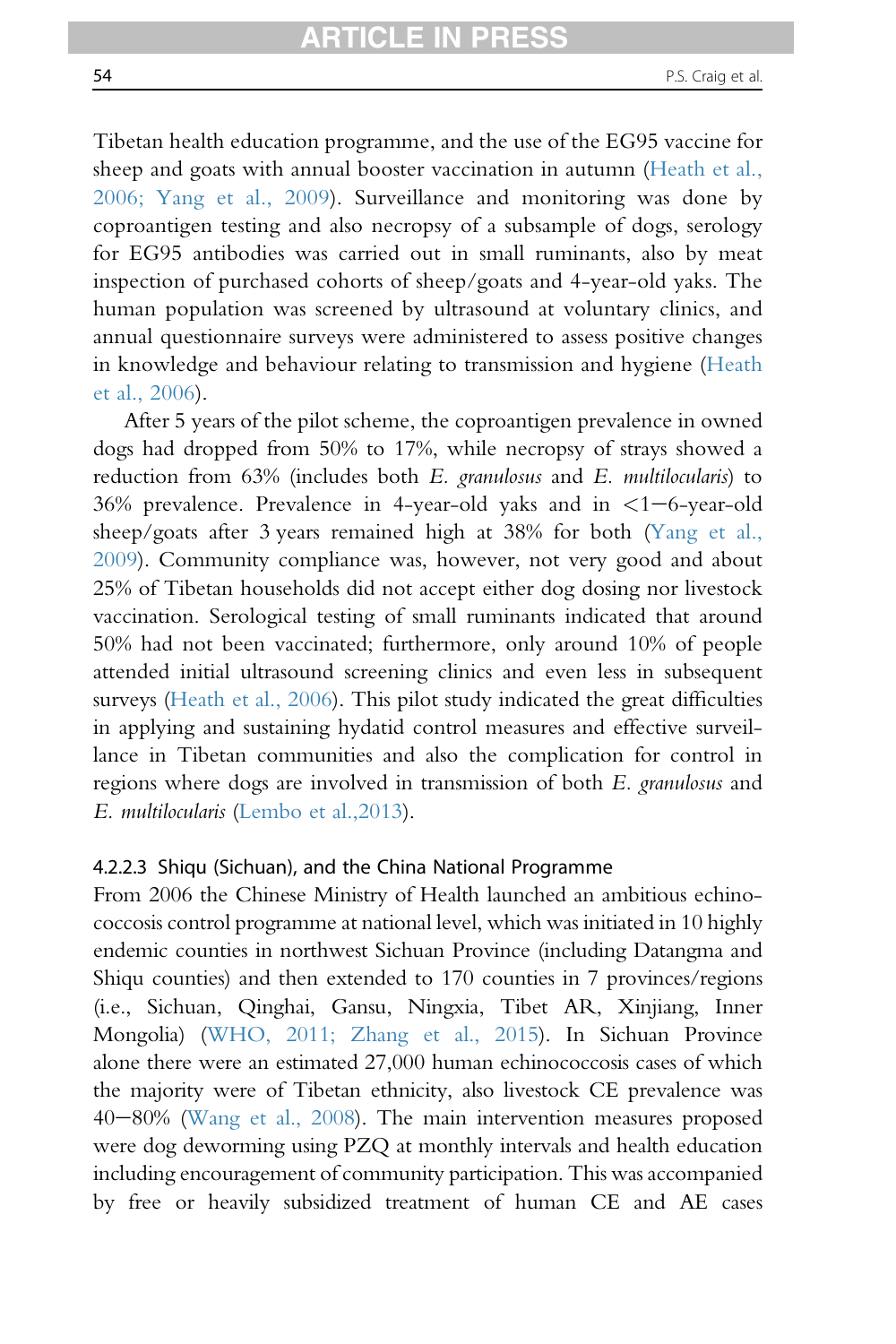(albendazole and/or surgery), community mass ultrasound screening (with serology) and annual coproantigen surveillance in samples of owned dogs. Shiqu County (area 25,000 km<sup>2</sup>, mean elevation 4200 m) had a population of approximately 63,000 people (97% Tibetan) with an estimated livestock population (yak, sheep, goats, horses) of 581,000, a dog population of 30,000 (including >4000 strays/community owned) and a mean of 1.34 dogs per family [\(Budke et al., 2005b; Wang et al., 2006a,b](#page-86-0)).

In  $2002-03$  human CE prevalence was  $4.9\%$  and AE  $6.2\%$  ([Tiaoying](#page-100-0) [et al., 2005\)](#page-100-0). Infection rates in dogs by arecoline purgation for E. granulosus and E. multilocularis were 8% and 12% respectively in  $2002-03$  [\(Budke et al.,](#page-85-0) [2005a\)](#page-85-0), and 21% by Echinococcus coproantigen ELISA in 2006 [\(Moss et al.,](#page-97-0) [2013](#page-97-0)). Although the National Hydatid Programme aimed at monthly dog dosing, this was very difficult to achieve in Shiqu County due to the dispersed Tibetan population and seasonal problems including: severe winters, the mass movement of people, dogs and livestock to summer pastures and springtime activities for traditional medicine collection of 'winter worm' (Cordyceps sinensis). Consequently dosing of dogs was aimed at  $3-4$  times per year (spring, early summer, late autumn and early spring) to be managed by local Centers for Disease Control veterinary technicians. Technicians either carried out supervised dosing or more usually placed reliance on owners to dose their dogs with drug provided free to township dispensaries. After approximately 6years canine copro-prevalence in five townships in Shiqu was reportedly below 1% (Q. Wang, personal communication). The attack phase was ongoing in  $2015-16$  in Shiqu County with continued evidence of a low copro-prevalence, however, seasonal logistic problems resulted in reduced dog-dosing cover. Human CE and AE agespecific ultrasound prevalence rates are under analysis to help assess any reduction in the younger age groups.

In other areas of China, for example, Hobukesar Mongolian Autonomous County in northwest Xinjiang, the National Control Programme struggled to achieve monthly dosing of owned dogs with some communities reporting only 22% of dogs dosed within six weeks of sampling. Also 41.3% of owned dogs were coproantigen positive and 42% (16/38) of necropsied unwanted dogs were infected with E. granulosus ([van Kesteren et al., 2015\)](#page-101-0).

# 4.3 Reasons for success and problematic outcomes in cystic echinococcosis control

Since the 1960s at least 18 hydatid control programmes, schemes or pilots have been carried out or initiated, with periods lasting from 3 to 5 years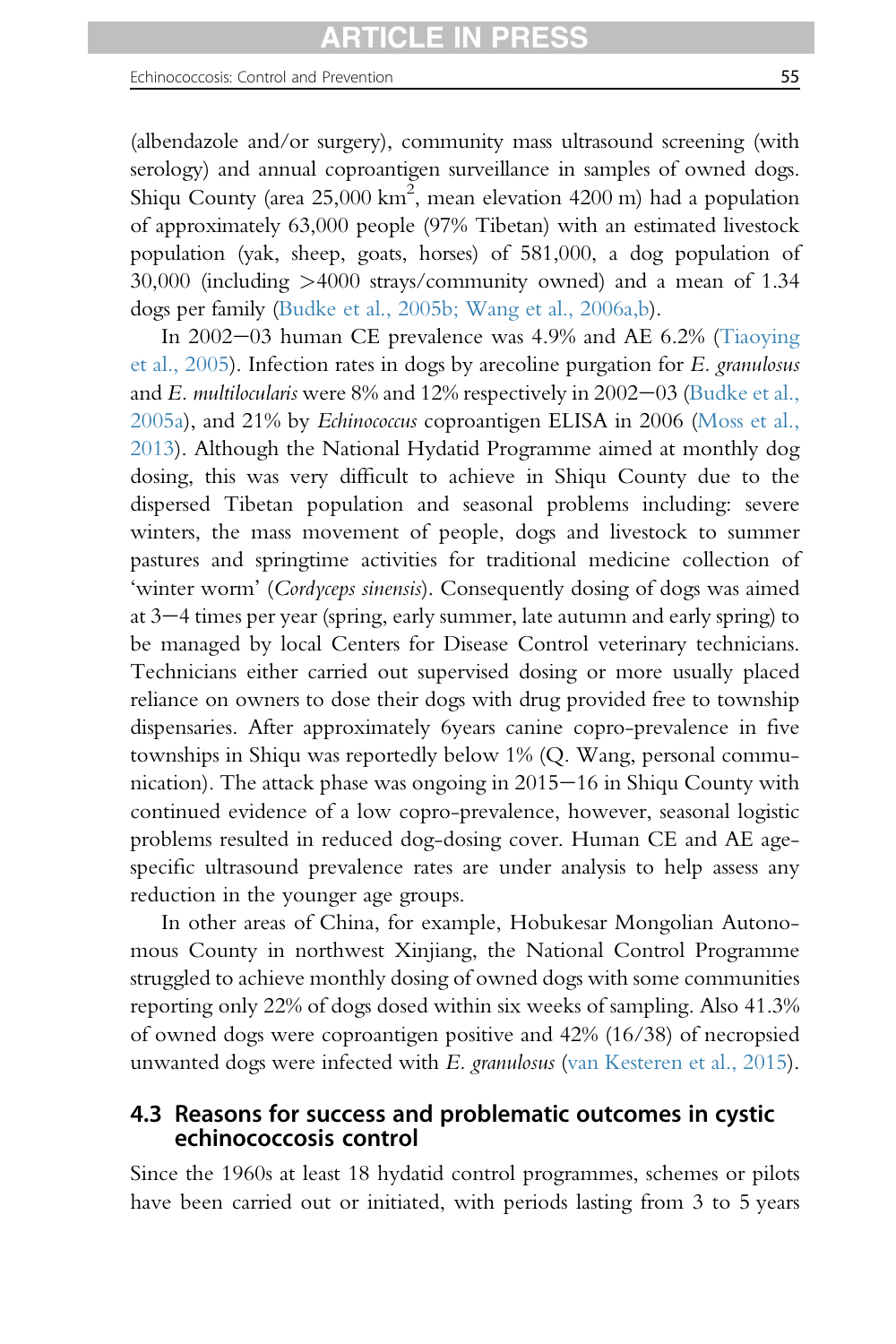to  $>40$  years (see [Table 1\)](#page-4-0). The four island programmes that were initiated between the late 1950s and early 1970s, i.e., New Zealand, Tasmania, Falkland Islands and Cyprus, were overall highly successful so that human CE has either been eliminated or is not a significant public health problem in those territories (see reviews by [Gemmell, 1990](#page-90-0); [Gemmell and Roberts,](#page-90-0) [1998](#page-90-0); [Craig and Larrieu, 2006; Lightowlers, 2012](#page-87-0)); furthermore, transmission to humans had virtually ceased within 10 years of the start of vertical interventions [\(Gemmell et al., 2001\)](#page-90-0). Common enhancing elements in these four programmes were: well structured agricultural sectors, largely literate and compliant rural populations, good veterinary outreach networks, a control authority under a Ministry of Agriculture, sustained ability to undertake supervised dog dosing with PZQ  $4-8$  times per year (New Zealand, Falklands) or arecoline testing at least once per year with punative quarantine (Tasmania) or euthanasia (Cyprus), efficient local abattoir inspection for surveillance in sheep, good medical data on regional incidence, and ability to transfer from an attack phase (primarily dog dosing) to a consolidation phase (i.e., abattoir surveillance and trace-back). Formal health education components were included in all programmes but appeared to have had little or no direct impact prior to the application of dog-targeted vertical interventions ([Gemmell et al., 2001\)](#page-90-0).

#### 4.3.1 South American cystic echinococcosis control programmes

The above features described for the Island programmes were present and contributed to the positive outcome for three large continental-based hydatid control programmes in South America. All had adopted an 'Option 5' control approach (i.e., regular dosing of dogs with PZQ), i.e., Rio Negro (Argentina), Region XII (Chile) and Uruguay. Problems caused by a low percentage of dogs treated had slowed initial efforts in Uruguay pre-1990, which was managed by an honorary commission, but became effective when that Commission was restructured under the Ministry of Agriculture [\(Larrieu and Zanini, 2012\)](#page-94-0). Large reductions in prevalence of ovine CE and canine echinococcosis within  $5-6$  years in the Region XII (Chile) programme led to a premature relaxation of dog-dosing frequency by the Ministry of Agriculture from eight times per year to four times per year then to twice per year, which resulted in a prevalence plateau in lambs at around 5%. Subsequently dosing was reintroduced to eight times per year that successfully reduced CE prevalence in lambs ([Gemmell and Schantz,](#page-90-0) [1997](#page-90-0)). Transmission to humans, especially children <15 years old, significantly reduced in Rio Negro (Argentina) but has not been eliminated, in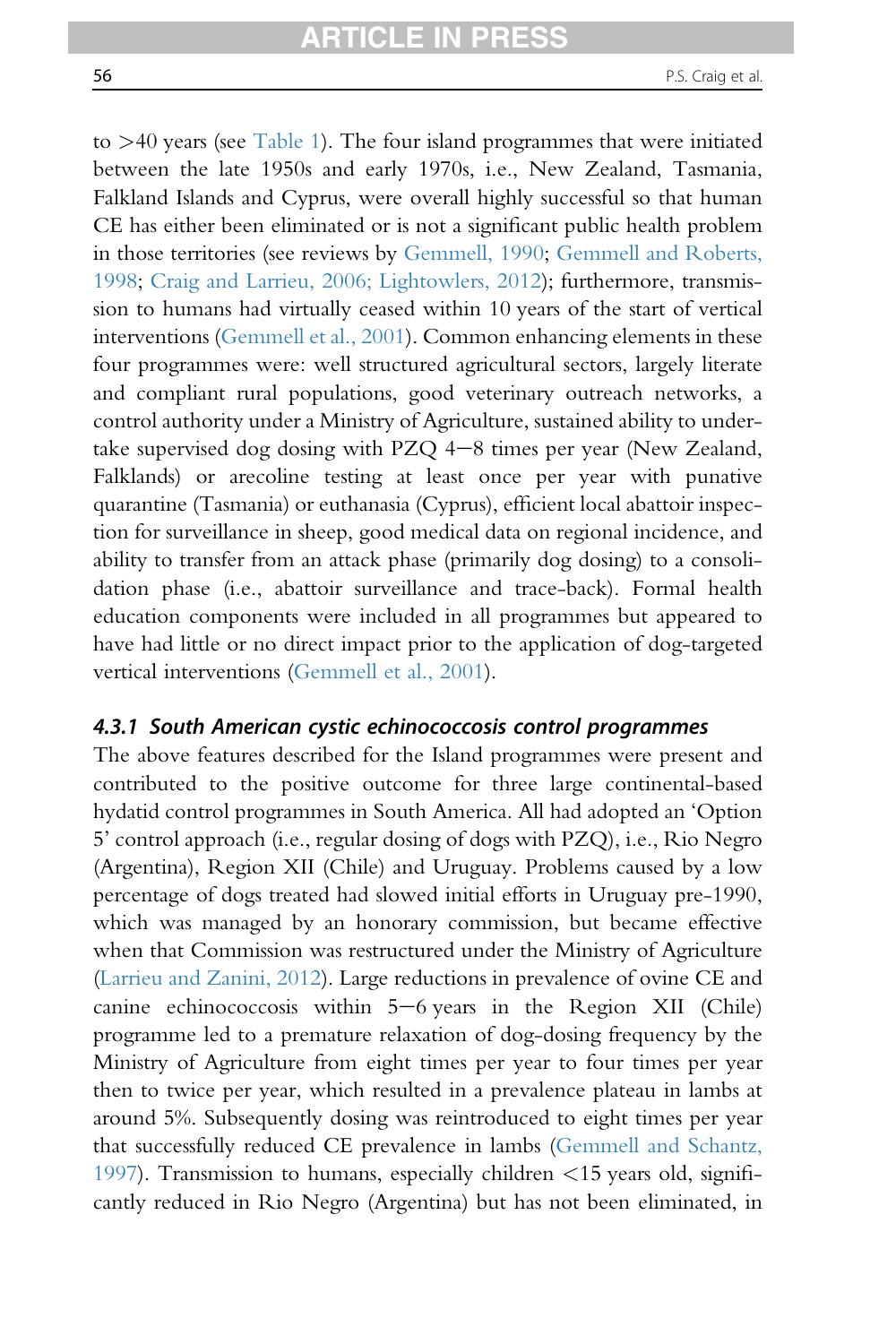part due to logistics of dosing dogs eight times per year. A pilot to include sheep vaccination with EG95 was assessed in Rio Negro, and indicated good protection in sheep <5 years old ([Larrieu et al., 2015](#page-94-0)).

### 4.3.2 Smaller cystic echinococcosis control schemes

In several smaller hydatid control programmes or schemes undertaken in settled rural sheep-raising communities, e.g., Sanpete County (Utah, USA), Powys County (mid-Wales, UK), La Rioja (Spain) and Hutubi County (China), there were good outcomes reported for sheep and dog infection data within  $3-10$  years of interventions starting ([Andersen et al.,](#page-84-0) [1981; Palmer et al., 1996](#page-84-0); [Jimenez et al., 2002](#page-93-0); [Carmena et al., 2008; Zhang](#page-86-0) [et al., 2009b\)](#page-86-0). In these four areas human CE appears not now to be an important public health problem. A key feature for success was well structured and motivated veterinary teams and compliant endemic communities that were encouraged to accept control measures by targeted information and health education. Also all these schemes included either 'Tasmania-style' dog testing field clinics with arecoline (Utah) or 'Chilean-style' regular supervised dog dosing with PZQ (mid-Wales, La Rioja, Hutubi).

#### 4.3.3 Transfer from attack to consolidation phase

One problem for hydatid control, whether a larger or a smaller programme, is sustainability of the 'attack phase' and timing for conversion to a surveillance-based 'consolidation phase'. The costly attack phase should be under effective veterinary services with existing proven rural outreach and have reliable annual funding planned for a minimum of 5-10 years of dog-targeted measures ([Gemmell and Schantz, 1997;](#page-90-0) [Gemmell et al., 2001; Lembo et al., 2013](#page-90-0)). For example, funding for the attack phase in the mid-Wales programme was cut after 6 years and that effectively converted the campaign from an Option 5 'vertical' programme (i.e., frequent dosing with PZQ) to an Option 2 style 'horizontal' programme based on health promotion only. This probably led to the reemergence of echinococcosis in sheep and dogs within  $5-10$  years of ceasing interventions ([Lloyd et al., 1998;](#page-95-0) [Buishi et al., 2005b; Craig and](#page-86-0) [Larrieu, 2006\)](#page-86-0). A well-funded hydatid control programme in Sardinia failed, in large part, because of poor outreach and poor acceptance by sheep farmers ([Conchedda et al., 2002\)](#page-87-0).

Successful transformation from the attack phase to a less costly consolidation phase has required effective meat inspection and subsequent quarantine of premises/farms/ranches with infected livestock and also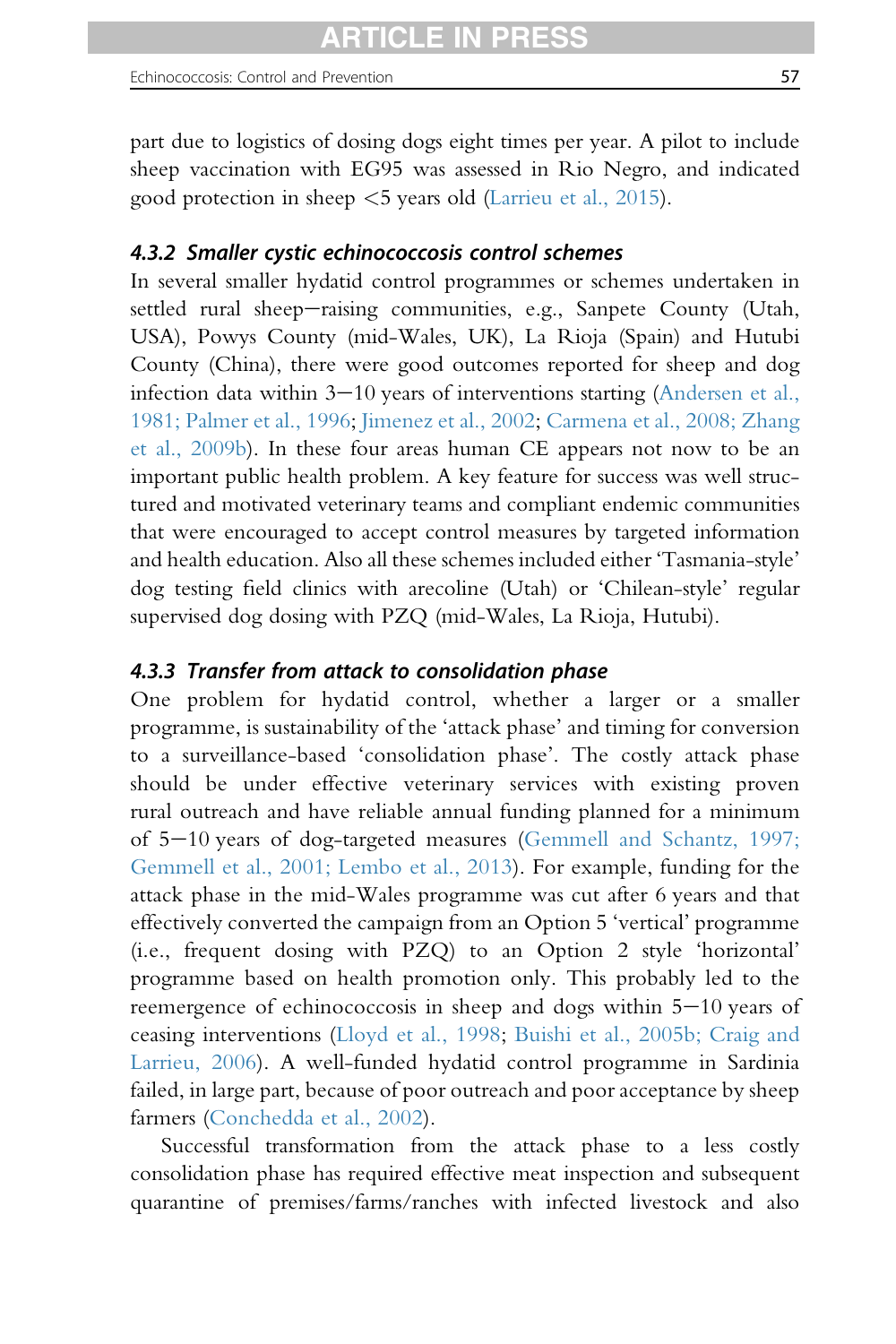movement controls of livestock and dogs ([Gemmell et al., 2001\)](#page-90-0). This can be achieved in  $10-15$  years as occurred in Tasmania, Cyprus, Utah and Chile, but may take longer. Delayed transfer to a consolidation phase was the case in the New Zealand and Uruguay programmes where Honorary Commissions lacked the ability to undertake trace-back from abattoirs and were unable to enforce quarantine measures until they were restructured or replaced by the Ministry of Agriculture. Temporary or longer term reapplication of control measures, i.e., dog dosing, may be required during the consolidation phase as a result of trace-back of hydatid positive sheep at meat inspection, as occurred in Cyprus in the 1990s and in the Falkland Islands in 2000s [\(Lembo et al., 2013\)](#page-94-0). Evidence of reemergence of hydatidosis in livestock in northern Tasmania in 2006 resulted in reactive local screening of farm dogs and high alert of authorities for potential increase in transmission ([Jenkins et al., 2014\)](#page-93-0). The important outcome of effective hydatid control is a significant reduction in incidence and prevalence of transmission in both livestock and dogs and in parallel fewer new human cases. However, interpretation of surveillance data needs care because a low prevalence situation, as a result of successful interventions, can lead to lower sensitivity and predictive values of surveillance measures, for example, copro-diagnostic tests in dogs and meat-inspection in lambs [\(Craig](#page-87-0) [et al., 2015](#page-87-0)).

## 4.3.4 Control of cystic echinococcosis in semi-nomadic and poor pastoral communities

Hydatid control programmes have, perhaps, predictably fared less well when undertaken or attempted in underdeveloped regions characterized by transhumance pastoralism, semi-nomadism or nomadic lifestyles [\(Craig](#page-87-0) [et al., 2007a; Lembo et al., 2013](#page-87-0)). For example, programmes undertaken in parts of East Africa, the Tibetan Plateau and in Central Asia. This may be due to many factors but include regions that are remote and harsh marginal zones, lack of roads and transport, poor general infrastructures, medically neglected illiterate populations, frequently hard-to-reach seasonally mobile populations of poor livestock keepers, lack of centralized livestock slaughter, and suspicious populations that are hard to engage [\(Macpherson, 1995; Zinsstag et al., 2006; Craig et al., 2007a\)](#page-95-0). Planning and securing funding for control and appropriate surveillance from health or agriculture sectors are therefore difficult. Sustaining an effective attack phase (i.e., Options  $3-6$ ) that can reach  $>70\%$  of owned dogs several times per year for several years is extremely challenging but has been at least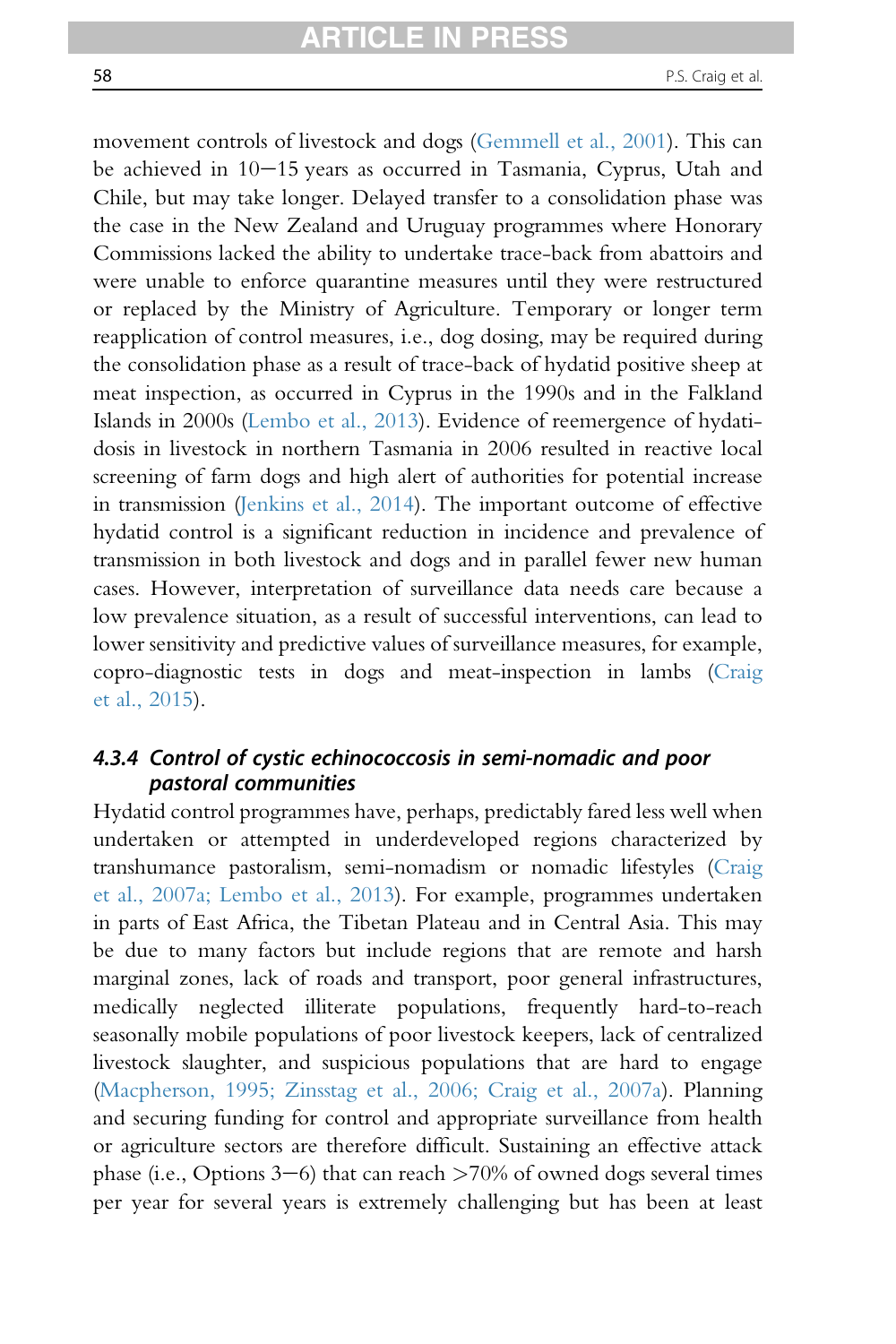partially successful in Turkana nomad communities in northwest Kenya ([Machpherson and Wachira, 1997](#page-95-0)) and in Tibetan semi-nomadic communities in northwest Sichuan Province ([Heath et al., 2006](#page-91-0)).

In these kinds of remote endemic areas, it could be more effective to consider grouping together several zoonotic diseases (e.g., echinococcosis, brucellosis, rabies, anthrax and/or leishmaniasis) and even include nonzoonotic human diseases (e.g., TB, vaccine-preventable diseases, sexually transmitted diseases, gastrointestinal infections, nutritional deficiencies) in a 'One Health' approach of veterinary-medical cooperation. This could provide cost benefits and economies of scale and man power, more effective outreach and appropriate setting-specific multiintervention approaches ([Schwabe, 1991; WHO, 2010a,b; Marcotty et al., 2013; Rabinowitz](#page-99-0) [et al., 2013](#page-99-0)).

# 5. TARGETS AND TOOLS FOR CONTROL OF ECHINOCOCCUS MULTILOCULARIS

The life cycle (and therewith the zoonotic risk) of E. granulosus depends mainly on domestic animals, which are under direct control of the animal keepers. As for E. granulosus, domestic dogs can be an important or even the main source for human infections and should always be regarded as an important target for control measures against E. multilocularis. However, in contrast to E. granulosus, its life cycle is mainly maintained by wild intermediate and final hosts, which are much more difficult to manage than owned dogs and livestock. Even where domestic dogs are considered to be the main source for human infections, the cycle frequently is closely related to wild canids that contaminate rodent or other small mammal habitats with infective eggs. Therefore over large areas the main targets for the control of E. multilocularis life cycle are wild canids, mainly the adaptive and ubiquitous red fox (Vulpes vulpes) and abundant susceptible rodent species (mainly members of the family Cricetidae), which are frequently predated by final hosts.

Control and prevention measures for human AE can be taken at different levels ([Hegglin and Deplazes, 2013\)](#page-92-0). Hygiene-linked measures and frequent deworming of domestic dogs are important tools to reduce exposure to infective parasite eggs and can be pursued on an individual level. On an environmental level, measures to reduce the contamination with infective E. multilocularis eggs aim at the direct control of the parasite by deworming definitive hosts or at the control of the wildlife host populations. Population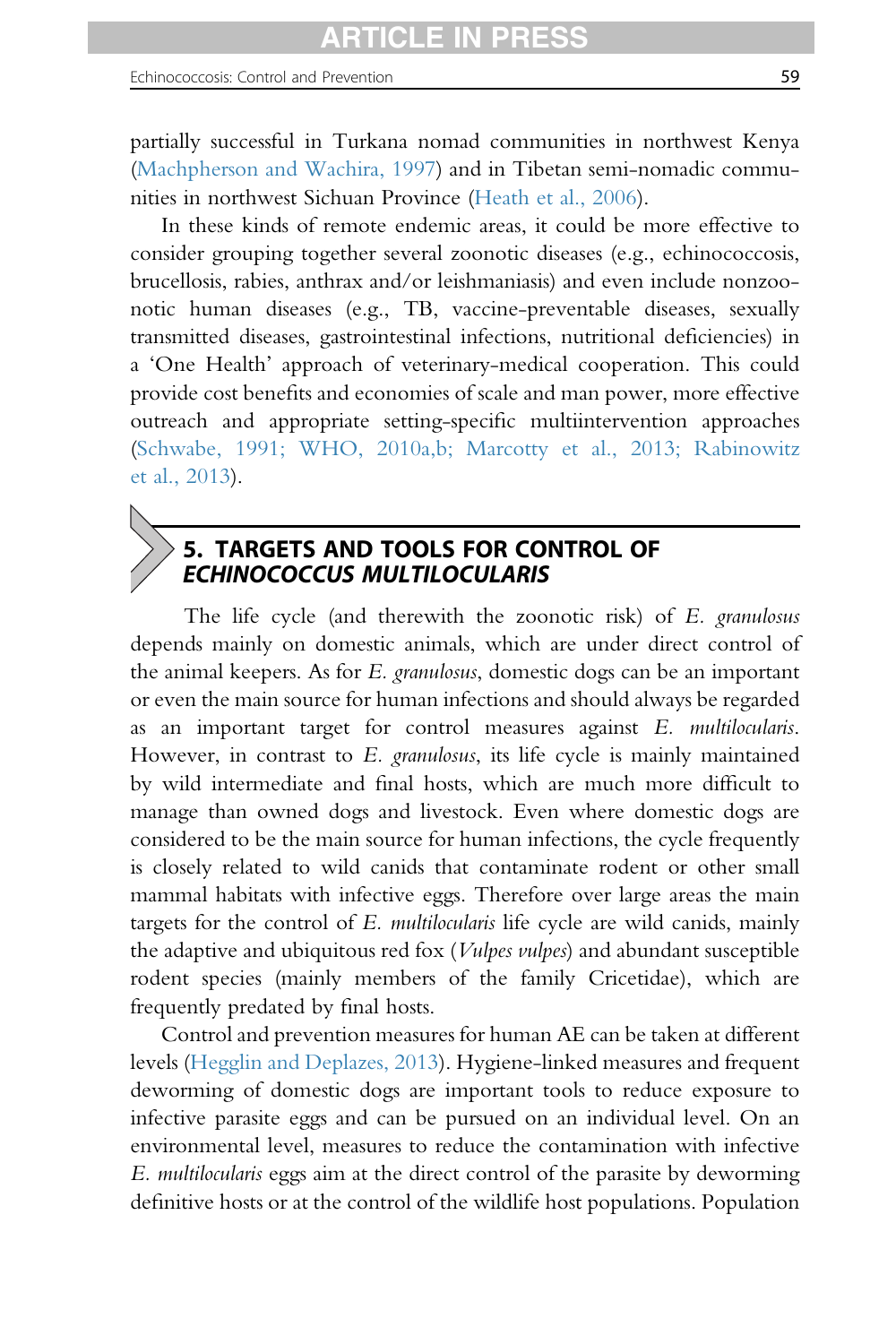control measures for the fox definitive host, mainly hunting, trapping and culling methods have been proposed in the past. However, also ecological changes (e.g., changes in agricultural methods or in the predator community) and their effect on host populations should be considered when interventions in the host populations are discussed ([Hegglin and Deplazes,](#page-92-0) [2013](#page-92-0)). Japan and France have proven the feasibility to lower the infection pressure with E. multilocularis eggs by deworming red foxes on the basis of regular baiting campaigns.

# 5.1 Targetting fox populations for control of Echinococcus multilocularis

## 5.1.1 Culling fox populations

The substantial increase in prevalence rates and the spread of E. *multilocularis* to new regions observed in many European countries have been attributed to increasing population densities of red foxes after the eradication of rabies as a major mortality factor for this species (e.g., [Schweiger et al., 2007\)](#page-99-0). Therefore there is good reason to consider culling foxes as an effective measure to control E. multilocularis. Indeed hunting activities strongly affect wildlife populations. However, the effects of hunting and culling on wildlife can be very complex, and there is a broad debate on how such interventions are shaping red fox populations and if they really can contribute to lower the infection risk for human AE.

[Heydon and Reynolds \(2000\)](#page-92-0) gave evidence that intensive culling under strict conditions can reduce fox population densities even in extended areas. Nevertheless, it is generally accepted that in most settings the regulation of fox populations is difficult to achieve on a larger scale ([Baker et al., 2000\)](#page-84-0). Hunting foxes is not as attractive as it was in the past, especially as fox fur prices are very low and therefore fox carcasses are usually disposed without making any use of the dead animals. Accordingly the population losses of regular hunting activities are easily buffered by a fox population, as the red fox has a high reproduction rate and any possible regulating effects of culling are hampered by compensatory mortality because the natural mortality in fox population is generally high. Furthermore, it is difficult to maintain a strong hunting pressure on a larger scale as fox hunting is time-consuming and requires substantial man power. Therefore, foxes can rapidly recruit and compensate for losses within a population or swiftly recolonize vacant territories [\(Newsome et al., 2014](#page-97-0)). There may also be ethical objections to fox hunting.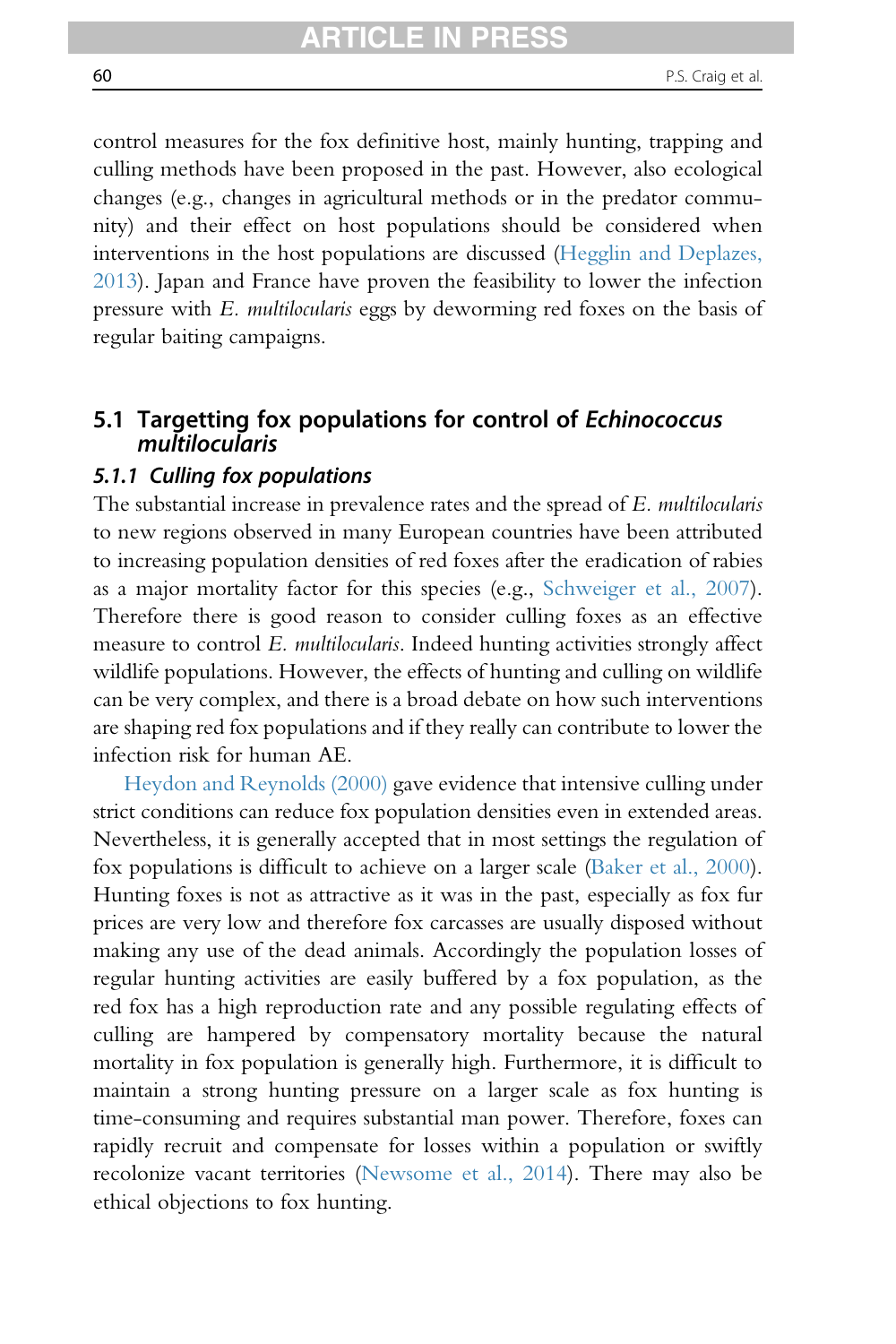#### Echinococcosis: Control and Prevention 61

A strong compensatory density feedback was found to be acting through immigration, allowing red fox populations to resist high culling rates ([Lieury](#page-95-0) [et al., 2015](#page-95-0)). Furthermore, hunting can have strong impacts on the population dynamics [\(Minnie et al., 2016\)](#page-96-0) and has to be considered in regard to disease transmission [\(Woodroffe, 2007](#page-102-0)). For instance, culling can increase the proportion of subadult foxes, which disperse over large distances ([Harris,](#page-91-0) [1977; Harris and Trewhella, 1988\)](#page-91-0). This could result in a higher spatial dynamic of parasite transmission and also boost the parasite biomass as subadult foxes can harbour higher worm burdens ([Hofer et al., 2000;](#page-92-0) [Morishima et al., 1999; Fischer et al., 2005](#page-92-0)). This assumption is supported

by a recent French study. In a periurban area around Nancy, the proportion of immature foxes and also the prevalence of E. multilocularis (after an initial slight decrease) increased to significantly higher levels in areas with a high hunting pressure than compared to control areas ([Comte et al., 2014](#page-87-0)).

The difficulty to control red fox populations is supported by observations from Australia where the introduced nonnative red fox population is treated as a pest species and thus much less protected by animal-welfare regulations in contrast to many other countries. However, although poisoning programmes are an accepted management method, control objectives are only partly achieved ([Gentle et al., 2007](#page-89-0)). [Hegglin et al. \(2015\)](#page-91-0) discussed possible behavioural effects of fox hunting that could be relevant for transmission of E. *multilocularis*. Hunting activity by humans can be regarded as a type of predation that not only has the direct effect of mortality but also results in behavioural responses of prey species to lower the 'predation' risk. In particular, this risk increases vigilance and decreases boldness. Shy wildlife is more restricted in its activity periods and its spatial behaviour and therefore has limited access to essential resources, which in turn could limit the population growth especially in and near urban settings [\(Kotler](#page-93-0) [et al., 1994; Tambling et al., 2015](#page-93-0)). This hypothesis is supported by the fact that foxes  $-$  which are known nocturnal species  $-$  can quickly shift their activity pattern and become active during the daytime in reserves with no hunting activities [\(Servin et al., 1991\)](#page-99-0). [Cromsigt et al. \(2013\)](#page-88-0) discussed how such behavioural effects of hunting could be used for the management of wildlife by directly targeting the hunting strategies or the behavioural response of hunted species ('hunting for fear').

#### 5.1.2 Praziquantel baits for fox populations

Baiting foxes has already been a very successful technique to control a zoonotic agent. In the 1960s the fight against the spread of rabies in Europe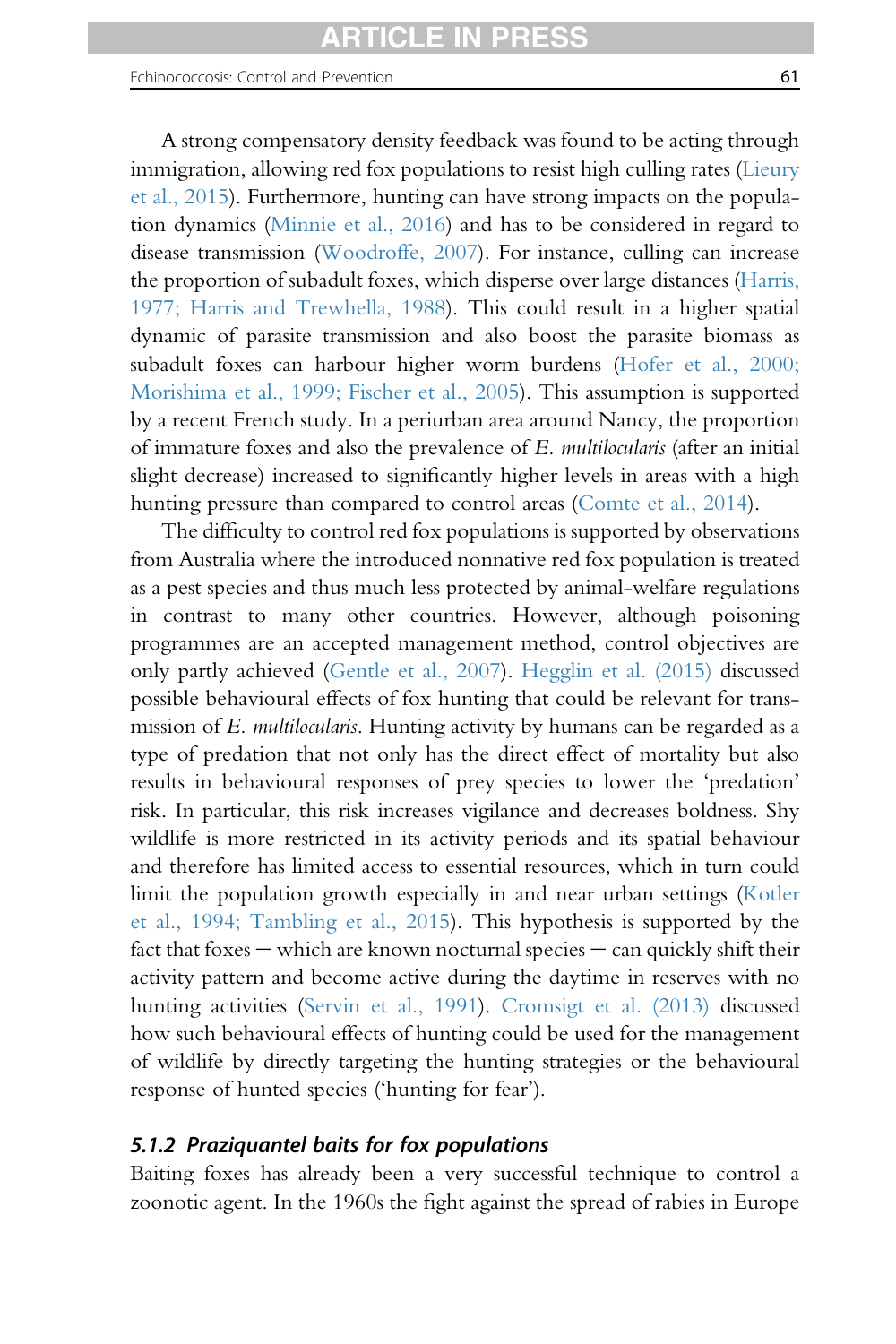started with strong efforts to control the fox population densities by extensive culling. However, control and finally eradication of rabies was only possible when oral vaccine baiting campaigns were initiated in the 1970s. In the late 1980s the first field trials were performed to assess the suitability of this successful technique also for the control of E. multilocularis by the delivery of deworming baits for foxes.

It was clear, however, from the beginning that the E. multilocularis cycle is much more resistant to such an intervention than rabies. Whereas rabies vaccinated foxes have lifelong protection from rabies virus infections, dewormed foxes (using PZQ baits) can be reinfected at any time after treatment as soon as they predate on infected intermediate hosts. A further challenge is longevity of the parasite eggs and the larval stages which are not affected by the anthelmintic treatment of foxes. The metacestode stages in the intermediate host and infective eggs in the environment can survive from several months to more than one year ([Veit et al., 1995\)](#page-101-0). This means that individual foxes have to be dewormed at regular intervals. The prepatency period for E. multilocularis is roughly 30 days. Therefore it is necessary to deworm individual foxes at monthly intervals if an intervention aims at completely disrupting the life cycle. Regarding these challenges the control of E. multilocularis by baiting red foxes is much costlier than control against rabies and it is unlikely to eradicate the parasite over large areas [\(Hegglin and Deplazes, 2013](#page-92-0)). However, different studies from Germany, Switzerland, Japan, Slovak Republic and France have proven the feasibility to lower infection pressure with E.multilocularis eggs by deworming red foxes based on regular baiting campaigns (see [Table 5](#page-62-0)).

#### 5.1.3 Fox population ecology

Fox densities can strongly be affected by infectious diseases like mange or rabies. In Great Britain and Sweden, sarcoptic mange was responsible for strong population declines of up to 95% [\(Baker et al., 2000; Soulsbury](#page-84-0) [et al., 2007\)](#page-84-0) and there is strong evidence that red fox populations were also heavily affected over larger parts of Europe by rabies during the epizootic periods in the 1960s [\(Chautan et al., 2000; Hegglin et al., 2015\)](#page-86-0).

In many countries red fox densities have increased strongly after the elimination of rabies and reached densities that never have been recorded before. Also in regions where rabies never has been detected increases of fox populations have been recorded, e.g., Donaña National Park and the United Kingdom ([Chautan et al., 2000\)](#page-86-0). This long-term increase of many fox populations is considered to be related to the opportunistic feeding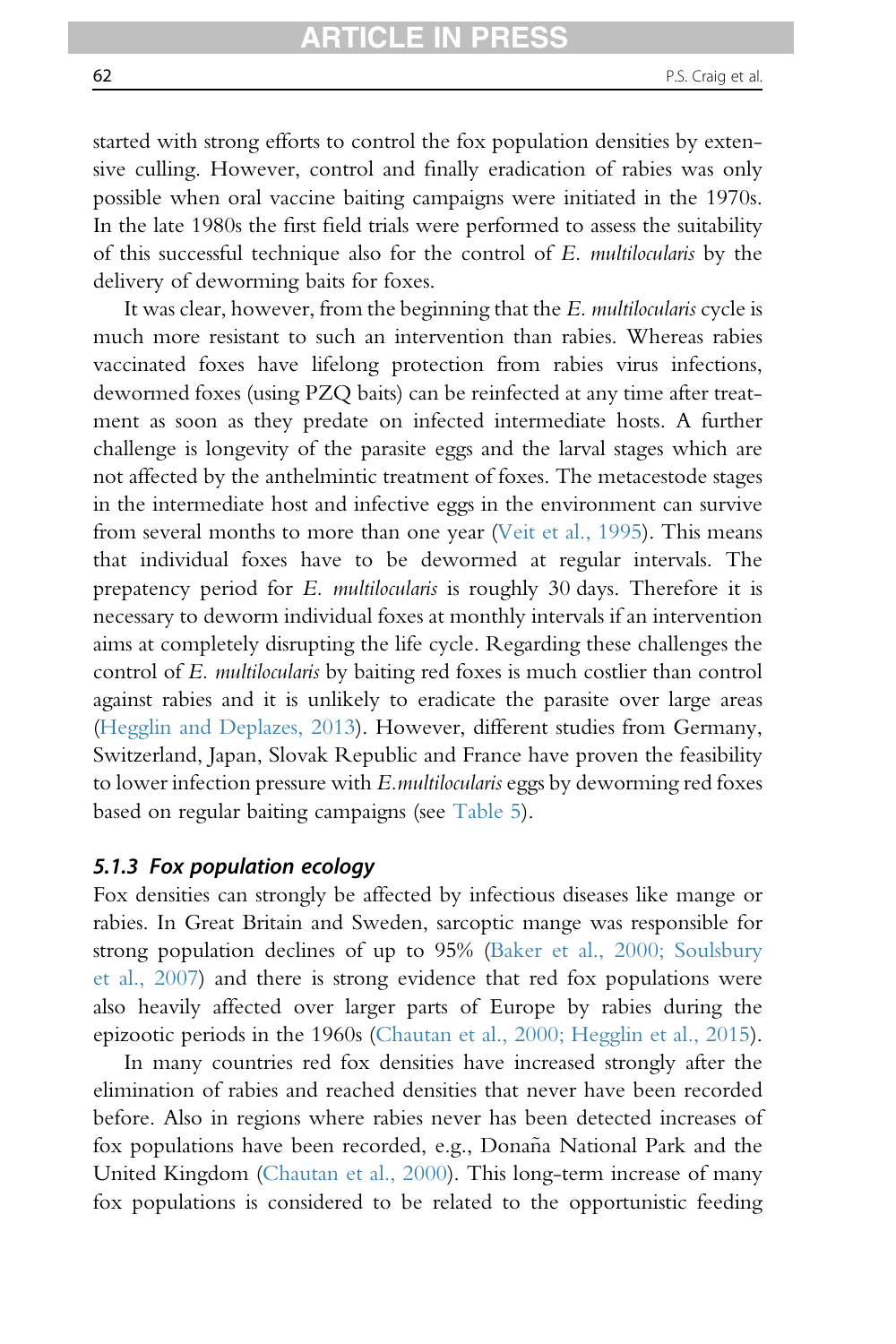#### <span id="page-62-0"></span>Echinococcosis: Control and Prevention 63

| Positive samples<br>after treatment (%)<br>Study <sup>a</sup> |                                              | Low $(< 7\%)$                | Medium<br>$(8 - 18\%)$ | <b>Failure</b> |
|---------------------------------------------------------------|----------------------------------------------|------------------------------|------------------------|----------------|
|                                                               |                                              | <b>BCDEF</b><br>A            | GHI<br>К<br>J.         | Е              |
| Treatment area<br>(km <sup>2</sup> )                          | Large $(432-4568)$ X X<br>Medium (33         | X X X                        | X<br>X X               | X              |
|                                                               | $-213$<br>Small $(1-6)$                      | X                            | X X                    | X              |
| Bait density<br>(baits/km <sup>2</sup> )                      | High $(40-50)$<br>Low $(15-20)$              | X X X<br>X X X               | <b>XXXX</b>            | X X<br>X       |
| Bait frequency<br>(campaign/year)                             | Monthly $(12)$<br>Not monthly<br>$(\leq 10)$ | X X<br>X X X<br>$\mathbf{X}$ | X<br>X X X<br>X X      | X              |

Table 5 Experimental setting of different studies for the control of Echinococcus multilocularis by distributing Praziquantel baits for foxes

The studies are grouped depending on the outcome of the experimental baiting measured by the investigation of fox intestines or copro-tests (low: significant decrease of parasite abundance end final portion of positive samples <7%; medium: significant decrease of parasite abundance end final portion of positive samples between 8 and 18%; failure: no significant effect on parasite abundance detected: (A) [Schelling et al., 1997](#page-99-0); (B) [Tackmann et al., 2001](#page-100-0); (C) [Tsukada et al., 2002;](#page-101-0) (D) [Koenig et al., 2008](#page-93-0); (E) [Comte et al., 2013](#page-87-0); (F) [Hegglin et al., 2003;](#page-92-0) (G) [Romig et al., 2007;](#page-99-0) (H) [Takahashi et al., 2013](#page-100-0); (I) [Inoue et al., 2007;](#page-92-0) (J) [Antolova et al., 2006;](#page-84-0) (K) [Hegglin and Deplazes, 2008](#page-92-0). Analyses of parasite abundance by intestinal scrapping technique (A, B, D, G), sedimentation technique (I), necropsy (H), taenid eggs (C), copro-antigen ELISA (E, F, J, K).

behaviour of foxes as they can profit from increased agricultural productivity and a throwaway mentality in prosperous economies. In urbanized areas food resources for foxes are readily available. It has been shown that four average households in Zurich provide enough food (e.g., food waste, compost, garden fruits) to feed an adult fox ([Contesse et al., 2004\)](#page-87-0). Correspondingly, an Israeli study showed how red fox densities decreased after an experimental reduction of anthropogenic food resources ([Bino](#page-85-0) [et al., 2010](#page-85-0)). Thus the variation in the available food resources for foxes has to be considered as an important determinant to explain fox densities and therewith the transmission dynamic of E. multilocularis.

In many countries populations of large carnivores have decreased dramatically and became extinct over large areas during the 19th and 20th Centuries. It is likely that the red fox as a medium-sized predator profited also from this development as competition and intraguild predation is a strong driver of population dynamics in predator communities. It is known that larger canid species generally do not tolerate smaller canid species in their range. For example, it has been shown in North America that wolves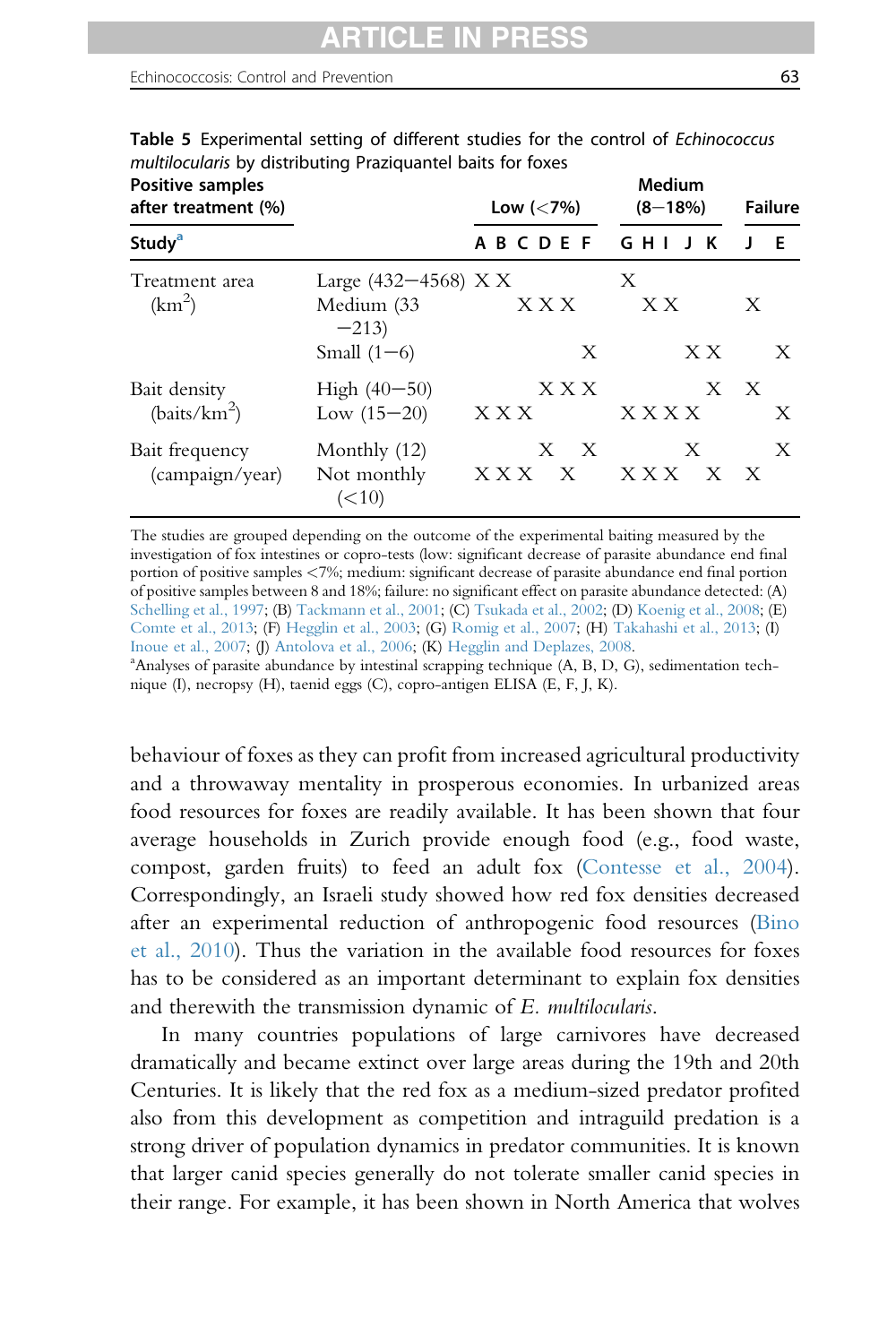reduce coyote densities and coyotes in turn lower densities of grey, swift and red fox populations, by competition, agonistic behaviour and/or by direct predation [\(Berger and Conner, 2008; Fedriani et al., 2000](#page-85-0)). A similar pattern has also been shown in Australia where dingo abundance negatively correlates with fox abundance [\(Colman et al., 2014](#page-87-0)). In many regions of Europe, formerly extinct large predators like wolves and lynx are making comebacks as a consequence of strong protection and ongoing conservation programmes. This development possibly can affect the dynamic of red fox populations [\(Helldin et al., 2006; Ritchie and Johnson, 2009](#page-92-0)) and therewith also the dynamic of E. multilocularis transmission in those regions.

## 5.2 Targetting dogs for control of Echinococcus multilocularis

Dogs are an excellent host for E. multilocularis as evidenced from natural infections [\(Rausch et al., 1990; Craig et al., 1992; Budke et al., 2005c;](#page-98-0) [Deplazes et al., 2011](#page-98-0)) and from experimental infections (e.g., [Kapel et al.,](#page-93-0) [2006\)](#page-93-0). Dog ownership or contact in endemic areas appears to increase the risk of acquiring human AE ([Kern et al., 2004; Wang et al., 2014\)](#page-93-0). Therefore deworming dogs to reduce biomass of worms and environmental contamination is an important aspect of control especially to reduce the risk of human AE disease ([Hegglin and Deplazes, 2013\)](#page-92-0). Dogs have an important role in transmission of E. multilocularis in parts of Eurasia with epidemiological studies recording postmortem or arecoline purge prevalences of  $10-19\%$  in western China ([Craig et al., 1992; Budke et al., 2005c](#page-87-0)), 18% in Kyrgyzstan [\(Ziadinov](#page-103-0) [et al., 2008](#page-103-0)) and 5% in south Kazahkstan ([Torgerson, 2013\)](#page-100-0). The potential role of dogs in zoonotic risk for human AE in Europe is also gaining increased acknowledgement ([Hegglin and Deplazes, 2013\)](#page-92-0).

There are several studies, mainly in China and Central Asia that have demonstrated high prevalences of Echinococcus multilocularis in dogs [\(Budke](#page-85-0) [et al., 2005a; Ziadinov et al., 2008\)](#page-85-0). Furthermore, in regions with high prevalences of E. multilocularis in dogs there is frequently a high incidence of human AE ([Craig et al., 2000; Tiaoying et al., 2005; Torgerson, 2013;](#page-87-0) [Usubalieva et al., 2013; Wang et al., 2014, 2006a,b; Yang et al., 2006](#page-87-0)). It has been hypothesized that the close contact between dogs and humans may be an important factor resulting in the high incidence of human AE in such regions. Where dogs are infected, then routine treatment with PZQ is essential to prevent transmission to humans. As many of these areas are coendemic for E. granulosus, a dog treatment programme to control CE will contribute to ameliorating transmission of AE to humans. However, the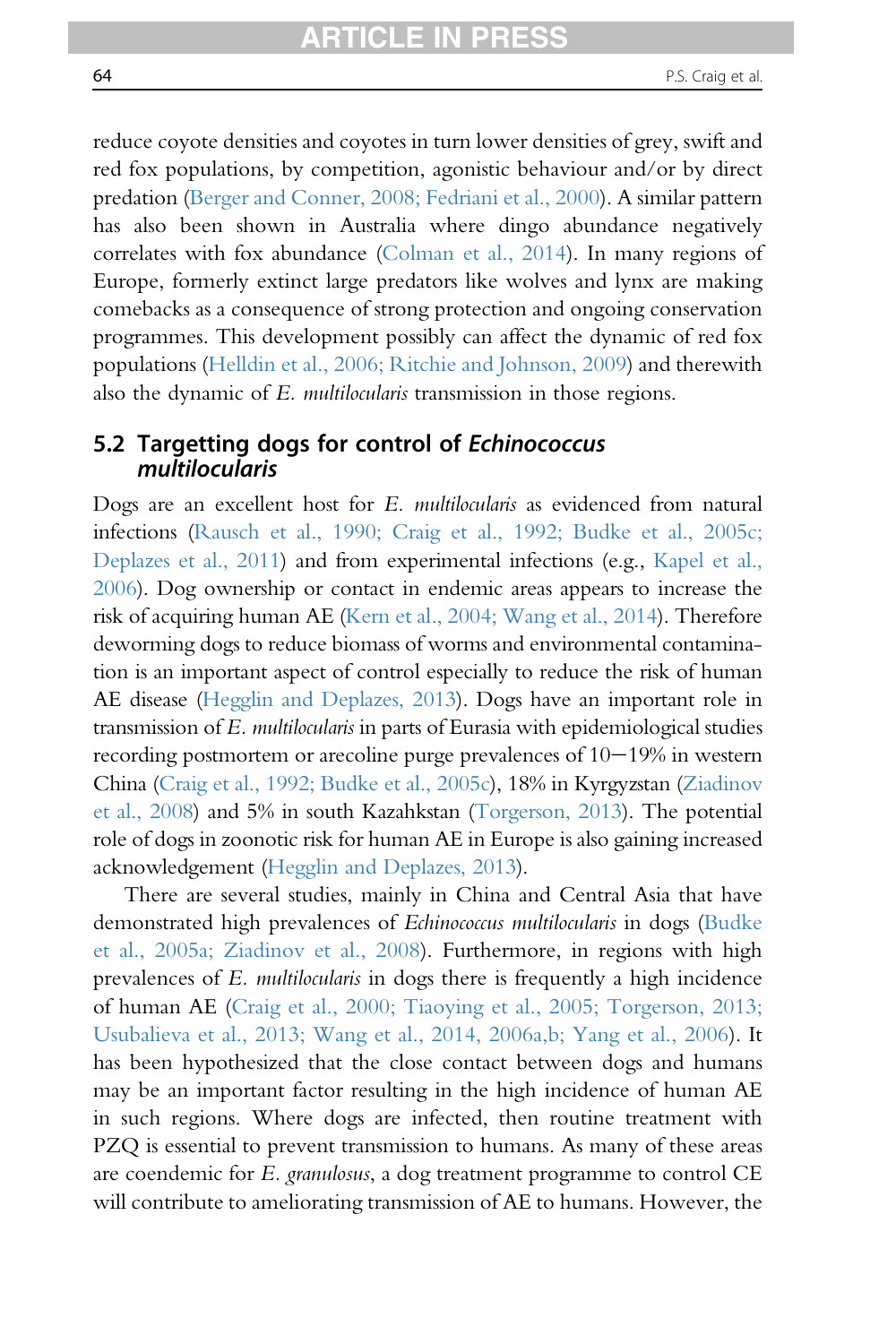life expectancy of E. multilocularis in dogs is only about 90 days ([Kapel](#page-93-0) et al.,  $2006$ ) – somewhat shorter than the estimated life expectancy of E. granulosus of approximately  $10-12$  months ([Torgerson and Heath, 2003\)](#page-101-0).

This has a very important implications in populations of dogs with a similar prevalence of E. granulosus and E. multilocularis (for example, in Kyrgyzstan or the Tibetan plateau see [Budke et al., 2005a; Ziadinov](#page-85-0) [et al., 2008\)](#page-85-0). There may be a much higher infection pressure and infection frequency of E. multilocularis to dogs compared to E. granulosus. So whilst treating dogs four times a year might be sufficient to reduce the transmission of E. granulosus it might have much less effect on E. multilocularis because of the probable more rapid reinfection rate. Therefore an increased frequency of treatment might be required. It also appears likely that in these communities E. multilocularis has developed an anthropogenic cycle between dogs and small rodents. This would help facilitate the control of AE as dosing of dogs would then reduce infections in rodents with a subsequent negative feedback to dogs and long-term reduction in infection pressure ([Moss et al.,](#page-97-0)  $2013$ ). In contrast if it were purely a spill over from a fox-rodent cycle, the infection rates in rodents would remain unaffected by treatment of dogs as they would be continuously be infected from foxes. In such a scenario the routine treatment of dogs would be seen as a permanent measure to prevent human infection ([Rausch et al., 1990\)](#page-98-0).

Where dogs are an important definitive host of E. multilocularis, then many of the schemes to control dog populations described for the control of E. granulosus would be applicable to prevent AE transmission. High prevalences in dogs are often found in communities, such as the Tibetan plateau or rural Kyrgyzstan, where there is widespread poverty. A consequence of this is that dogs may not receive enough food from their owners so are forced to scavenge or hunt small mammals such as rodents. [Ziadinov et al. \(2008\)](#page-103-0), for example, found that free-roaming dogs in central Kyrgyzstan were more likely to be infected with E. multilocularis.

## 5.2.1 Praziquantel dosing of dogs for Echinococcus multilocularis

Experimental infections in dogs can be terminated using PZQ at 5 mg/kg ([Eckert et al., 2001](#page-88-0)). The prepatent period of E. multilocularis in experimentally infected dogs was around 30 days [\(Kapel et al., 2006](#page-93-0)) and therefore a monthly (4 weekly) dosing frequency (rather than six weekly as recommended for E. granulosus) would be justified from a theoretical transmission viewpoint. In areas where human AE and human CE are coendemic (e.g., Kyrgyzstan, northwest Sichuan), then regular dosing of owned dogs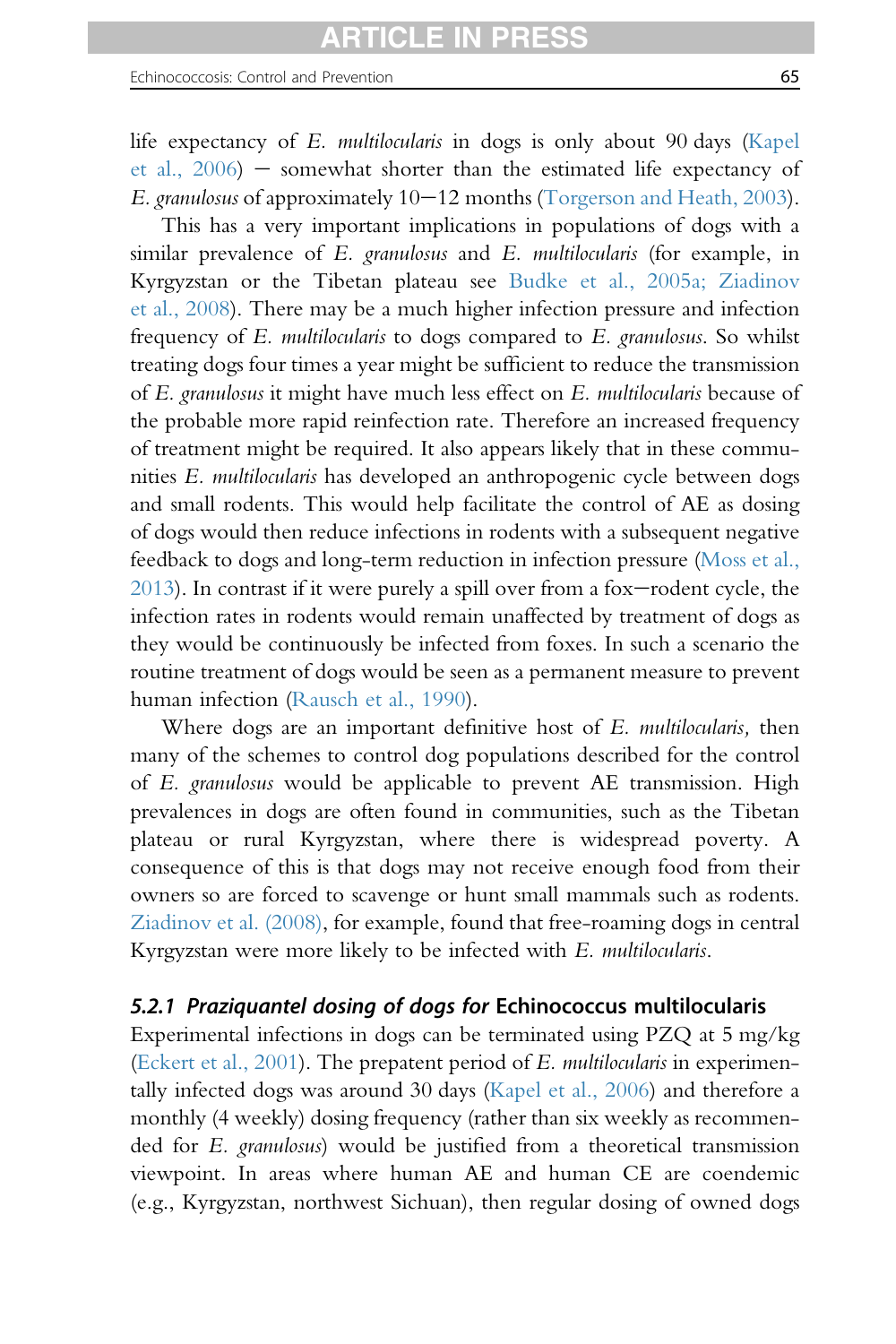with PZQ at a frequency of  $4-8$  times per year, as routinely carried out for control of E. granulosus (see [Section 2.2.2\)](#page-16-0), will also have an impact on E. multilocularis and reduce the risk human AE as well as CE. However, because of the shorter prepatent period for E. multilocularis in dogs (i.e., 30 days vs. 42 days for  $E$ . granulosus s.l) the potential for reinfection of dogs with  $E$ . multilocularis (if they predate/scavenge small mammals) would be greater than for E. granulosus.

A reinfection study that followed a cohort of 276 owned dogs in Tibetan communities of Shiqu County (Sichuan) after a single treatment with PZQ indicated a baseline copro-PCR prevalence for E. multilocularis of 11.2% and a reinfection prevalence of 2.9% after only 2 months posttreatment [\(Moss](#page-97-0) [et al., 2013\)](#page-97-0). In such regions monthly dog dosing with PZQ would be the gold-standard to reduce or eliminate viable canine infections with E. multilocularis, but seasonal factors and semi-nomadic movements make that extremely difficult to achieve. Very few Echinococcus control programmes could effectively undertake monthly dog dosing for sustained periods  $($ >3 years) even if they have good resources. Nevertheless, this has been recommended for western China because both CE and AE are coendemic in many regions [\(Craig, 2004; Li et al., 2010; Huang et al., 2008; WHO,](#page-87-0) [2011](#page-87-0)), but this is very unlikely to be achievable in all areas [\(van Kesteren](#page-101-0) [et al., 2015](#page-101-0)).

An intensive dog-dosing scheme using PZQ (5 mg/kg) at monthly intervals for 10 years was introduced into an Inuit community on St Lawrence Island (Alaska) through the 1980s to reduce the village-level transmission of E. multilocularis and eliminate human AE as a public health problem ([Rausch et al., 1990\)](#page-98-0). The impact of dog-dosing intervention was measured by monitoring prevalence of AE infection in commensal vole populations of *Microtus oeconomus*, which decreased from 29% to  $1-5\%$ after 10 years, despite the continued transmission between voles and arctic foxes outside the village ([Rausch et al., 1990](#page-98-0)).

### 5.2.2 Dog population management and control of alveolar echinococcosis

The same considerations and criteria apply here as described in [Section 2.2.3.](#page-18-0) In some AE endemic regions in Asia, stray dog, unowned dogs and/or community-owned free-roaming dogs, as well as free-roaming owned dogs, can potentially contribute to the zoonotic risk and even transmission of E. multilocularis [\(Budke et al., 2005a; Vaniscotte et al., 2011; Moss et al.,](#page-85-0) [2013; van Kesteren et al., 2013\)](#page-85-0). In Tibetan communities in Ganze Prefecture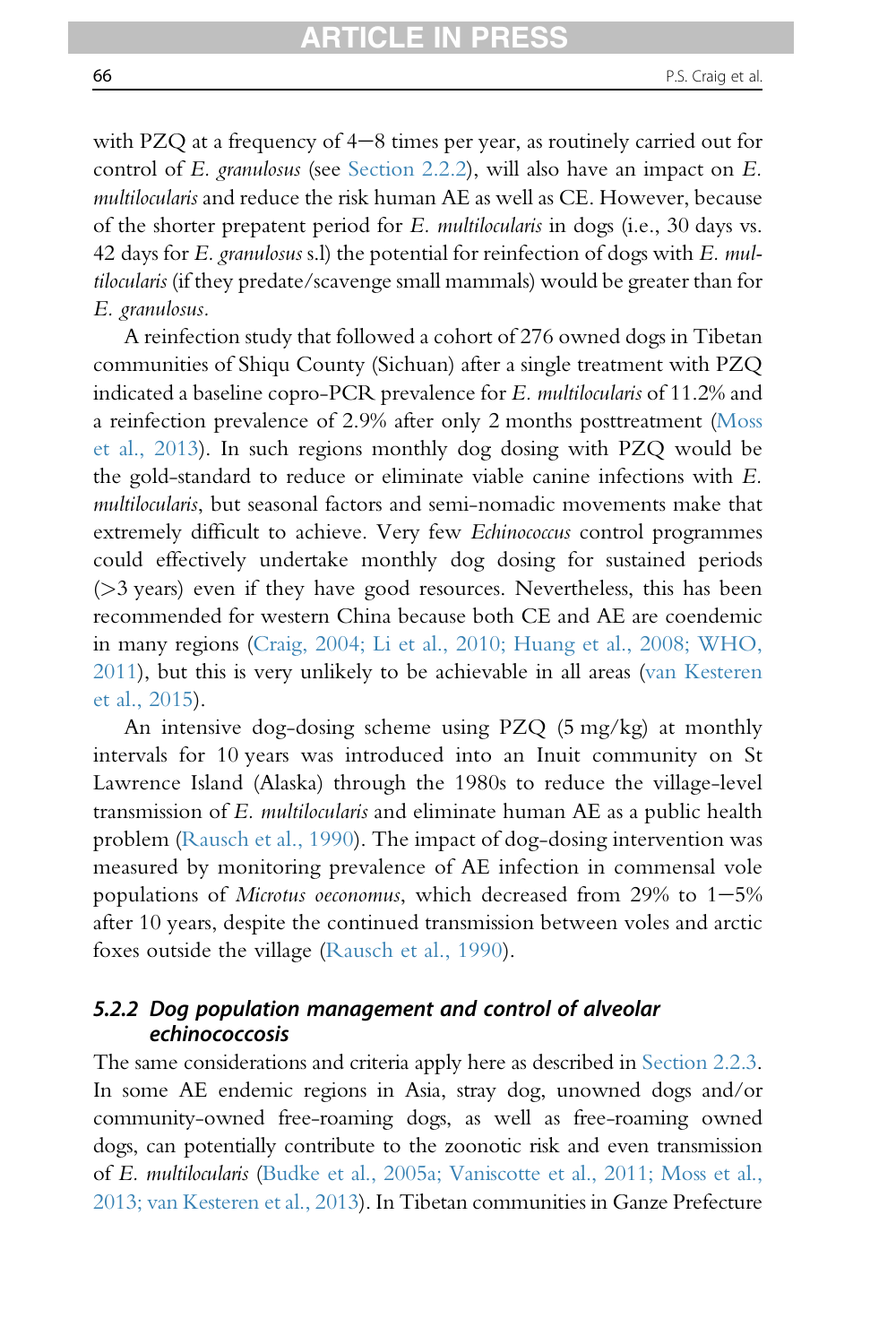(Sichuan, China) presence of a Buddhist temple in or near a village often increased stray dog or community-dog populations because monks usually feed dogs. Culling dog numbers or impounding animals in such communities is either not accepted or not sustainable ([Wang et al., 2014\)](#page-102-0). The use of PZQ baits to dose stray dogs may be a useful approach, if affordable.

# 5.3 Small mammal populations and control of Echinococcus multilocularis

Rodents and other ground-foraging small mammals are an important component of the food web and can provide ecosystem services such as soil aeration and fertilization ([Jacob et al., 2014; Martin, 2003\)](#page-93-0). However, some rodent species can cause substantial economic losses due to their high reproductive rate and the high densities they can reach. For example, in Europe two fossorial rodent species, the common vole (Microtus arvalis) which, together with *Arvicola scherman*, is considered as the most important intermediate host for E. multilocularis over a large part of Europe can begin reproducing at only two weeks of age (three week gestation period) with an average five to six pups per litter and 4.5 litters per breeding season thereby reaching population densities of more than 2000 individuals per ha [\(Jacob](#page-93-0) [et al., 2014](#page-93-0)). Due to regular population outbreaks they can cause substantial economic damage to grasslands, e.g., in Poland, common voles accounted for a financial loss of about 3.5% of farmers' income ([Truszkowski, 1982](#page-101-0)).

Despite the strong interest of the agriculture sector to prevent rodent induced damage, there are no simple measures to control such pest species sustainably in the long-term. Although rodenticides can effectively reduce rodent populations over large areas [\(Tobin and Fall, 2004\)](#page-100-0), due to the high reproduction rates many rodent species are resilient to such interventions [\(Jacob et al., 2014\)](#page-93-0). Furthermore, such interventions can heavily affect the environment by secondary poisoning of predators such as mustelids, canids and raptors (e.g., [Giraudoux et al., 2006b](#page-91-0)) and may also poison domestic dogs [\(Giraudoux et al., 2013a](#page-90-0)). Furthermore, it has to be considered that foxes may have certain prey preferences. For example, Microtus arvalis is a very attractive prey to red foxes in Europe ([Macdonald,](#page-95-0) [1977](#page-95-0)). Therefore certain vole species can be predated frequently (and therewith be important for the parasite transmission), even when they occur at low densities [\(Hegglin et al., 2007](#page-91-0)). Correspondingly, only minor increases in the abundance of Arvicola scherman and M. arvalis host species were linked with a strong increase in the infection levels in foxes [\(Raoul et al., 2010,](#page-98-0) [2015](#page-98-0)).This means only when intermediate host populations, of such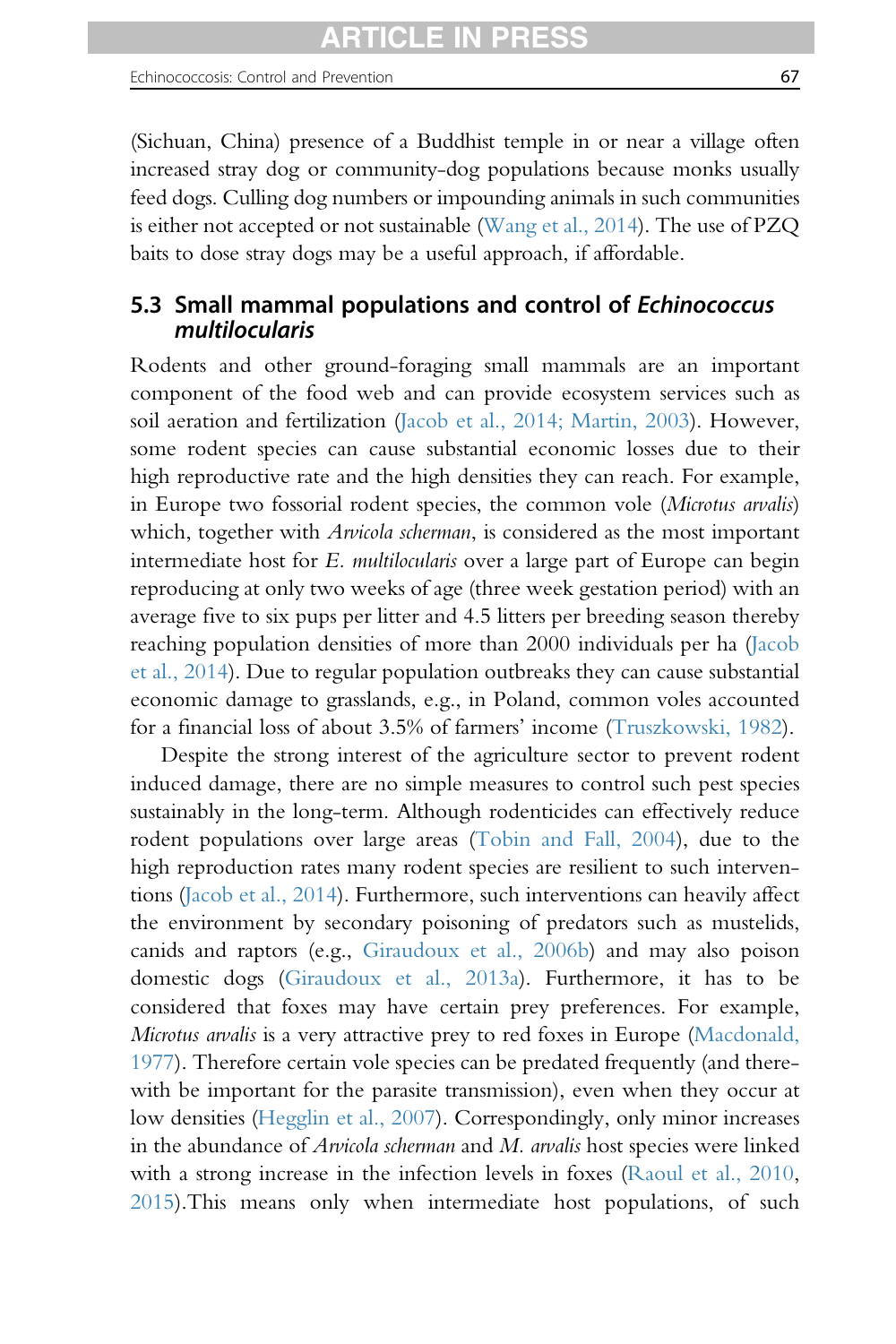preferred prey species, can be reduced to a very low level can a substantial decrease of prevalence rates in foxes be expected.

In southern Switzerland, where seven arvicolid species occur, it has been shown how the distribution of E. multilocularis is closely linked to the distribution of M. arvalis but not to the other six arvicolid species that occur in the region ([Guerra et al., 2014](#page-91-0)). A Japanese study demonstrated how changing vole densities affected the prevalence rates in red foxes [\(Saitoh and](#page-99-0) [Takahashi, 1998\)](#page-99-0). Thereby, it has to be considered that agricultural practices and landscape management are important determinants for rodent communities and thus can shape the transmission dynamics of E. multilocularis [\(Giraudoux et al., 2002; Viel et al., 1999](#page-90-0)). Thus changes in land management practices could have considerable influence on the incidence rates of AE in humans by influencing rodent communities ([Giraudoux et al.,](#page-90-0) [2006a; Viel et al., 1999; Wang et al., 2006b](#page-90-0)). For example, it has been shown in the Massif Central, France, that the risk for outbreaks of A. scherman populations is high in regions where the proportion of permanent grassland exceeds 90% and low in regions where this proportion is <80% [\(Fichet-Calvet et al., 2000](#page-89-0)). It is, therefore, worth considering how agricultural practices and landscape management sustain high densities of known or potential intermediate hosts [\(Giraudoux et al., 1997\)](#page-90-0). Altering the habitat and reducing its potential for maintaining populations of relevant small mammal intermediate host species near human settlements could play an important role in the framework of integrated control programmes [\(Hegglin and Deplazes, 2013; Giraudoux et al., 2013b\)](#page-92-0).

## 5.4 Modelling the transmission of Echinococcus multilocularis

There have been a number of mathematical models developed to describe the transmission of E. multilocularis. These include relatively simple exten-sions of the models developed by Roberts for E. granulosus [\(Roberts,](#page-98-0) [1994](#page-98-0)). This model has been used to consider the infection pressure to dogs in China ([Budke et al., 2005b\)](#page-86-0) and to describe the force of infection to foxes in Switzerland [\(Lewis et al., 2014](#page-94-0)). In this case the models have a simple 'black box' approach that only examines the infection pressure to the definitive host and some aspect of parasite-host ecology. It does not incorporate any analysis of the population dynamics of rodents.

Despite this relative simplicity, the models can estimate the likely frequency of infection and any seasonal variations in such force of infection. Thus itshould be possible to use the results of such a model to target fox baiting in the most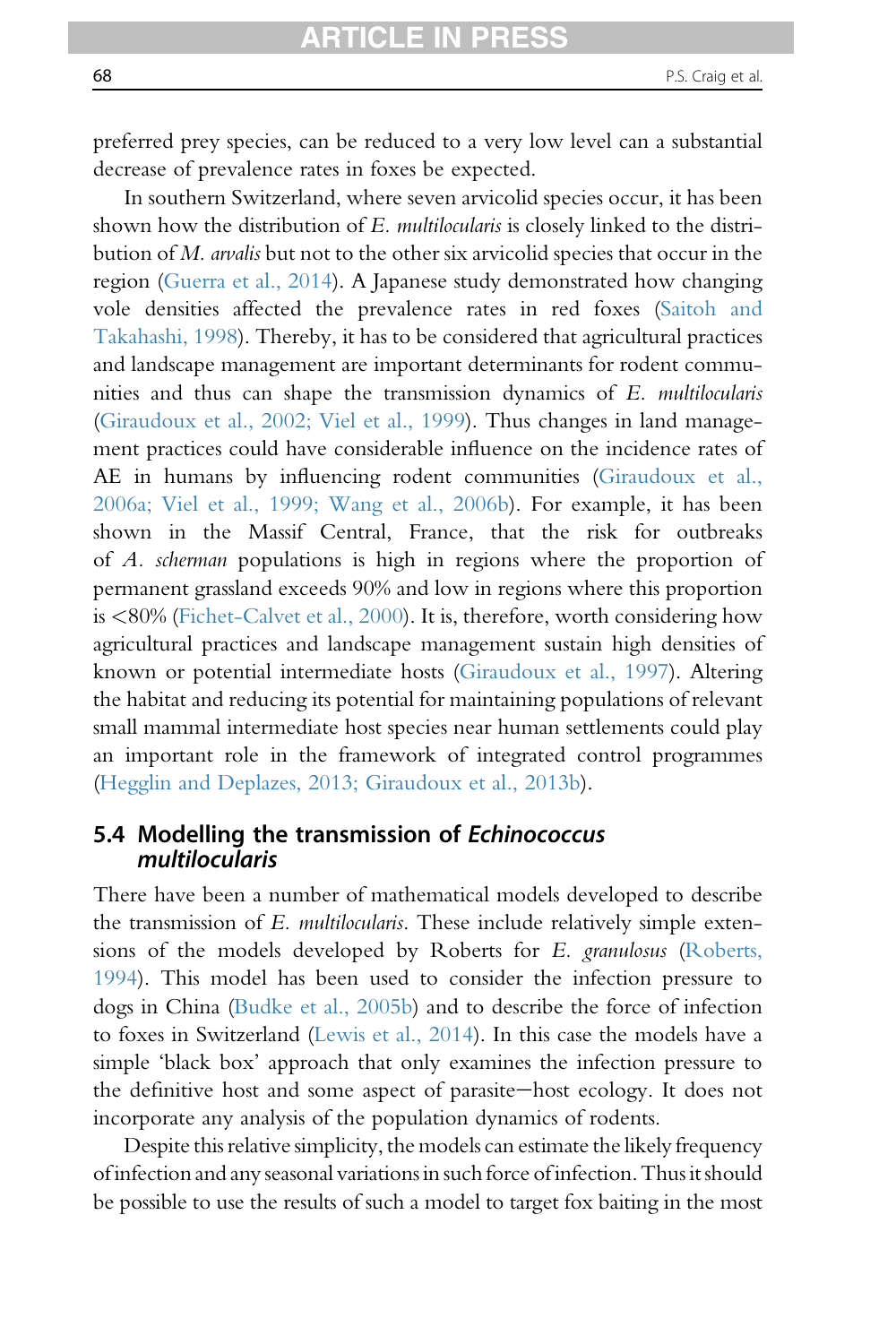cost-effective manner [\(Lewis et al., 2014\)](#page-94-0). Thus baits could be distributed more frequently in seasons when the force of infection is at its highest and less frequently at other times of year. This would likely be both more effective and more cost-effective than simply distributing baits at a fixed frequency. Other models have demonstrated that once treatment has successfully reduced fox prevalence, treatment of the definitive host needs to continue as otherwise the parasite is likely to reemerge from a remaining persistence of the larval stage in intermediate hosts [\(Takumi and Van der Giessen, 2005\)](#page-100-0). This has been confirmed by field observations in Germany and Switzerland where there was a rapid rebound in fox prevalence following cessation of baiting campaigns [\(Hegglin and Deplazes, 2008; Romig et al., 2007\)](#page-92-0).

More complex models have also incorporated seasonal dynamics of rodent populations which also helps to clarify the dynamics of seasonal transmission ([Ishikawa et al., 2003\)](#page-92-0). These models also can be used to estimate the basic reproductive number or  $R_0$  and possibly what type of interventions could drive  $R_0$  below 1, which is required to control or eliminate the parasite. However, the force on infection rather than  $R_0$  could be a more useful parameter to estimate from the point of view of control [\(Lewis et al., 2014\)](#page-94-0).

Another important application of a transmission model has been to estimate the risk of introducing the parasite into a previously nonendemic area by dogs. The United Kingdom, Ireland, Finland and Malta currently have derogations from EU law that allows them to obligate the praziquantel treatment of dogs before the dog is allowed into the country. [Torgerson and](#page-100-0) [Craig \(2009\)](#page-100-0) used this model to estimate the probability of a dog becoming infected whilst resident or visiting an endemic country such as Germany. Based on the number of dogs entering the United Kingdom and this probability of infection it was possible to conclude that it was virtually inevitable that E. multilocularis would be introduced into the United Kingdom if the obligation to treat with PZQ immediately prior to importation was abandoned.

More complex spatial models have modelled the distribution of E. multilocularis and could be used to predict the likely future expansion of endemic areas [\(Staubach et al., 2011; Takumi et al., 2008](#page-100-0)). Spatial models have also been used to describe and predict the endemic areas of E. multilocularis and possible risk of human disease. These have been developed in Germany [\(Berke, 2001; Berke et al., 2002; Staubach et al.,](#page-85-0) [2011](#page-85-0)), Belgium ([Vervaeke et al., 2006](#page-102-0)), France [\(Pleydell et al., 2004\)](#page-98-0) the Netherlands [\(Takumi et al., 2012\)](#page-100-0) and China [\(Danson et al., 2003; Graham](#page-88-0) [et al., 2005, 2004; Giraudoux et al., 2013a](#page-88-0)).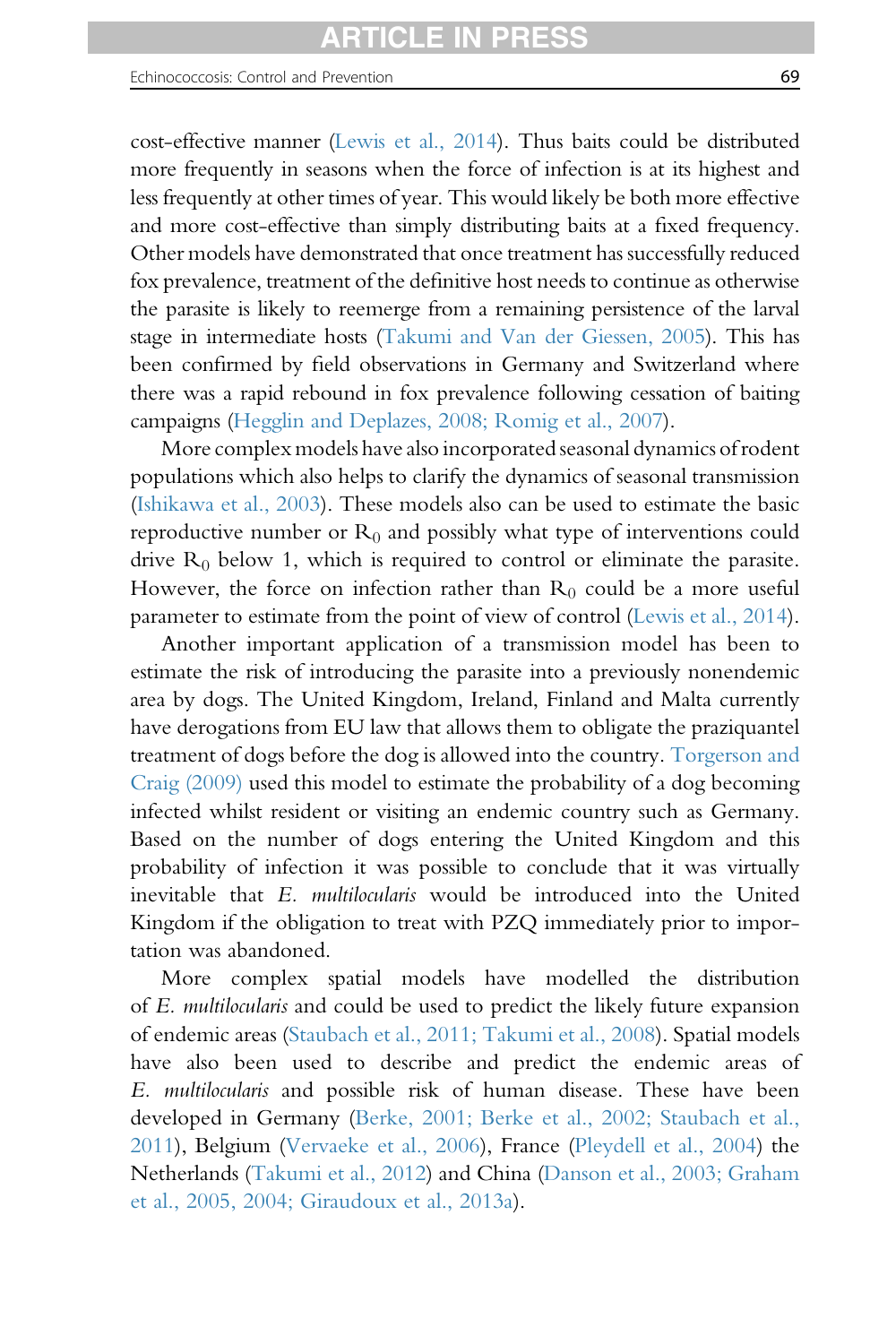# 5.5 Health education and prevention of human alveolar echinococcosis

Educational efforts to prevent AE will depend on the major transmission routes to humans. Where dogs are the main source of human infection, then similar efforts to that of CE with an emphasis on dogs is warranted. Here the importance of prevention of dogs scavenging rodents, regular anthelmintic treatment of dogs and routine hygienic precautions taken when there is contact with dogs. As with the case of E. granulosus, food is also a possible vehicle of transmission [\(Torgerson et al., 2015\)](#page-101-0) and the same recommendations for ensuring kitchen gardens are secure from dog (or fox) faeces and the safe preparation of fresh produce can be made. In Europe, it has been shown that the infection risk is clearly linked to a rural life style with working in agriculture or growing own vegetables as important risk factors [\(Kreidl et al., 1998;](#page-93-0) [Kern et al., 2004](#page-93-0); [Piarroux et al., 2013\)](#page-98-0). It was further suggested that wild berries, contaminated with fox faeces might also be responsible for transmission to humans. However, there is no epidemiological evidence that this is a major transmission pathway [\(Kreidl et al., 1998;](#page-93-0) [Kern et al., 2004](#page-93-0); [Piarroux et al., 2013](#page-98-0)). Nevertheless, in a recent Polish study, E. multilocularis DNA has been reported from 23% of environmental samples including fruits and vegetables collected from forests, but also from plantations and kitchen gardens in Poland ([Lass](#page-94-0) [et al., 2015](#page-94-0)). However, considering the generally low prevalence rates found in wild rodents such a high degree of environmental contamination seems rather unlikely. But generally in Europe such recommendations will depend on the knowledge with regard to E. multilocularis, which seem to vary across the European endemic region. For example, fewer people had heard of E. multilocularis in the Czech Republic (14%) and France (18%) compared to Germany (63%) and Switzerland (70%) [\(Hegglin et al., 2008\)](#page-92-0).

# 6. SURVEILLANCE FOR ECHINOCOCCUS MULTILOCULARIS

# 6.1 Surveillance of alveolar echinococcosis in humans

In Europe where human AE is a rare disease, hospital records and specific registers are important for epidemiological and surveillance data and are reasonably reliable when based on histo-pathological and/or molecular DNA confirmation [\(Kern et al., 2003; Vuitton et al., 2003,](#page-93-0) [2015; Said-Ali et al., 2013\)](#page-93-0). In underdeveloped resource-poor endemic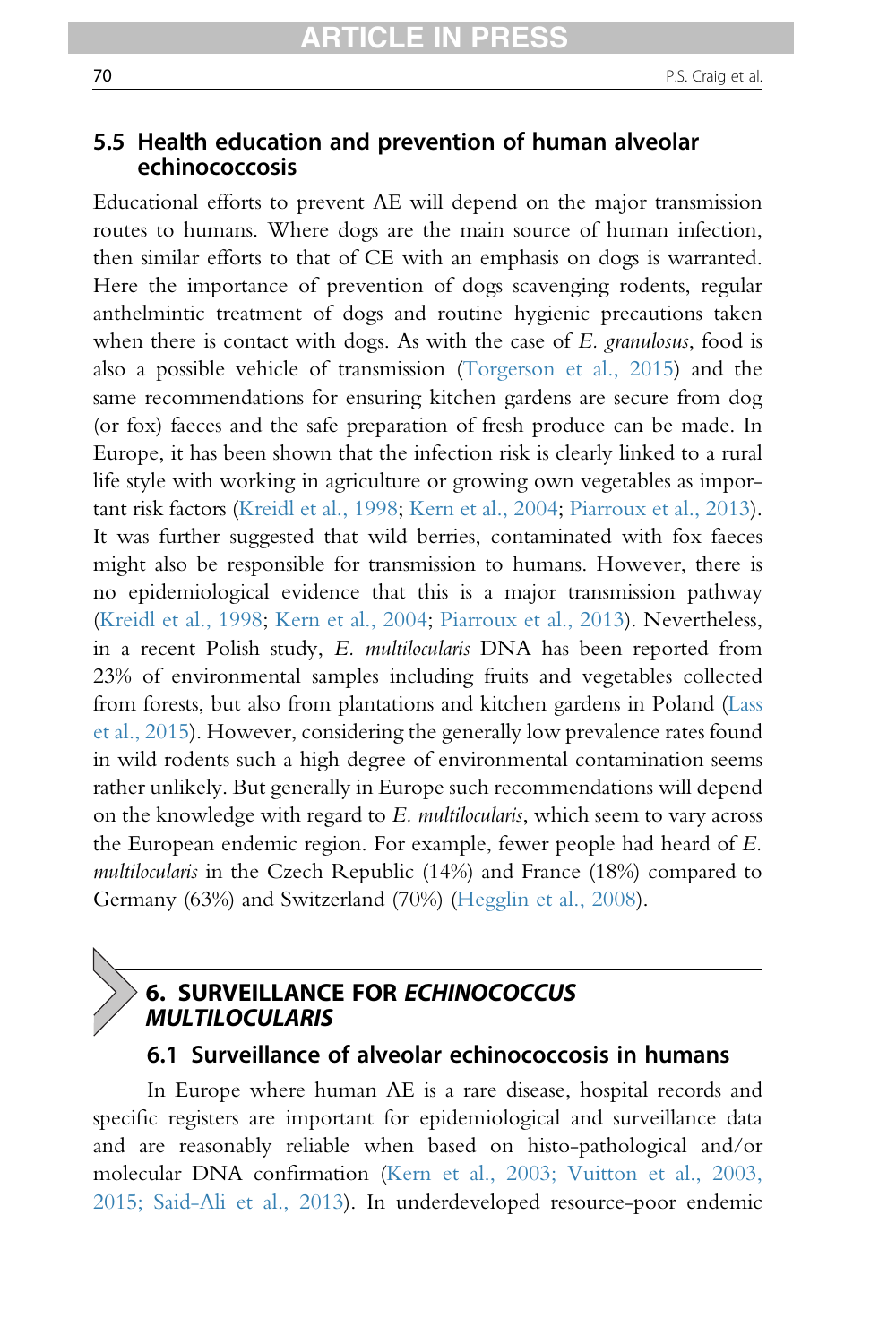regions, for example, in Central Asia and western China, hospital records may be of some value (e.g., [Raimkylov et al., 2015\)](#page-98-0), but often do not clearly differentiate AE and CE cases, may misdiagnose AE disease, and pathological details may not be recorded effectively. Furthermore, hospital records are usually more reliable for human CE and may not even closely reflect the burden of human AE disease in the community. This is because human AE usually has a longer asymptomatic period and is also more likely to cause nonspecific symptoms. For example, hospital records examined in south Ningxia Hui Autonomous Region (northwest China) confirmed that 96% of hospital cases were due to CE; however, community mass screening by ultrasound showed that 56% of hepatic cases detected in the surrounding rural communities were actually due to AE and only 44% detected were confirmed as CE [\(Yang et al., 2006\)](#page-103-0).

## 6.1.1 Active mass screening for human alveolar echinococcosis

Serological diagnosis for human AE is relatively sensitive and specific for antibody detection in advanced cases using either native antigens or recombinants ([Sako et al., 2010](#page-99-0)) and has been applied as a primary mass screening tool for AE in parts of Europe, northwest China, northern Japan and Alaska, where seropositives were then clinically followed up ([Gottstein](#page-91-0) [et al., 1985; Craig et al., 1992; Bresson-Hadni et al., 1994; Ito et al., 2003a\)](#page-91-0). Test sensitivity should be maximized to increase the likelihood of case detection because of the high fatality rate of untreated AE cases [\(Bartholomot](#page-85-0) [et al., 2002](#page-85-0)). A seropositive test on its own does not confirm an AE diagnosis and requires an image-based follow-up investigation, e.g., by ultrasound, CT scan, and/or MRI ([Brunetti et al., 2010](#page-85-0)).

Mass screening of humans in resource-poor AE endemic zones in China has been undertaken successfully using portable ultrasound scanners [\(Craig](#page-87-0) [et al., 1992; Macpherson et al., 2003; Tiaoying et al., 2005; Yang et al.,](#page-87-0) [2006\)](#page-87-0). Furthermore, ultrasound data have been used to provide baseline data and to inform the progress of CE/AE control programmes in China ([Li et al., 2010; WHO, 2011\)](#page-94-0). One problem encountered for AE diagnosis during community ultrasound screening in highly endemic (especially underdeveloped) areas, is the occurrence of small hepatic lesions  $(0.5-2 \text{ cm})$  of unknown aetiology that could be early AE disease, abortive AE lesions, or due to other causes (e.g., haemangiomas, TB, ascariasis). Serological confirmation may be useful for these query cases [\(Bartholomot et al., 2002;](#page-85-0) [Yang et al., 2007](#page-85-0)).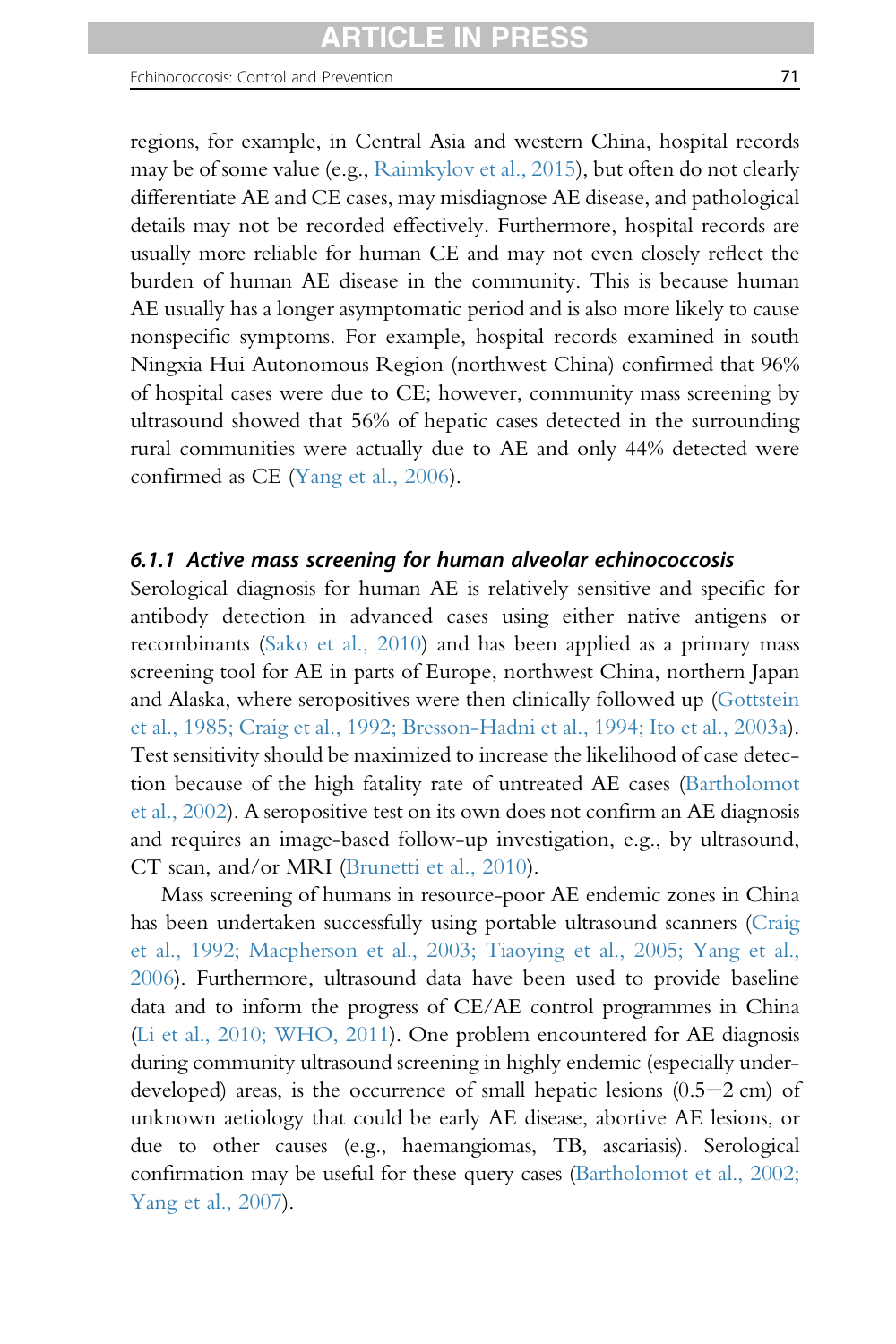# 6.2 Surveillance of Echinococcus multilocularis in foxes

In recent years, new highly sensitive and specific diagnostic strategies have been developed and knowledge about the spatial distribution is increasing year by year. However, the distribution of the parasite's range is dynamic [\(Davidson et al., 2012\)](#page-88-0), and there is a need for defining minimal requirements and harmonised approaches for assessing the epidemiological situation and generate comparable results over different countries ([Conraths and](#page-87-0) [Deplazes, 2015](#page-87-0)).

### 6.2.1 Necropsy

The collection and dissection of foxes is still the most widely used approach to monitor occurrence and the only method allowing estimation of the abundance of E. multilocularis. Although applied laboratory techniques (see below) have a high specificity and a sufficient sensitivity for most purposes, they are very laborious and depend on access to fresh fox carcasses and safety requirements ([Conraths and Deplazes, 2015](#page-87-0)). The investigations rely in most cases on hunted foxes during the regular hunting season, or which were found as road kills. This sampling has to be critically assessed as hunting activities are seasonally restricted (mainly winter) and shot foxes do not reflect a random sample ([Tryjanowski et al., 2009\)](#page-101-0). Furthermore, hunting interventions affect the fox population dynamic, age structure and the spatial behaviour of the fox population under study which in turn could affect the transmission dynamics of the parasite ([Conraths and Deplazes, 2015; Hegglin et al., 2015\)](#page-87-0).

The SCT in several modifications and the less laborious but also less sensitive intestinal scraping technique are the two standard techniques to isolate and identify E. multilocularis from the intestines of final hosts [\(Conraths and Deplazes, 2015\)](#page-87-0). These methods rely on the morphological identifications of E. *multilocularis* and are herewith highly specific (unless in areas where coinfection with *Echinococcus granulosus* are likely). They allow the determination of the development stages (premature, mature and gravid) and to perform quantitative analysis of the parasite burden. The SCT is intended to determine the total biomass of the parasite and has an estimated sensitivity of 83% as determined by a recent comparative study with a highly specific copro-PCR ([Wahlstrom et al., 2016](#page-102-0)).

#### 6.2.2 Serology for Echinococcus multilocularis in foxes

Crude parasite antigens or affinity-purified Em2 antigen in ELISA have not been considered as suitable for serological screening mainly due to the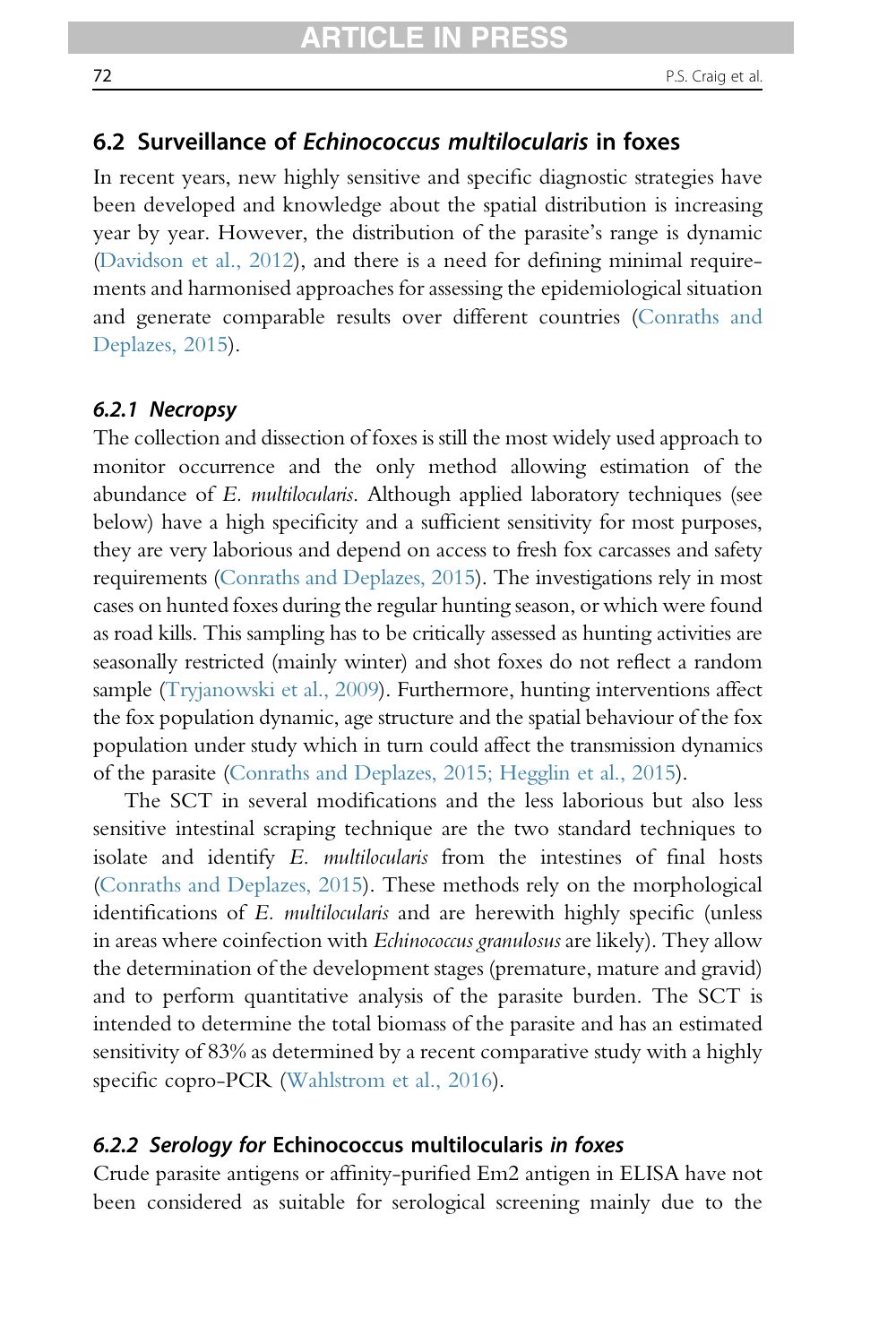persistence of antibodies after elimination of the cestodes and the poor correlation between the presence of specific antibodies in the serum and worms in the intestine [\(Conraths and Deplazes, 2015;](#page-87-0) [Craig et al., 2003](#page-88-0)).

## 6.2.3 Copro-tests for Echinococcus multilocularis

The detection of E. multilocularis infection in final host populations by coprological tests has several advantages. The sampling does not rely on dead animals and therefore does not affect the population under study. Furthermore, the sampling of faeces has also no seasonal restriction as it is the case for hunting that has to follow the regulations of the local game law and respect closed periods. In addition some coprological methods are rather efficient, e.g., coproantigen ELISA, and are therefore very suitable for monitoring studies over large areas ([Sakai et al., 1998; Deplazes et al.,](#page-99-0) [1999](#page-99-0)). On the other hand, studies based on fox scat samples collected in the field are confronted with several challenges. These include difficulty to assess to which extent different vegetation types and weather conditions affect the detection rate for faeces. Furthermore, the identification of carnivore faeces based on morphological features can sometimes be difficult when no molecular techniques are used to confirm proper identification. Most importantly the sampling of faeces in the field is not suited for determining prevalence rates, as it is difficult to exclude that several samples from one individual have been collected unless genetic analyses, allow the determination of individuals.

Classical routine diagnostic methods to concentrate proglottids and worm eggs from faeces for microscopical detection lack sensitivity and specificity. The morphological differentiation between E. multilocularis and other taeniid eggs is not possible. However, an efficient technique to concentrate taeniid eggs with a combination of sequential sieving and flotation in zinc chloride solution (F/Si-method) [\(Mathis et al., 1996\)](#page-96-0) followed by PCR analyses is a widely used method to identify patent  $E$ . *multilocularis* infections. In an experimental study with foxes, the sensitivities for this method were 100% for high patent  $(30-70 \text{ dpi})$  and  $80\%$  for low patent infections  $(71-90 \text{ dpi})$ (Al Sabi' [et al., 2007\)](#page-84-0).

Another approach is direct copro-DNA isolation and amplification; several PCR approaches have been validated and used in epidemiological studies [\(Conraths and Deplazes, 2015](#page-87-0)). The most sensitive (81% and 96% for foxes with less and more than 100 worms, respectively) and the costliest method was recently developed for extended studies in a low endemic E. multilocularis area in Sweden ([Isaksson et al., 2015\)](#page-92-0). This semi-automated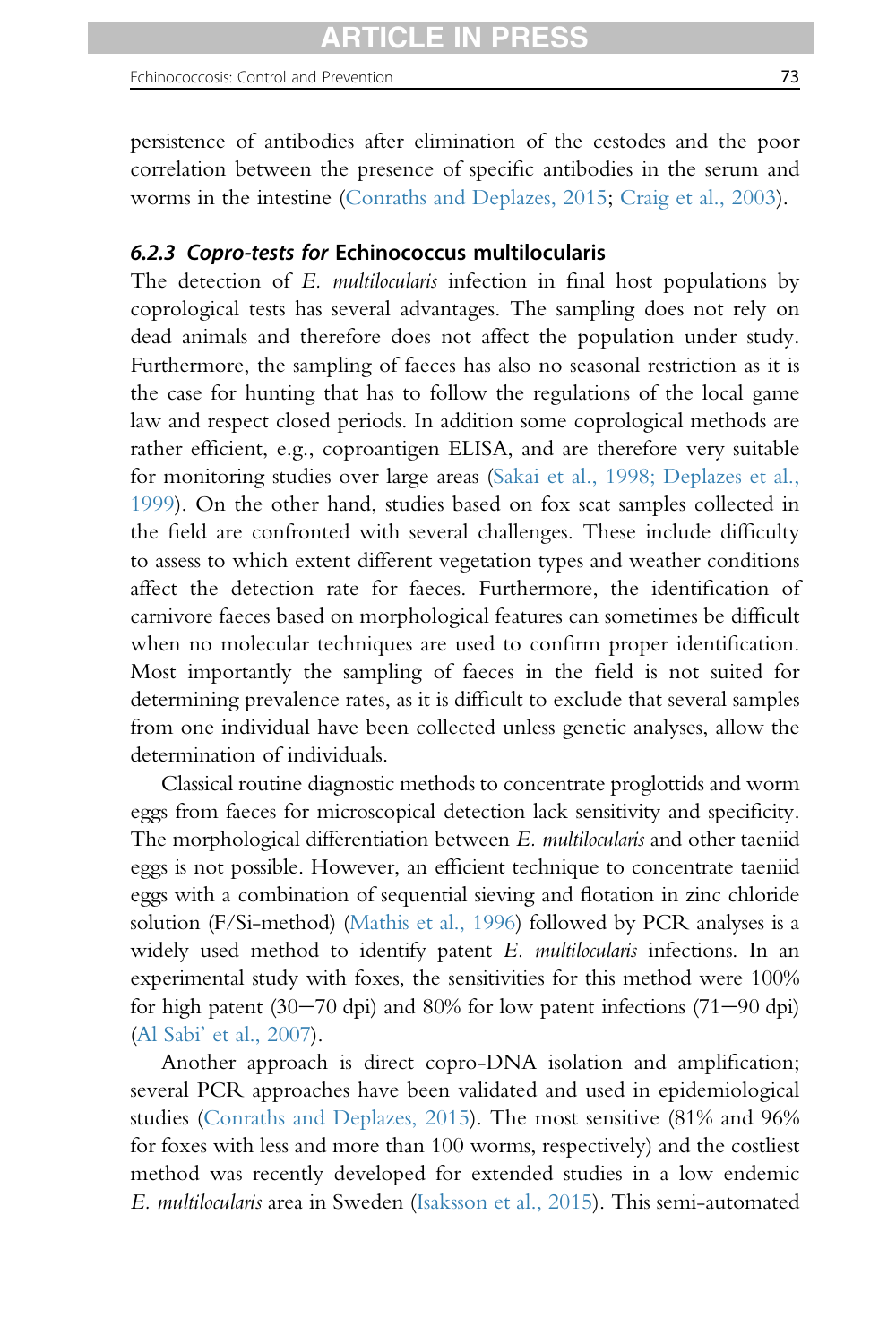magnetic capture probe-based DNA extraction and real-time PCR method (MC-PCR) proved to be similar in sensitivity and specificity as the SCT [\(Wahlstrohm et al., 2016](#page-102-0)).

Sandwich ELISA has been proven to be a very efficient way to detect E. multilocularis coproantigens in field samples of fox faeces (several tests have been validated and are summarized in [Conraths and Deplazes \(2015\).](#page-87-0) With this approach  $500-800$  field samples can be analyzed by one trained person per five working days, which is roughly 5 to 10 times less timeconsuming than most PCR techniques [\(Conraths and Deplazes, 2015\)](#page-87-0). Another advantage is that prepatent infections can also be detected. Depending on the test, sensitivities of  $80-87%$  (compared to SCT) and specificities of  $70-95%$  have been recorded. A recent study based on a latent class analysis revealed a sensitivity of only 55% in dogs [\(Hartnack et al.,](#page-91-0) [2013](#page-91-0)). Considering the limited specificity this technique can be used to monitor low endemic areas only when ELISA positive samples can be confirmed with PCR analyses.

# 6.3 Surveillance of Echinococcus multilocularis in dogs

The tools and approaches available for detection and surveillance of E. multilocularis in dogs are essentially the same as described for infection in foxes [\(Section 6.2](#page-71-0)), i.e., necropsy, coproantigen ELISA and coproPCR, but also includes arecoline purgation as described for detection of E. granulosus in dogs (see [Section 3.2\)](#page-33-0).

The small average size of E. multilocularis tapeworms  $(2-3 \text{ mm})$ , however, presents potential difficulties for necropsy and purge examination, especially in the field, and when worm burdens are low. At necropsy and examination of the dog small intestine (preferably after deep freezing at  $-80^{\circ}$ C for 5 days) the sedimentation and counting technique is a goldstandard for sensitivity and specificity (close to 100%), reported to detect single worm burdens in foxes ([Hofer et al., 2000\)](#page-92-0). In AE/CE coendemic areas, it is important to identify samples of adult worms recovered from dogs by morphological or PCR methods ([Budke et al., 2005c; Craig](#page-85-0) [et al., 2015](#page-85-0)). When arecoline purgation is used on dogs then washed purges need to be carefully examined (preferably after boiling or formalin fixation or after bagging and freezing at  $-80^{\circ}$ C) on a black background with a magnifying glass or low power microscopy. E. multilocularis infections, including mixed infections with E. granulosus s.l, have been detected after arecoline testing, in owned dogs in Tibetan [\(Budke et al., 2005c\)](#page-85-0) and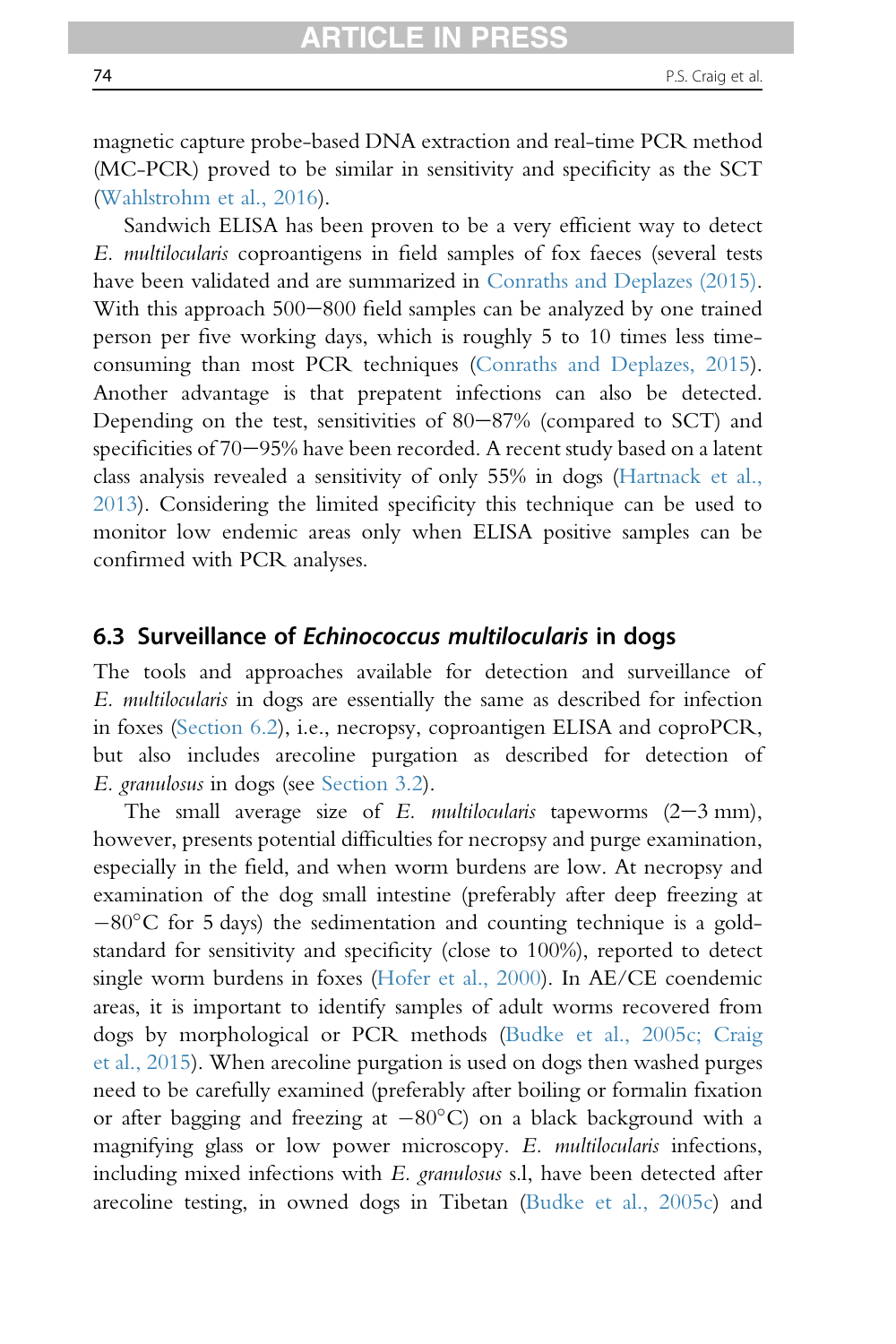Kyrgyz [\(Ziadinov et al., 2008](#page-103-0)) pastoral communities that were coendemic for human AE and CE.

Coproantigen detection is a useful primary screening test for Echinococcus spp. in dogs (and cats), but is not able to reliably differentiate E. multilocularis and E. granulosus s.l infections [\(Mathis and Deplazes, 2006; Allan and Craig,](#page-96-0) [2006](#page-96-0); [Huang et al., 2013\)](#page-87-0). Secondary screening using a copro-PCR to amplify species-specific DNA is currently the only laboratory test method to confirm E. multilocularis infection in dogs (or foxes) [\(Dinkel et al.,](#page-88-0) 2011; Boufana et al., 2013; Wahlströhm et al., 2016). This makes mass screening of dogs more difficult, expensive and time-consuming, but can provide useful surveillance data for intervention programmes and epidemiological studies, especially in coendemic areas [\(Ziadinov et al., 2008; Moss](#page-103-0) [et al., 2013\)](#page-103-0). DNA tests also have the potential to confirm whether dogs and foxes in a transmission zone are infected with the same haplotype of E. multilocularis, for example, as described in south Kyrgyzstan ([Afonso](#page-84-0) [et al., 2015](#page-84-0)).

### 6.4 Surveillance in small mammals

Studies on the distribution and abundance of E. multilocularis are generally based on investigations on final hosts as prevalence rates combined with host density estimates can be used to directly assess the environmental contamination with infective E. multilocularis eggs. Furthermore, final hosts roam over much larger areas than small rodents and better reflect the parasite population dynamics on a larger scale. However, it is crucial to determine which species act as intermediate hosts to understand the transmission pathways in a given region. With this approach different transmission studies have been described in China ([Giraudoux et al., 2013b\)](#page-90-0).

It, therefore, has to be considered that E. multilocularis infections in rodents frequently are very heterogeneously distributed over space and time ([Liccioli et al., 2014; Burlet et al., 2011\)](#page-95-0). This makes it difficult to get representative samples to assess comparable prevalence rates across different wild rodent species and over larger areas. Thereby, it is important to note that the predation of final hosts on different intermediate host species is a very selective process. Red foxes show preferences for certain prey species and *Microtus* species appear to be more attractive than other arvicolid species, and arvicolid species in general are more attractive than murid species [\(Macdonald, 1977; Green, 2002\)](#page-95-0). Furthermore, the predation rates on different species can depend to a large extent on the density of a specific rodent and of alternative prey species ([Raoul et al., 2015](#page-98-0)). Therefore, it is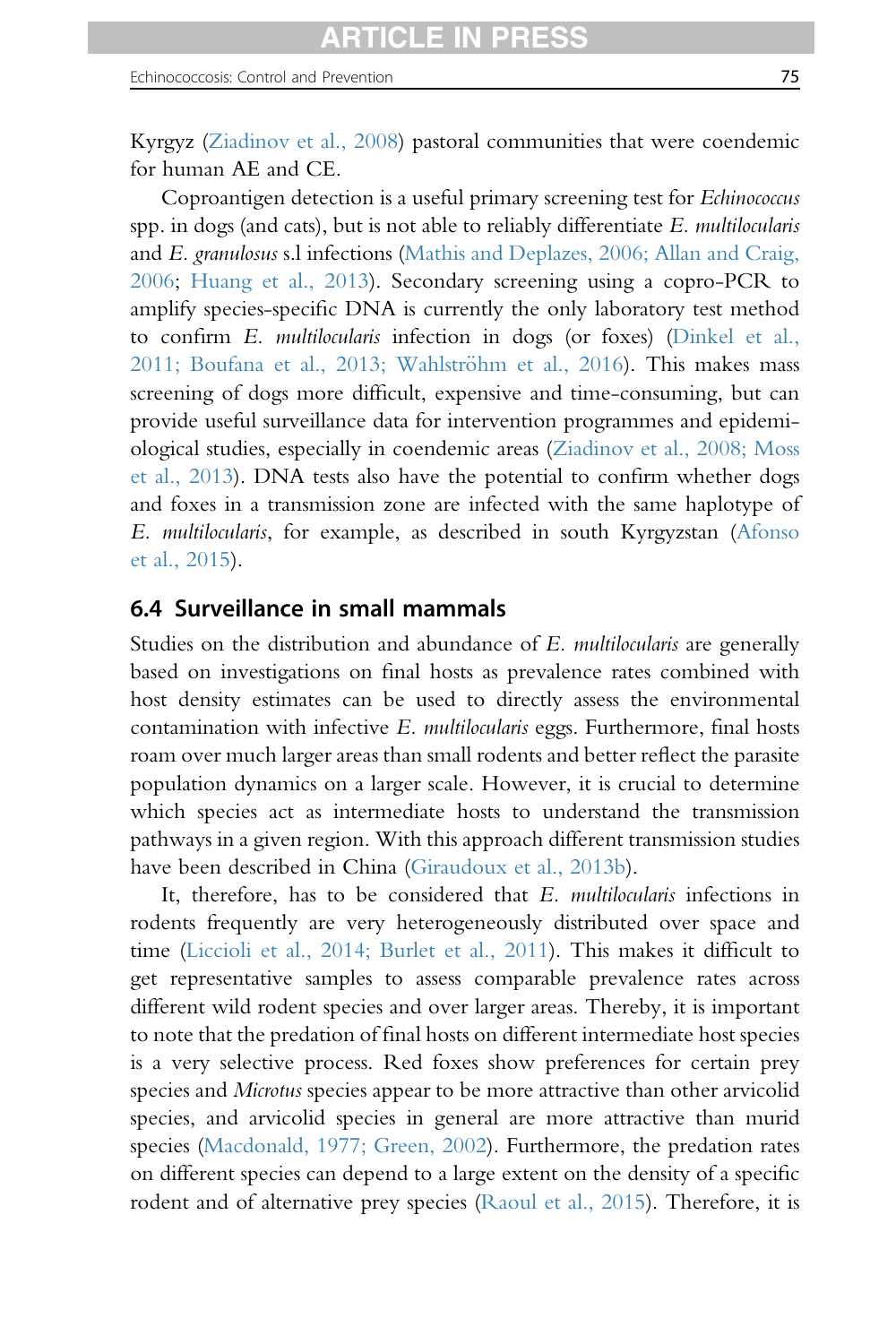important to assess not only the prevalence rates of different rodents species but also to which extent these species are predated by the final hosts [\(Hegglin et al., 2007](#page-91-0)).

Investigations on small mammals rely on the dissection of trapped animals and the careful examination of the liver for suspicious lesions. Fertile infections can be identified by microscopical analyses of the suspected metacestode tissue for protoscoleces. Whenever possibly the number of protoscoleces should be estimated to get data on the parasite fertility in different intermediate host species. Visually unidentifiable lesions should be investigated by a PCR specific for E. multilocularis. As the age structure of rodent populations usually vary over seasons and years and the prevalence rates increase with age, it is recommended to use age indicators for the dissected rodents (eye lens weight [Burlet et al., 2011](#page-86-0)).

When the situation is very unclear, it is advisable to make exploratory studies where rodent trapping is based on assumptions about the predation on intermediate hosts, where predation is expected and final hosts defecate. Such defined places are supposed to be hot spots and can be starting points to understand the role of different rodent species in a given area.

In some circumstances the trapping of rodents can also be used to document changes in environmental egg contamination. For example, in Zurich a control study investigated the prevalence rates in  $A$ . scherman in baited and unbaited areas. In this study a lower prevalence in baited studies documented the lower contamination and the lower reinfection level in baited areas. Furthermore, only the abundance of A. *scherman* could be used as an indicator of higher human AE infection pressure ([Viel](#page-102-0) [et al., 1999](#page-102-0)).

# 7. CRITICAL APPRAISAL OF ALVEOLAR ECHINOCOCCOSIS CONTROL PROGRAMMES

# 7.1 Island programmes for alveolar echinococcosis control

### 7.1.1 Reuben Island (Japan)

An early example of the successful control of E. multilocularis has been reported from Rebun Island in Japan [\(Ito et al., 2003a\)](#page-93-0). In 1937 a first case of human AE was diagnosed on this small island, which comprises an area of not more than  $83 \text{ km}^2$ . In the following decades human AE became highly prevalent and until 1964 a total of 111 patients had been diagnosed for this previously unknown disease on the island. This sudden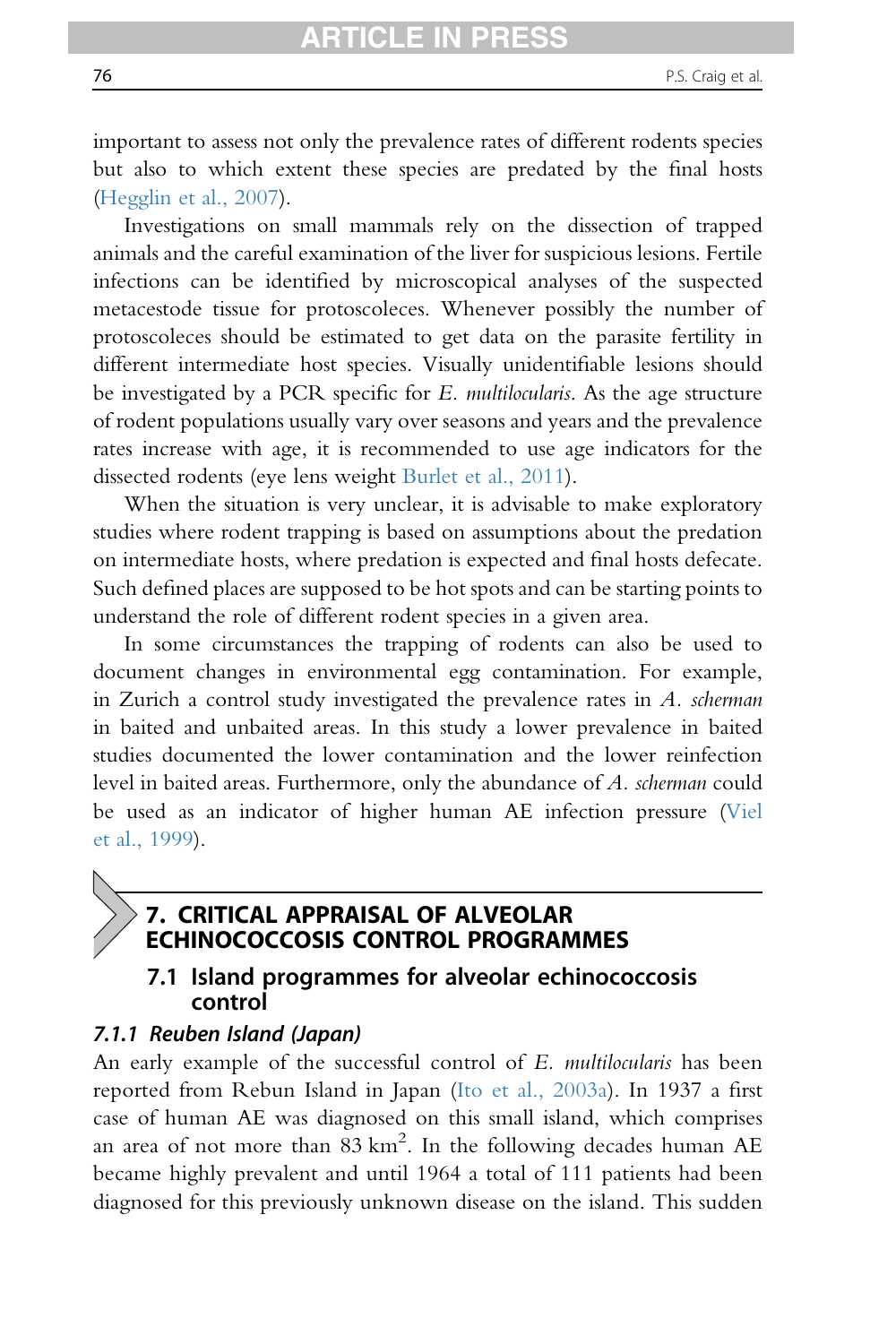occurrence of human AE was linked with the introduction of 12 pairs of red foxes, which were imported between 1924 and 1926 for the control of voles and the production of fur [\(Takahashi et al., 2005\)](#page-100-0). It is reported that poachers were successful in completely eradicating foxes on this island after 1935. In the early 1950s, more than 2000 foxes and 3000 dogs were killed ([Eckert et al., 2001\)](#page-88-0) and in the framework of a control programme dogs and cats were captured and autopsied until 1970 [\(Minagawa, 1999\)](#page-96-0). These efforts proved to be very successful. After 1964 the number of newly diagnosed AE patients dropped sharply and since 1994 no new records of human AE have been registered giving evidence that it was possible to eradicate the parasite completely from the Island ([Ito et al., 2003a\)](#page-93-0).

### 7.1.2 Hokkaido (Japan)

In 1965 another AE endemic area was detected in the Nemuro district, in the eastern part of Hokkaido main island ([Takahashi et al., 2005\)](#page-100-0). A total of 148 human AE cases have been recorded between 1965 and 1997 whereby the prevalence rates in foxes strongly increased between 1985 and 1999 [\(Ito et al., 2003a](#page-93-0)). The life cycle depends to a large extent on red foxes and their predation on Clethrionomys species mainly Clethrionomys rufocanus ([Takahashi et al., 2005\)](#page-100-0) which lives in the undergrowth of forests and bushland.

Different baiting studies in Hokkaido have demonstrated lower environmental contamination with E. multilocularis eggs following the delivery of anthelmintic baits for foxes. PZQ baits have been placed over an area of 90 km<sup>2</sup> near fox dens in monthly intervals during a 13 month period ([Tsukada et al., 2002](#page-101-0)). Taeniid egg detection in fox faeces decreased from 27% to 6% and the prevalence in C. rufocanus born after the onset of the baiting campaigns was significantly lower in the baited areas than compared to the nonbaited areas (1.7 vs. 13.5%). A second control study has been conducted in the Nemuro peninsula over an area of  $135 \text{ km}^2$  where commercially available PZQ baits were distributed along roads (bait density: 15 baits/ $km^2$ ) and additionally around fox dens. The prevalence in foxes decreased from 49% to 16% with 27 baiting campaigns during 63 months, whereas it remained stable in a control area of  $27 \text{ km}^2$  ([Takahashi et al.,](#page-100-0) [2013](#page-100-0)). Also the distribution of PZQ baits in a highly epizootic suburban area of Otaru proved to be successful in lowering the prevalence in foxes during a period of 43 months with 14 treatments (20 baits/ $\text{km}^2$ ) from 58% to 11% ([Inoue et al., 2007\)](#page-92-0).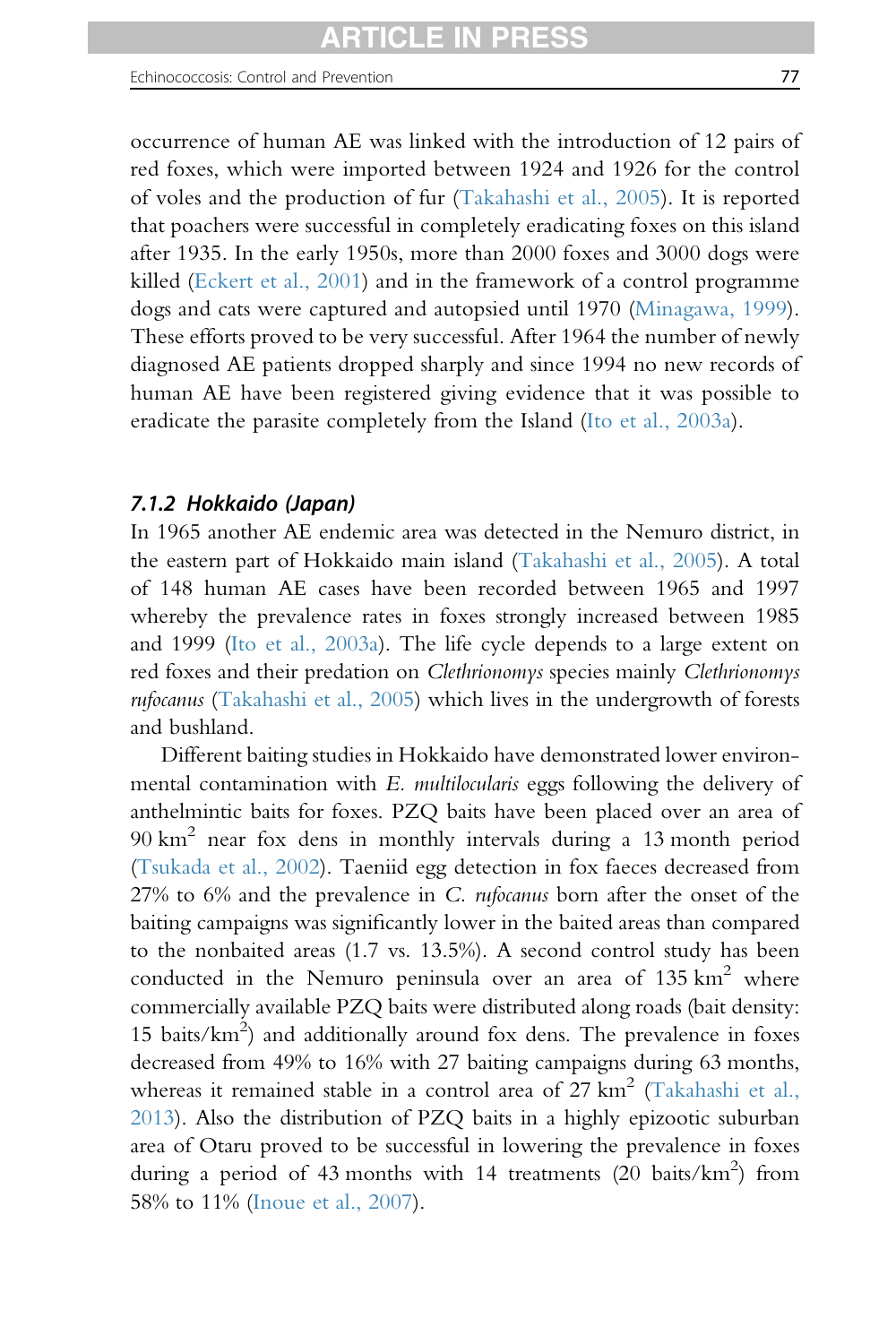## 7.1.3 St. Lawrence Island (Alaska)

A successful control programme was implemented on St. Lawrence Island in Alaska in the late 1970s, where domestic dogs preying on tundra voles (M. oeconomus) in villages were frequently infected with E. multilocularis. In this area the life cycle depends on the predation by the arctic fox (*Vulpes alopex*) on these voles ([Rausch et al., 1990](#page-98-0)). Before the treatment started the prevalence rates in M. oeconomus ranged from 22 to 35% (mean 29%). After 2 years of a monthly delivery of PZQ to owned dogs, the prevalence rates in M. oeconomus dropped to a relatively stable value of 5%, thus not only demonstrating that the treatment was effective in establishing a lower reinfection pressure on the dog population but also that the rodents around the villages got infected mainly by parasite eggs excreted by domestic dogs and not arctic foxes [\(Rausch et al., 1990](#page-98-0)).

# 7.2 Continental programmes for alveolar echinococcosis control

### 7.2.1 Germany

In the late 1980s the first field experiment was initiated to investigate the feasibility for control of E. multilocularis by the delivery of anthelmintic baits to foxes in south-western Germany ([Schelling et al., 1997](#page-99-0)). This study over a baiting are of  $566 \text{ km}^2$  revealed a decrease of E. multilocularis prevalence in foxes from 32% (95% CI; 16-52%) to 4% (2-7%) after six baiting campaigns within 14 months. A follow-up study confirmed the success of the bait delivery. In baited areas the baseline prevalence of  $64\%$  (59 $-69\%$ ) decreased to  $15\%$  (95% CI;  $10-21\%$ ) whereas the prevalence rates in foxes in the control area remained stable ([Romig et al., 2007](#page-99-0)). After reducing the baiting intervals to  $6$  months, the prevalence increased during  $15-21$  months to  $31-41\%$  (95% CI) and finally to  $49-61\%$  in  $13-18$  months after the last bait distribution [\(Romig et al., 2007](#page-99-0)).

A field study using PZQ baits in north-eastern Germany was also successful to lower prevalence rates from  $16-27\%$  to  $2-6\%$  in an endemic foci and from  $4 - 7\%$  to  $0 - 1\%$  in an area of low endemicity by baiting at six-week intervals for one year, followed by a second year with threemonth intervals ([Tackmann et al., 2001](#page-100-0)). Also a fourth control study in the south-east of Germany was successful and reduced the fox prevalence rate from 35% (95% CI; 22–50%) to a very low prevalence of  $1\%$  (0–4%) [\(Koenig et al., 2008](#page-93-0)). The authors of this study conclude that the strong decrease was linked to a high baiting frequency (monthly), high bait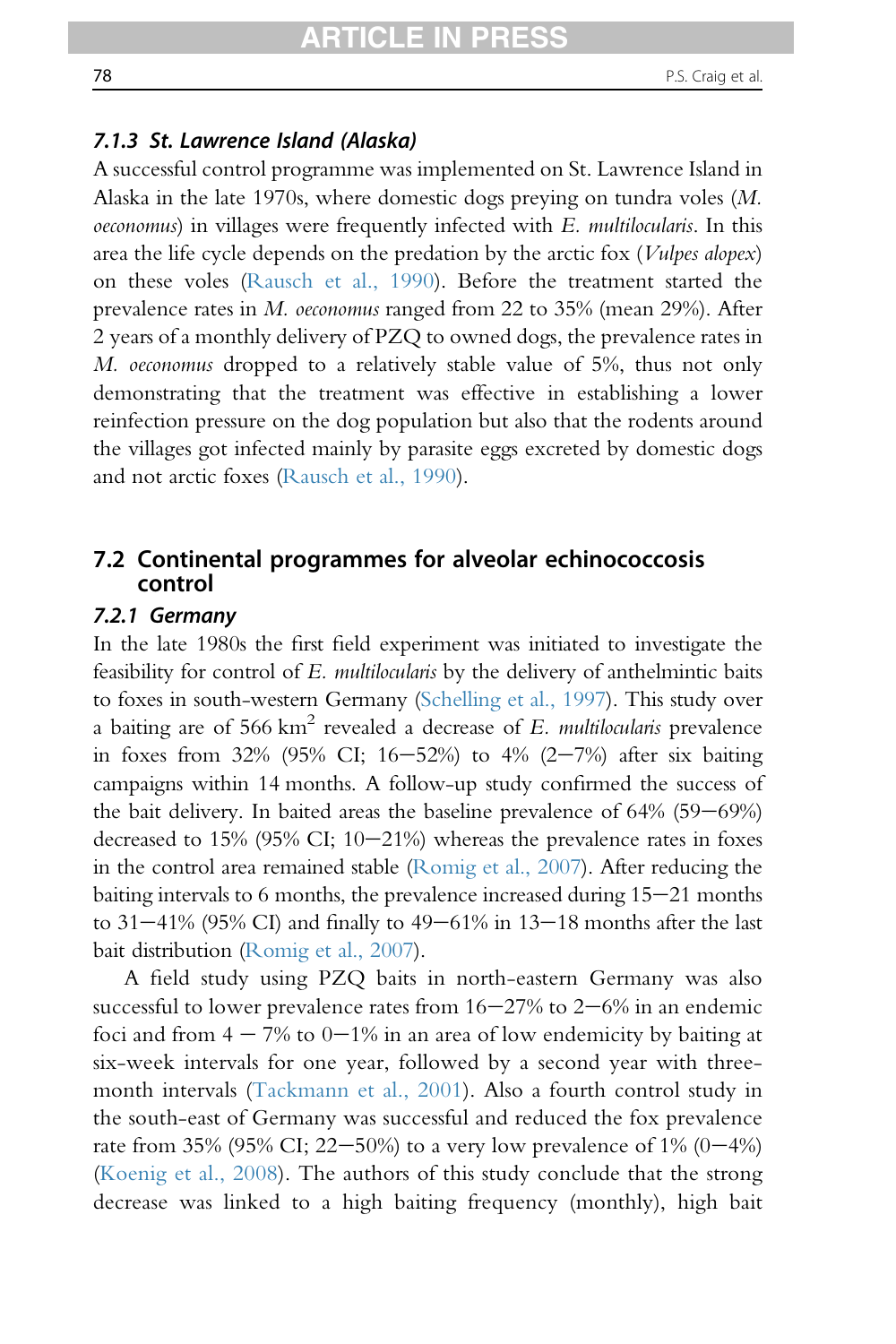density  $(50/km^2)$  and the good coverage of the baiting area with the inclusion of densely populated areas.

# 7.2.2 Switzerland

In Switzerland several consecutive anthelmintic baiting studies have been performed in the city of Zurich. Whereas the baiting studies in Germany aimed to control the parasite in extended areas over areas of  $213 \text{ km}^2$ ([Schelling et al., 1997\)](#page-99-0) up to  $4568 \text{ km}^2$  [\(Tackmann et al., 2001\)](#page-100-0), the areas in Switzerland comprised only a set of small experimental plots (areas of 1-6 km<sup>2</sup>), which were situated in the urban periphery of the city of Zurich ([Hegglin and Deplazes, 2008; Hegglin et al., 2003](#page-92-0)). In this transition zone between rural and urban areas a high population density of foxes was sustained by the rich anthropogenic food resources and at the same time foxes had access to suitable intermediate host species, like A. scherman and M. arvalis and therefore were frequently infected with E. multilocularis ([Hegglin et al., 2007; Stieger et al., 2002\)](#page-91-0). Therefore these highly populated urban areas are considered to be especially relevant for the potential transmission of human AE ([Deplazes et al., 2004\)](#page-88-0). Surprisingly the delivery of baits on a monthly basis was very effective even on plots of only  $1 \text{ km}^2$ (decrease of coproantigen positive fox faeces from 39% to 6%) and was even shown to be successful at lowering the reinfection pressure to rodent intermediate hosts in which the AE prevalence significantly dropped from 7.3% to 2.1% [\(Hegglin et al., 2003\)](#page-92-0).

Furthermore it has been shown in Zurich that over an area of only 6  $km^2$ which was baited during a 3.5-year-period at monthly intervals, the contamination was still very low for 3 years after all bait delivery ended ([Hegglin and Deplazes, 2008\)](#page-92-0). The feasibility of successful baiting was attributed to the fact that resident foxes in the urban area of Zurich have very small home ranges, i.e., mean home range sizes: females 29 ha, males 31 ha [\(Gloor, 2002\)](#page-91-0) and therefore the spatial dynamic is far less pronounced than in areas where foxes have larger home ranges and spatial organization is more disturbed by stronger hunting activities ([Hegglin et al., 2015](#page-91-0)).

### 7.2.3 France

So far experimental fox baiting campaigns to control E. multilocularis in France have also concentrated on urban areas. During 32 months, 14 baiting campaigns were performed in the two medium-sized cities of Annemasse and Pontarlier ([Comte et al., 2013](#page-87-0)). The treated areas comprised in each city an area of 33 km<sup>2</sup> and 40 baits had been distributed per km<sup>2</sup> and baiting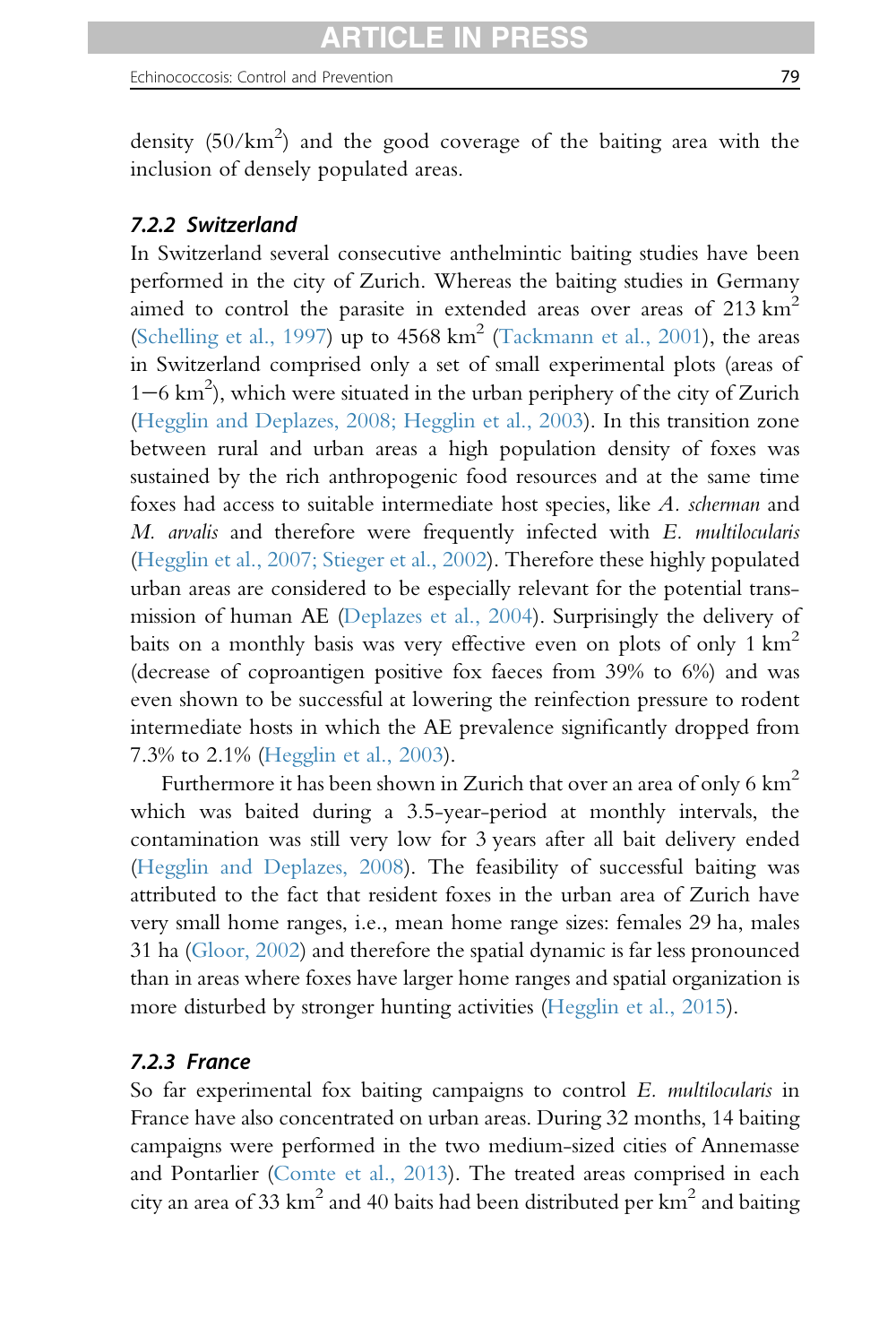campaigns. The study achieved contrasting results between the two cities. Whereas the contamination with E. multilocularis positive fox faeces decreased significantly from 13.3% to 2.2% in Annemasse, no significant change was detected in Pontarlier (i.e., 9.1%) where the contamination of the treated area followed the temporal trend observed in the control area. It was supposed that the greater resilience of the parasite's life cycle in this city was related to a strong pressure of recontamination from outside the treated area. These contrasting results give evidence that the intensity of the control efforts have to be adjusted to regional needs.

### 7.2.4 Eastern Europe

During a field study in the Slovak Republic two areas of 2 km<sup>2</sup> each were treated during 9 months with a monthly delivery of 20 PZQ baits per  $km^2$ [\(Antolova et al., 2006](#page-84-0)). Similar to the French studies, two contrasting results were achieved in the two baiting areas. Whereas in one area the portion of E. multilocularis positive fox faeces dropped significantly from roughly 38% to 8% ([Antolova et al., 2006](#page-84-0)). However, no significant change was observed in two control areas and in the second baiting area where it remained stable on a level between roughly  $40-60\%$ . The failure in the second baiting area was attributed to the high density of wild boar in this area, which most likely consumed a substantial amount of the distributed baits [\(Antolova et al., 2006\)](#page-84-0).

### 7.2.5 Western China

The highest global burden of human AE disease occurs in west China where prevalences ranged from  $\langle 1\% \rangle$  to  $> 10\%$  in upland agricultural or highaltitude pastoral communities [\(Craig, 2006; Li et al., 2010; Torgerson](#page-87-0) [et al., 2010\)](#page-87-0). The highest numbers of AE cases occur in Tibetan pastoral communities above 3500m altitude in Sichuan, Qinghai and Tibet Autonomous Region ([Giraudoux et al., 2013a\)](#page-90-0), but significant numbers also in lower altitude (<2500m) Han and Hui farming communities in south Gansu and south Ningxia [\(Craig et al., 1992; Yang et al., 2007\)](#page-87-0). The China National Echinococcosis Control Programme consequently is required to consider control of not only CE but also AE in these areas many of which are coendemic. Dogs are known to be infected in all these zones and thus regular anthelmintic dosing would be expected to reduce the prevalence of both E. granulosus and E. multilocularis ([Wang et al., 2014\)](#page-102-0). In Shiqu County in northwest Sichuan Province a natural reinfection study in owned dogs after a single PZQ dose, showed that at baseline using copro-PCR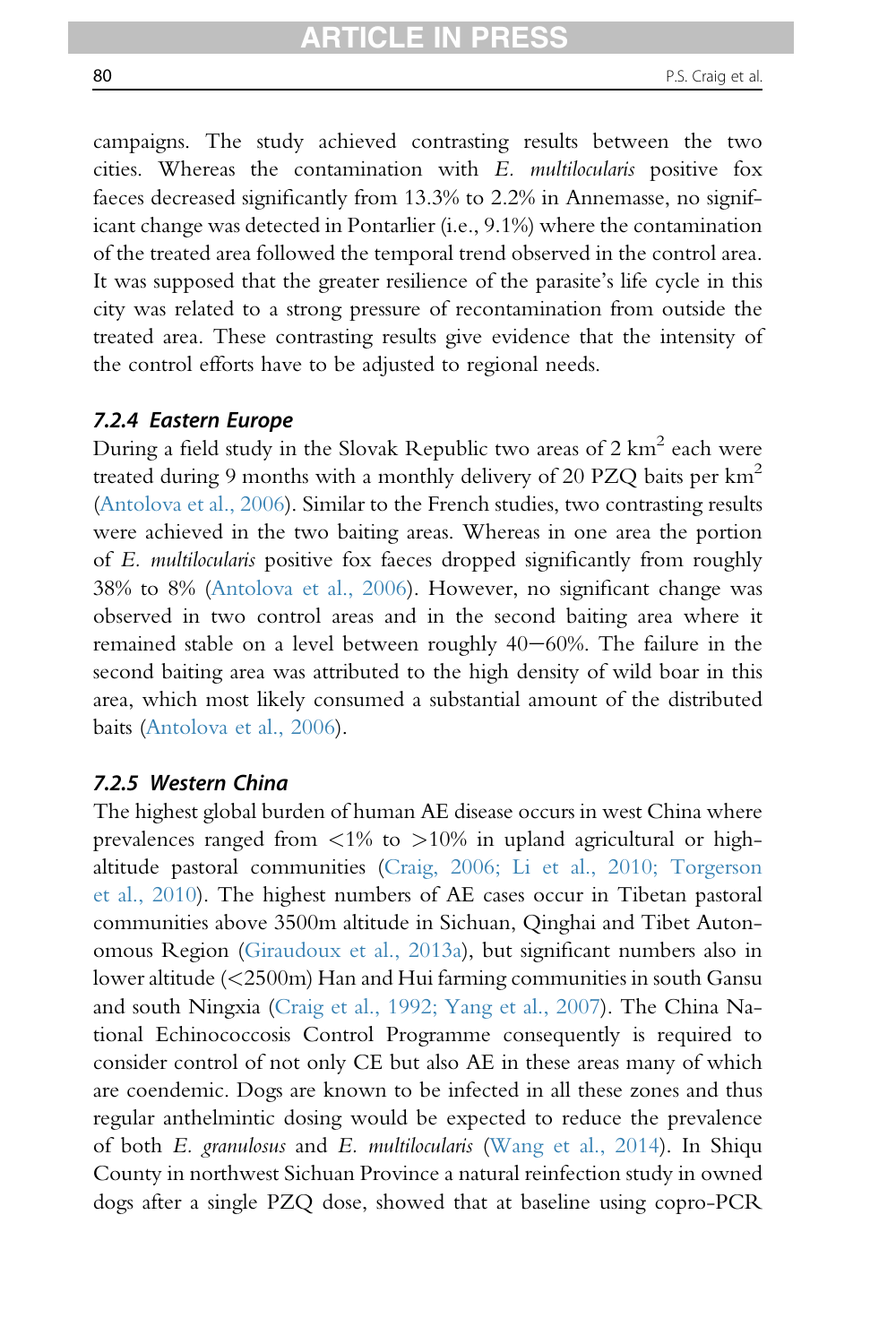11.2% of dogs had E. *multilocularis* DNA positive faeces and after two months posttreatment 2.9% were copro-PCR positive, i.e., reinfected; in comparison E. granulosus prevalence was 3.6% at baseline and 0.5% after 2 months ([Moss et al., 2013\)](#page-97-0).

The transmission ecology of E. multilocularis in western China and Central Asia is complex with three species of fox host including the red fox, Tibetan fox (Vulpes ferrilata) and corsac fox (Vulpes corsac) and a large number of small mammal families and species potentially able to transmit E. multilocularis. Understanding small mammal host ecology and how landscape can affect their population distribution and densities have important practical applications. Spatially explicit models were constructed to investigate the epidemiology of human AE in south Gansu and Ningxia ([Danson et al., 2003, 2004](#page-88-0)), and these were later refined to enable predictive approaches to identify communities at particular risk of AE at local and regional landscape levels ([Giraudoux et al., 2013a\)](#page-90-0).

## 7.3 Reasons for success and problematic outcomes in alveolar echinococcosis control

Control measures for E. multilocularis have concentrated mainly on targetting the adult parasite by deworming or culling of fox hosts. Different characteristics of E. multilocularis make the control of this parasite very challenging. The parasite has very endurable eggs that can survive in the environment for long periods, and it can survive also in a wide range of small mammal intermediate hosts without being affected by deworming and/or culling measures [\(Veit et al., 1995; Federer et al., 2015](#page-101-0)). Regardless of these difficulties, different studies have proven the feasibility to control this parasite and thus to significantly lower the infection pressure for human AE ([Hegglin and Deplazes, 2013](#page-92-0)). However, the outcomes between the different studies differ strongly. Whereas some baiting experiments had only minor or no effect on the parasite abundance in some study plots ([Antolova et al., 2006; Comte et al., 2013\)](#page-84-0), other baiting trails were successful to lower the prevalence in foxes and the environmental contamination with *E. multilocularis* eggs to a very low level [\(Schelling et al., 1997;](#page-99-0) [Hegglin et al., 2003; Koenig et al., 2008](#page-99-0)). In the case of Rebun Island it was even possible to remove the parasite by eradicating the local fox population ([Ito et al., 2003a](#page-93-0)). However, this example refers to an atypical situation. Foxes are a non native species and their removal was not only accepted but also feasible due to the limited size of this isolated island where no foxes could immigrate from surrounding areas.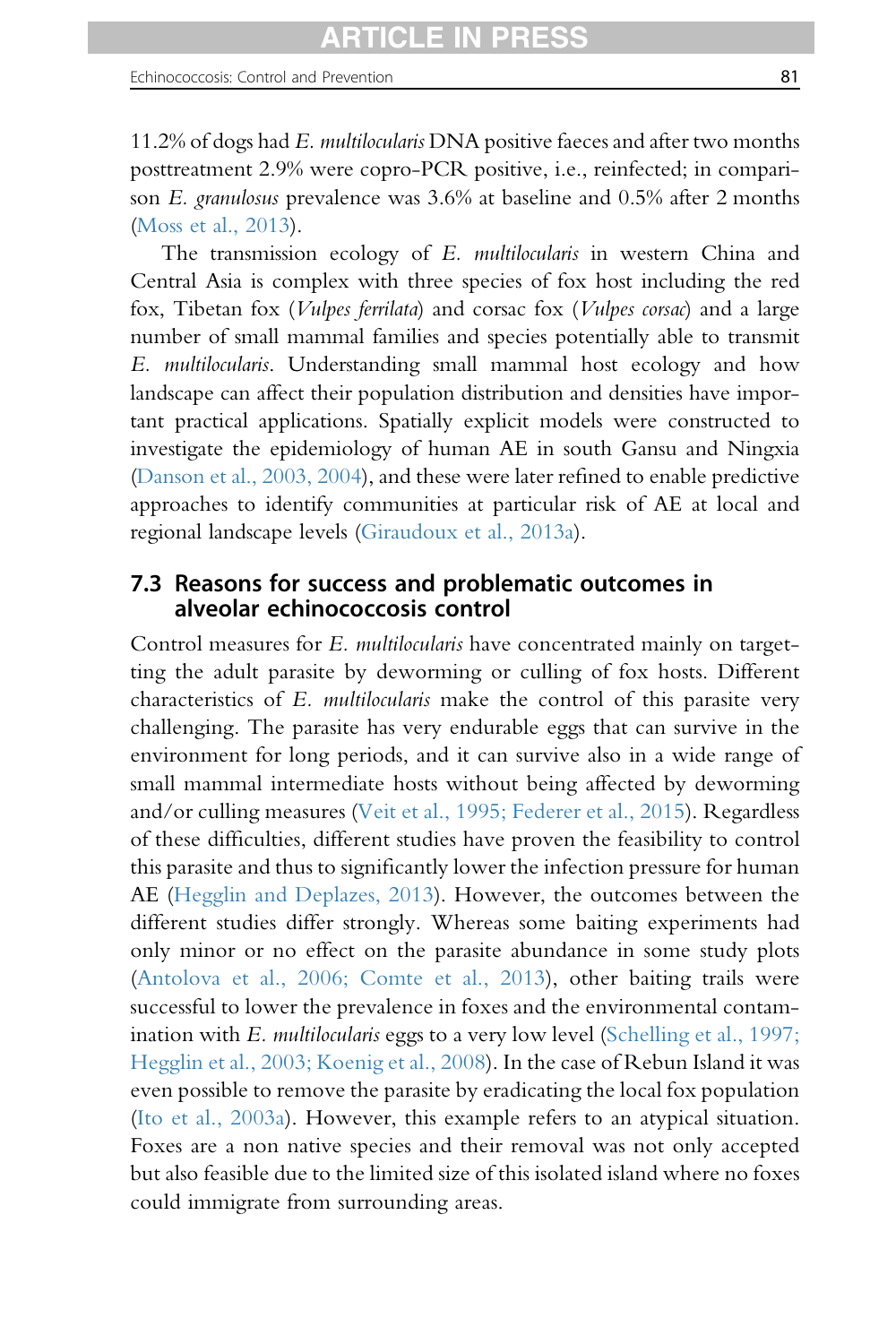The different PZQ baiting studies differed considerably in respect to the size of the baiting area, the bait density and baiting frequency. Interestingly it was possible to reduce the abundance of the parasite strongly in most studies even on very small scale baiting areas  $(\leq 6 \text{ m}^2)$ , with low baiting density ( $\leq 20$  baits/km2) and with baiting periods lower than the prepatency period of E. multilocularis ([Table 5\)](#page-62-0). However, the different studies give evidence that better results can be achieved when bait density is high and urbanized areas with high fox den-sities are included in the baiting areas ([Koenig et al., 2008; Hegglin et al.,](#page-93-0) [2003\)](#page-93-0), when baits are distributed over long periods and in monthly intervals ([Koenig et al., 2008; Hegglin and Deplazes, 2008\)](#page-93-0). Failures to control the parasite were attributed to the presence of species that compete for the baits (e.g., wild boars, [Antolova et al., 2006](#page-84-0)) and by the immigration of infected foxes into baiting areas of limited size [\(Comte et al., 2013](#page-87-0)). It is noteworthy that even in a small scaled baiting urban area of only 6  $km^2$ a persistent low contamination has been detected, even 3 years after the discontinuation of an intensive baiting programme. It was supposed that this small scale effect could be a result of the special urban situation with a high fox density and a low hunting pressure on the fox population, which could explain a low spatial dynamic within the fox population [\(Hegglin](#page-92-0) [and Deplazes, 2008](#page-92-0)).

Regardless of these successful studies, it is questionable to what extent such control programmes can be implemented on a long term and over larger areas. The resilience of the parasite makes it very unlikely that a sustained elimination of the parasite is feasible. It has been shown that from a purely economic point of view such measures can only be costeffective if they are pursued for several decades and concentrate on restricted areas, which are most relevant for the transmission of E.multilocularis, such as highly endemic areas in densely populated zones [\(Hegglin and](#page-92-0) [Deplazes, 2013](#page-92-0)).

## 7.4 Integrated control

As outlined the transmission dynamics of E. *multilocularis* is affected by many different factors that can vary from region to region (e.g., rodent communities, agricultural practices, fox and dog densities, sanitary conditions, bait competitors), and it is unlikely to control the parasite by relying only on deworming programmes. Also the control of wildlife host populations is very challenging, linked with animal-welfare problems and at some point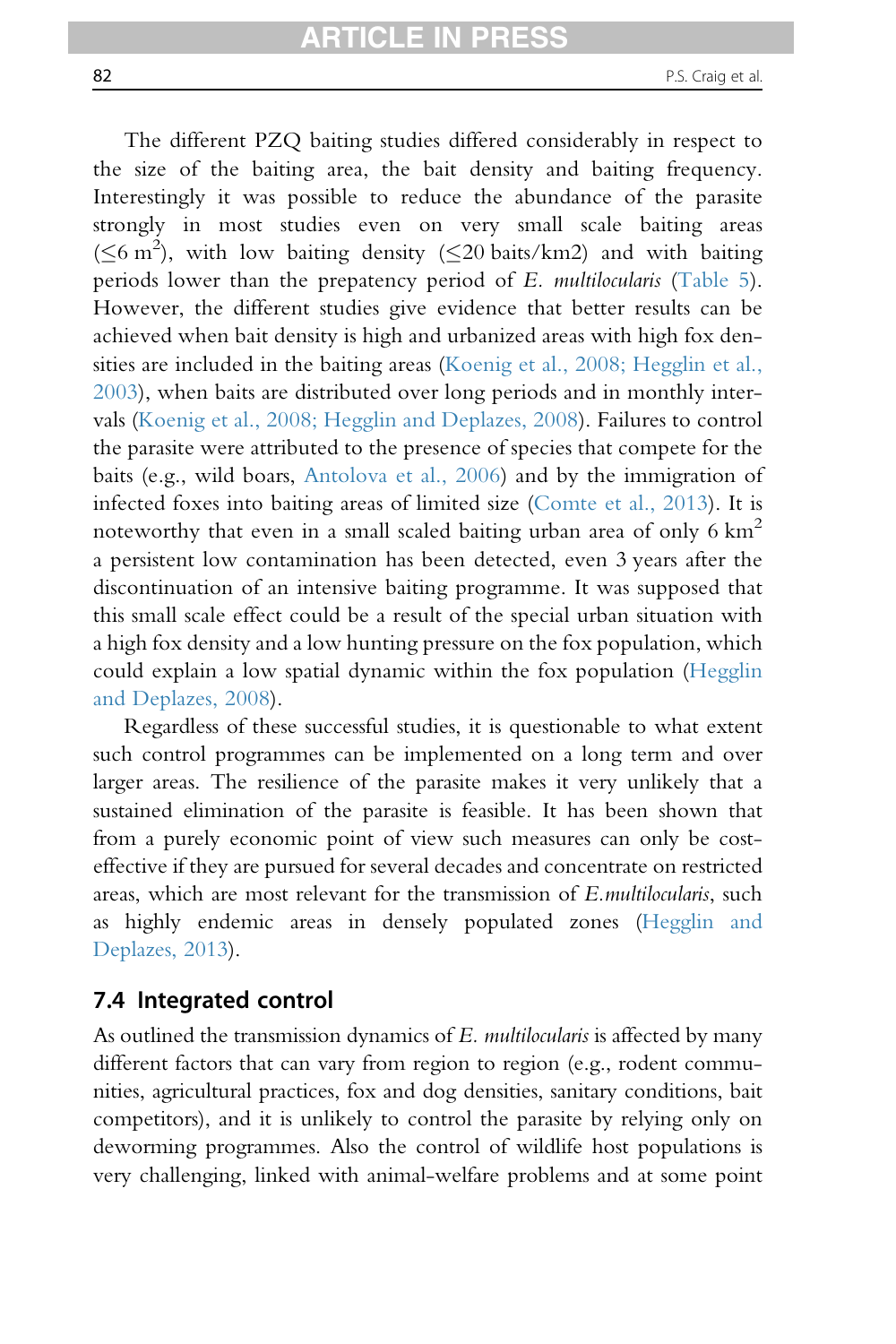also questionable from an ecological point of view ([Hegglin et al., 2015\)](#page-91-0). Therefore it is suggested that all control programmes should be based on a detailed knowledge of the regional peculiarities and integrate different measures in a holistic approach [\(Hegglin and Deplazes, 2013](#page-92-0)). An important component is to improve the awareness and give specific advice how the personal risks can be lowered [\(Ito et al., 2003a; Hegglin et al., 2008\)](#page-93-0). Thereby it has to be considered that the risk varies strongly within the population with much higher risks for certain groups such as people working in agriculture or owning dogs [\(Kern et al., 2004; Piarroux et al., 2013; Wang](#page-93-0) [et al., 2006a\)](#page-93-0). Such groups have to be clearly defined and specifically addressed in any information campaign.

An important baseline for the implementation of an integrated control strategy is a detailed knowledge about the occurrence and ecology of the intermediate and final hosts [\(Deplazes et al., 2004; Liccioli et al., 2015; Raoul](#page-88-0) [et al., 2015\)](#page-88-0). Knowing the importance of different intermediate and final host species for parasite transmission in a given region and an understanding how their population dynamics are affected by wildlife management measures and agricultural practices are fundamental to develop regionally adapted control and prevention measures [\(Giraudoux et al., 1997,](#page-90-0) [2002\)](#page-90-0).

In areas where AE and CE are coendemic various control measures that target owned and stray dog populations can act to lower the risk of both diseases.

# 8. CONCLUSIONS AND FUTURE PROSPECTS FOR CONTROL OF ECHINOCOCCOSIS

The global burden of human CE remains significant in the early part of the 21st century. In addition, although human AE is a globally rare disease there remain significant hotspots of transmission in Eurasia. The WHO has added echinococcosis to a list of 17 neglected tropical diseases, and it is prominent in the list of 12 NZDs [\(WHO, 2010a,b](#page-102-0)). Control and prevention of NZDs is difficult especially when treatment of humans has no ability to interrupt transmission as is the case for echinococcosis; furthermore dog, fox and livestock hosts are generally asymptomatic, and the effects of CE on livestock health is chronic and of perceived low priority ([Craig et al.,](#page-87-0) [2007a\)](#page-87-0). The main reservoir animal hosts that sustain AE transmission are wildlife and thus hard to target practically and ethically ([Hegglin](#page-91-0) [et al., 2015](#page-91-0)).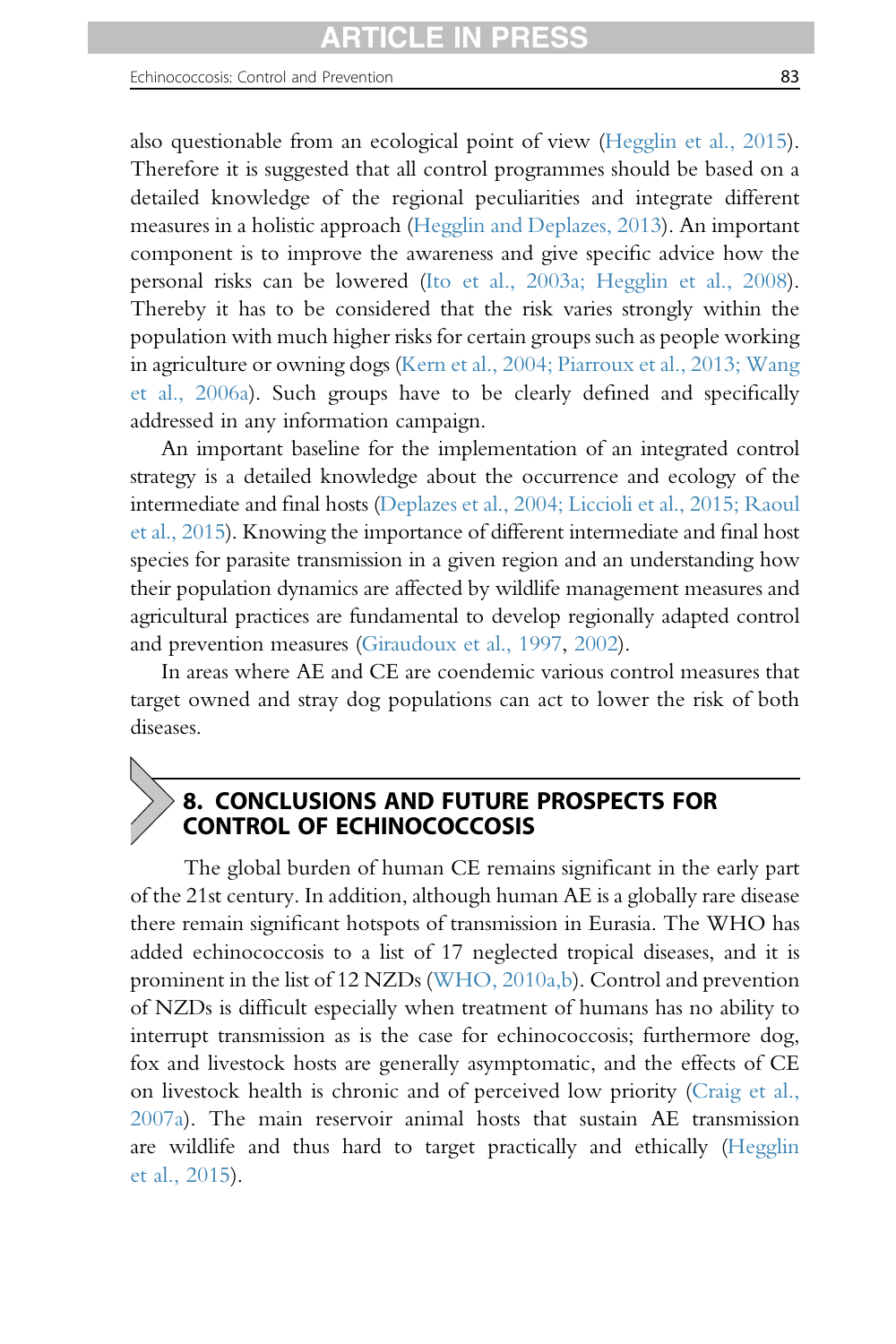Despite this, a number of intervention programmes since the 1960s have shown that the transmission of E. granulosus can be controlled effectively and human CE eliminated or significantly reduced as a public health problem in both island [\(Gemmell et al., 2001](#page-90-0)) and continental settings ([Larrieu and](#page-94-0) [Zanini, 2012](#page-94-0)). Successful CE control required government support with a veterinary sector as the key to delivery, long-term commitment and ability to deliver dog dosing with PZQ at a frequency of at least four times per year. Hydatid control programmes directed to resource-poor pastoral communities and semi-nomadic regions have fared less well ([Lembo et al., 2013\)](#page-94-0). In future, especially with global warming, such marginal regions will likely be the main zones of endemicity [\(Atkinson et al., 2013\)](#page-84-0).

Control of transmission of E. multilocularis has been shown to be costly and difficult to sustain but readily achievable through targeting red fox populations using PZQ baits as indicated in several European and Japanese endemic areas including both rural and urban settings [\(Hegglin and Deplazes,](#page-92-0) [2013\)](#page-92-0). Therefore the multifaceted human—wildlife interactions that affect the population dynamics of intermediate and final host communities should always be included in the assessment of any intervention and prevention strategy ([Hegglin et al., 2015\)](#page-91-0). Furthermore a landscape ecology approach to identify key host species and to understand behaviour and monitor small mammal population changes have provided robust spatial models that can help in the prediction of where human communities are at higher risk of AE disease whether in Europe or Eurasia ([Giraudoux et al., 2013b](#page-90-0)). In addition the growing evidence for the role of dogs in zoonotic risk of AE disease especially in China and Central Asia can be used favourably by dosing dogs in AE endemic as well as CE/AE coendemic areas.

The development of a livestock vaccine (EG95) to prevent CE infection [\(Lightowlers, 2006\)](#page-95-0) and of copro-tests for screening and specific identification of infected definitive hosts ([Allan and Craig, 2006](#page-84-0)) have been the most important developments to aid control programmes since the discovery of PZQ in the 1970s. Integrated use of the EG95 vaccine and PZQ dosing still requires full assessment [\(Torgerson and Heath, 2003; Lightowlers, 2012\)](#page-101-0). Future effective vaccines for echinococcosis in definitive hosts would be a major game changer for control of CE and AE ([Zhang et al., 2014\)](#page-103-0).

Human CE and AE cases should have access to optimal treatment, especially in resource-poor settings, for control initiatives to be viable and accepted in endemic communities. The potential to combine treatment and control measures for echinococcosis in an integrated way with other zoonotic diseases and other human and animal health issues (i.e., 'One Health'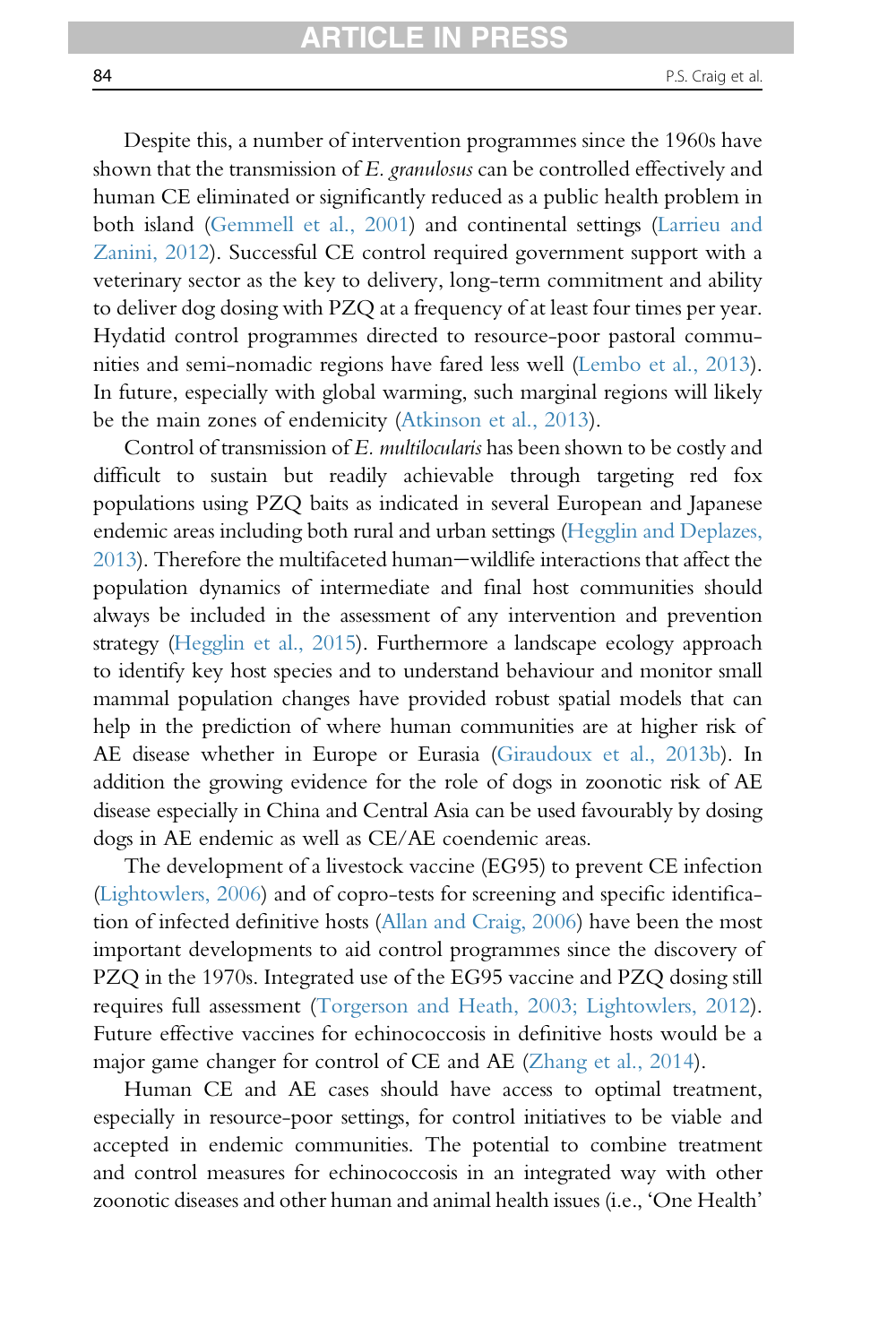<span id="page-84-0"></span>approaches) should optimize delivery and cost benefits ([Zinsstag et al., 2006;](#page-103-0) [Rabinowitz et al., 2013](#page-103-0)). Such intervention approaches that include echinococcosis still remain to be undertaken.

# **REFERENCES**

- [Abbasi, I., Branzburg, A., Campos-Ponce, M., Hafez, S.K.A., Raoul, F., Craig, P.S.,](http://refhub.elsevier.com/S0065-308X(16)30085-9/sref1) [Hamburger, J., 2003. Copro-diagnosis of](http://refhub.elsevier.com/S0065-308X(16)30085-9/sref1) *Echinococcus granulosus* infection in dogs by amplification of a newly identifi[ed repeated DNA sequence. Am. J. Trop. Med. Hyg.](http://refhub.elsevier.com/S0065-308X(16)30085-9/sref1)  $69, 324 - 330.$  $69, 324 - 330.$  $69, 324 - 330.$
- [Acosta-Jamett, G., Weitzel, T., Boufana, B., Adones, C., Bahamonde, A., Abarca, K.,](http://refhub.elsevier.com/S0065-308X(16)30085-9/sref2) [Craig, P.S., Reiter-Owona, I., 2014. Prevalence and risk factors echinococcal infection](http://refhub.elsevier.com/S0065-308X(16)30085-9/sref2) [in a rural area of northern Chile: a household-based cross-sectional study. PLoS Neg.](http://refhub.elsevier.com/S0065-308X(16)30085-9/sref2) [Trop. Dis. 8, e3090.](http://refhub.elsevier.com/S0065-308X(16)30085-9/sref2)
- [Afonso, E., Knapp, J., Tête, N., Umhang, G., Rieffel, D., van Kesteren, F., Ziadinov, I.,](http://refhub.elsevier.com/S0065-308X(16)30085-9/sref3) [Craig, P.S., Torgerson, P.R., Giraudoux, P., 2015.](http://refhub.elsevier.com/S0065-308X(16)30085-9/sref3) Echinococcus multilocularis in [Kyrgyzstan: similarity in the Asian EmsB genotypic pro](http://refhub.elsevier.com/S0065-308X(16)30085-9/sref3)files from village populations of eastern mole voles (Ellobius tancrei[\) and dogs in the Alay valley. J. Helminthol. 89,](http://refhub.elsevier.com/S0065-308X(16)30085-9/sref3)  $664 - 670.$  $664 - 670.$  $664 - 670.$
- [Allan, J.C., Craig, P.S., 1989. Coproantigens in gut tapeworm infections:](http://refhub.elsevier.com/S0065-308X(16)30085-9/sref4) Hymenolepis  $diminuta$  in rats. Parasitol. Res. 76,  $68-73$ .
- [Allan, J.C., Craig, P.S., 2006. Coproantigens in taeniasis and echinococcosis. Parasitol. Int.](http://refhub.elsevier.com/S0065-308X(16)30085-9/sref5) [55, S75](http://refhub.elsevier.com/S0065-308X(16)30085-9/sref5)-[S80.](http://refhub.elsevier.com/S0065-308X(16)30085-9/sref5)
- [Allan, J.C., Craig, P.S., Garcia Noval, J., Mencos, F., Liu, D., Wang, Y., Wen, H., Zhou, P.,](http://refhub.elsevier.com/S0065-308X(16)30085-9/sref6) [Stringer, R., Rogan, M.T., Zeyhle, E., 1992. Coproantigen detection for immunodiag](http://refhub.elsevier.com/S0065-308X(16)30085-9/sref6)[nosis of echinococcosis and taeniasis in dogs and humans. Parasitology 104, 347](http://refhub.elsevier.com/S0065-308X(16)30085-9/sref6)–[355.](http://refhub.elsevier.com/S0065-308X(16)30085-9/sref6)
- Al-Sabi'[, M.N.S., Kapel, C.M.O., Deplazes, P., Mathis, A., 2007. Comparative copro](http://refhub.elsevier.com/S0065-308X(16)30085-9/sref7)diagnosis of Echinococcus multilocularis [in experimentally infected foxes. Parasitol. Res.](http://refhub.elsevier.com/S0065-308X(16)30085-9/sref7)  $101, 731 - 736.$  $101, 731 - 736.$  $101, 731 - 736.$
- [Alvarez, J.H., 2002. Estimacion de la prevalencia de echinococcosis canina en la XII Region,](http://refhub.elsevier.com/S0065-308X(16)30085-9/sref8) [Chile. Parasitol. Latinam 60, 74](http://refhub.elsevier.com/S0065-308X(16)30085-9/sref8)-[77.](http://refhub.elsevier.com/S0065-308X(16)30085-9/sref8)
- [Alvares Rojas, C.A., Romig, T., Lightowlers, M.W., 2014.](http://refhub.elsevier.com/S0065-308X(16)30085-9/sref9) Echinococcus granulosus sensu lato [genotypes infecting humans](http://refhub.elsevier.com/S0065-308X(16)30085-9/sref9)  $-$  review of current knowledge. Int. J. Parasitol. 44,  $9-18$ .
- [Andersen, F.L., Crellin, J.R., Nichols, C.R., Schantz, P.M., 1981. Evaluation of a program to](http://refhub.elsevier.com/S0065-308X(16)30085-9/sref10) [control hydatid disease in central Utah. Gt. Basin Nat. 47, 207](http://refhub.elsevier.com/S0065-308X(16)30085-9/sref10)-[219.](http://refhub.elsevier.com/S0065-308X(16)30085-9/sref10)
- [Andersen, F.L., Tolley, H.D., Schantz, P.M., Chi, P., Liu, F., Ding, Z., 1991. Cystic](http://refhub.elsevier.com/S0065-308X(16)30085-9/sref11) [echinococcosis in the Xinjiang/Uygur Autonomous Region, People](http://refhub.elsevier.com/S0065-308X(16)30085-9/sref11)'s Republic of [China. II. Comparison of three levels of a local preventive and control program.](http://refhub.elsevier.com/S0065-308X(16)30085-9/sref11) Trop. Med. Parasitol.  $42$ ,  $1-10$ .
- [Antolova, D., Miterpakova, M., Reiterova, K., Dubinsky, P., 2006. In](http://refhub.elsevier.com/S0065-308X(16)30085-9/sref12)fluence of anthel[mintic baits on the occurrence of causative agents of helminthozoonoses in red foxes](http://refhub.elsevier.com/S0065-308X(16)30085-9/sref12) (*Vulpes vulpes*). Helminthologia  $43$ ,  $226-231$ .
- [Atkinson, J.M., Gray, D.J., Clements, A.C.A., Barnes, T.S., McManus, D.P., Yang, Y.R.,](http://refhub.elsevier.com/S0065-308X(16)30085-9/sref13) [2013. Environmental changes impacting](http://refhub.elsevier.com/S0065-308X(16)30085-9/sref13) Echinococcus transmission: research to support [predictive surveillance and control. Glob. Change Biol. 19, 677](http://refhub.elsevier.com/S0065-308X(16)30085-9/sref13)-[688.](http://refhub.elsevier.com/S0065-308X(16)30085-9/sref13)
- [Babos, S., Nemeth, I., 1962. On the problems of the serodiagnosis of echinococcosis. Magy.](http://refhub.elsevier.com/S0065-308X(16)30085-9/sref14) [All. Lapja 17, 58](http://refhub.elsevier.com/S0065-308X(16)30085-9/sref14)–[60.](http://refhub.elsevier.com/S0065-308X(16)30085-9/sref14)
- [Baker, P.J., Funk, S.M., Harris, S., White, P.C.L., 2000. Flexible spatial organization of urban](http://refhub.elsevier.com/S0065-308X(16)30085-9/sref15) foxes, Vulpes vulpes[, before and during an outbreak of sarcoptic mange. Anim. Behav. 59,](http://refhub.elsevier.com/S0065-308X(16)30085-9/sref15)  $127 - 146.$  $127 - 146.$  $127 - 146.$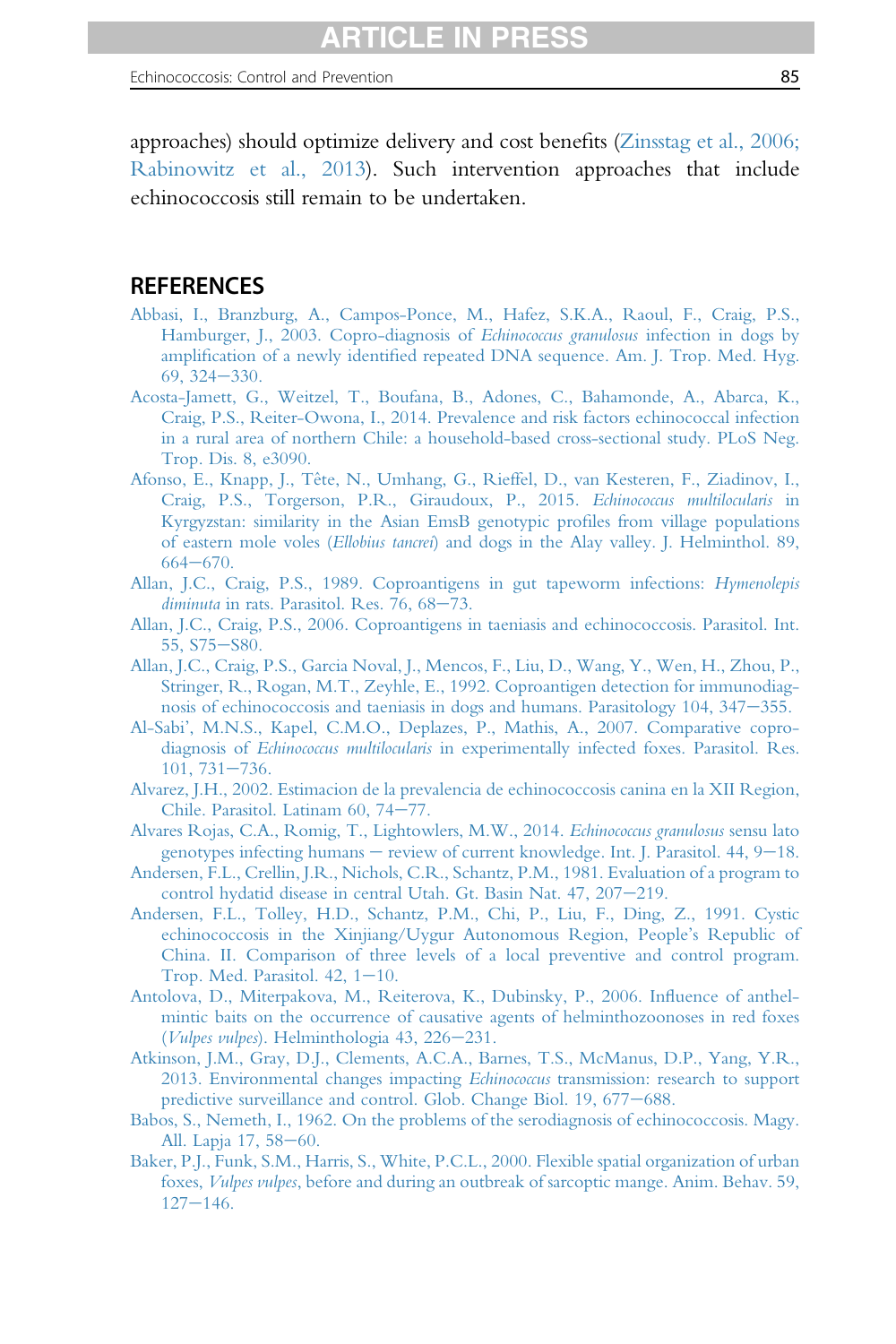- <span id="page-85-0"></span>[Baronet, D., Waltner-Toews, D., Craig, P.S., Joshi, D.D., 1994.](http://refhub.elsevier.com/S0065-308X(16)30085-9/sref16) Echinococcus granulosus infec[tion in the dogs of Kathmandu, Nepal. Ann. Trop. Med. Parasitol. 88, 485](http://refhub.elsevier.com/S0065-308X(16)30085-9/sref16)-[492.](http://refhub.elsevier.com/S0065-308X(16)30085-9/sref16)
- [Bartholomot, B., Vuitton, D.A., Harraga, S., Shi, D., Giraudoux, P., Barnish, G.,](http://refhub.elsevier.com/S0065-308X(16)30085-9/sref17) [Wang, Y., Macpherson, C.N.L., Craig, P.S., 2002. Combined ultrasound and serologic](http://refhub.elsevier.com/S0065-308X(16)30085-9/sref17) [screening for hepatic alveolar echinococcosis in central China. Am. J. Trop. Med. Hyg.](http://refhub.elsevier.com/S0065-308X(16)30085-9/sref17)  $66, 23 - 29.$  $66, 23 - 29.$  $66, 23 - 29.$
- [Beard, T.C., 1973. The elimination of echinococcosis from Iceland. Bull. World Health](http://refhub.elsevier.com/S0065-308X(16)30085-9/sref18) [Organ. 48, 653](http://refhub.elsevier.com/S0065-308X(16)30085-9/sref18)-[660.](http://refhub.elsevier.com/S0065-308X(16)30085-9/sref18)
- [Beard, T.C., Bramble, A.J., Middleton, M.J., 2001. Eradication in Our Time. A Log Book of](http://refhub.elsevier.com/S0065-308X(16)30085-9/sref19) [the Tasmanian Hydatid Control Programs, 1962](http://refhub.elsevier.com/S0065-308X(16)30085-9/sref19)-[1996. University of Tasmania,](http://refhub.elsevier.com/S0065-308X(16)30085-9/sref19) [Hobart.](http://refhub.elsevier.com/S0065-308X(16)30085-9/sref19)
- [Berger, K.M., Conner, M.M., 2008. Recolonizing wolves and mesopredator suppression of](http://refhub.elsevier.com/S0065-308X(16)30085-9/sref20) [coyotes: impacts on pronghorn population dynamics. Ecol. Appl. 18, 599](http://refhub.elsevier.com/S0065-308X(16)30085-9/sref20)–[612.](http://refhub.elsevier.com/S0065-308X(16)30085-9/sref20)
- [Berke, O., 2001. Choropleth mapping of regional count data of](http://refhub.elsevier.com/S0065-308X(16)30085-9/sref21) Echinococcus multilocularis [among red foxes in Lower Saxony, Germany. Prev. Vet. Med. 52, 119](http://refhub.elsevier.com/S0065-308X(16)30085-9/sref21)-[131.](http://refhub.elsevier.com/S0065-308X(16)30085-9/sref21)
- [Berke, O., von Keyserlingk, M., Broll, S., Kreienbrock, L., 2002. On the distribution of](http://refhub.elsevier.com/S0065-308X(16)30085-9/sref22) Echinococcus multilocularis [in red foxes in Lower Saxony: identi](http://refhub.elsevier.com/S0065-308X(16)30085-9/sref22)fication of a high risk [area by spatial epidemiological cluster analysis. Berl. Munch. Tierarztl. Wochenschr.](http://refhub.elsevier.com/S0065-308X(16)30085-9/sref22) [115, 428](http://refhub.elsevier.com/S0065-308X(16)30085-9/sref22)-[434.](http://refhub.elsevier.com/S0065-308X(16)30085-9/sref22)
- [Besbes, M., Sellami, H., Cheikhrouhou, F., Makni, F., Ayadi, A., 2003. Clandestine slaugh](http://refhub.elsevier.com/S0065-308X(16)30085-9/sref23)[tering in Tunisia: investigation on the knowledge and practices of butchers concerning](http://refhub.elsevier.com/S0065-308X(16)30085-9/sref23) [hydatidosis. Bull. Société Pathol. Exot. 96, 320](http://refhub.elsevier.com/S0065-308X(16)30085-9/sref23)-[322.](http://refhub.elsevier.com/S0065-308X(16)30085-9/sref23)
- [Bino, G., Dolev, A., Yosha, D., Guter, A., King, R., Saltz, D., Kark, S., 2010. Abrupt spatial](http://refhub.elsevier.com/S0065-308X(16)30085-9/sref24) [and numerical responses of overabundant foxes to a reduction in anthropogenic](http://refhub.elsevier.com/S0065-308X(16)30085-9/sref24) [resources. J. Appl. Ecol. 47, 1262](http://refhub.elsevier.com/S0065-308X(16)30085-9/sref24)-[1271.](http://refhub.elsevier.com/S0065-308X(16)30085-9/sref24)
- [Blanton, R.E., Wachira, T.M., Zeyhle, E.E., Njoroge, E.M., Magambo, J.K., Schantz, P.M.,](http://refhub.elsevier.com/S0065-308X(16)30085-9/sref25) [1998. Oxfendazole treatment for cystic hydatid disease in naturally infected animals.](http://refhub.elsevier.com/S0065-308X(16)30085-9/sref25) [Antimicrob. Agents Chemother. 42, 601](http://refhub.elsevier.com/S0065-308X(16)30085-9/sref25)-[605.](http://refhub.elsevier.com/S0065-308X(16)30085-9/sref25)
- [Boufana, B., Umhang, G., Qiu, J., Chen, X., Lahmar, S., Boué, F., Jenkins, D.J., Craig, P.S.,](http://refhub.elsevier.com/S0065-308X(16)30085-9/sref26) [2013. Development of three PCR assays for the differentiation between](http://refhub.elsevier.com/S0065-308X(16)30085-9/sref26) Echinococcus shiquicus, E. granulosus (G1 genotype), and E. multilocularis [DNA in the co-endemic](http://refhub.elsevier.com/S0065-308X(16)30085-9/sref26) [region of Qinghai-Tibet plateau, China. Am. J. Trop. Med. Hyg. 88, 795](http://refhub.elsevier.com/S0065-308X(16)30085-9/sref26)-[802.](http://refhub.elsevier.com/S0065-308X(16)30085-9/sref26)
- [Bretagne, S., Guillou, J.P., Morand, M., Houin, R., 1993. Detection of](http://refhub.elsevier.com/S0065-308X(16)30085-9/sref27) Echinococcus multilo-cularis [DNA in fox faeces using DNA ampli](http://refhub.elsevier.com/S0065-308X(16)30085-9/sref27)fication. Parasitology 106, 193-[199.](http://refhub.elsevier.com/S0065-308X(16)30085-9/sref27)
- [Bresson-Hadni, S., Laplante, J.J., Lenys, D., Rohmer, P., Gottstein, B., Jacquier, P., et al.,](http://refhub.elsevier.com/S0065-308X(16)30085-9/sref28) [1994. Seroepidemiological screening of](http://refhub.elsevier.com/S0065-308X(16)30085-9/sref28) Echinococcus multilocularis infection in a European [area endemic for alveolar echinococcosis. Am. J. Trop. Med. Hyg. 51, 837](http://refhub.elsevier.com/S0065-308X(16)30085-9/sref28)-[846.](http://refhub.elsevier.com/S0065-308X(16)30085-9/sref28)
- [Brundu, D., Piseddu, T., Stegel, G., Masu, G., Ledda, S., Masala, G., 2014. Retrospective](http://refhub.elsevier.com/S0065-308X(16)30085-9/sref29) [study of human cystic echinococcosis in Italy based on the analysis of hospital discharge](http://refhub.elsevier.com/S0065-308X(16)30085-9/sref29) records between  $2001$  and  $2012$ . Acta Trop. 14,  $91-96$ .
- [Brunetti, E., Junghanss, T., 2009. Update on cystic hydatid disease. Curr. Opin. Infect. Dis.](http://refhub.elsevier.com/S0065-308X(16)30085-9/sref30)  $22,497-502.$  $22,497-502.$
- [Brunetti, E., Kern, P., Vuitton, D.A., 2010. Expert consensus for the diagnosis of cystic and](http://refhub.elsevier.com/S0065-308X(16)30085-9/sref31) alveolar echinococcosis in humans. Acta Trop.  $114$ ,  $1-16$ .
- [Budke, C.M., Campos-Ponce, M., Qian, W., Torgerson, P.R., 2005c. A canine purgation](http://refhub.elsevier.com/S0065-308X(16)30085-9/sref32) [study and risk factor analysis for echinococcosis in a high endemic region of the Tibetan](http://refhub.elsevier.com/S0065-308X(16)30085-9/sref32) [plateau. Vet. Parasitol. 127, 43](http://refhub.elsevier.com/S0065-308X(16)30085-9/sref32)-[49.](http://refhub.elsevier.com/S0065-308X(16)30085-9/sref32)
- [Budke, C., Deplazes, P., Torgerson, P.R., 2006. Global socioeconomic impact of cystic](http://refhub.elsevier.com/S0065-308X(16)30085-9/sref33) [echinococcosis. Emerg. Infect. Dis. 12, 296](http://refhub.elsevier.com/S0065-308X(16)30085-9/sref33)-[303.](http://refhub.elsevier.com/S0065-308X(16)30085-9/sref33)
- [Budke, C.M., Jiamin, Q., Craig, P.S., Torgerson, P.R., 2005a. Modeling the transmission of](http://refhub.elsevier.com/S0065-308X(16)30085-9/sref34) Echinococcus granulosus and Echinococcus multilocularis [in dogs for a high endemic region of](http://refhub.elsevier.com/S0065-308X(16)30085-9/sref34) the Tibetan plateau. Int. J. Parasitol.  $35, 163-170$ .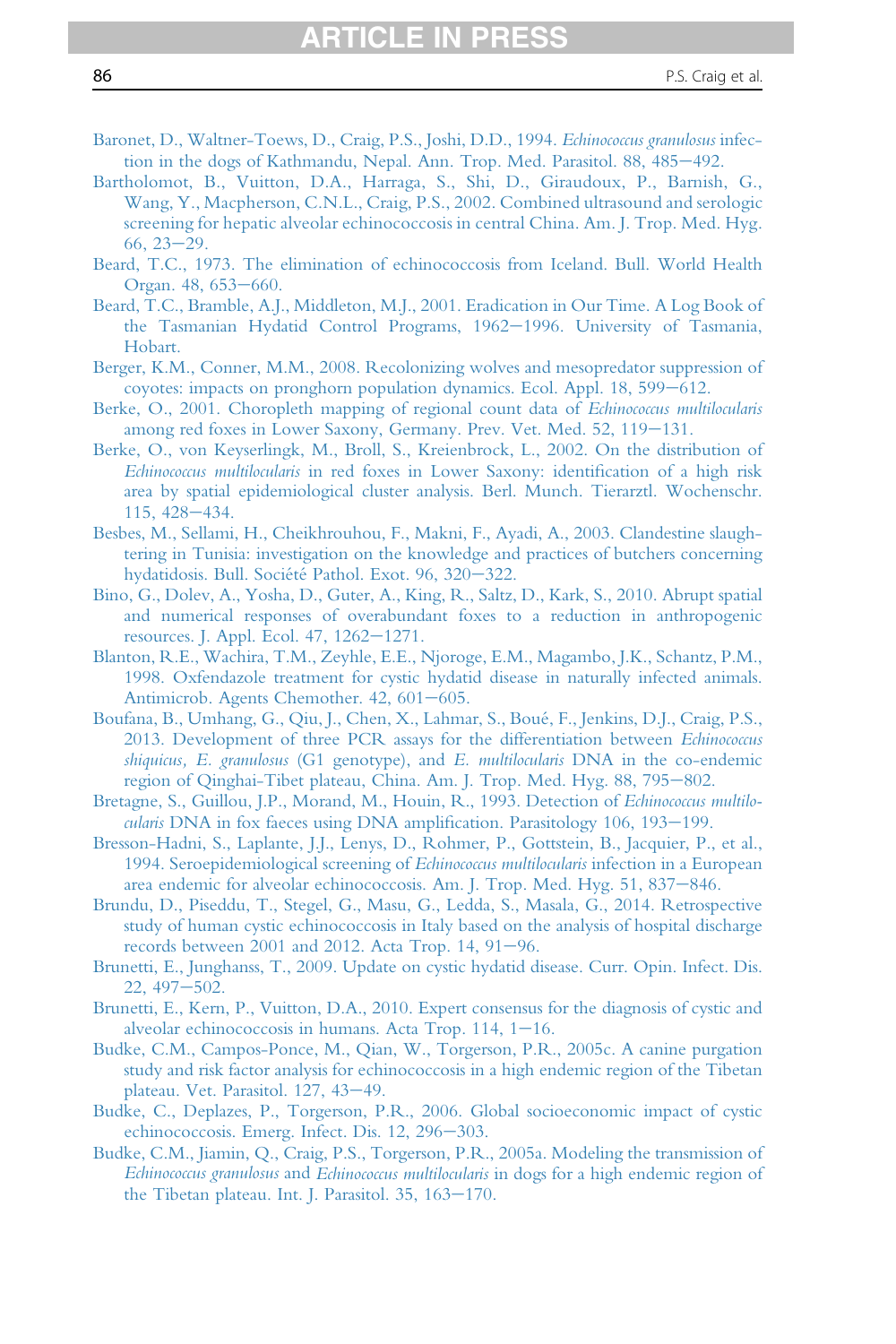- <span id="page-86-0"></span>[Budke, C.M., Qiu, J., Qian, W., Torgerson, P.T., 2005b. Economic effects of echinococ](http://refhub.elsevier.com/S0065-308X(16)30085-9/sref35)[cosis in a disease-endemic region of the Tibetan Plateau. Am. J. Trop. Med. Hyg. 73,](http://refhub.elsevier.com/S0065-308X(16)30085-9/sref35)  $2 - 10$  $2 - 10$ .
- [Burlet, P., Deplazes, P., Hegglin, D., 2011. Age, season and spatio-temporal factors affecting](http://refhub.elsevier.com/S0065-308X(16)30085-9/sref36) the prevalence of [Echinococcus multilocularis](http://refhub.elsevier.com/S0065-308X(16)30085-9/sref36) and Taenia taeniaeformis in Arvicola terrestris. [Parasites Vectors 4, 6.](http://refhub.elsevier.com/S0065-308X(16)30085-9/sref36)
- [Buishi, I.E., Njoroge, E.M., Bouamra, O., Craig, P.S., 2005a. Canine echinococcosis in](http://refhub.elsevier.com/S0065-308X(16)30085-9/sref37) [northwest Libya: assessment of coproantigen ELISA, and a survey of infection with](http://refhub.elsevier.com/S0065-308X(16)30085-9/sref37) [analysis of risk-factors. Vet. Parasitol. 130, 223](http://refhub.elsevier.com/S0065-308X(16)30085-9/sref37)-[232.](http://refhub.elsevier.com/S0065-308X(16)30085-9/sref37)
- [Buishi, I., Njoroge, E., Zeyhle, E., Rogan, M.T., Craig, P.S., 2006. Canine echinococcosis](http://refhub.elsevier.com/S0065-308X(16)30085-9/sref38) [in Turkana \(north-western Kenya\): a coproantigen survey in the previous hydatid](http://refhub.elsevier.com/S0065-308X(16)30085-9/sref38)[control area and an analysis of risk factors. Ann. Trop. Med. Parasitol. 100, 601](http://refhub.elsevier.com/S0065-308X(16)30085-9/sref38)-[610.](http://refhub.elsevier.com/S0065-308X(16)30085-9/sref38)
- [Buishi, I.E., Walters, T., Guildea, Z., Craig, P.S., Palmer, S., 2005b. Reemergence of canine](http://refhub.elsevier.com/S0065-308X(16)30085-9/sref39) Echinococcus granulosus [infection, Wales. Emerg. Infect. Dis. 11, 568](http://refhub.elsevier.com/S0065-308X(16)30085-9/sref39)-[571.](http://refhub.elsevier.com/S0065-308X(16)30085-9/sref39)
- [Cabrera, M., Canova, S., Rosenzvit, M., Guarnera, E., 2002a. Identi](http://refhub.elsevier.com/S0065-308X(16)30085-9/sref40)fication of Echinococcus granulosus [eggs. Parasitology 44, 29](http://refhub.elsevier.com/S0065-308X(16)30085-9/sref40)-[34.](http://refhub.elsevier.com/S0065-308X(16)30085-9/sref40)
- [Cabrera, P.A., Haran, G., Benavidez, U., Valledor, S., Perera, G., Lloyd, S., Gemmell, M.A.,](http://refhub.elsevier.com/S0065-308X(16)30085-9/sref41) [Baraibar, M., Morana, A., Maissonave, J., Carballo, M., 1995. Transmission dynamics](http://refhub.elsevier.com/S0065-308X(16)30085-9/sref41) of [Echinococcus granulosus, Taenia hydatigena](http://refhub.elsevier.com/S0065-308X(16)30085-9/sref41) and Taenia ovis in sheep in Uruguay. Int. J. [Parasitol. 25, 807](http://refhub.elsevier.com/S0065-308X(16)30085-9/sref41)-[813.](http://refhub.elsevier.com/S0065-308X(16)30085-9/sref41)
- [Cabrera, P.A., Lloyd, S., Haran, G., Pineyro, L., Parietti, S., Gemmell, M.A., Correa, O.,](http://refhub.elsevier.com/S0065-308X(16)30085-9/sref42) [Morana, A., Valledor, S., 2002b. Control of](http://refhub.elsevier.com/S0065-308X(16)30085-9/sref42) Echinococcus granulosus in Uruguay: evalua[tion of different treatment intervals for dogs. Vet. Parasitol. 103, 333](http://refhub.elsevier.com/S0065-308X(16)30085-9/sref42)-[340.](http://refhub.elsevier.com/S0065-308X(16)30085-9/sref42)
- [Cabrera, P.A., Parietti, S., Haran, G., Benavidez, V., Lloyd, S., Perrera, G., Gemmell, M.A.,](http://refhub.elsevier.com/S0065-308X(16)30085-9/sref43) Botto, T., 1996. Rates of reinfection with [Echinococcus granulosus, Taenia hydatigena, Taenia](http://refhub.elsevier.com/S0065-308X(16)30085-9/sref43)  $ovis$  [and other cestodes in a rural dog population in Uruguay. Int. J. Parasitol. 26, 79](http://refhub.elsevier.com/S0065-308X(16)30085-9/sref43)–[83.](http://refhub.elsevier.com/S0065-308X(16)30085-9/sref43)
- [Carmena, D., Benito, A., Eraso, E., 2006. Antigens for the immunodiagnosis of](http://refhub.elsevier.com/S0065-308X(16)30085-9/sref44) Echinococcus granulosus [infection: an update. Acta Trop. 98, 74](http://refhub.elsevier.com/S0065-308X(16)30085-9/sref44)-[86.](http://refhub.elsevier.com/S0065-308X(16)30085-9/sref44)
- [Carmena, D., Sanchez-Serrano, L.P., Barbero-Martinez, I., 2008.](http://refhub.elsevier.com/S0065-308X(16)30085-9/sref45) Echinococcus granulosus [infection in Spain. Zoonoses Public Health 55, 156](http://refhub.elsevier.com/S0065-308X(16)30085-9/sref45)-[165.](http://refhub.elsevier.com/S0065-308X(16)30085-9/sref45)
- [Casaravila, C., Malgor, R., Rossi, A., Sakai, H., Nonaka, N., Kamiya, M., Carmona, C.,](http://refhub.elsevier.com/S0065-308X(16)30085-9/sref46) [2005. Production and characterization of monoclonal antibodies against excretory/](http://refhub.elsevier.com/S0065-308X(16)30085-9/sref46) secretory products of adult Echinococcus granulosus[, and their application to coproantigen](http://refhub.elsevier.com/S0065-308X(16)30085-9/sref46) [detection. Parasitol. Int. 54, 43](http://refhub.elsevier.com/S0065-308X(16)30085-9/sref46)-[49.](http://refhub.elsevier.com/S0065-308X(16)30085-9/sref46)
- [Cavagion, L., Perez, A., Santillan, G., Zanini, F., Jensen, O., Saldía, L., Diaz, M.,](http://refhub.elsevier.com/S0065-308X(16)30085-9/sref47) [Cantoni, G., Herrero, E., Costa, M., Volpe, M., Araya, D., Alvarez Rubianes, N.,](http://refhub.elsevier.com/S0065-308X(16)30085-9/sref47) [Aguado, C., Meglia, G., Guarnera, E., Larrieu, E., 2005. Diagnosis of cystic echinococ](http://refhub.elsevier.com/S0065-308X(16)30085-9/sref47)[cosis on sheep farms in the south of Argentina: areas with a control program. Vet.](http://refhub.elsevier.com/S0065-308X(16)30085-9/sref47) [Parasitol. 128, 73](http://refhub.elsevier.com/S0065-308X(16)30085-9/sref47)-[81.](http://refhub.elsevier.com/S0065-308X(16)30085-9/sref47)
- [Chahed, M.K., Bellali, H., Touinsi, H., Cherif, R., Ben Safta, Z., Essoussi, M., Kilani, T.,](http://refhub.elsevier.com/S0065-308X(16)30085-9/sref48)  $2010$ . Distribution of surgical hydatidosis in Tunisia, results of  $2001-2005$  study and trends between 1977 and 2005. Arch. Inst. Pasteur Tunis.  $87, 43-52$ .
- [Chautan, M., Pontier, D., Artois, M., 2000. Role of rabies in recent demographic changes in](http://refhub.elsevier.com/S0065-308X(16)30085-9/sref49) red fox (*Vulpes vulpes*[\) populations in Europe. Mammalia 64, 391](http://refhub.elsevier.com/S0065-308X(16)30085-9/sref49)–[410.](http://refhub.elsevier.com/S0065-308X(16)30085-9/sref49)
- [Chi, P., 1993. Use of praziquantel-medicated tablets for control of cystic echinococcosis in](http://refhub.elsevier.com/S0065-308X(16)30085-9/sref50) [the Xinjiang Uygur Autonomous Region, PRC. In: Andersen, F.L., Chai, J.,](http://refhub.elsevier.com/S0065-308X(16)30085-9/sref50) [Liu, C.H. \(Eds.\), Compendium on Cystic Echinococcosis with Special Reference to](http://refhub.elsevier.com/S0065-308X(16)30085-9/sref50) [the Xinjiang Uygur Autonomous Region, The People](http://refhub.elsevier.com/S0065-308X(16)30085-9/sref50)'s Republic of China. Brigham [Young University Print Services, Provo, Utah, USA.](http://refhub.elsevier.com/S0065-308X(16)30085-9/sref50)
- Christofi, G., Deplazes, P., Christofi[, N., Tanner, I., Economides, P., Eckert, J., 2002.](http://refhub.elsevier.com/S0065-308X(16)30085-9/sref51) Screening of dogs for Echinococcus granulosus [coproantigen in a low endemic situation](http://refhub.elsevier.com/S0065-308X(16)30085-9/sref51) [in Cyprus. Vet. Parasitol. 104, 299](http://refhub.elsevier.com/S0065-308X(16)30085-9/sref51)-[306.](http://refhub.elsevier.com/S0065-308X(16)30085-9/sref51)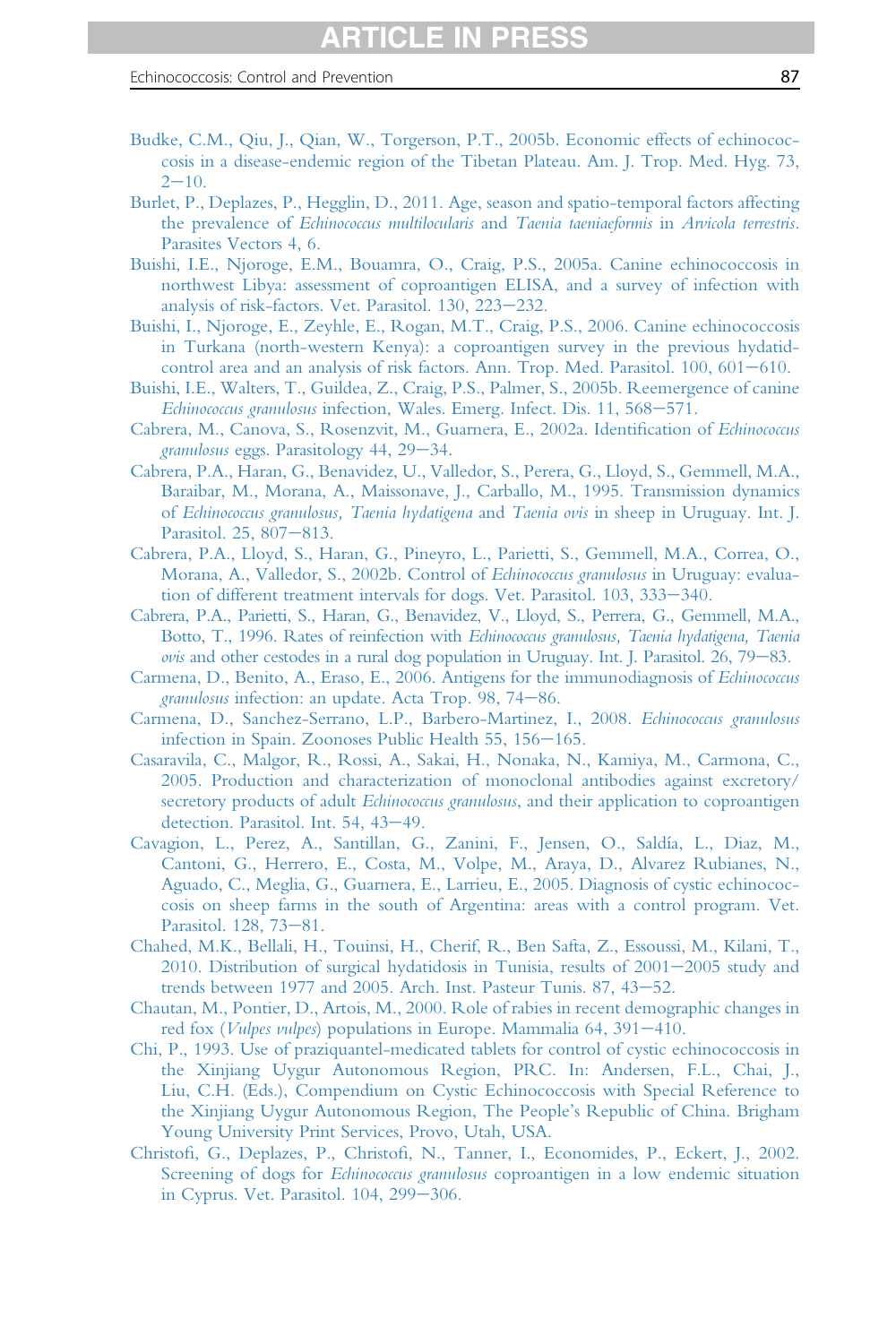- <span id="page-87-0"></span>[Colman, N.J., Gordon, C.E., Crowther, M.S., Letnic, M., 2014. Lethal control of an apex](http://refhub.elsevier.com/S0065-308X(16)30085-9/sref52) [predator has unintended cascading effects on forest mammal assemblages. Proc. R. Soc.](http://refhub.elsevier.com/S0065-308X(16)30085-9/sref52) [Lond. Ser. B-Biol. Sci. 281.](http://refhub.elsevier.com/S0065-308X(16)30085-9/sref52)
- [Comte, S., Raton, V., Raoul, F., Hegglin, D., Giraudoux, P., Deplazes, P., Favier, S.,](http://refhub.elsevier.com/S0065-308X(16)30085-9/sref53) [Gottschek, D., Umhang, G., Boué, F., Combes, B., 2013. Fox baiting against](http://refhub.elsevier.com/S0065-308X(16)30085-9/sref53) Echinococcus multilocularis[: contrasted achievements among two medium size cities. Prev. Vet.](http://refhub.elsevier.com/S0065-308X(16)30085-9/sref53) [Med. 111, 147](http://refhub.elsevier.com/S0065-308X(16)30085-9/sref53)-[155.](http://refhub.elsevier.com/S0065-308X(16)30085-9/sref53)
- [Comte, S., Umhang, G., Raton, V., Boucher, J.M., Caillot, C., Favier, S., Hormaz, V.,](http://refhub.elsevier.com/S0065-308X(16)30085-9/sref54) [Boué, F., Combes, B., 2014. Fox culling against](http://refhub.elsevier.com/S0065-308X(16)30085-9/sref54) Echinococcus multilocularis, reverse [consequences. In: Deplazes, P., Gottstein, B., Junghanss, T. \(Eds.\), ESCCAP](http://refhub.elsevier.com/S0065-308X(16)30085-9/sref54) Echinococcus [2014, Vilnius, Lithuania.](http://refhub.elsevier.com/S0065-308X(16)30085-9/sref54)
- [Conchedda, M., Ecca, A.R., Gabrielle, F., Bortoletti, G., Palmas, C., 2002. Options for con](http://refhub.elsevier.com/S0065-308X(16)30085-9/sref55)[trol of echinococcosis: the Sardinian example. In: Craig, P.S., Pawlowski, Z. \(Eds.\),](http://refhub.elsevier.com/S0065-308X(16)30085-9/sref55) [Cestode zoonoses:echinococcosis and cysticercosis. An emergent and global problem.](http://refhub.elsevier.com/S0065-308X(16)30085-9/sref55) [NATO Science Series. IOS Press, Amsterdam, pp. 343](http://refhub.elsevier.com/S0065-308X(16)30085-9/sref55)-[354.](http://refhub.elsevier.com/S0065-308X(16)30085-9/sref55)
- [Conder, G.A., Andersen, F.L., Schantz, P.M., 1980. Immunodiagnostic tests for hydatidosis](http://refhub.elsevier.com/S0065-308X(16)30085-9/sref56) [in sheep: an evaluation of double diffusion, immunoelectrophoresis, indirect hemagglu](http://refhub.elsevier.com/S0065-308X(16)30085-9/sref56)[tination, and intradermal tests. J. Parasitol. 66, 577](http://refhub.elsevier.com/S0065-308X(16)30085-9/sref56)-[584.](http://refhub.elsevier.com/S0065-308X(16)30085-9/sref56)
- [Conraths, F.J., Deplazes, P., 2015.](http://refhub.elsevier.com/S0065-308X(16)30085-9/sref57) Echinococcus multilocularis: epidemiology, surveillance and [state-of-the-art diagnostics from a veterinary public health perspective. Vet. Parasitol.](http://refhub.elsevier.com/S0065-308X(16)30085-9/sref57)  $213, 149 - 161.$  $213, 149 - 161.$  $213, 149 - 161.$
- [Contesse, P., Hegglin, D., Gloor, S., Bontadina, F., Deplazes, P., 2004. The diet of urban](http://refhub.elsevier.com/S0065-308X(16)30085-9/sref58) foxes (Vulpes vulpes[\) and the availability of anthropogenic food in the city of Zurich,](http://refhub.elsevier.com/S0065-308X(16)30085-9/sref58) [Switzerland. Mammal. Biol. 69, 81](http://refhub.elsevier.com/S0065-308X(16)30085-9/sref58)-[95.](http://refhub.elsevier.com/S0065-308X(16)30085-9/sref58)
- [Craig, P.S., 1997. Immunodiagnosis of](http://refhub.elsevier.com/S0065-308X(16)30085-9/sref59) Echinococcus granulosus and a comparison of techniques [for diagnosis of canine echinococcosis. In: Andersen, F.L., Ouhelli, H., Kachani, M.](http://refhub.elsevier.com/S0065-308X(16)30085-9/sref59) [\(Eds.\), Compendium on Cystic Echinococcosis in Africa and in Middle Eastern](http://refhub.elsevier.com/S0065-308X(16)30085-9/sref59) [Countries with Special Reference to Morocco. Brigham Young University Print](http://refhub.elsevier.com/S0065-308X(16)30085-9/sref59) [Services, Provo, Utah, USA.](http://refhub.elsevier.com/S0065-308X(16)30085-9/sref59)
- [Craig, P.S., 2004. Epidemiology of echinococcosis in China. Southeast Asian J. Trop. Med.](http://refhub.elsevier.com/S0065-308X(16)30085-9/sref60) Public Health  $35$  (Suppl. 1),  $158-169$ .
- [Craig, P.S., 2006. Epidemiology of human alveolar echinococcosis in China. Parasitol. Int.](http://refhub.elsevier.com/S0065-308X(16)30085-9/sref61)  $55, S221 - S225.$  $55, S221 - S225.$  $55, S221 - S225.$
- [Craig, P.S., Budke, C., Schantz, P.M., Li, T., Qiu, J., Yang, Y., Zehyle, E.,](http://refhub.elsevier.com/S0065-308X(16)30085-9/sref62) [Rogan, M.T., Ito, A., 2007a. Human echinococcosis](http://refhub.elsevier.com/S0065-308X(16)30085-9/sref62) - [a neglected disease? Trop.](http://refhub.elsevier.com/S0065-308X(16)30085-9/sref62) [Med. 35, 283](http://refhub.elsevier.com/S0065-308X(16)30085-9/sref62)-[292.](http://refhub.elsevier.com/S0065-308X(16)30085-9/sref62)
- [Craig, P.S., Gasser, R.B., Parada, L., Cabrera, P., Parietti, S., Borgues, C., Acuttis, A.,](http://refhub.elsevier.com/S0065-308X(16)30085-9/sref63) [Agulla, J., Snowden, K., Paolillo, E., 1995. Diagnosis of canine echinococcosis: compar](http://refhub.elsevier.com/S0065-308X(16)30085-9/sref63)[ison of coproantigen and serum antibody tests with arecoline purgation in Uruguay. Vet.](http://refhub.elsevier.com/S0065-308X(16)30085-9/sref63) [Parasitol. 56, 293](http://refhub.elsevier.com/S0065-308X(16)30085-9/sref63)-[301.](http://refhub.elsevier.com/S0065-308X(16)30085-9/sref63)
- [Craig, P.S., Giraudoux, P., Shi, D., Bartholomot, B., Barnish, G., Delattre, P., Quere, J.P.,](http://refhub.elsevier.com/S0065-308X(16)30085-9/sref64) [Harraga, S., Bao, G., Wang, Y., Lu, F., Ito, A., Vuitton, D.A., 2000. An epidemiological](http://refhub.elsevier.com/S0065-308X(16)30085-9/sref64) [and ecological study of human alveolar echinococcosis transmission in south Gansu,](http://refhub.elsevier.com/S0065-308X(16)30085-9/sref64) [China. Acta Trop. 77, 167](http://refhub.elsevier.com/S0065-308X(16)30085-9/sref64)-[177.](http://refhub.elsevier.com/S0065-308X(16)30085-9/sref64)
- [Craig, P.S., Larrieu, E., 2006. Control of cystic echinococcosis/hydatidosis: 1863](http://refhub.elsevier.com/S0065-308X(16)30085-9/sref65)-[2002.](http://refhub.elsevier.com/S0065-308X(16)30085-9/sref65) [Adv. Parasitol. 61, 443](http://refhub.elsevier.com/S0065-308X(16)30085-9/sref65)-[508.](http://refhub.elsevier.com/S0065-308X(16)30085-9/sref65)
- [Craig, P.S., Liu, D., Macpherson, C.N.L., Shi, D., Reynolds, D., Barnish, G., Gottstein, B.,](http://refhub.elsevier.com/S0065-308X(16)30085-9/sref66) [Wang, Z., 1992. A large focus of human alveolar echinococcosis in central China. Lancet](http://refhub.elsevier.com/S0065-308X(16)30085-9/sref66)  $340, 826 - 831.$  $340, 826 - 831.$  $340, 826 - 831.$
- [Craig, P., Mastin, A., van Kesteren, F., Boufana, B., 2015.](http://refhub.elsevier.com/S0065-308X(16)30085-9/sref67) Echinococcus granulosus: [epidemiology and state-of-the-art of diagnostics in animals. Vet. Parasitol. 213,](http://refhub.elsevier.com/S0065-308X(16)30085-9/sref67)  $132 - 148.$  $132 - 148.$  $132 - 148.$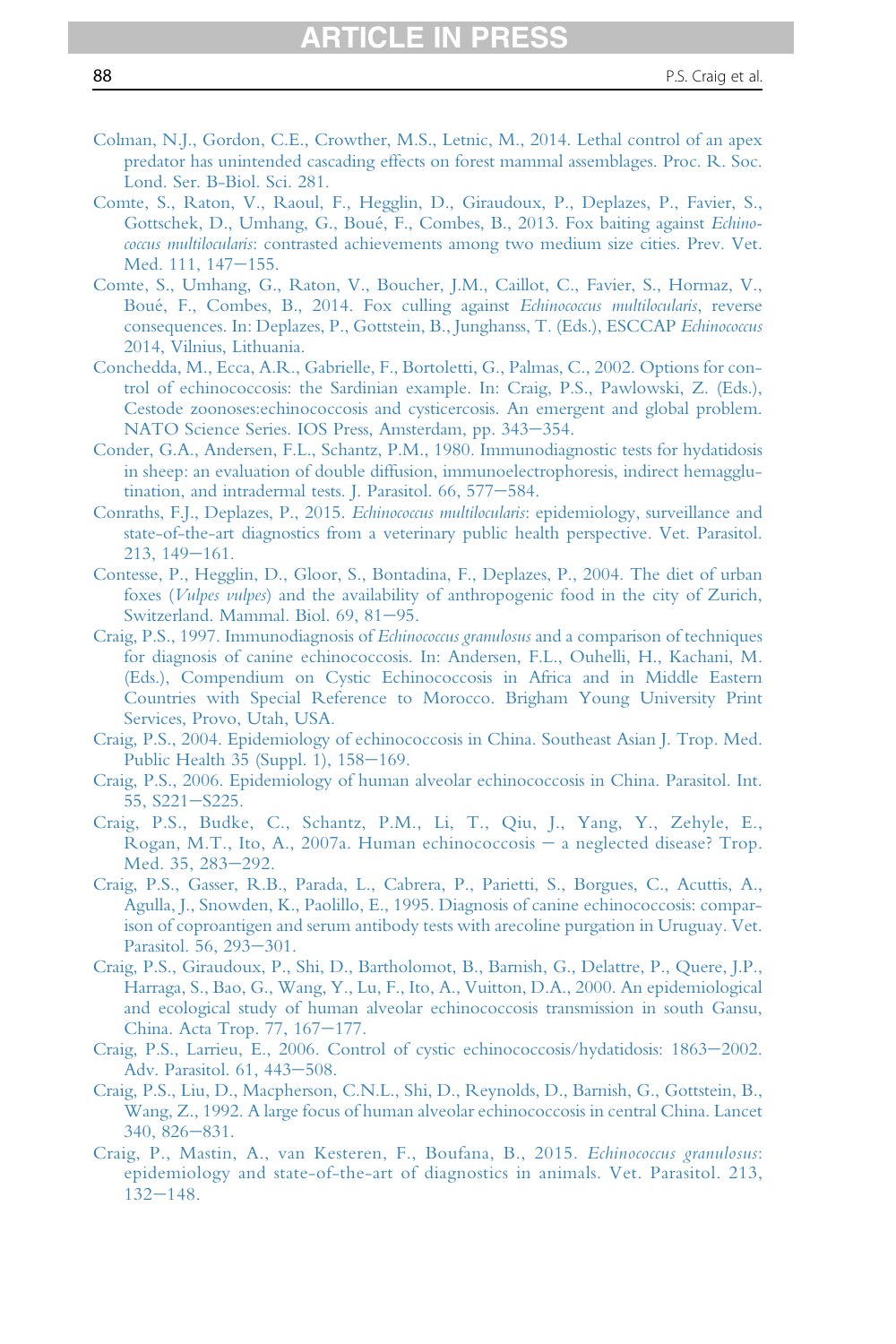- <span id="page-88-0"></span>[Craig, P.S., McManus, D.P., Lightowlers, M.W., Chabalgoity, J.A., Garcia, H.H.,](http://refhub.elsevier.com/S0065-308X(16)30085-9/sref68) [Gavidia, C.M., et al., 2007b. Prevention and control of cystic echinococcosis. Lancet](http://refhub.elsevier.com/S0065-308X(16)30085-9/sref68) [Infect. Dis. 7, 385](http://refhub.elsevier.com/S0065-308X(16)30085-9/sref68)-[394.](http://refhub.elsevier.com/S0065-308X(16)30085-9/sref68)
- [Craig, P.S., Rogan, M.T., Campos-Ponce, M., 2003. Echinococcosis: disease, detection and](http://refhub.elsevier.com/S0065-308X(16)30085-9/sref69) [transmission. Parasitology 127, S1](http://refhub.elsevier.com/S0065-308X(16)30085-9/sref69)-[S16.](http://refhub.elsevier.com/S0065-308X(16)30085-9/sref69)
- [Cromsigt, J.P.G.M., Kuijper, D.P.J., Adam, M., Beschta, R.L., Churski, M., Eycott, A.,](http://refhub.elsevier.com/S0065-308X(16)30085-9/sref70) [Kerley, G.I.H., Mysterud, A., Schmidt, K., West, K., Frair, J., 2013. Hunting for fear:](http://refhub.elsevier.com/S0065-308X(16)30085-9/sref70) [innovating management of human-wildlife con](http://refhub.elsevier.com/S0065-308X(16)30085-9/sref70)flicts. J. Appl. Ecol. 50, 544–[549.](http://refhub.elsevier.com/S0065-308X(16)30085-9/sref70)
- [Danson, F.M., Craig, P.S., Man, W., Shi, D.H., Giraudoux, P., 2004. Landscape dynamics](http://refhub.elsevier.com/S0065-308X(16)30085-9/sref71) [and risk modeling of human alveolar echinococcosis. Photogrammetric Eng. Remote](http://refhub.elsevier.com/S0065-308X(16)30085-9/sref71) [Sens. 70, 359](http://refhub.elsevier.com/S0065-308X(16)30085-9/sref71)-[366.](http://refhub.elsevier.com/S0065-308X(16)30085-9/sref71)
- [Danson, F.M., Graham, A.J., Pleydell, D.R.J., Campos-Ponce, M., Giraudoux, P.,](http://refhub.elsevier.com/S0065-308X(16)30085-9/sref72) [Craig, P.S., 2003. Multi-scale spatial analysis of human alveolar echinococcosis risk in](http://refhub.elsevier.com/S0065-308X(16)30085-9/sref72) [China. Parasitology 127, S133](http://refhub.elsevier.com/S0065-308X(16)30085-9/sref72)-[S141.](http://refhub.elsevier.com/S0065-308X(16)30085-9/sref72)
- [Davidson, R.K., Romig, T., Jenkins, E., Tryland, M., Robertson, L.J., 2012. The impact](http://refhub.elsevier.com/S0065-308X(16)30085-9/sref73) [of globalisation on the distribution of](http://refhub.elsevier.com/S0065-308X(16)30085-9/sref73) Echinococcus multilocularis. Trends Parasitol. 28,  $239 - 247$  $239 - 247$ .
- [Deplazes, P., Alther, P., Tanner, I., Thompson, R.C., Eckert, J., 1999.](http://refhub.elsevier.com/S0065-308X(16)30085-9/sref74) Echinococcus multilocularis [coproantigen detection by enzyme-linked immunosorbent assay in fox,](http://refhub.elsevier.com/S0065-308X(16)30085-9/sref74) dog, and cat populations. J. Parasitol.  $85$ ,  $115-121$ .
- [Deplazes, P., Gottstein, B., Eckert, J., Jenkins, D.J., Ewald, D., Jimenez-Palacios, S., 1992.](http://refhub.elsevier.com/S0065-308X(16)30085-9/sref75) Detection of Echinococcus [coproantigens by enzyme-linked immunosorbent assay in](http://refhub.elsevier.com/S0065-308X(16)30085-9/sref75) [dogs, dingoes and foxes. Parasitol. Res. 78, 303](http://refhub.elsevier.com/S0065-308X(16)30085-9/sref75)-[308.](http://refhub.elsevier.com/S0065-308X(16)30085-9/sref75)
- [Deplazes, P., Hegglin, D., Gloor, S., Romig, T., 2004. Wilderness in the city: the urbaniza-](http://refhub.elsevier.com/S0065-308X(16)30085-9/sref76)tion of Echinococcus multilocularis[. Trends Parasitol. 20, 77](http://refhub.elsevier.com/S0065-308X(16)30085-9/sref76)-[84.](http://refhub.elsevier.com/S0065-308X(16)30085-9/sref76)
- [Deplazes, P., van Knapen, F., Schweiger, A., Overgaauw, P.A.M., 2011. Role of pet dogs](http://refhub.elsevier.com/S0065-308X(16)30085-9/sref77) [and cats in the transmission of helminthic zoonoses in Europe, with a focus on](http://refhub.elsevier.com/S0065-308X(16)30085-9/sref77) [echinococcosis and toxocarosis. Vet. Parasitol. 182, 41](http://refhub.elsevier.com/S0065-308X(16)30085-9/sref77)-[53.](http://refhub.elsevier.com/S0065-308X(16)30085-9/sref77)
- [Dinkel, A., Kern, S., Brinker, A., Oehme, R., Vaniscotte, A., Giraudoux, P.,](http://refhub.elsevier.com/S0065-308X(16)30085-9/sref78) [Mackenstedt, U., Romig, T., 2011. A real-time multiplex-nested PCR system for](http://refhub.elsevier.com/S0065-308X(16)30085-9/sref78) coprological diagnosis of Echinococcus multilocularis [and host species. Parasitol. Res. 109,](http://refhub.elsevier.com/S0065-308X(16)30085-9/sref78) [493](http://refhub.elsevier.com/S0065-308X(16)30085-9/sref78)-[498.](http://refhub.elsevier.com/S0065-308X(16)30085-9/sref78)
- [Dore, F., Varcasia, A., Pipia, A.P., Sanna, G., Pinna Parpaglia, M.L., Corda, A., Romig, T.,](http://refhub.elsevier.com/S0065-308X(16)30085-9/sref79) [Scala, A., 2014. Ultrasound as a monitoring tool for cystic echinococcosis in sheep. Vet.](http://refhub.elsevier.com/S0065-308X(16)30085-9/sref79) [Parasitol. 203, 59](http://refhub.elsevier.com/S0065-308X(16)30085-9/sref79)-[64.](http://refhub.elsevier.com/S0065-308X(16)30085-9/sref79)
- [Dueger, E.L., Moro, P.L., Gilman, R.H., 1999. Oxfendazole treatment of sheep with](http://refhub.elsevier.com/S0065-308X(16)30085-9/sref80) [naturally acquired hydatid disease. Antimicrob. Agents Chemother. 43, 2263](http://refhub.elsevier.com/S0065-308X(16)30085-9/sref80)-[2267.](http://refhub.elsevier.com/S0065-308X(16)30085-9/sref80)
- [Dueger, E.L., Verastegui, M., Gilman, R.H., 2003. Evaluation of the enzyme-linked immu](http://refhub.elsevier.com/S0065-308X(16)30085-9/sref81)[noelectrotransfer blot \(EITB\) for ovine hydatidosis relative to age and cyst characteristics](http://refhub.elsevier.com/S0065-308X(16)30085-9/sref81) [in naturally infected sheep. Vet. Parasitol. 114, 285](http://refhub.elsevier.com/S0065-308X(16)30085-9/sref81)-[293.](http://refhub.elsevier.com/S0065-308X(16)30085-9/sref81)
- [Dungal, N., 1957. Eradication of hydatid disease in Iceland. N.Z. Med. J. 56, 213](http://refhub.elsevier.com/S0065-308X(16)30085-9/sref82)–[222.](http://refhub.elsevier.com/S0065-308X(16)30085-9/sref82)
- [Eckert, J., Gemmell, M.A., Meslin, F.-X., Paw](http://refhub.elsevier.com/S0065-308X(16)30085-9/sref84)1[owski, Z.S. \(Eds.\), 2001. WHO/OIE](http://refhub.elsevier.com/S0065-308X(16)30085-9/sref84) [Manual on Echinococcosis in Humans and Animals: A Public Health Problem of](http://refhub.elsevier.com/S0065-308X(16)30085-9/sref84) [Global Concern. World Organisation for Animal Health \(Of](http://refhub.elsevier.com/S0065-308X(16)30085-9/sref84)fice International des [Epizooties\), Paris.](http://refhub.elsevier.com/S0065-308X(16)30085-9/sref84)
- Economides, P., Christofi[, G., 2000. Evaluation of control programmes for echinococcosis/](http://refhub.elsevier.com/S0065-308X(16)30085-9/sref85) [hydatidosis in Cyprus. Rev. Sci. Tech. Int. Off. Epizoot. 19, 784](http://refhub.elsevier.com/S0065-308X(16)30085-9/sref85)-[792.](http://refhub.elsevier.com/S0065-308X(16)30085-9/sref85)
- Economides, P., Christofi[, G., 2002. Experience gained and evaluation of the echinococ](http://refhub.elsevier.com/S0065-308X(16)30085-9/sref86)[cosis/hydatidosis eradication programmes in Cyprus 1971](http://refhub.elsevier.com/S0065-308X(16)30085-9/sref86)-[1999. In: Craig, P.S.,](http://refhub.elsevier.com/S0065-308X(16)30085-9/sref86) [Pawlowski, Z. \(Eds.\), Cestode Zoonoses: Echinococcosis and Cysticercosis. An Emer](http://refhub.elsevier.com/S0065-308X(16)30085-9/sref86)[gent and Global Problem. IOS Press, Amsterdam, pp. 343](http://refhub.elsevier.com/S0065-308X(16)30085-9/sref86)–[354. NATO Science Series.](http://refhub.elsevier.com/S0065-308X(16)30085-9/sref86) [pp. 367](http://refhub.elsevier.com/S0065-308X(16)30085-9/sref86)-[379.](http://refhub.elsevier.com/S0065-308X(16)30085-9/sref86)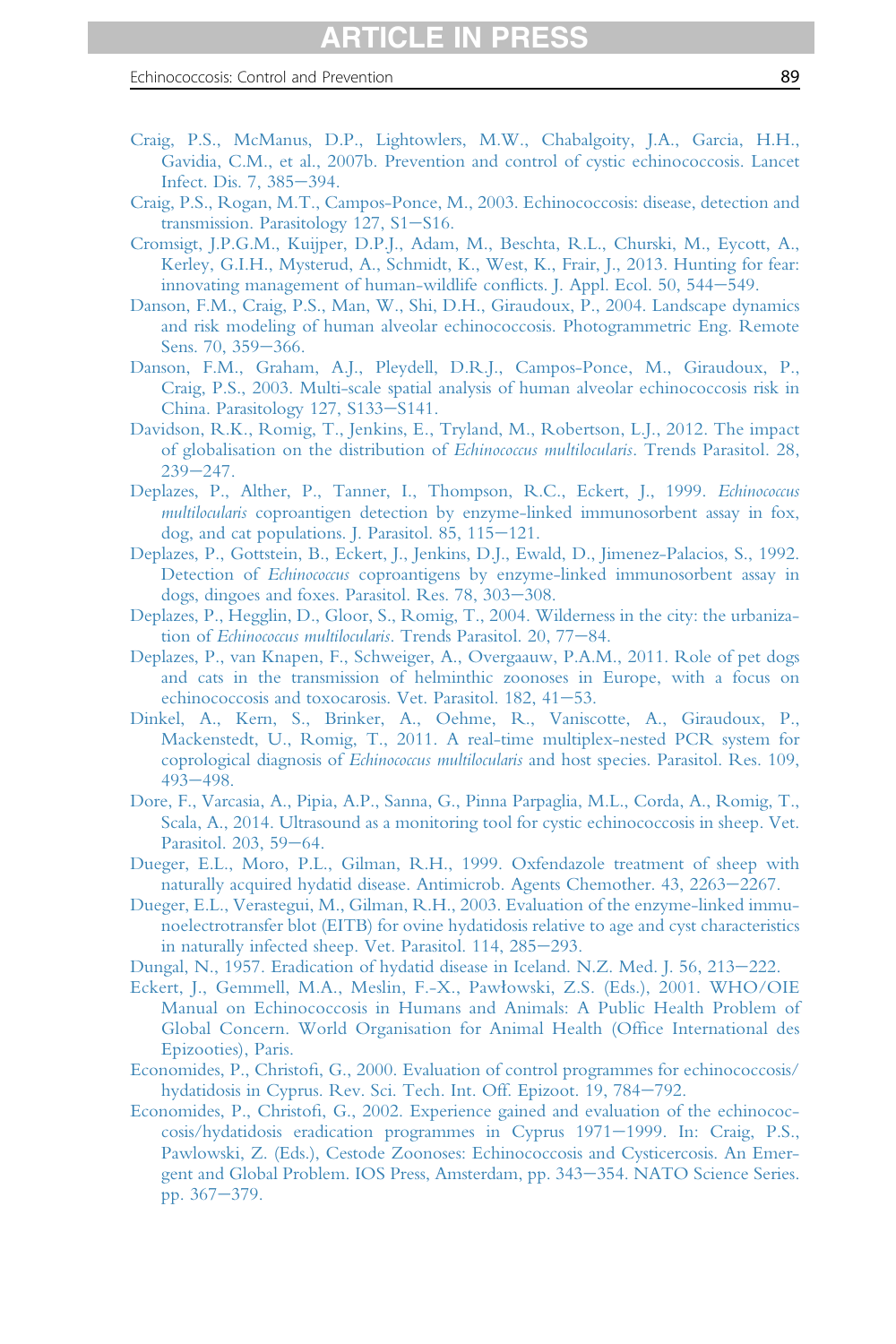- Economides, P., Christofi[, G., Gemmell, M.A., 1998. Control of](http://refhub.elsevier.com/S0065-308X(16)30085-9/sref87) Echinococcus granulosus in Cyprus and comparison with other island models. Vet. Parasitol.  $79$ ,  $151-163$ .
- [El Berbri, I., Ducrotoy, M.J., Petavy, A.-F., Fassi](http://refhub.elsevier.com/S0065-308X(16)30085-9/sref88)fihri, O., Shaw, A.P., Bouslikhane, M., [Boue, F., Welburn, S.C., Dakkak, A., 2015. Knowledge, attitudes and practices with](http://refhub.elsevier.com/S0065-308X(16)30085-9/sref88) [regard to the presence, transmission, impact, and control of cystic echinococcosis in](http://refhub.elsevier.com/S0065-308X(16)30085-9/sref88) [Sidi Kacem Province, Morocco. Infect. Dis. Poverty 4.](http://refhub.elsevier.com/S0065-308X(16)30085-9/sref88)
- [Ertabaklar, H., Dayanýr, Y., Ertuð, S., 2012. \[Research to investigate human cystic](http://refhub.elsevier.com/S0065-308X(16)30085-9/sref89) [echinococcosis with ultrasound and serologic methods and educational studies in](http://refhub.elsevier.com/S0065-308X(16)30085-9/sref89) [different provinces of Aydýn/Turkey\]. T](http://refhub.elsevier.com/S0065-308X(16)30085-9/sref89)ü[rkiye Parazitolojii Derg. T](http://refhub.elsevier.com/S0065-308X(16)30085-9/sref89)ü[rkiye Parazitoloji](http://refhub.elsevier.com/S0065-308X(16)30085-9/sref89) [Derneði Acta Parasitol. Turc. Turk. Soc. Parasitol. 36, 142](http://refhub.elsevier.com/S0065-308X(16)30085-9/sref89)-[146.](http://refhub.elsevier.com/S0065-308X(16)30085-9/sref89)
- EUR-Lex f84002 EN EUR-Lex [WWW Document], n.d. [http://eur-lex.europa.eu/](http://eur-lex.europa.eu/legal-content/EN/TXT/?uri=URISERV%3Af84002) [legal-content/EN/TXT/?uri](http://eur-lex.europa.eu/legal-content/EN/TXT/?uri=URISERV%3Af84002)=[URISERV%3Af84002.](http://eur-lex.europa.eu/legal-content/EN/TXT/?uri=URISERV%3Af84002)
- [Farias, L.N., Malgor, R., Casaravilla, C., Braganca, C., De La Rue, M., 2004. Echinococcosis](http://refhub.elsevier.com/S0065-308X(16)30085-9/sref90) [in southern Brazil: efforts toward implementation of a control program in Santana do](http://refhub.elsevier.com/S0065-308X(16)30085-9/sref90) [Livramento, Rio Grande do Sul. Rev. Inst. Med. Trop. S. Paulo 46, 153](http://refhub.elsevier.com/S0065-308X(16)30085-9/sref90)-[156.](http://refhub.elsevier.com/S0065-308X(16)30085-9/sref90)
- [Federer, K., Armua-Fernandez, M.T., Hoby, S., Wenker, C., Deplazes, P., 2015. In vivo](http://refhub.elsevier.com/S0065-308X(16)30085-9/sref91) viability of Echinococcus multilocularis [eggs in a rodent model after different thermo](http://refhub.elsevier.com/S0065-308X(16)30085-9/sref91)treatments. Exp. Parasitol.  $154$ ,  $14-19$ .
- [Fedriani, J.M., Fuller, T.K., Sauvajot, R.M., York, E.C., 2000. Competition and intraguild](http://refhub.elsevier.com/S0065-308X(16)30085-9/sref92) [predation among three sympatric carnivores. Oecologia 125, 258](http://refhub.elsevier.com/S0065-308X(16)30085-9/sref92)-[270.](http://refhub.elsevier.com/S0065-308X(16)30085-9/sref92)
- [Feng, X., Wen, H., Zhang, Z., Chen, X., Ma, X., Zhang, J., Qi, X., et al., 2010. Dot](http://refhub.elsevier.com/S0065-308X(16)30085-9/sref93) immunogold fi[ltration assay \(DIGFA\) with multiple native antigens for rapid serodiag](http://refhub.elsevier.com/S0065-308X(16)30085-9/sref93)nosis of human cystic and alveolar echinococcosis. Acta Trop.  $113$ ,  $114-120$ .
- [Fichet-Calvet, E., Pradier, B., Quere, J.P., Giraudoux, P., Delattre, P., 2000. Landscape](http://refhub.elsevier.com/S0065-308X(16)30085-9/sref94) [composition and vole outbreaks: evidence from an eight year study of](http://refhub.elsevier.com/S0065-308X(16)30085-9/sref94) Arvicola terrestris. Ecography 23,  $659-668$ .
- [Fischer, C., Reperant, L.A., Weber, J.-M., Hegglin, D., Deplazes, P., 2005.](http://refhub.elsevier.com/S0065-308X(16)30085-9/sref95) Echinococcus multilocularis [Infections of Rural, Residential and Urban Foxes \(](http://refhub.elsevier.com/S0065-308X(16)30085-9/sref95)Vulpes Vulpes) in the [Canton of Geneva.](http://refhub.elsevier.com/S0065-308X(16)30085-9/sref95)
- [Frider, B., Moguilensky, J., Salvitti, J., Odriozola, M., Cantoni, G., Larrieu, E., 2001.](http://refhub.elsevier.com/S0065-308X(16)30085-9/sref96) [Epidemiological surveillance of human hydatidosis by means of ultrasonography: its](http://refhub.elsevier.com/S0065-308X(16)30085-9/sref96) [contributions to evaluation of control programs. Acta Trop. 79, 219](http://refhub.elsevier.com/S0065-308X(16)30085-9/sref96)-[223.](http://refhub.elsevier.com/S0065-308X(16)30085-9/sref96)
- [Gentle, M.N., Saunders, G.R., Dickman, C.R., 2007. Poisoning for production: how](http://refhub.elsevier.com/S0065-308X(16)30085-9/sref97) [effective is fox baiting in south-eastern Australia? Mammal. Rev. 37, 177](http://refhub.elsevier.com/S0065-308X(16)30085-9/sref97)-[190.](http://refhub.elsevier.com/S0065-308X(16)30085-9/sref97)
- [Gavidia, C.M., Gonzalez, A.E., Barron, E.A., Ninaquispe, B., Llamosas, M.,](http://refhub.elsevier.com/S0065-308X(16)30085-9/sref98) [Verastegui, M.R., Robinson, C., Gilman, R.H., 2010. Evaluation of oxfendazole,](http://refhub.elsevier.com/S0065-308X(16)30085-9/sref98) [praziquantel and albendazole against cystic echinococcosis: a randomized clinical trial](http://refhub.elsevier.com/S0065-308X(16)30085-9/sref98) [in naturally infected sheep. PLoS Negl. Trop. Dis. 4, e616.](http://refhub.elsevier.com/S0065-308X(16)30085-9/sref98)
- [Gavidia, C.M., Gonzalez, A.E., Lopera, L., Jayashi, C., Angelats, R., Barron, E.A.,](http://refhub.elsevier.com/S0065-308X(16)30085-9/sref99) [Ninaquispe, B., Villarreal, L., Garcia, H.H., Verastegui, M.R., Gilman, R.H., 2009.](http://refhub.elsevier.com/S0065-308X(16)30085-9/sref99) [Evaluation of nitazoxanide and oxfendazole ef](http://refhub.elsevier.com/S0065-308X(16)30085-9/sref99)ficacy against cystic echinococcosis in [naturally infected sheep. Am. J. Trop. Med. Hyg. 80, 367](http://refhub.elsevier.com/S0065-308X(16)30085-9/sref99)-[372.](http://refhub.elsevier.com/S0065-308X(16)30085-9/sref99)
- [Gemmell, M.A., 1962. Natural and acquired immunity factors interfering with develop](http://refhub.elsevier.com/S0065-308X(16)30085-9/sref100)[ment during the rapid growth phase of](http://refhub.elsevier.com/S0065-308X(16)30085-9/sref100) *Echinococcus granulosus* in dogs. Immunology 5,  $495 - 503$  $495 - 503$ .
- [Gemmell, M.A., 1966. Immunological responses of the mammalian host against tapeworm](http://refhub.elsevier.com/S0065-308X(16)30085-9/sref101) infections. IV. Species specifi[city of hexacanth embryos in protecting sheep against](http://refhub.elsevier.com/S0065-308X(16)30085-9/sref101) Echinococcus granulosus[. Immunology 11, 325](http://refhub.elsevier.com/S0065-308X(16)30085-9/sref101)-[335.](http://refhub.elsevier.com/S0065-308X(16)30085-9/sref101)
- [Gemmell, M.A., 1973. Surveillance of](http://refhub.elsevier.com/S0065-308X(16)30085-9/sref102) Echinococcus granulosus in dogs with arecoline [hydrobromide. Bull. World Health Organ. 48, 649](http://refhub.elsevier.com/S0065-308X(16)30085-9/sref102)-[652.](http://refhub.elsevier.com/S0065-308X(16)30085-9/sref102)
- [Gemmell, M.A., 1978. Perspective on options for hydatidosis and cysticercosis control. Vet.](http://refhub.elsevier.com/S0065-308X(16)30085-9/sref103) [Med. Rev. 1, 3](http://refhub.elsevier.com/S0065-308X(16)30085-9/sref103)-[48.](http://refhub.elsevier.com/S0065-308X(16)30085-9/sref103)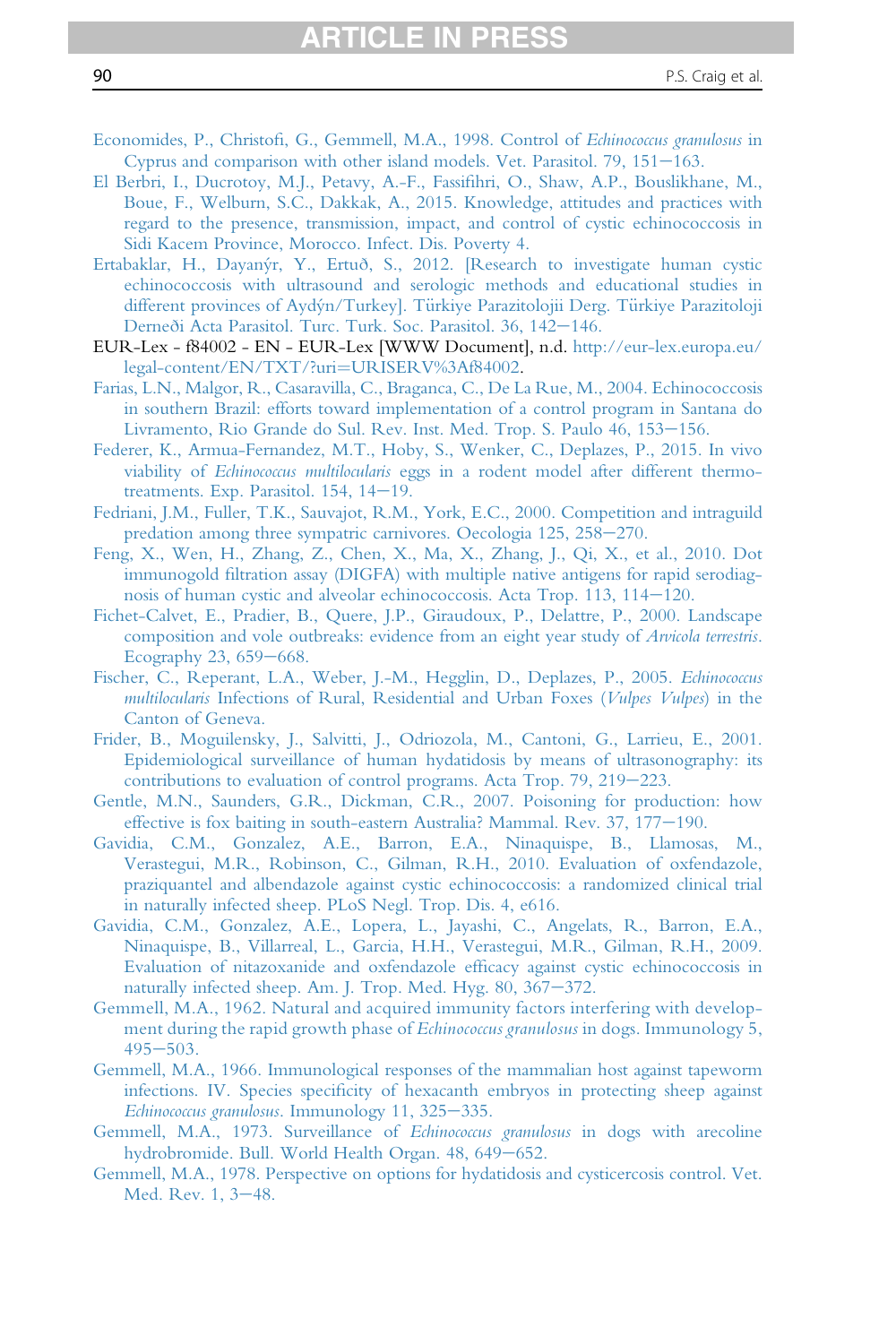- <span id="page-90-0"></span>[Gemmell, M.A., 1986. A critical approach to the concepts of control and eradication of](http://refhub.elsevier.com/S0065-308X(16)30085-9/sref104) [echinococcosis/hydatidosis and taeniasis/cysticercosis. In: Howell, M.J. \(Ed.\),](http://refhub.elsevier.com/S0065-308X(16)30085-9/sref104) [Parasitology-Quo Vadit? Australian Academy of Sciences, Canberra.](http://refhub.elsevier.com/S0065-308X(16)30085-9/sref104)
- [Gemmell, M.A., 1990. Australasian contributions to an understanding of the epidemiology](http://refhub.elsevier.com/S0065-308X(16)30085-9/sref105) [and control of hydatid disease caused by](http://refhub.elsevier.com/S0065-308X(16)30085-9/sref105) Echinococcus granulosus-[past, present and](http://refhub.elsevier.com/S0065-308X(16)30085-9/sref105) [future. Int. J. Parasitol. 20, 431](http://refhub.elsevier.com/S0065-308X(16)30085-9/sref105)-[456.](http://refhub.elsevier.com/S0065-308X(16)30085-9/sref105)
- [Gemmell, M.A., Johnstone, P.D., 1981. Cestodes. In: Schoenfeld, H. \(Ed.\), Antiparasitic](http://refhub.elsevier.com/S0065-308X(16)30085-9/sref106) [Chemotherapy, Antibiotics Chemother, 30, pp. 54](http://refhub.elsevier.com/S0065-308X(16)30085-9/sref106)-[114.](http://refhub.elsevier.com/S0065-308X(16)30085-9/sref106)
- [Gemmell, M.A., Lawson, J.R., 1986. Epidemiology and control of hydatid disease. In:](http://refhub.elsevier.com/S0065-308X(16)30085-9/sref107) [Thompson, R.C.A. \(Ed.\), The Biology of](http://refhub.elsevier.com/S0065-308X(16)30085-9/sref107) Echinococcus and Hydatid Disease. George [Allen and Unwin, London, pp. 189](http://refhub.elsevier.com/S0065-308X(16)30085-9/sref107)-[216.](http://refhub.elsevier.com/S0065-308X(16)30085-9/sref107)
- [Gemmell, M.A., Lawson, J.R., Roberts, M.G., 1986a. Population dynamics in echinococ](http://refhub.elsevier.com/S0065-308X(16)30085-9/sref108)[cosis and cysticercosis: biological parameters of](http://refhub.elsevier.com/S0065-308X(16)30085-9/sref108) Echinococcus granulosus in dogs and sheep. Parasitology 92,  $599-620$ .
- [Gemmell, M.A., Lawson, J.R., Roberts, M.G., 1986b. Control of echinococcosis/hydatido](http://refhub.elsevier.com/S0065-308X(16)30085-9/sref109)[sis: present status of worldwide progress. Bull. World Health Organ. 64, 333](http://refhub.elsevier.com/S0065-308X(16)30085-9/sref109)–[339.](http://refhub.elsevier.com/S0065-308X(16)30085-9/sref109)
- [Gemmell, M.A., Parmeter, S.N., Sutton, R.J., Khan, N., 1981. Effect of mebendazole](http://refhub.elsevier.com/S0065-308X(16)30085-9/sref110) against Echinococcus granulosus and Taenia hydatigena [cysts in naturally infected](http://refhub.elsevier.com/S0065-308X(16)30085-9/sref110) [sheep and relevance to larval tapeworm infections in man. Z. Parasitenkd. 64,](http://refhub.elsevier.com/S0065-308X(16)30085-9/sref110)  $135 - 147.$  $135 - 147.$  $135 - 147.$
- [Gemmell, M.A., Roberts, M.G., 1998. Cystic echinococcosis \(](http://refhub.elsevier.com/S0065-308X(16)30085-9/sref111)Echinococcus granulosus). In: [Palmer, S.R., Soulsby, L., Simpson, D.I.H. \(Eds.\), Zoonoses. Oxford University Press,](http://refhub.elsevier.com/S0065-308X(16)30085-9/sref111) [Oxford, New York and Tokyo, pp. 666](http://refhub.elsevier.com/S0065-308X(16)30085-9/sref111)–[688.](http://refhub.elsevier.com/S0065-308X(16)30085-9/sref111)
- [Gemmell, M.A., Roberts, M.G., Beard, T.C., Campano Diaz, S., Lawson, J.R.,](http://refhub.elsevier.com/S0065-308X(16)30085-9/sref112) [Nonnemaker, J.M., 2001. Chapter 6: Control of echinococcosis. In: Eckert, J.,](http://refhub.elsevier.com/S0065-308X(16)30085-9/sref112) [Gemmell, M.A., Meslin, F.X., Pawlowski, Z.S. \(Eds.\), WHO/OIE Manual on](http://refhub.elsevier.com/S0065-308X(16)30085-9/sref112) Echinococcosis in Humans and Animals: A Public Health Problem of Global [Concern. WHO/OIE, Paris, France.](http://refhub.elsevier.com/S0065-308X(16)30085-9/sref112)
- [Gemmell, M.A., Schantz, P.M., 1997. Formulating policies for control of](http://refhub.elsevier.com/S0065-308X(16)30085-9/sref113) Echinococcus granulosus[: an overview of planning, implementation and evaluation. In:](http://refhub.elsevier.com/S0065-308X(16)30085-9/sref113) [Andersen, F.L., Ouhelli, H., Kachani, M. \(Eds.\), Compendium on Cystic Echinococ](http://refhub.elsevier.com/S0065-308X(16)30085-9/sref113)[cosis in Africa and in Middle Eastern Countries with Special Reference to Morocco.](http://refhub.elsevier.com/S0065-308X(16)30085-9/sref113) [Brigham Young University Print Services, Provo, Utah, USA, pp. 329](http://refhub.elsevier.com/S0065-308X(16)30085-9/sref113)–[345.](http://refhub.elsevier.com/S0065-308X(16)30085-9/sref113)
- [Giraudoux, P., Delattre, P., Habert, M., Quere, J.P., Deblay, S., Defaut, R., Duhamel, R.,](http://refhub.elsevier.com/S0065-308X(16)30085-9/sref114) [Moissenet, M.F., Truchetet, D.S.D., 1997. Population dynamics of fossorial water vole](http://refhub.elsevier.com/S0065-308X(16)30085-9/sref114) [\(Arvicola terrestris scherman\): a Land use and landscape perspective. Agric. Ecosyst.](http://refhub.elsevier.com/S0065-308X(16)30085-9/sref114) Environ.  $66, 47-60.$  $66, 47-60.$
- [Giraudoux, P., Delattre, P., Takahashi, K., Raoul, F., Quéré, J.P., Craig, P., Vuitton, D.,](http://refhub.elsevier.com/S0065-308X(16)30085-9/sref115) 2002. Transmission ecology of *Echinococcus multilocularis* [in wildlife: what can be learned](http://refhub.elsevier.com/S0065-308X(16)30085-9/sref115) [from comparative studies and multiscale approaches? In: Craig, P., Pawlowski, Z. \(Eds.\),](http://refhub.elsevier.com/S0065-308X(16)30085-9/sref115) [Cestode Zoonoses: Echinococcosis and Cysticercosis. An Emergent and Global Problem.](http://refhub.elsevier.com/S0065-308X(16)30085-9/sref115) IOS Press, pp.  $251-266$ .
- [Giraudoux, P., Pleydell, D., Raoul, F., Quere, J.P., Wang, Q., Yang, Y.R., Vuitton, D.A.,](http://refhub.elsevier.com/S0065-308X(16)30085-9/sref116) [Qiu, J.M., Yang, W., Craig, P.S., 2006a. Transmission ecology of](http://refhub.elsevier.com/S0065-308X(16)30085-9/sref116) Echinococcus multilocu-laris[: what are the ranges of parasite stability among various host communities in China?](http://refhub.elsevier.com/S0065-308X(16)30085-9/sref116) [Parasitol. Int. 55, S237](http://refhub.elsevier.com/S0065-308X(16)30085-9/sref116)-[S246.](http://refhub.elsevier.com/S0065-308X(16)30085-9/sref116)
- [Giraudoux, P., Raoul, F., Pleydell, D., Li, T., Han, X., Qiu, J., Xie, Y., Wang, H., Ito, A.,](http://refhub.elsevier.com/S0065-308X(16)30085-9/sref117) [Craig, P.S., 2013a. Drivers of](http://refhub.elsevier.com/S0065-308X(16)30085-9/sref117) Echinococcus multilocularis transmission in China: small [mammal diversity, landscape or climate? PLoS Negl. Trop. Dis. 7, e2045.](http://refhub.elsevier.com/S0065-308X(16)30085-9/sref117)
- [Giraudoux, P., Raoul, F., Afonso, E., Ziadinov, I., Yang, Y., Li, L., Li, T., Quéré, J.-P.,](http://refhub.elsevier.com/S0065-308X(16)30085-9/sref118) [Feng, X., Wang, Q., Wen, H., Ito, A., Craig, P.S., 2013b. Transmission ecosystems](http://refhub.elsevier.com/S0065-308X(16)30085-9/sref118) of Echinococcus multilocularis [in China and Central Asia. Parasitology 140, 1655](http://refhub.elsevier.com/S0065-308X(16)30085-9/sref118)-[1666.](http://refhub.elsevier.com/S0065-308X(16)30085-9/sref118)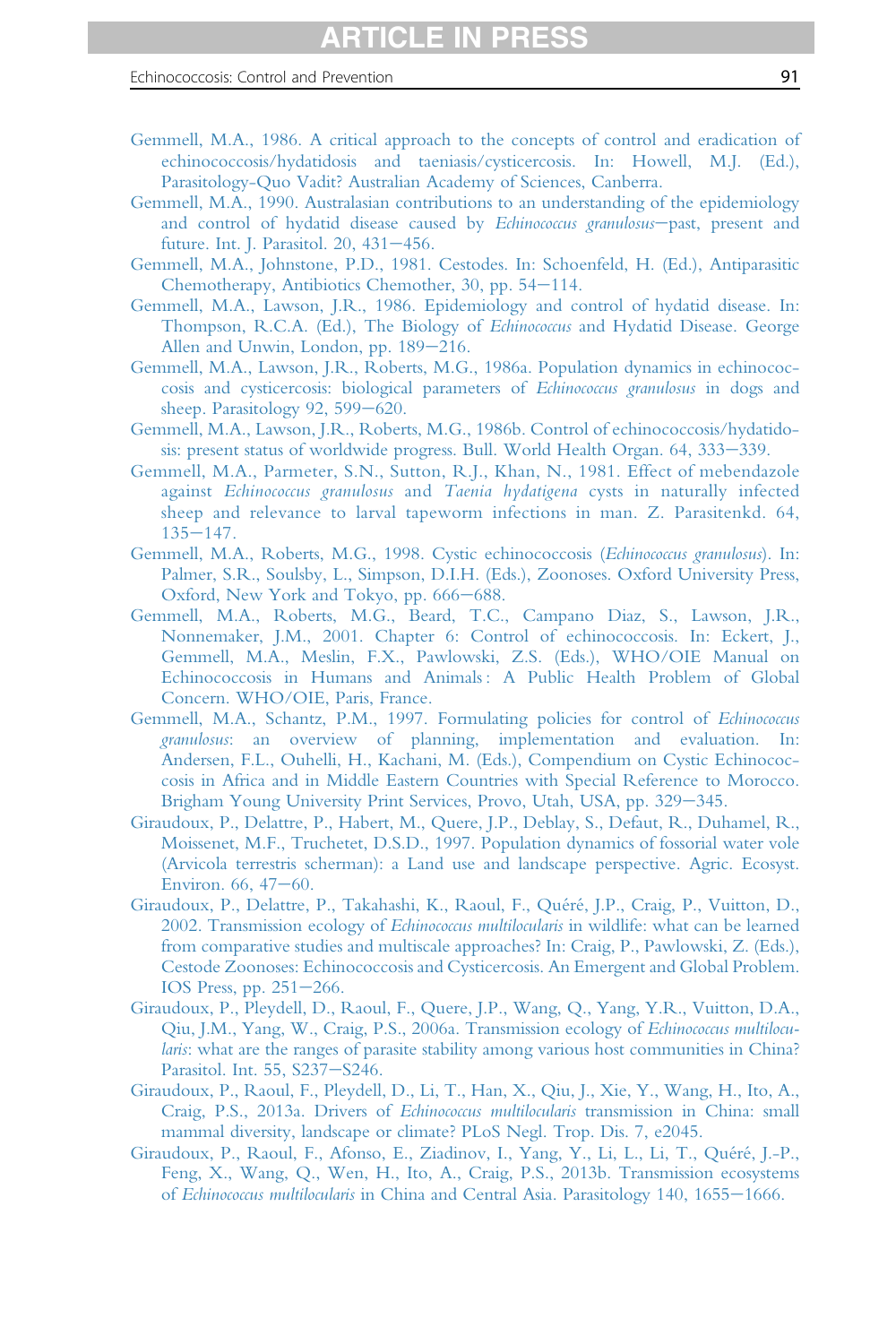- 
- <span id="page-91-0"></span>[Giraudoux, P., Tremollieres, C., Barbier, B., Defaut, R., Rieffel, D., Bernard, N., Lucota, E.,](http://refhub.elsevier.com/S0065-308X(16)30085-9/sref119) [Berny, P., 2006b. Persistence of bromadiolone anticoagulant rodenticide in](http://refhub.elsevier.com/S0065-308X(16)30085-9/sref119) Arvicola terrestris populations after fi[eld control. Environ. Res. 102, 291](http://refhub.elsevier.com/S0065-308X(16)30085-9/sref119)-[298.](http://refhub.elsevier.com/S0065-308X(16)30085-9/sref119)
- [Gloor, S., 2002. The Rise of Urban Foxes \(](http://refhub.elsevier.com/S0065-308X(16)30085-9/sref120)Vulpes vulpes) in Switzerland and Ecological and [Parasitological Aspects of a Population in the Recently Colonised City of Zurich,](http://refhub.elsevier.com/S0065-308X(16)30085-9/sref120) [Zoological Museum. University of Zurich, Zurich, p. 118.](http://refhub.elsevier.com/S0065-308X(16)30085-9/sref120)
- [Gottstein, B., Schantz, P.M., Wilson, J.F., 1985. Serologic screening for](http://refhub.elsevier.com/S0065-308X(16)30085-9/sref121) Echinococcus multilo- $\mu$ alaris [infections with ELISA. Lancet 1097](http://refhub.elsevier.com/S0065-308X(16)30085-9/sref121)-[1098.](http://refhub.elsevier.com/S0065-308X(16)30085-9/sref121)
- [Graham, A.J., Danson, F.M., Craig, P.S., 2005. Ecological epidemiology: the role of](http://refhub.elsevier.com/S0065-308X(16)30085-9/sref122) [landscape structure in the transmission risk of the fox tapeworm](http://refhub.elsevier.com/S0065-308X(16)30085-9/sref122) Echinococcus multilocularis [\(Leukart 1863\) \(Cestoda : Cyclophyllidea : Taeniidae\). Prog. Phys. Geogr. 29,](http://refhub.elsevier.com/S0065-308X(16)30085-9/sref122)  $77 - 91.$  $77 - 91.$  $77 - 91.$
- [Graham, A.J., Danson, F.M., Giraudoux, P., Craig, P.S., 2004. Ecological epidemiology:](http://refhub.elsevier.com/S0065-308X(16)30085-9/sref123) [landscape metrics and human alveolar echinococossis. Acta Trop. 91, 267](http://refhub.elsevier.com/S0065-308X(16)30085-9/sref123)-[278.](http://refhub.elsevier.com/S0065-308X(16)30085-9/sref123)
- [Green, K., 2002. Selective predation on the broad-toothed rat,](http://refhub.elsevier.com/S0065-308X(16)30085-9/sref124) Mastacomys fuscus (Rodentia: [Muridae\), by the introduced red fox,](http://refhub.elsevier.com/S0065-308X(16)30085-9/sref124) *Vulpes vulpes* (Carnivora: Canidae), in the Snowy [Mountains, Australia. Austral Ecol. 27, 353](http://refhub.elsevier.com/S0065-308X(16)30085-9/sref124)-[359.](http://refhub.elsevier.com/S0065-308X(16)30085-9/sref124)
- [Grove, D.I., 1990. A History of Human Helminthology. CAB International, Wallingford, UK.](http://refhub.elsevier.com/S0065-308X(16)30085-9/sref125)
- [Guarnera, E.A., Santillan, G., Botinelli, R., Franco, A., 2000. Canine echinococcosis: an](http://refhub.elsevier.com/S0065-308X(16)30085-9/sref126) alternative for surveillance epidemiology. Vet. Parasitol. 88,  $131-134$ .
- [Guerra, D., Hegglin, D., Bacciarini, L., Schnyder, M., Deplazes, P., 2014. Stability of the](http://refhub.elsevier.com/S0065-308X(16)30085-9/sref127) [southern European border of](http://refhub.elsevier.com/S0065-308X(16)30085-9/sref127) Echinococcus multilocularis in the Alps: evidence that Microtus arvalis is a limiting factor. Parasitology  $141$ ,  $1593-1602$ .
- [Harris, S., 1977. Distribution, habitat utilization and age structure of a suburban fox \(](http://refhub.elsevier.com/S0065-308X(16)30085-9/sref128)Vulpes Vulpes[\) population. Mammal. Rev. 7, 25](http://refhub.elsevier.com/S0065-308X(16)30085-9/sref128)-[39.](http://refhub.elsevier.com/S0065-308X(16)30085-9/sref128)
- [Harris, R.E., Revfeim, K.J., Heath, D.D., 1980. Simulating strategies for control of](http://refhub.elsevier.com/S0065-308X(16)30085-9/sref129) [Echinococcus granulosus, Taenia hydatigena](http://refhub.elsevier.com/S0065-308X(16)30085-9/sref129) and T. ovis. J. Hyg. 84, 389-[404.](http://refhub.elsevier.com/S0065-308X(16)30085-9/sref129)
- [Harris, S., Trewhella, W.J., 1988. An analysis of some of the factors affecting dispersal in an](http://refhub.elsevier.com/S0065-308X(16)30085-9/sref130) urban fox (*Vulpes vulpes*) population. J. Appl. Ecol.  $25, 409-422$ .
- [Hartnack, S., Budke, C.M., Craig, P.S., Jiamin, Q., Boufana, B., Campos-Ponce, M.,](http://refhub.elsevier.com/S0065-308X(16)30085-9/sref131) [Torgerson, P.R., 2013. Latent-class methods to evaluate diagnostic tests for](http://refhub.elsevier.com/S0065-308X(16)30085-9/sref131) Echinococcus [infections in dogs. PLoS Negl. Trop. Dis. 7, e2068.](http://refhub.elsevier.com/S0065-308X(16)30085-9/sref131)
- [Heath, D., Yang, W., Li, T., Xiao, Y., Chen, X., Huang, Y., Yang, Y., Wang, Q., Qiu, J.,](http://refhub.elsevier.com/S0065-308X(16)30085-9/sref132) [2006. Control of hydatidosis. Parasitol. Int. 55, S247](http://refhub.elsevier.com/S0065-308X(16)30085-9/sref132)-[S252.](http://refhub.elsevier.com/S0065-308X(16)30085-9/sref132)
- [Heath, D.D., Jensen, O., Lightowlers, M.W., 2003. Progress in control of hydatidosis using](http://refhub.elsevier.com/S0065-308X(16)30085-9/sref133) [vaccination-a review of formulation and delivery of the vaccine and recommendations](http://refhub.elsevier.com/S0065-308X(16)30085-9/sref133) for practical use in control programmes. Acta Trop.  $85, 133-143$ .
- [Heath, D.D., Lawrence, S.B., 1978. The effect of mebendazole and praziquantel on the cysts](http://refhub.elsevier.com/S0065-308X(16)30085-9/sref134) of [Echinococcus granulosus, Taenia hydatigena](http://refhub.elsevier.com/S0065-308X(16)30085-9/sref134) and T. ovis in sheep. N.Z. Vet. J. 26,  $11-15$ .
- [Heath, D.D., Lawrence, S.B., 1991. Daily egg-production of dogs infected with](http://refhub.elsevier.com/S0065-308X(16)30085-9/sref135) Echinococcus granulosus[. Arch. la Hidatid. 30, 321](http://refhub.elsevier.com/S0065-308X(16)30085-9/sref135)-[328.](http://refhub.elsevier.com/S0065-308X(16)30085-9/sref135)
- [Heath, D.D., Lawrence, S.B., 1996. Antigenic polypeptides of](http://refhub.elsevier.com/S0065-308X(16)30085-9/sref136) Echinococcus granulosus oncospheres and defi[nition of protective molecules. Parasite Immunol. 18, 347](http://refhub.elsevier.com/S0065-308X(16)30085-9/sref136)-[357.](http://refhub.elsevier.com/S0065-308X(16)30085-9/sref136)
- [Heath, D.D., Lawrence, S.B., Yong, W.K., 1979. Cross-protection between the cysts of](http://refhub.elsevier.com/S0065-308X(16)30085-9/sref137) [Echinococcus granulosus, Taenia hydatigena](http://refhub.elsevier.com/S0065-308X(16)30085-9/sref137) and T. ovis in lambs. Res. Vet. Sci. 27, 210–[212.](http://refhub.elsevier.com/S0065-308X(16)30085-9/sref137)
- [Heath, D.D., Parmeter, S.N., Osborn, P.J., Lawrence, S.B., 1981. Resistance to](http://refhub.elsevier.com/S0065-308X(16)30085-9/sref138) Echinococcus granulosus [infection in lambs. J. Parasitol. 67, 797](http://refhub.elsevier.com/S0065-308X(16)30085-9/sref138)-[799.](http://refhub.elsevier.com/S0065-308X(16)30085-9/sref138)
- [Hegglin, D., Bontadina, F., Contesse, P., Gloor, S., Deplazes, P., 2007. Plasticity of predation](http://refhub.elsevier.com/S0065-308X(16)30085-9/sref139) [behaviour as a putative driving force for parasite life-cycle dynamics: the case of urban](http://refhub.elsevier.com/S0065-308X(16)30085-9/sref139) foxes and Echinococcus multilocularis [tapeworm. Funct. Ecol. 21, 552](http://refhub.elsevier.com/S0065-308X(16)30085-9/sref139)-[560.](http://refhub.elsevier.com/S0065-308X(16)30085-9/sref139)
- [Hegglin, D., Bontadina, F., Deplazes, P., 2015. Human-wildlife interactions and zoonotic](http://refhub.elsevier.com/S0065-308X(16)30085-9/sref140) transmission of Echinococcus multilocularis. Trends Parasitol.  $31, 167-173$ .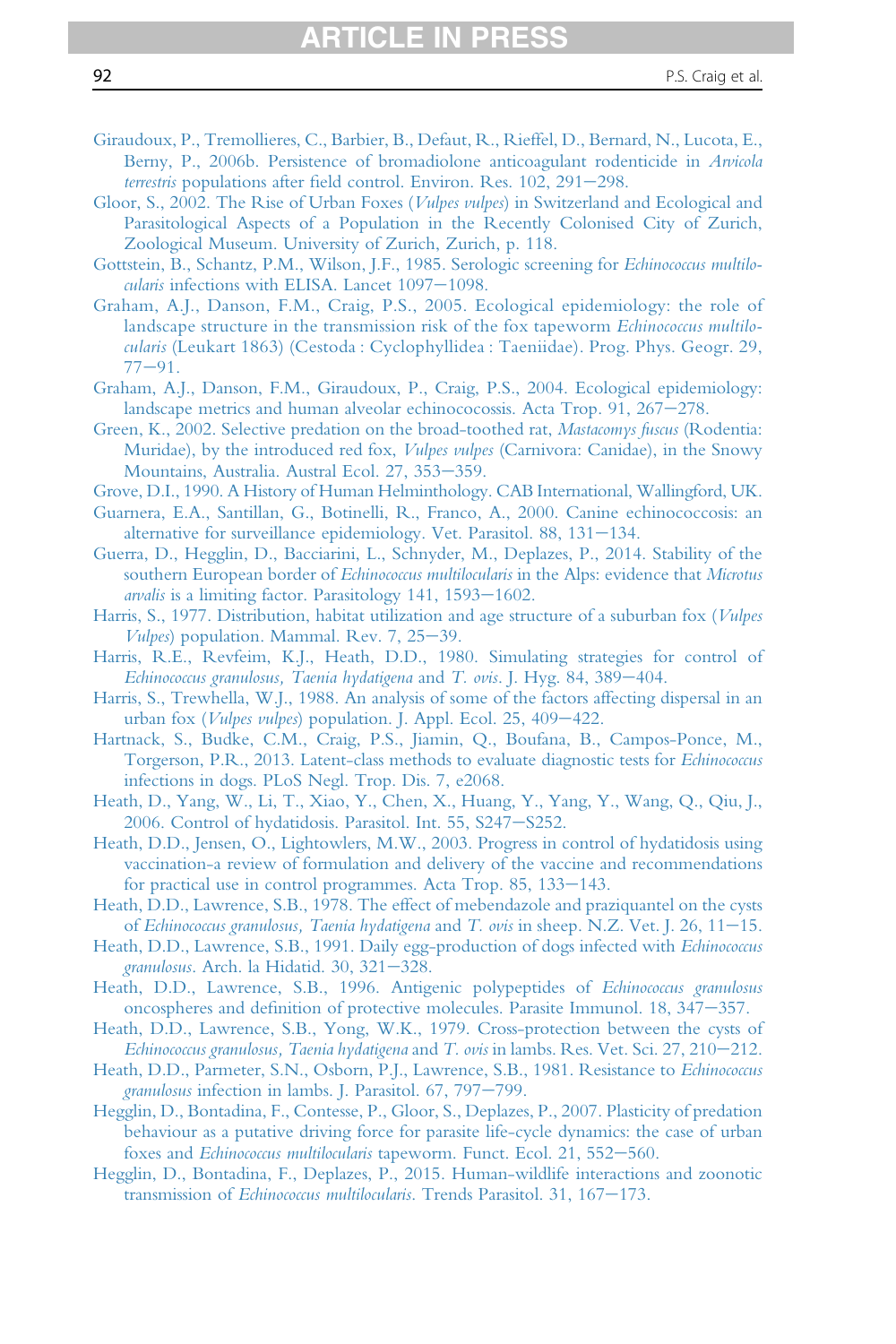- <span id="page-92-0"></span>[Hegglin, D., Bontadina, F., Gloor, S., Romig, T., Deplazes, P., Kern, P., 2008. Survey of](http://refhub.elsevier.com/S0065-308X(16)30085-9/sref141) public knowledge about *Echinococcus multilocularis* [in four European countries: need for](http://refhub.elsevier.com/S0065-308X(16)30085-9/sref141) [proactive information. BMC Public Health 8, 11.](http://refhub.elsevier.com/S0065-308X(16)30085-9/sref141)
- [Hegglin, D., Deplazes, P., 2008. Control strategy for](http://refhub.elsevier.com/S0065-308X(16)30085-9/sref142) Echinococcus multilocularis. Emerg. Infect. Dis. 14,  $1626 - 1628$ .
- [Hegglin, D., Deplazes, P., 2013. Control of](http://refhub.elsevier.com/S0065-308X(16)30085-9/sref143) Echinococcus multilocularis: strategies, feasibility and [cost](http://refhub.elsevier.com/S0065-308X(16)30085-9/sref143)-benefi[t analyses. Int. J. Parasitol. 43, 327](http://refhub.elsevier.com/S0065-308X(16)30085-9/sref143)-[337.](http://refhub.elsevier.com/S0065-308X(16)30085-9/sref143)
- [Hegglin, D., Ward, P., Deplazes, P., 2003. Anthelmintic baiting of foxes against urban](http://refhub.elsevier.com/S0065-308X(16)30085-9/sref144) contamination with Echinococcus multilocularis[. Emerg. Infect. Dis. 9, 1266](http://refhub.elsevier.com/S0065-308X(16)30085-9/sref144)-[1272.](http://refhub.elsevier.com/S0065-308X(16)30085-9/sref144)
- Helldin, J.O., Liberg, O., Glöersen, G., 2006. Lynx  $(Lynx \, lynx)$  killing red foxes (Vulpes vulpes[\) in boreal Sweden](http://refhub.elsevier.com/S0065-308X(16)30085-9/sref145)  $-$  [frequency and population effects. J. Zool. 270,](http://refhub.elsevier.com/S0065-308X(16)30085-9/sref145)  $657 - 663.$  $657 - 663.$  $657 - 663.$
- [Herd, R.P., 1977. Resistance of dogs to](http://refhub.elsevier.com/S0065-308X(16)30085-9/sref146) Echinococcus granulosus. Int. J. Parasitol 7, 135–[138.](http://refhub.elsevier.com/S0065-308X(16)30085-9/sref146)
- [Herd, R.P., Chappel, R.J., Biddell, D., 1975. Immunization of dogs against](http://refhub.elsevier.com/S0065-308X(16)30085-9/sref147) Echinococcus granulosus [using worm secretory antigens. Int. J. Parasitol. 5, 395](http://refhub.elsevier.com/S0065-308X(16)30085-9/sref147)–[399.](http://refhub.elsevier.com/S0065-308X(16)30085-9/sref147)
- [Heydon, M.J., Reynolds, J.C., 2000. Demography of rural foxes \(](http://refhub.elsevier.com/S0065-308X(16)30085-9/sref148)Vulpes vulpes) in relation to [cull intensity in three contrasting regions of Britain. J. Zool. 251, 265](http://refhub.elsevier.com/S0065-308X(16)30085-9/sref148)–[276.](http://refhub.elsevier.com/S0065-308X(16)30085-9/sref148)
- [Hofer, S., Gloor, S., Muller, U., Mathis, A., Hegglin, D., Deplazes, P., 2000. High](http://refhub.elsevier.com/S0065-308X(16)30085-9/sref149) prevalence of [Echinococcus multilocularis](http://refhub.elsevier.com/S0065-308X(16)30085-9/sref149) in urban red foxes (Vulpes vulpes) and voles (Arvicola terrestris) in the city of Zurich, Switzerland. Parasitology  $120$ ,  $135-142$ .
- [Hoida, G., Greenberg, Z., Furth, M., Malasha, Y., Craig, P.S., Schantz, P.M., Sneir, R.,](http://refhub.elsevier.com/S0065-308X(16)30085-9/sref150) [El-On, J., 1998. Prevalence and mode of transmission of](http://refhub.elsevier.com/S0065-308X(16)30085-9/sref150) Echinococcus granulosus and other helminths in animal populations in northern Israel. J. Helminthol. 72,  $127-131$ .
- [Hu, H.H., Wu, W.P., Wang, L.Y., Wang, Q., Huang, Y., Guan, Y.Y., 2013. Study of](http://refhub.elsevier.com/S0065-308X(16)30085-9/sref151) infection of Echinococcus granulosus [in yak in spring and its potential role in transmission](http://refhub.elsevier.com/S0065-308X(16)30085-9/sref151) [of cystic echinococcosis in Rangtang County of Sichuan, China. Biomed. Environ.](http://refhub.elsevier.com/S0065-308X(16)30085-9/sref151) [Sci. Bes. 26, 226](http://refhub.elsevier.com/S0065-308X(16)30085-9/sref151)-[229.](http://refhub.elsevier.com/S0065-308X(16)30085-9/sref151)
- [Huang, L., Huang, Y., Wang, Q., Xiao, N., Yi, D., Yu, W., 2011. An agent-based model for](http://refhub.elsevier.com/S0065-308X(16)30085-9/sref152) control strategies of Echinococcus granulosus[. Vet. Parasitol. 179, 84](http://refhub.elsevier.com/S0065-308X(16)30085-9/sref152)-[91.](http://refhub.elsevier.com/S0065-308X(16)30085-9/sref152)
- [Huang, Y., Heath, D.D., Yang, W., Qiu, J., Chen, X., Yang, Y., Wang, Q., Li, T.Y.,](http://refhub.elsevier.com/S0065-308X(16)30085-9/sref153) [Xiao, Y., Qiu, D.C., Xiao, N., Chen, F., Ge, S., Se, D., 2008. Epidemiology and risk](http://refhub.elsevier.com/S0065-308X(16)30085-9/sref153) [factor analysis for canine echinococcosis in a Tibetan pastoral area of Sichuan. Chin. J.](http://refhub.elsevier.com/S0065-308X(16)30085-9/sref153) [Parasitol. Parasit. 26, 245](http://refhub.elsevier.com/S0065-308X(16)30085-9/sref153)-[252.](http://refhub.elsevier.com/S0065-308X(16)30085-9/sref153)
- [Huang, Y., Yi, D.Y., Liu, L.L., Yu, W.J., Wang, Q., Li, Y.Q., Han, X.M., Qiu, D.C.,](http://refhub.elsevier.com/S0065-308X(16)30085-9/sref154) [Wang, H., Xiao, N., Wu, W.P., Heath, D.D., 2013.](http://refhub.elsevier.com/S0065-308X(16)30085-9/sref154) Echinococcus infections in Chinese dogs: a comparison of coproantigen kits. J. Helminthol.  $88$ ,  $189-195$ .
- [Inoue, T., Nonaka, N., Kanai, Y., Iwaki, T., Kamiya, M., Oku, Y., 2007. The use of](http://refhub.elsevier.com/S0065-308X(16)30085-9/sref155) [tetracycline in anthelmintic baits to assess baiting rate and drug ef](http://refhub.elsevier.com/S0065-308X(16)30085-9/sref155)ficacy against Echinococcus multilocularis [in foxes. Vet. Parasitol. 150, 88](http://refhub.elsevier.com/S0065-308X(16)30085-9/sref155)-[96.](http://refhub.elsevier.com/S0065-308X(16)30085-9/sref155)
- [Irshadullah, M., Nizami, W.A., Macpherson, C.N.L., 1989. Observations on the suitability](http://refhub.elsevier.com/S0065-308X(16)30085-9/sref156) [and importance of the domestic intermediate hosts of](http://refhub.elsevier.com/S0065-308X(16)30085-9/sref156) Echinococcus granulosus in Uttar [Pradesh, India. J. Helminthol. 63, 39](http://refhub.elsevier.com/S0065-308X(16)30085-9/sref156)-[45.](http://refhub.elsevier.com/S0065-308X(16)30085-9/sref156)
- [Irabedra, P., Ferreira, C., Sayes, J., Elola, S., Rodriguez, M., Morel, N., et al., 2016. Control](http://refhub.elsevier.com/S0065-308X(16)30085-9/sref157) [programme for cystic echinococcosis in Uruguay. Mem. Inst. Oswaldo Cruz, Rio de](http://refhub.elsevier.com/S0065-308X(16)30085-9/sref157) [Janeiro \(in press\).](http://refhub.elsevier.com/S0065-308X(16)30085-9/sref157)
- [Ishikawa, H., Ohga, Y., Doi, R., 2003. A model for the transmission of](http://refhub.elsevier.com/S0065-308X(16)30085-9/sref158) Echinococcus multilocularis [in Hokkaido, Japan. Parasitol. Res. 91, 444](http://refhub.elsevier.com/S0065-308X(16)30085-9/sref158)-[451.](http://refhub.elsevier.com/S0065-308X(16)30085-9/sref158)
- [Isaksson, M., Hagstrom, A., Armua-Fernandez, M.T., Wahlstrom, H., Agren, E.O.,](http://refhub.elsevier.com/S0065-308X(16)30085-9/sref159) [Miller, A., Holmberg, A., Lukacs, M., Casulli, A., Deplazes, P., Juremalm, M., 2015.](http://refhub.elsevier.com/S0065-308X(16)30085-9/sref159) [A semi-automated magnetic capture probe based DNA extraction and real-time PCR](http://refhub.elsevier.com/S0065-308X(16)30085-9/sref159) [method applied in the Swedish surveillance of](http://refhub.elsevier.com/S0065-308X(16)30085-9/sref159) *Echinococcus multilocularis* in red fox (*Vulpes* vulpes[\) faecal samples. Parasites Vectors 7, 583.](http://refhub.elsevier.com/S0065-308X(16)30085-9/sref159)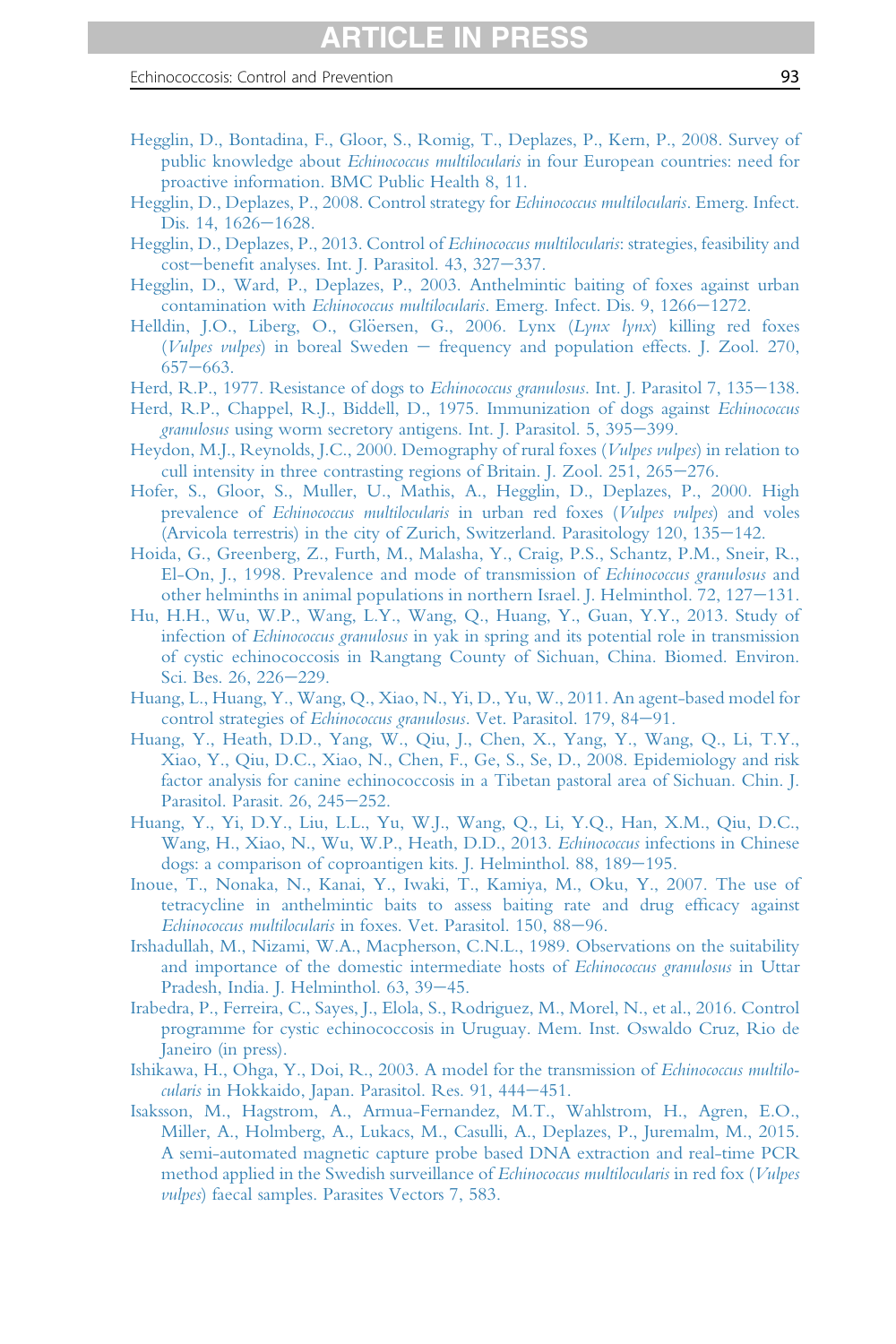# ARTICLE IN PRESS

- <span id="page-93-0"></span>[Ito, A., Romig, T., Takahashi, K., 2003a. Perspective on control options for](http://refhub.elsevier.com/S0065-308X(16)30085-9/sref160) Echinococcus multilocularis [with particular reference to Japan. Parasitology 127, S159](http://refhub.elsevier.com/S0065-308X(16)30085-9/sref160)-[S172.](http://refhub.elsevier.com/S0065-308X(16)30085-9/sref160)
- [Ito, A., Smyth, J.D., 1987. Adult cestodes immunology of the lumen-dwelling cestode](http://refhub.elsevier.com/S0065-308X(16)30085-9/sref161) [infections. In: Soulsby, E.J.L. \(Ed.\), Immune Responses in Parasitic Infections:](http://refhub.elsevier.com/S0065-308X(16)30085-9/sref161) [Immunology, Immunopathology and Immunoprophylaxis, Trematodes and Cestodes,](http://refhub.elsevier.com/S0065-308X(16)30085-9/sref161) [vol. 2. CRC Press, Boca Raton, pp. 115](http://refhub.elsevier.com/S0065-308X(16)30085-9/sref161)-[163.](http://refhub.elsevier.com/S0065-308X(16)30085-9/sref161)
- [Ito, A., Urbani, C., Jiamin, Q., Vuitton, D.A., Dongchuan, Q., Heath, D.D., Craig, P.S.,](http://refhub.elsevier.com/S0065-308X(16)30085-9/sref162) [Zheng, F., Schantz, P.M., 2003b. Control of echinococcosis and cysticercosis: a public](http://refhub.elsevier.com/S0065-308X(16)30085-9/sref162) health challenge to international cooperation in China. Acta Trop.  $86, 3-17$ .
- [Jacob, J., Manson, P., Barfknecht, R., Fredricks, T., 2014. Common vole \(](http://refhub.elsevier.com/S0065-308X(16)30085-9/sref163)Microtus arvalis) [ecology and management: implications for risk assessment of plant protection](http://refhub.elsevier.com/S0065-308X(16)30085-9/sref163) [products. Pest Manag. Sci. 70, 869](http://refhub.elsevier.com/S0065-308X(16)30085-9/sref163)-[878.](http://refhub.elsevier.com/S0065-308X(16)30085-9/sref163)
- [Jenkins, D.J., 2005. Hydatid control in Australia: where it began, what we have achieved and](http://refhub.elsevier.com/S0065-308X(16)30085-9/sref164) [where to from here. Int. J. Parasitol. 35, 733](http://refhub.elsevier.com/S0065-308X(16)30085-9/sref164)-[740.](http://refhub.elsevier.com/S0065-308X(16)30085-9/sref164)
- [Jenkins, D.J., Lievaart, J.J., Boufana, B.B., Lett, W.S., Bradshaw, H., Armua-Fernandez, M.T.,](http://refhub.elsevier.com/S0065-308X(16)30085-9/sref165) 2014. Echinococcus granulosus [and other intestinal helminths: current status of prevalence and](http://refhub.elsevier.com/S0065-308X(16)30085-9/sref165) [management in rural dogs of eastern Australia. Aust. Vet. J. 92, 292](http://refhub.elsevier.com/S0065-308X(16)30085-9/sref165)-[298.](http://refhub.elsevier.com/S0065-308X(16)30085-9/sref165)
- Jenkins, D.J., Rickard, M.D., 1986. Specifi[c antibody responses in dogs experimentally](http://refhub.elsevier.com/S0065-308X(16)30085-9/sref166) infected with Echinococcus granulosus[. Am. J. Trop. Med. Hyg. 35, 345](http://refhub.elsevier.com/S0065-308X(16)30085-9/sref166)-[349.](http://refhub.elsevier.com/S0065-308X(16)30085-9/sref166)
- [Jimenez, S., Perez, A., Gil, H., Schantz, P.M., Ramalle, E., Juste, R.A., 2002. Progress in](http://refhub.elsevier.com/S0065-308X(16)30085-9/sref167) [control of cystic echinococcosis in La Rioja, Spain: decline in infection prevalences in](http://refhub.elsevier.com/S0065-308X(16)30085-9/sref167) [human and animal hosts and economic costs and bene](http://refhub.elsevier.com/S0065-308X(16)30085-9/sref167)fits. Acta Trop. 83, 213–[221.](http://refhub.elsevier.com/S0065-308X(16)30085-9/sref167)
- John, K., Kazwala, R., Mfi[nanga, G.S., 2008. Knowledge of causes, clinical features and](http://refhub.elsevier.com/S0065-308X(16)30085-9/sref168) [diagnosis of common zoonoses among medical practitioners in Tanzania. BMC Infect.](http://refhub.elsevier.com/S0065-308X(16)30085-9/sref168) [Dis. 8, 162.](http://refhub.elsevier.com/S0065-308X(16)30085-9/sref168)
- [Kachani, M., Heath, D., 2014. Dog population management for the control of human](http://refhub.elsevier.com/S0065-308X(16)30085-9/sref169) [echinococcosis. Acta Trop. 139, 99](http://refhub.elsevier.com/S0065-308X(16)30085-9/sref169)-[108.](http://refhub.elsevier.com/S0065-308X(16)30085-9/sref169)
- [Kagan, I.G., 1968. A review of serological tests for the diagnosis of hydatid disease. Bull.](http://refhub.elsevier.com/S0065-308X(16)30085-9/sref170) [World Health Organ. 39, 25](http://refhub.elsevier.com/S0065-308X(16)30085-9/sref170)-[37.](http://refhub.elsevier.com/S0065-308X(16)30085-9/sref170)
- [Kapel, C.M.O., Torgerson, P.R., Thompson, R.C.A., Deplazes, P., 2006. Reproductive](http://refhub.elsevier.com/S0065-308X(16)30085-9/sref171) potential of Echinococcus multilocularis [in experimentally infected foxes, dogs, raccoon](http://refhub.elsevier.com/S0065-308X(16)30085-9/sref171) dogs and cats. Int. J. Parasitol.  $36, 79-86$ .
- [Kern, P., Ammon, A., Kron, M., Sinn, G., Sander, S., Petersen, L.R., Gaus, W., 2004. Risk](http://refhub.elsevier.com/S0065-308X(16)30085-9/sref172) [factors for alveolar echinococcosis in humans. Emerg. Infect. Dis. 10, 2088](http://refhub.elsevier.com/S0065-308X(16)30085-9/sref172)-[2093.](http://refhub.elsevier.com/S0065-308X(16)30085-9/sref172)
- [Kern, P., Bardonnet, K., Renner, E., Auer, H., Pawlowski, Z., Ammann, R.W.,](http://refhub.elsevier.com/S0065-308X(16)30085-9/sref173) [Vuitton, D.A., Kern, P., 2003. European Echinococcosis Registry: assessment of human](http://refhub.elsevier.com/S0065-308X(16)30085-9/sref173) [alveolar echinococcosis in Europe from 1982 to 2000. Emerg. Infect. Dis. 9, 343](http://refhub.elsevier.com/S0065-308X(16)30085-9/sref173)-[349.](http://refhub.elsevier.com/S0065-308X(16)30085-9/sref173)
- [Koenig, A., Romig, T., Janko, C., Hildenbrand, R., Holzhofer, E., Kotulski, Y., Ludt, C.,](http://refhub.elsevier.com/S0065-308X(16)30085-9/sref174) [Merli, M., Eggenhofer, S., Thoma, D., Vilsmeier, J., Zannantonio, D., 2008. Integrated](http://refhub.elsevier.com/S0065-308X(16)30085-9/sref174)baiting concept against Echinococcus multilocularis [in foxes is successful in southern Bavaria,](http://refhub.elsevier.com/S0065-308X(16)30085-9/sref174) [Germany. Eur. J. Wildlife Res. 54, 439](http://refhub.elsevier.com/S0065-308X(16)30085-9/sref174)-[447.](http://refhub.elsevier.com/S0065-308X(16)30085-9/sref174)
- [Kotler, B.P., Brown, J.S., Mitchell, W.A., 1994. The role of predation in shaping the behavior,](http://refhub.elsevier.com/S0065-308X(16)30085-9/sref175) [morphology and community organization](http://refhub.elsevier.com/S0065-308X(16)30085-9/sref175) of desert rodents. Aust. J. Zool. 42, 449–[466.](http://refhub.elsevier.com/S0065-308X(16)30085-9/sref175)
- [Krabbe, H., 1864. Observations for Icelanders on hydatids and precautions against them](http://refhub.elsevier.com/S0065-308X(16)30085-9/sref176) [\(Translated by I.R. Maxwell with forward by T.C.Beard\). Aust. Vet. J. 49, 394](http://refhub.elsevier.com/S0065-308X(16)30085-9/sref176)-[401](http://refhub.elsevier.com/S0065-308X(16)30085-9/sref176) [\(1973\).](http://refhub.elsevier.com/S0065-308X(16)30085-9/sref176)
- [Kreidl, P., Allerberger, F., Judmaier, G., Auer, H., Aspock, H., Hall, A.J., 1998.](http://refhub.elsevier.com/S0065-308X(16)30085-9/sref177) [Domestic pets as risk factors for alveolar hydatid disease in Austria. Am. J. Epidemiol.](http://refhub.elsevier.com/S0065-308X(16)30085-9/sref177) [147, 978](http://refhub.elsevier.com/S0065-308X(16)30085-9/sref177)-[981.](http://refhub.elsevier.com/S0065-308X(16)30085-9/sref177)
- [Lahmar, S., Boufana, B., Jebabli, L., Craig, P.S., Ayari, H., Basti, T., Dhibi, M.,](http://refhub.elsevier.com/S0065-308X(16)30085-9/sref178) [Torgerson, P.R., 2014. Modelling the transmission dynamics of cystic echinococcosis](http://refhub.elsevier.com/S0065-308X(16)30085-9/sref178) [in donkeys of different ages from Tunisia. Vet. Parasitol. 205, 119](http://refhub.elsevier.com/S0065-308X(16)30085-9/sref178)-[124.](http://refhub.elsevier.com/S0065-308X(16)30085-9/sref178)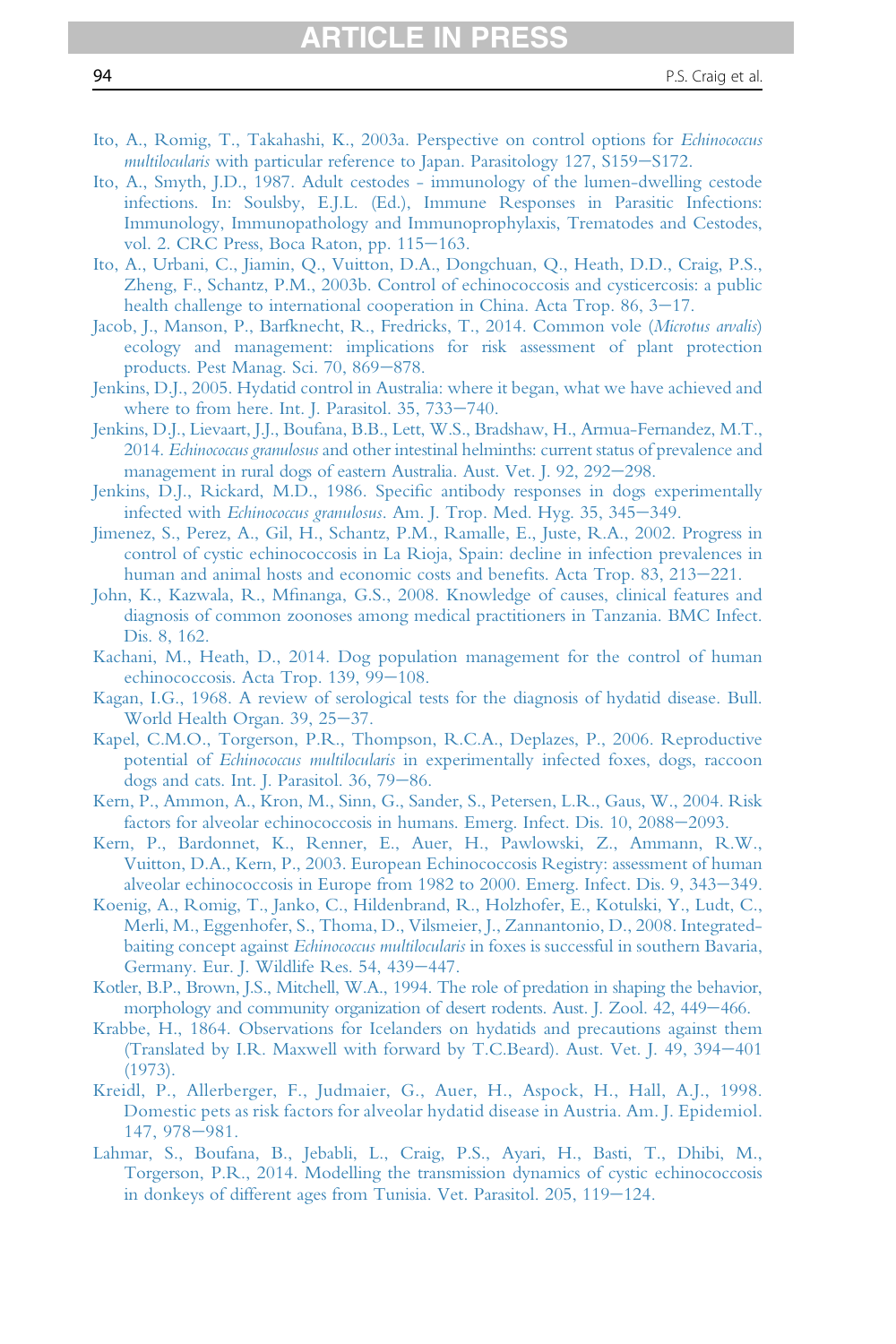- <span id="page-94-0"></span>[Lahmar, S., Debbek, H., Zhang, L.H., McManus, D.P., Souissi, A., Chelly, S.,](http://refhub.elsevier.com/S0065-308X(16)30085-9/sref179) [Torgerson, P.R., 2004. Transmission dynamics of the](http://refhub.elsevier.com/S0065-308X(16)30085-9/sref179) Echinococcus granulosus sheep-dog strain (G1 genotype) in camels in Tunisia. Vet. Parasitol.  $121, 151-156$ .
- [Lahmar, S., Kilani, M., Torgerson, P.R., 2001. Frequency distributions of](http://refhub.elsevier.com/S0065-308X(16)30085-9/sref180) Echinococcus granulosus [and other helminths in stray dogs in Tunisia. Ann. Trop. Med. Parasitol. 95, 69](http://refhub.elsevier.com/S0065-308X(16)30085-9/sref180)-[76.](http://refhub.elsevier.com/S0065-308X(16)30085-9/sref180)
- [Lahmar, S., Lahmar, S., Boufana, B., Bradshaw, H., Craig, P.S., 2007. Screening for](http://refhub.elsevier.com/S0065-308X(16)30085-9/sref181) Echinococcus granulosus [in dogs: comparison between arecoline purgation, coproELISA](http://refhub.elsevier.com/S0065-308X(16)30085-9/sref181) and coproPCR with necropsy in pre-patent infections. Vet. Parasitol.  $144$ ,  $287-292$ .
- Lahmar, S., Trifi[, M., Ben Naceur, S., Bouchhima, T., Lahouar, N., Lamouchi, I.,](http://refhub.elsevier.com/S0065-308X(16)30085-9/sref182) [Ma](http://refhub.elsevier.com/S0065-308X(16)30085-9/sref182)^[amouri, N., Selmi, R., Dhibi, M., Torgerson, P.R., 2013. Cystic echinococcosis in](http://refhub.elsevier.com/S0065-308X(16)30085-9/sref182) [slaughtered domestic ruminants from Tunisia. J. Helminthol. 87, 318](http://refhub.elsevier.com/S0065-308X(16)30085-9/sref182)-[325.](http://refhub.elsevier.com/S0065-308X(16)30085-9/sref182)
- [Larrieu, E., Belotto, A., Arambulo, P., Tamayo, H., 2004a. Cystic echinococcosis:](http://refhub.elsevier.com/S0065-308X(16)30085-9/sref183) [epidemiology and control in South America. Parasitol. Lat. 59, 82](http://refhub.elsevier.com/S0065-308X(16)30085-9/sref183)–[89.](http://refhub.elsevier.com/S0065-308X(16)30085-9/sref183)
- [Larrieu, E., Costa, M., Cantoni, G., Labanchi, J.L., Bigatti, R., Aquino, A., Araya, D., et al.,](http://refhub.elsevier.com/S0065-308X(16)30085-9/sref184) [2000a. Rate of infection and reinfection by](http://refhub.elsevier.com/S0065-308X(16)30085-9/sref184) Echinococcus granulosus in rural dogs of the [province of Rio Negro, Argentina. Vet. Parasitol. 87, 281](http://refhub.elsevier.com/S0065-308X(16)30085-9/sref184)-[286.](http://refhub.elsevier.com/S0065-308X(16)30085-9/sref184)
- [Larrieu, E., Costa, M., Cantoni, G., Labanchi, J., Bigatti, R., Perez, A., Araya, D.,](http://refhub.elsevier.com/S0065-308X(16)30085-9/sref185) [Mancini, S., Herrero, E., Talmon, G., Romeo, S., Thakur, A., 2000b. Control program](http://refhub.elsevier.com/S0065-308X(16)30085-9/sref185) [of hydatid disease in the province of Rio Negro, Argentina, 1980](http://refhub.elsevier.com/S0065-308X(16)30085-9/sref185)-[1997. Bol. Chil.](http://refhub.elsevier.com/S0065-308X(16)30085-9/sref185) [Parasit. 55, 49](http://refhub.elsevier.com/S0065-308X(16)30085-9/sref185)-[53.](http://refhub.elsevier.com/S0065-308X(16)30085-9/sref185)
- [Larrieu, E., Del Carpio, M., Salvitti, J., Mercapide, C., Sustersic, J., Panomarenko, H.,](http://refhub.elsevier.com/S0065-308X(16)30085-9/sref186) [Costa, M., Bigatti, R., Labanchi, J., Herrero, E., Cantoni, G., Perez, A., Odiozola, M.,](http://refhub.elsevier.com/S0065-308X(16)30085-9/sref186) [2004b. Ultrasonographic diagnosis and medical treatment of human cystic echinococcosis](http://refhub.elsevier.com/S0065-308X(16)30085-9/sref186) in asymptomatic school age carriers:  $5$  years of follow-up. Acta Trop.  $91, 5-13$ .
- [Larrieu, E., Herrero, E., Mujica, G., Labanchi, J.L., Araya, D., Grizmado, C., Calabro, A.,](http://refhub.elsevier.com/S0065-308X(16)30085-9/sref187) [Talmon, G., Ruesta, G., Perez, A., Gatti, A., Santillan, G., Cabrera, M., Arezzo, M.,](http://refhub.elsevier.com/S0065-308X(16)30085-9/sref187) [Seleiman, M., Cavagion, L., Cachau, M.G., Alvarez Rojas, C.A., Gino, L.,](http://refhub.elsevier.com/S0065-308X(16)30085-9/sref187) [Gauci, C.G., Heath, D.D., Lamberti, R., Lightowlers, M.W., 2013. Pilot](http://refhub.elsevier.com/S0065-308X(16)30085-9/sref187) field trial of [the EG95 vaccine against ovine cystic echinococcosis in Rio Negro, Argentina: early](http://refhub.elsevier.com/S0065-308X(16)30085-9/sref187) impact and preliminary data. Acta Trop.  $127$ ,  $143-151$ .
- [Larrieu, E., Mujica, G., Gauci, C.G., Vizcaychipi, K., Seleiman, M., Herrero, E.,](http://refhub.elsevier.com/S0065-308X(16)30085-9/sref188) [Labanchi, J.L., Araya, D., Sepulveda, L., Grizmado, C., Calabro, A., Talmon, G.,](http://refhub.elsevier.com/S0065-308X(16)30085-9/sref188) [Poggio, T.V., Crowley, P., Cespedes, G., Santillan, G., Garcia Cachau, M.,](http://refhub.elsevier.com/S0065-308X(16)30085-9/sref188) [Lamberti, R., Gino, L., Donadeu, M., Lightowlers, M.W., 2015. Pilot](http://refhub.elsevier.com/S0065-308X(16)30085-9/sref188) field trial of [the EG95 vaccine against ovine cystic echinococcosis in Rio Negro, Argentina: second](http://refhub.elsevier.com/S0065-308X(16)30085-9/sref188) [study of impact. PLoS Negl. Trop. Dis. 9, e0004134.](http://refhub.elsevier.com/S0065-308X(16)30085-9/sref188)
- [Larrieu, E., Zanini, F., 2012. Critical analysis of cystic echinococcosis control programs and](http://refhub.elsevier.com/S0065-308X(16)30085-9/sref189) [praziquantel use in South America, 1974](http://refhub.elsevier.com/S0065-308X(16)30085-9/sref189)–[2010. Rev. Panam. Salud Publica 31, 81](http://refhub.elsevier.com/S0065-308X(16)30085-9/sref189)–[87.](http://refhub.elsevier.com/S0065-308X(16)30085-9/sref189)
- [Lass, A., Szostakowska, B., Myjak, P., Korzeniewski, K., 2015. The](http://refhub.elsevier.com/S0065-308X(16)30085-9/sref190) first detection of Echinococcus multilocularis [DNA in environmental fruit, vegetable, and mushroom samples](http://refhub.elsevier.com/S0065-308X(16)30085-9/sref190) [using nested PCR. Parasitol. Res. 114, 4023](http://refhub.elsevier.com/S0065-308X(16)30085-9/sref190)-[4029.](http://refhub.elsevier.com/S0065-308X(16)30085-9/sref190)
- [Lembo, T., Craig, P.S., Miles, M.A., Hampson, K.R., Meslin, F.X., 2013. Zoonoses](http://refhub.elsevier.com/S0065-308X(16)30085-9/sref191) [prevention, control, and elimination in dogs. In: Macpherson, C.N.L., Meslin, F.X.,](http://refhub.elsevier.com/S0065-308X(16)30085-9/sref191) [Wandeler, A.I. \(Eds.\), Dogs, Zoonoses and Public Health. CABI, Wallingford, UK,](http://refhub.elsevier.com/S0065-308X(16)30085-9/sref191) pp.  $205 - 258$ .
- [Lewis, F.I., Otero-Abad, B., Hegglin, D., Deplazes, P., Torgerson, P.R., 2014. Dynamics of](http://refhub.elsevier.com/S0065-308X(16)30085-9/sref192) [the force of infection: insights from](http://refhub.elsevier.com/S0065-308X(16)30085-9/sref192) Echinococcus multilocularis infection in foxes. PLoS [Negl. Trop. Dis. 8, e2731.](http://refhub.elsevier.com/S0065-308X(16)30085-9/sref192)
- [Li, T., Chen, X., Ren, Z., Qiu, J., Qiu, D., Xiao, N., Ito, A., Wang, H., Giraudoux, P.,](http://refhub.elsevier.com/S0065-308X(16)30085-9/sref193) [Sako, Y., Nakao, M., Craig, P.S., 2010. Widespread co-endemicity of human cystic](http://refhub.elsevier.com/S0065-308X(16)30085-9/sref193) [and alveolar echinococcosis on the eastern Tibetan Plateau, China. Acta Trop. 113,](http://refhub.elsevier.com/S0065-308X(16)30085-9/sref193)  $248 - 256$  $248 - 256$ .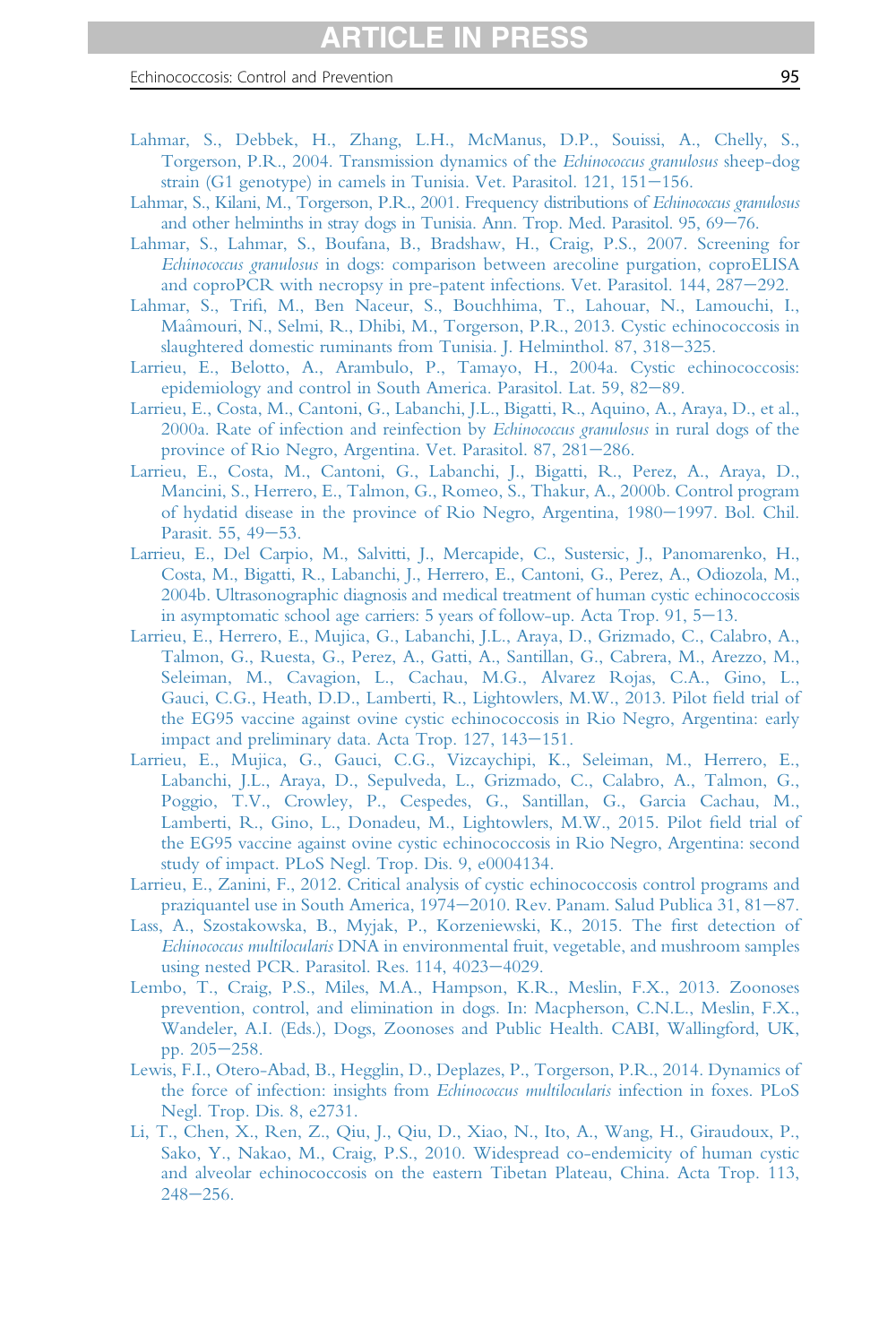- <span id="page-95-0"></span>[Liccioli, S., Giraudoux, P., Deplazes, P., Massolo, A., 2015. Wilderness in the](http://refhub.elsevier.com/S0065-308X(16)30085-9/sref194) "city" [revisited: different urbes shape transmission of](http://refhub.elsevier.com/S0065-308X(16)30085-9/sref194) Echinococcus multilocularis by altering [predator and prey communities. Trends Parasitol. 31, 267](http://refhub.elsevier.com/S0065-308X(16)30085-9/sref194)-[305.](http://refhub.elsevier.com/S0065-308X(16)30085-9/sref194)
- [Liccioli, S., Kutz, S.J., Ruckstuhl, K.E., Massolo, A., 2014. Spatial heterogeneity and](http://refhub.elsevier.com/S0065-308X(16)30085-9/sref195) temporal variations in Echinococcus multilocularis [infections in wild hosts in a North](http://refhub.elsevier.com/S0065-308X(16)30085-9/sref195) [American urban setting. Int. J. Parasitol. 44, 457](http://refhub.elsevier.com/S0065-308X(16)30085-9/sref195)-[465.](http://refhub.elsevier.com/S0065-308X(16)30085-9/sref195)
- [Lieury, N., Ruette, S., Devillard, S., Albaret, M., Drouyer, F., Baudoux, B., Millon, A.,](http://refhub.elsevier.com/S0065-308X(16)30085-9/sref196) [2015. Compensatory immigration challenges predator control: an experimental](http://refhub.elsevier.com/S0065-308X(16)30085-9/sref196) [evidence-based approach improves management. J. Wildlife Manag. 79, 425](http://refhub.elsevier.com/S0065-308X(16)30085-9/sref196)-[434.](http://refhub.elsevier.com/S0065-308X(16)30085-9/sref196)
- [Lightowlers, M.W., 1990. Cestode infections in animals: immunological diagnosis and](http://refhub.elsevier.com/S0065-308X(16)30085-9/sref197) [vaccination. Rev. Sci. Tech. 9, 463](http://refhub.elsevier.com/S0065-308X(16)30085-9/sref197)-[487.](http://refhub.elsevier.com/S0065-308X(16)30085-9/sref197)
- [Lightowlers, M.W., 2006. Cestode vaccines: origins, current status and future prospects.](http://refhub.elsevier.com/S0065-308X(16)30085-9/sref198) [Parasitology 133, S27](http://refhub.elsevier.com/S0065-308X(16)30085-9/sref198)-[S42.](http://refhub.elsevier.com/S0065-308X(16)30085-9/sref198)
- [Lightowlers, M.W., 2012. Cysticercosis and echinococcosis. Curr. Top. Microbiol.](http://refhub.elsevier.com/S0065-308X(16)30085-9/sref199) [Immunol. 315](http://refhub.elsevier.com/S0065-308X(16)30085-9/sref199)-[335.](http://refhub.elsevier.com/S0065-308X(16)30085-9/sref199)
- [Lightowlers, M.W., Jensen, O., Fernandez, E., Iriarte, J.A., Woollard, D.J., Gauci, C.G.,](http://refhub.elsevier.com/S0065-308X(16)30085-9/sref200) [Jenkins, D.J., Heath, D.D., 1999. Vaccination trials in Australia and Argentina](http://refhub.elsevier.com/S0065-308X(16)30085-9/sref200) confi[rm the effectiveness of the EG95 hydatid vaccine in sheep. Int. J. Parasitol.](http://refhub.elsevier.com/S0065-308X(16)30085-9/sref200)  $29,531-534.$  $29,531-534.$
- [Lightowlers, M.W., Lawrence, S.B., Gauci, C.G., Young, J., Ralston, M.J., Maas, D.,](http://refhub.elsevier.com/S0065-308X(16)30085-9/sref201) [Heath, D.D., 1996. Vaccination against hydatidosis using a de](http://refhub.elsevier.com/S0065-308X(16)30085-9/sref201)fined recombinant [antigen. Parasite Immunol. 18, 457](http://refhub.elsevier.com/S0065-308X(16)30085-9/sref201)-[462.](http://refhub.elsevier.com/S0065-308X(16)30085-9/sref201)
- [Lightowlers, M.W., Mitchell, G.F., Rickard, M.D., 1993. Cestodes. In: Warren, K.S.,](http://refhub.elsevier.com/S0065-308X(16)30085-9/sref202) [Agabian, N. \(Eds.\), Immunology and Molecular Biology of Parasitic Infections. Black](http://refhub.elsevier.com/S0065-308X(16)30085-9/sref202)well Scientifi[c, Cambridge, pp. 438](http://refhub.elsevier.com/S0065-308X(16)30085-9/sref202)-[472.](http://refhub.elsevier.com/S0065-308X(16)30085-9/sref202)
- [Lightowlers, M.W., Rickard, M.D., Honey, R.D., 1986. Serum antibody response following](http://refhub.elsevier.com/S0065-308X(16)30085-9/sref203) [parenteral immunization with hydatid cyst](http://refhub.elsevier.com/S0065-308X(16)30085-9/sref203) fluid in sheep infected with Echinococcus granulosus[. Am. J. Trop. Med. Hyg. 35, 818](http://refhub.elsevier.com/S0065-308X(16)30085-9/sref203)-[823.](http://refhub.elsevier.com/S0065-308X(16)30085-9/sref203)
- [Lightowlers, M.W., Rickard, M.D., Honey, R.D., Obendorf, D.L., Mitchell, G.F., 1984.](http://refhub.elsevier.com/S0065-308X(16)30085-9/sref204) Serological diagnosis of *Echinococcus granulosus* [infection in sheep using cyst](http://refhub.elsevier.com/S0065-308X(16)30085-9/sref204) fluid antigen processed by antibody affinity chromatography. Aust. Vet.  $I. 61, 101-108$ .
- [Lloyd, S., Martin, S.C., Walters, T.M., Soulsby, E.J., 1991. Use of sentinel lambs for early](http://refhub.elsevier.com/S0065-308X(16)30085-9/sref205) [monitoring of the South Powys Hydatidosis Control Scheme: prevalence of](http://refhub.elsevier.com/S0065-308X(16)30085-9/sref205) Echinococcus granulosus [and some other helminths. Vet. Rec. 129, 73](http://refhub.elsevier.com/S0065-308X(16)30085-9/sref205)-[76.](http://refhub.elsevier.com/S0065-308X(16)30085-9/sref205)
- [Lloyd, S., Walters, T.M.H., Craig, P.S., 1998. Use of sentinel lambs to study the effect of an](http://refhub.elsevier.com/S0065-308X(16)30085-9/sref206) [education program on control of transmission of](http://refhub.elsevier.com/S0065-308X(16)30085-9/sref206) Echinococcus granulosus in South Powys, [Wales. Bull. Wildlife Health Organ. 76, 469](http://refhub.elsevier.com/S0065-308X(16)30085-9/sref206)-[473.](http://refhub.elsevier.com/S0065-308X(16)30085-9/sref206)
- [Lopera, I., Moro, P.L., Chavez, A., Montes, G., Gonzales, A., Gilman, R.H., 2003. Field](http://refhub.elsevier.com/S0065-308X(16)30085-9/sref207) [evaluation of a coproantigen enzyme-linked immunosorbent assay for diagnosis of](http://refhub.elsevier.com/S0065-308X(16)30085-9/sref207) canine echinococcosis in a rural Andean village in Peru. Vet. Parasitol.  $117, 37-42$ .
- [Loveless, R.M., Andersen, F.L., Ramsay, M.J., Hedelius, R.K., 1978.](http://refhub.elsevier.com/S0065-308X(16)30085-9/sref208) Echinococcus granulosus in dogs and sheep in central Utah,  $1971-1976$ . Am. J. Vet. Res. 39,  $499-502$ .
- Macdonald, D.W., 1977. On food preference in the red fox. Mammal. Rev.  $7, 7-23$ .
- [Macpherson, C.N.L., 1995. The effect of transhumance on the epidemiology of animal](http://refhub.elsevier.com/S0065-308X(16)30085-9/sref210) [diseases. Prev. Vet. Med. 25, 213](http://refhub.elsevier.com/S0065-308X(16)30085-9/sref210)-[224.](http://refhub.elsevier.com/S0065-308X(16)30085-9/sref210)
- [Macpherson, C.N.L., Bartholomot, B., Frider, B., 2003. Application of ultrasound in](http://refhub.elsevier.com/S0065-308X(16)30085-9/sref211) [diagnosis, treatment, epidemiology, public health and control of](http://refhub.elsevier.com/S0065-308X(16)30085-9/sref211) Echinococcus granulosus and  $E.$  multilocularis. Parasitology  $127$ , S21-[S35.](http://refhub.elsevier.com/S0065-308X(16)30085-9/sref211)
- [Macpherson, C.N.L., Wachira, T.M., 1997. Cystic echinococcosis in Africa south of the](http://refhub.elsevier.com/S0065-308X(16)30085-9/sref212) [Sahara. In: Andersen, F.L., Ouhelli, H., Kachani, M. \(Eds.\), Compendium on Cystic](http://refhub.elsevier.com/S0065-308X(16)30085-9/sref212) [Echinococcosis in Africa and in Middle Eastern Countries with Special Reference to](http://refhub.elsevier.com/S0065-308X(16)30085-9/sref212) [Morocco. Brigham Young University Print Services, Provo, pp. 245](http://refhub.elsevier.com/S0065-308X(16)30085-9/sref212)-[277.](http://refhub.elsevier.com/S0065-308X(16)30085-9/sref212)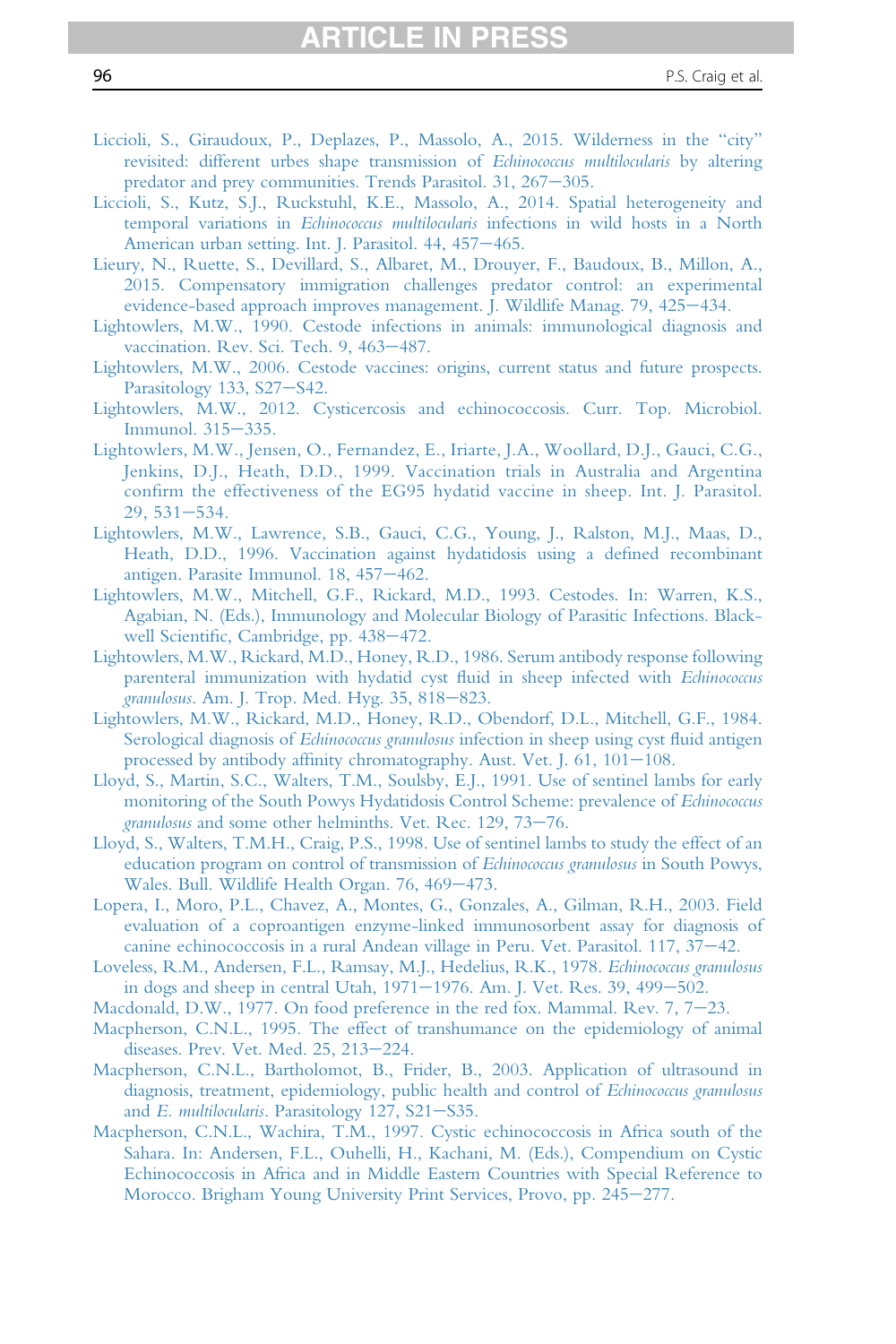- <span id="page-96-0"></span>[Macpherson, C.N.L., Zeyhle, E., Romig, T., 1984. An](http://refhub.elsevier.com/S0065-308X(16)30085-9/sref213) Echinococcus pilot control programme [for north-west Turkana. Ann. Trop. Med. Parasitol. 78, 188](http://refhub.elsevier.com/S0065-308X(16)30085-9/sref213)–[192.](http://refhub.elsevier.com/S0065-308X(16)30085-9/sref213)
- [Malgor, R., Nonaka, N., Basmadjian, I., Sakai, H., Carambula, B., Oku, Y., Carmona, C.,](http://refhub.elsevier.com/S0065-308X(16)30085-9/sref214) [Kamiya, M., 1997. Coproantigen detection in dogs experimentally and naturally infected](http://refhub.elsevier.com/S0065-308X(16)30085-9/sref214) with Echinococcus granulosus [by a monoclonal antibody-based enzyme-linked immunosor](http://refhub.elsevier.com/S0065-308X(16)30085-9/sref214)[bent assay. Int. J. Parasitol. 27, 1605](http://refhub.elsevier.com/S0065-308X(16)30085-9/sref214)-[1612.](http://refhub.elsevier.com/S0065-308X(16)30085-9/sref214)
- [Manzano-Roman, R., Sanchez-Ovejero, C., Hernandez-Gonzalez, A., Casulli, A., Siles-](http://refhub.elsevier.com/S0065-308X(16)30085-9/sref215)[Lucas, M., 2015. Serological diagnosis and follow-up of human cystic echinococcosis:](http://refhub.elsevier.com/S0065-308X(16)30085-9/sref215) [a new hope for the future? Biomed. Res. Int. 428205.](http://refhub.elsevier.com/S0065-308X(16)30085-9/sref215)
- [Marcotty, T., Thys, E., Conrad, P., Godfroid, J., Craig, P.S., Zinsstag, J., et al., 2013.](http://refhub.elsevier.com/S0065-308X(16)30085-9/sref216) [Intersectoral collaboration between the medical and veterinary professionals in low](http://refhub.elsevier.com/S0065-308X(16)30085-9/sref216)[resource societies: the role of research and training institutions. Com. Immun. Microb.](http://refhub.elsevier.com/S0065-308X(16)30085-9/sref216) [Infect. Dis. 36, 233](http://refhub.elsevier.com/S0065-308X(16)30085-9/sref216)-[239.](http://refhub.elsevier.com/S0065-308X(16)30085-9/sref216)
- [Martin, G., 2003. The role of small ground-foraging mammals in topsoil health and biodi](http://refhub.elsevier.com/S0065-308X(16)30085-9/sref217)[versity: implications to management and restoration. Ecol. Manage. Restor. 4, 114](http://refhub.elsevier.com/S0065-308X(16)30085-9/sref217)–[119.](http://refhub.elsevier.com/S0065-308X(16)30085-9/sref217)
- [Mastin, A., Brouwer, A., Fox, M., Craig, P.S., Guiti](http://refhub.elsevier.com/S0065-308X(16)30085-9/sref218)án, J., Li, W., Stevens, K., 2011. Spatial and temporal investigation of Echinococcus granulosus [coproantigen prevalence in farm](http://refhub.elsevier.com/S0065-308X(16)30085-9/sref218) [dogs in South Powys, Wales. Vet. Parasitol. 178, 100](http://refhub.elsevier.com/S0065-308X(16)30085-9/sref218)-[107.](http://refhub.elsevier.com/S0065-308X(16)30085-9/sref218)
- [Mastin, A., van Kesteren, F., Torgerson, P.R., Ziadinov, I., Mytynova, B., Rogan, M.T.,](http://refhub.elsevier.com/S0065-308X(16)30085-9/sref219) [Tursunov, T., Craig, P.S., 2015. Risk factors for](http://refhub.elsevier.com/S0065-308X(16)30085-9/sref219) *Echinococcus* coproantigen positivity [in dogs from the Alay valley, Kyrgyzstan. J. Helminthol. 89, 655](http://refhub.elsevier.com/S0065-308X(16)30085-9/sref219)–[663.](http://refhub.elsevier.com/S0065-308X(16)30085-9/sref219)
- [Mathis, A., Deplazes, P., Eckert, J., 1996. An improved test system for PCR-based speci](http://refhub.elsevier.com/S0065-308X(16)30085-9/sref220)fic detection of Echinococcus multilocularis [eggs. J. Helminthol. 70, 219](http://refhub.elsevier.com/S0065-308X(16)30085-9/sref220)-[222.](http://refhub.elsevier.com/S0065-308X(16)30085-9/sref220)
- [Mathis, A., Deplazes, P., 2006. Copro-DNA tests for diagnosis of animal taeniid cestodes.](http://refhub.elsevier.com/S0065-308X(16)30085-9/sref221) [Parasitol. Int. 55, S87](http://refhub.elsevier.com/S0065-308X(16)30085-9/sref221)-[S90.](http://refhub.elsevier.com/S0065-308X(16)30085-9/sref221)
- [Maxson, A.D., Wachira, T.M., Zeyhle, E., Fine, A., Mwangi, T., Smith, G., 1996. The use](http://refhub.elsevier.com/S0065-308X(16)30085-9/sref222) [of ultrasound to study the prevalence of hydatid cysts in the right lung and liver of sheep](http://refhub.elsevier.com/S0065-308X(16)30085-9/sref222) [and goats in Turkana, Kenya. Int. J. Parasitol. 26, 1335](http://refhub.elsevier.com/S0065-308X(16)30085-9/sref222)-[1338.](http://refhub.elsevier.com/S0065-308X(16)30085-9/sref222)
- [McConnell, J.D., Green, R.J., 1979. The control of hydatid disease in Tasmania. Aust. Vet. J.](http://refhub.elsevier.com/S0065-308X(16)30085-9/sref223)  $55, 140 - 145.$  $55, 140 - 145.$  $55, 140 - 145.$
- [McManus, D.P., 2014. Echinococcosis with particular reference to Southeast Asia. Adv.](http://refhub.elsevier.com/S0065-308X(16)30085-9/sref224) [Parasitol. 72, 267](http://refhub.elsevier.com/S0065-308X(16)30085-9/sref224)-[303.](http://refhub.elsevier.com/S0065-308X(16)30085-9/sref224)
- [Ming, R., Tolley, H.D., Andersen, F.L., Chai, J., Sultan, Y., 1992. Frequency distribution of](http://refhub.elsevier.com/S0065-308X(16)30085-9/sref225) Echinococcus granulosus [hydatid cysts in sheep populations in the Xinjiang Uygur](http://refhub.elsevier.com/S0065-308X(16)30085-9/sref225) [Autonomous Region, China. Vet. Parasitol. 44, 67](http://refhub.elsevier.com/S0065-308X(16)30085-9/sref225)-[75.](http://refhub.elsevier.com/S0065-308X(16)30085-9/sref225)
- [Minagawa, T., 1999. The reconsideration of natural history of echinococcosis at Rebun](http://refhub.elsevier.com/S0065-308X(16)30085-9/sref226) [Island \[Hokkaido igaku zasshi\] Hokkaido J. Med. Sci. 74, 113](http://refhub.elsevier.com/S0065-308X(16)30085-9/sref226)-[134.](http://refhub.elsevier.com/S0065-308X(16)30085-9/sref226)
- [Minnie, L., Gaylard, A., Kerley, G.I.H., 2016. Compensatory life-history responses of a](http://refhub.elsevier.com/S0065-308X(16)30085-9/sref227) [mesopredator may undermine carnivore management efforts. J. Appl. Ecol. 53,](http://refhub.elsevier.com/S0065-308X(16)30085-9/sref227)  $379 - 387$  $379 - 387$ .
- [Mitrea, I.L., Ionita, M., Militaru, M., Buzatu, M.C., 2007. Results of chemotherapy of](http://refhub.elsevier.com/S0065-308X(16)30085-9/sref228) [hydatidosis in ruminants using two benzimidazole products. Lucrari Stiinti](http://refhub.elsevier.com/S0065-308X(16)30085-9/sref228)fice -[Universitatea de Stiinte Agronomice si Medicina Veterinara Bucuresti. Seria C. Med.](http://refhub.elsevier.com/S0065-308X(16)30085-9/sref228) [Veterinara 52, 440](http://refhub.elsevier.com/S0065-308X(16)30085-9/sref228)-[447.](http://refhub.elsevier.com/S0065-308X(16)30085-9/sref228)
- [Molyneux, D.H., 2006. Control of human parasitic diseases: context and overview. Adv.](http://refhub.elsevier.com/S0065-308X(16)30085-9/sref229) Parasitol.  $61, 1-45$ .
- [Morel, N., Lassabe, G., Elola, S., Bondad, M., Herrera, S., Mari, C., Last, J.A., Jensen, O.,](http://refhub.elsevier.com/S0065-308X(16)30085-9/sref230) [Gonzalez-Sapienza, G., 2013. A monoclonal antibody-based copro-ELISA kit for canine](http://refhub.elsevier.com/S0065-308X(16)30085-9/sref230) [echinococcosis to support the PAHO effort for hydatid disease control in South America.](http://refhub.elsevier.com/S0065-308X(16)30085-9/sref230) PLoS Negl. Trop. Dis.  $7, 1-8$ .
- [Moro, P.L., Schantz, P.M., 2006a. Echinococcosis: historical landmarks and progress in](http://refhub.elsevier.com/S0065-308X(16)30085-9/sref231) [research and control. Ann. Trop. Med. Parasitol. 100, 703](http://refhub.elsevier.com/S0065-308X(16)30085-9/sref231)-[714.](http://refhub.elsevier.com/S0065-308X(16)30085-9/sref231)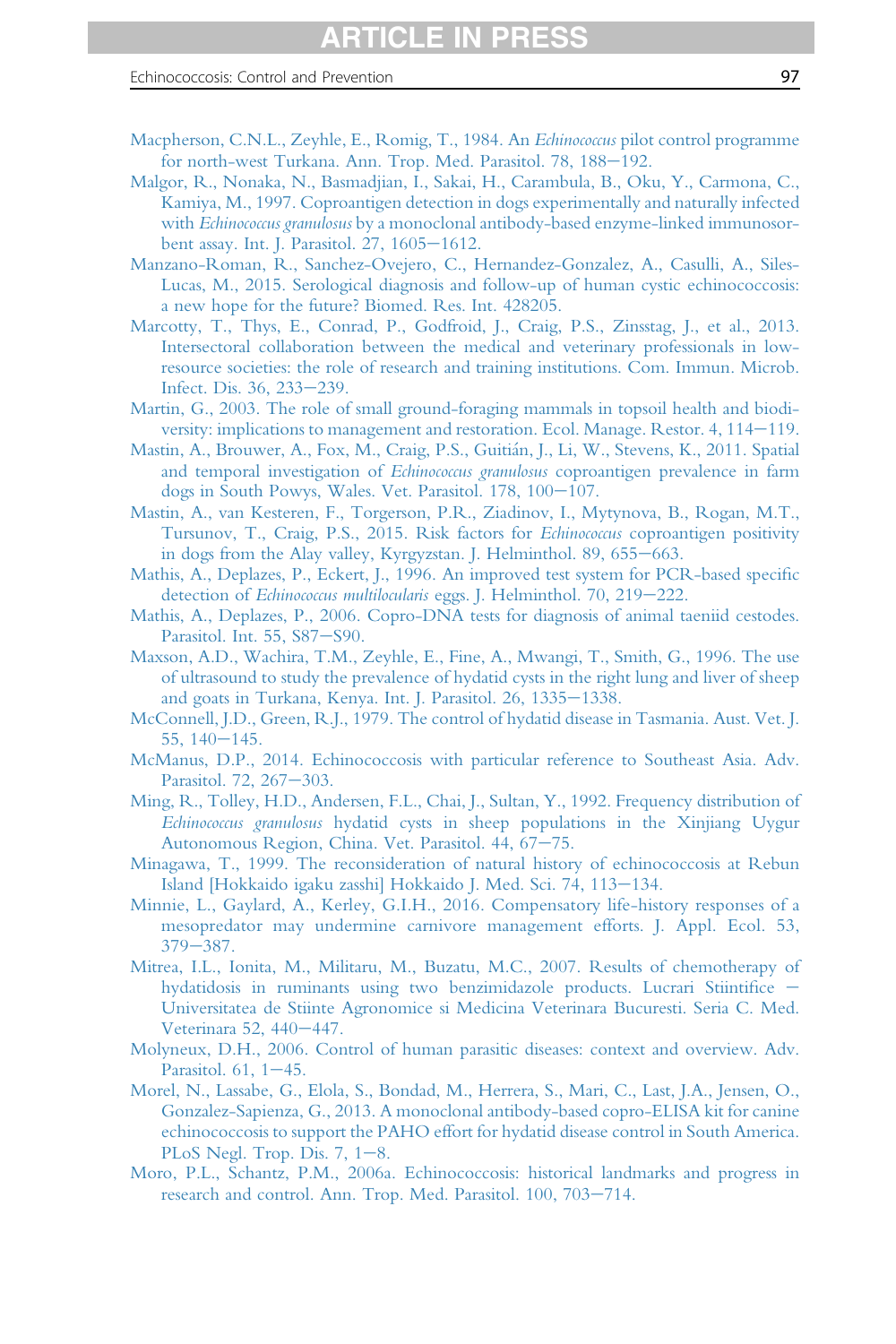- <span id="page-97-0"></span>[Moro, P.L., Schantz, P.M., 2006b. Cystic echinococcosis in the Americas. Parasitol. Int. 55,](http://refhub.elsevier.com/S0065-308X(16)30085-9/sref232)  $S181 - S186.$  $S181 - S186.$  $S181 - S186.$
- [Morishima, Y., Tsukada, H., Nonaka, N., Oku, Y., Kamiya, M., 1999. Coproantigen survey](http://refhub.elsevier.com/S0065-308X(16)30085-9/sref233) for Echinococcus multilocularis [prevalence of red foxes in Hokkaido, Japan. Parasitol. Int. 48,](http://refhub.elsevier.com/S0065-308X(16)30085-9/sref233)  $121 - 134.$  $121 - 134.$  $121 - 134.$
- [Morris, D.L., Clarkson, M.J., Stallbaumer, M.F., Pritchard, J., Jones, R.S., Chinnery, J.B.,](http://refhub.elsevier.com/S0065-308X(16)30085-9/sref234) [1985. Albendazole treatment of pulmonary hydatid cysts in naturally infected sheep: a](http://refhub.elsevier.com/S0065-308X(16)30085-9/sref234) [study with relevance to the treatment of hydatid cysts in man. Thorax 40, 453](http://refhub.elsevier.com/S0065-308X(16)30085-9/sref234)–[458.](http://refhub.elsevier.com/S0065-308X(16)30085-9/sref234)
- [Morris, D.L., Richards, K.S., Clarkson, M.J., Taylor, D.H., 1990. Comparison of albenda](http://refhub.elsevier.com/S0065-308X(16)30085-9/sref235)[zole and praziquantel therapy of](http://refhub.elsevier.com/S0065-308X(16)30085-9/sref235) Echinococcus granulosus in naturally infected sheep. Vet. [Parasitol. 36, 83](http://refhub.elsevier.com/S0065-308X(16)30085-9/sref235)-[90.](http://refhub.elsevier.com/S0065-308X(16)30085-9/sref235)
- [Moss, J.E., Chen, X., Li, T., Qiu, J., Wang, Q., Giraudoux, P., Ito, A., Torgerson, P.R.,](http://refhub.elsevier.com/S0065-308X(16)30085-9/sref236) [Craig, P.S., 2013. Reinfection studies of canine echinococcosis and role of dogs in](http://refhub.elsevier.com/S0065-308X(16)30085-9/sref236) transmission of Echinococcus multilocularis [in Tibetan communities, Sichuan, China.](http://refhub.elsevier.com/S0065-308X(16)30085-9/sref236) [Parasitology 140, 1685](http://refhub.elsevier.com/S0065-308X(16)30085-9/sref236)-[1692.](http://refhub.elsevier.com/S0065-308X(16)30085-9/sref236)
- [Mukbel, R.M., Torgerson, P.R., Abo-Shehada, M.N., 2000. Prevalence of hydatidosis](http://refhub.elsevier.com/S0065-308X(16)30085-9/sref237) [among donkeys in northern Jordan. Vet. Parasitol. 88, 35](http://refhub.elsevier.com/S0065-308X(16)30085-9/sref237)-[42.](http://refhub.elsevier.com/S0065-308X(16)30085-9/sref237)
- [Narrod, C., Zinsstag, J., Tiongco, M., 2012. A one health framework for estimating the](http://refhub.elsevier.com/S0065-308X(16)30085-9/sref238) [economic costs of zoonotic diseases on society. EcoHealth 9, 150](http://refhub.elsevier.com/S0065-308X(16)30085-9/sref238)-[162.](http://refhub.elsevier.com/S0065-308X(16)30085-9/sref238)
- [National Hydatid Disease Center of China, 1993. A retrospective survey for surgical cases of](http://refhub.elsevier.com/S0065-308X(16)30085-9/sref239) [cystic echinococcosis in the Xinjiang Uygur Autonomous Region, PRC \(1951](http://refhub.elsevier.com/S0065-308X(16)30085-9/sref239)–[1990\).](http://refhub.elsevier.com/S0065-308X(16)30085-9/sref239) [In: Andersen, F.L., Chai, J.J., Liu, F.J. \(Eds.\), Compendium on Cystic Echinococcosis](http://refhub.elsevier.com/S0065-308X(16)30085-9/sref239) [with Special Reference to the Xinjiang Uygur Autonomous Region, The People](http://refhub.elsevier.com/S0065-308X(16)30085-9/sref239)'s [Republic of China. Brigham Young University Print Services, Provo, Utah, USA,](http://refhub.elsevier.com/S0065-308X(16)30085-9/sref239) pp.  $135 - 145$ .
- [Newsome, T.M., Crowther, M.S., Dickman, C.R., 2014. Rapid recolonisation by the](http://refhub.elsevier.com/S0065-308X(16)30085-9/sref240) [European red fox: how effective are uncoordinated and isolated control programs?](http://refhub.elsevier.com/S0065-308X(16)30085-9/sref240) [Eur. J. Wildlife Res. 60, 749](http://refhub.elsevier.com/S0065-308X(16)30085-9/sref240)-[757.](http://refhub.elsevier.com/S0065-308X(16)30085-9/sref240)
- [Ni, X.W., McManus, D.P., Lou, Z.L., Yang, J.F., Yan, H.B., Li, L., Li, H.M., Liu, Q.Y.,](http://refhub.elsevier.com/S0065-308X(16)30085-9/sref241) [Li, C.H., Shi, W.G., Fan, Y.L., Liu, X., Cai, J.Z., Lei, M.T., Fu, B.Q., Yang, Y.R.,](http://refhub.elsevier.com/S0065-308X(16)30085-9/sref241) [Jia, W.Z., 2014. A comparison of loop-mediated isothermal ampli](http://refhub.elsevier.com/S0065-308X(16)30085-9/sref241)fication (LAMP) [with other surveillance tools for](http://refhub.elsevier.com/S0065-308X(16)30085-9/sref241) Echinococcus granulosus diagnosis in canine definitive [hosts. PLoS One 9, e100877.](http://refhub.elsevier.com/S0065-308X(16)30085-9/sref241)
- [Njoroge, E.M., Mbithi, P.M.F., Gathuma, J.M., Wachira, T.M., Mgambo, J.K., Zeyhle, E.,](http://refhub.elsevier.com/S0065-308X(16)30085-9/sref242) [2000. Application of ultrasonography in prevalence studies of hydatid cysts in goats in](http://refhub.elsevier.com/S0065-308X(16)30085-9/sref242) [north-western Turkana, Kenya and Toposaland, southern Sudan. Onderstepoort J.](http://refhub.elsevier.com/S0065-308X(16)30085-9/sref242) [Vet. Res. 67, 251](http://refhub.elsevier.com/S0065-308X(16)30085-9/sref242)-[255.](http://refhub.elsevier.com/S0065-308X(16)30085-9/sref242)
- [Oba, P., Ejobi, F., Omadang, L., Chamai, M., Okwi, A.L., Othieno, E., Inangolet, F.O.,](http://refhub.elsevier.com/S0065-308X(16)30085-9/sref243) [Ocaido, M., 2016. Prevalence and risk factors of](http://refhub.elsevier.com/S0065-308X(16)30085-9/sref243) Echinococcus granulosus infection in [dogs in Moroto and Bukedea districts in Uganda. Trop. Anim. Health Prod. 48,](http://refhub.elsevier.com/S0065-308X(16)30085-9/sref243)  $249 - 254.$  $249 - 254.$  $249 - 254.$
- O'[Hern, J.A., Cooley, L., 2013. A description of human hydatid disease in Tasmania in the](http://refhub.elsevier.com/S0065-308X(16)30085-9/sref244) [post-eradication era. Med. J. Aust. 199, 117](http://refhub.elsevier.com/S0065-308X(16)30085-9/sref244)-[120.](http://refhub.elsevier.com/S0065-308X(16)30085-9/sref244)
- [Osborn, P.J., Heath, D.D., 1982. Immunisation of lambs against](http://refhub.elsevier.com/S0065-308X(16)30085-9/sref245) Echinococcus granulosus using [antigens obtained by incubation of oncospheres in vitro. Res. Vet. Sci. 33, 132](http://refhub.elsevier.com/S0065-308X(16)30085-9/sref245)–[133.](http://refhub.elsevier.com/S0065-308X(16)30085-9/sref245)
- [Otero-Abad, B., Torgerson, P.R., 2013. A systematic review of the epidemiology of](http://refhub.elsevier.com/S0065-308X(16)30085-9/sref246) [echinococcosis in domestic and wild animals. PLoS Negl. Trop. Dis. 7, e2249.](http://refhub.elsevier.com/S0065-308X(16)30085-9/sref246)
- [Ouhelli, H., Kadiri, A., El Hasnaoui, M., Kachani, M., 1997. Prevalence of](http://refhub.elsevier.com/S0065-308X(16)30085-9/sref247) Echinococcus granulosus [in dogs in Morocco and potential role of dogs in transmission of cystic echino](http://refhub.elsevier.com/S0065-308X(16)30085-9/sref247)[coccosis. In: Andersen, F.L., Ouhelli, H., Kachani, M. \(Eds.\), Compendium on Cystic](http://refhub.elsevier.com/S0065-308X(16)30085-9/sref247) [Echinococcosis in Africa and in Middle Eastern Countries with Special Reference to](http://refhub.elsevier.com/S0065-308X(16)30085-9/sref247) [Morocco. Brigham Young University Print Services, Provo, Utah, USA, pp. 145](http://refhub.elsevier.com/S0065-308X(16)30085-9/sref247)-[155.](http://refhub.elsevier.com/S0065-308X(16)30085-9/sref247)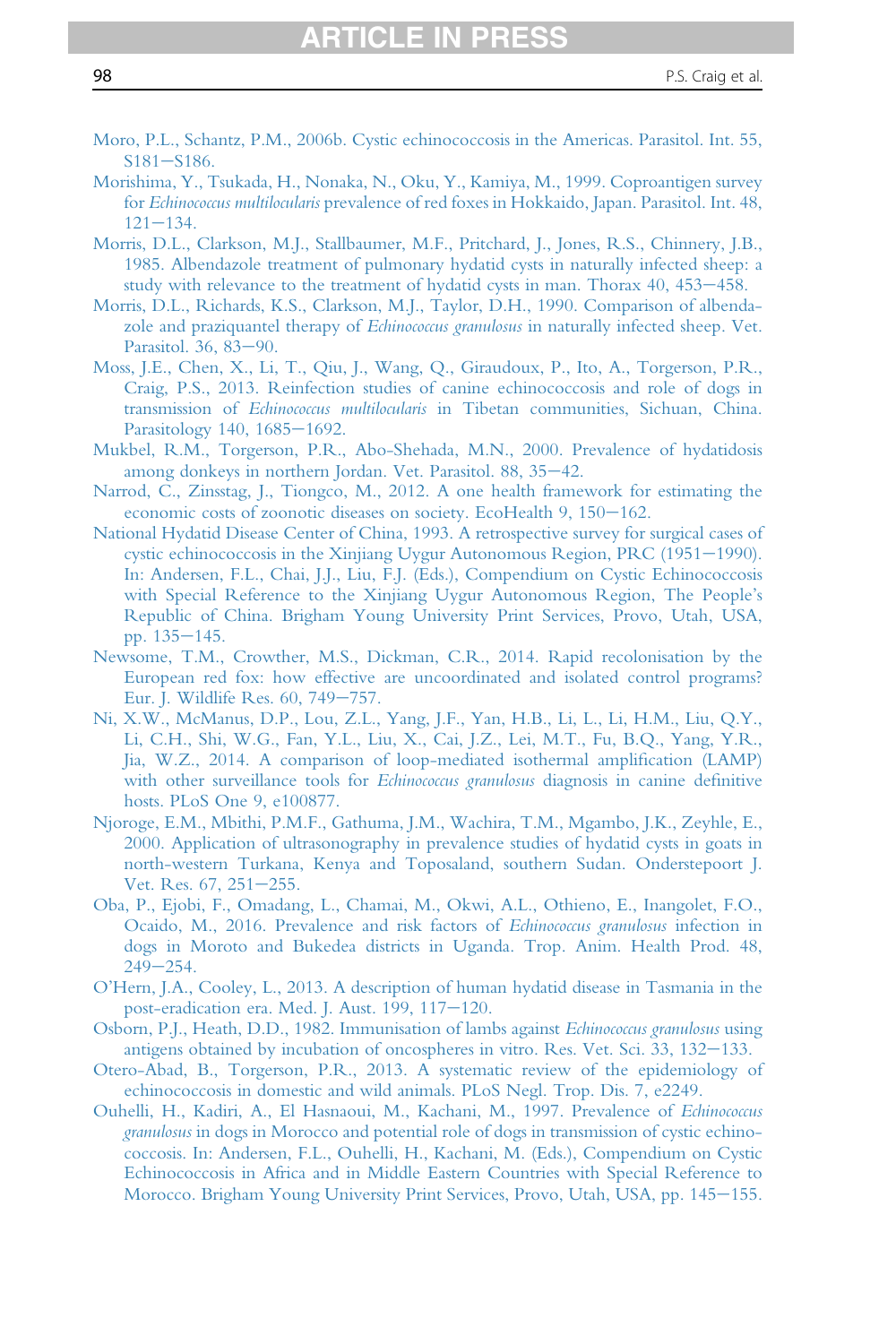- <span id="page-98-0"></span>Palmer, S.R., Biffi[n, A.H., Craig, P.S., Walters, T.M., 1996. Control of hydatid disease in](http://refhub.elsevier.com/S0065-308X(16)30085-9/sref248) [Wales. BMJ 312, 674](http://refhub.elsevier.com/S0065-308X(16)30085-9/sref248)-[675.](http://refhub.elsevier.com/S0065-308X(16)30085-9/sref248)
- [Pednekar, R.P., Gatne, M.L., Thompson, R.C.A., Traub, R.J., 2009. Molecular and](http://refhub.elsevier.com/S0065-308X(16)30085-9/sref249) morphological characterisation of Echinococcus [from food producing animals in India.](http://refhub.elsevier.com/S0065-308X(16)30085-9/sref249) [Vet. Parasitol. 165, 58](http://refhub.elsevier.com/S0065-308X(16)30085-9/sref249)-[65.](http://refhub.elsevier.com/S0065-308X(16)30085-9/sref249)
- [Petavy, A.F., Hormaeche, C., Lahmar, S., Ouhelli, H., Chabalgoity, A., Marchal, T.,](http://refhub.elsevier.com/S0065-308X(16)30085-9/sref250) [Azzouz, S., Schreiber, F., Alvite, G., Sarciron, M.E., Maskell, D., Esteves, A.,](http://refhub.elsevier.com/S0065-308X(16)30085-9/sref250) [Bosquet, G., 2008. An oral recombinant vaccine in dogs against](http://refhub.elsevier.com/S0065-308X(16)30085-9/sref250) Echinococcus granulosus, [the causative agent of human hydatid disease: a pilot study. PLoS Negl. Trop. Dis. 2, e125.](http://refhub.elsevier.com/S0065-308X(16)30085-9/sref250)
- [Pharo, H., 2002. New Zealand declares](http://refhub.elsevier.com/S0065-308X(16)30085-9/sref251) 'provisional freedom' from hydatids. Surveillance 29,  $3 - 7$  $3 - 7$ .
- [Piarroux, M., Piarroux, R., Knapp, J., Bardonnet, K., Dumortier, J., Watelet, J., Gerard, A.,](http://refhub.elsevier.com/S0065-308X(16)30085-9/sref252) [Beytout, J., Abergel, A., Bresson-Hadni, S., Gaudart, J., FrancEchino Surveillance, N.,](http://refhub.elsevier.com/S0065-308X(16)30085-9/sref252) [2013. Populations at risk for alveolar echinococcosis, France. Emerg. Infect. Dis. 19,](http://refhub.elsevier.com/S0065-308X(16)30085-9/sref252)  $721 - 728.$  $721 - 728.$  $721 - 728.$
- [Pierangeli, N.B., Soriano, S.V., Roccia, I., Bergana, H.F.J., Lazzarini, L.E., Celescino, A.,](http://refhub.elsevier.com/S0065-308X(16)30085-9/sref253) [et al., 2010. Usefulness and validation of a coproantigen test for dog echinococcosis](http://refhub.elsevier.com/S0065-308X(16)30085-9/sref253) [screening in the consolidation phase of hydatid control in Neuquen, Argentina. Parasitol.](http://refhub.elsevier.com/S0065-308X(16)30085-9/sref253) [Int. 59, 394](http://refhub.elsevier.com/S0065-308X(16)30085-9/sref253)-[399.](http://refhub.elsevier.com/S0065-308X(16)30085-9/sref253)
- [Pleydell, D.R.J., Raoul, F., Tourneux, F., Danson, F.M., Graham, A.J., Craig, P.S.,](http://refhub.elsevier.com/S0065-308X(16)30085-9/sref254) [Giraudoux, P., 2004. Modelling the spatial distribution of](http://refhub.elsevier.com/S0065-308X(16)30085-9/sref254) Echinococcus multilocularis infection in foxes. Acta Trop.  $91, 253-265$ .
- [Polydorou, K., 1993. Echinococcosis/hydatidosis eradication campaign in Cyprus. Arch. Int.](http://refhub.elsevier.com/S0065-308X(16)30085-9/sref255) [Hidatid. 31, 67](http://refhub.elsevier.com/S0065-308X(16)30085-9/sref255)-[68.](http://refhub.elsevier.com/S0065-308X(16)30085-9/sref255)
- [Raimkylov, K.M., Kuttubaev, O.T., Toigombaeva, V.S., 2015. Epidemiological analysis of](http://refhub.elsevier.com/S0065-308X(16)30085-9/sref256) [the distribution of cystic and alveolar echinococcosis in Osh Oblast in the Kyrgyz](http://refhub.elsevier.com/S0065-308X(16)30085-9/sref256) [Republic, 2000](http://refhub.elsevier.com/S0065-308X(16)30085-9/sref256)-[2013. J. Helminthol. 89, 651](http://refhub.elsevier.com/S0065-308X(16)30085-9/sref256)-[654.](http://refhub.elsevier.com/S0065-308X(16)30085-9/sref256)
- [Rabinowitz, P.M., Kock, R., Kachani, M., Kunkel, R., Thomas, J., Gilbert, J., et al., 2013.](http://refhub.elsevier.com/S0065-308X(16)30085-9/sref257) [Toward proof of concept of a One Health approach to disease prediction and control.](http://refhub.elsevier.com/S0065-308X(16)30085-9/sref257) [Emerg. Infect. Dis. 19, e130265.](http://refhub.elsevier.com/S0065-308X(16)30085-9/sref257)
- [Raoul, F., Deplazes, P., Rieffel, D., Lambert, J.-C., Giraudoux, P., 2010. Predator dietary](http://refhub.elsevier.com/S0065-308X(16)30085-9/sref258) [response to prey density variation and consequences for cestode transmission. Oecologia](http://refhub.elsevier.com/S0065-308X(16)30085-9/sref258)  $164.129 - 139.$  $164.129 - 139.$
- [Raoul, F., Hegglin, D., Giraudoux, P., 2015. Trophic ecology, behaviour and host popula](http://refhub.elsevier.com/S0065-308X(16)30085-9/sref259)tion dynamics in Echinococcus multilocularis [transmission. Vet. Parasitol. 213, 162](http://refhub.elsevier.com/S0065-308X(16)30085-9/sref259)-[171.](http://refhub.elsevier.com/S0065-308X(16)30085-9/sref259)
- [Rausch, R.L., Schiller, E.L., 1951. Hydatid disease in Alaska and the importance of rodent](http://refhub.elsevier.com/S0065-308X(16)30085-9/sref260) [intermediate hosts. Science 113, 57](http://refhub.elsevier.com/S0065-308X(16)30085-9/sref260)-[58.](http://refhub.elsevier.com/S0065-308X(16)30085-9/sref260)
- [Rausch, R.L., Wilson, J.F., Schantz, P.M., 1990. A program to reduce risk of infection by](http://refhub.elsevier.com/S0065-308X(16)30085-9/sref261) Echinococcus multilocularis[: the use of praziquantel to control the cestode in a village in](http://refhub.elsevier.com/S0065-308X(16)30085-9/sref261) [the hyperendemic region of Alaska. Ann. Trop. Med. Parasitol. 84, 239](http://refhub.elsevier.com/S0065-308X(16)30085-9/sref261)–[250.](http://refhub.elsevier.com/S0065-308X(16)30085-9/sref261)
- [Reichel, M.P., Baber, D.J., Craig, P.S., Gasser, R.B., 1996. Cystic echinococcosis in the](http://refhub.elsevier.com/S0065-308X(16)30085-9/sref262) [Falkland Islands. Prev. Vet. Med. 27, 115](http://refhub.elsevier.com/S0065-308X(16)30085-9/sref262)-[123.](http://refhub.elsevier.com/S0065-308X(16)30085-9/sref262)
- [Reyes, M.M., Taramona, C.P., Saire-Mendoza, M., Gavidia, C., Barron, E., Boufana, B.,](http://refhub.elsevier.com/S0065-308X(16)30085-9/sref263) [Craig, P.S., Tello, L., Garcia, H.H., Santivanez, S.J., 2012. Human and canine echino](http://refhub.elsevier.com/S0065-308X(16)30085-9/sref263)[coccosis infection in informal unlicensed abattoirs in Lima, Peru. PLoS Negl. Trop. Dis.](http://refhub.elsevier.com/S0065-308X(16)30085-9/sref263) [6 \(4\), e1462.](http://refhub.elsevier.com/S0065-308X(16)30085-9/sref263)
- [Rickard, M.D., Williams, J.F., 1982. Hydatidosis/cysticercosis: immune mechanisms and](http://refhub.elsevier.com/S0065-308X(16)30085-9/sref264) [immunization against infection. Adv. Parasitol. 21, 229](http://refhub.elsevier.com/S0065-308X(16)30085-9/sref264)-[296.](http://refhub.elsevier.com/S0065-308X(16)30085-9/sref264)
- [Ritchie, E.G., Johnson, C.N., 2009. Predator interactions, mesopredator release and](http://refhub.elsevier.com/S0065-308X(16)30085-9/sref265) [biodiversity conservation. Ecol. Lett. 12, 982](http://refhub.elsevier.com/S0065-308X(16)30085-9/sref265)-[998.](http://refhub.elsevier.com/S0065-308X(16)30085-9/sref265)
- [Roberts, M.G., 1994. Modelling of parasitic](http://refhub.elsevier.com/S0065-308X(16)30085-9/sref266) populations: cestodes. Vet. Parasitol. 54,  $145 - 160.$  $145 - 160.$  $145 - 160.$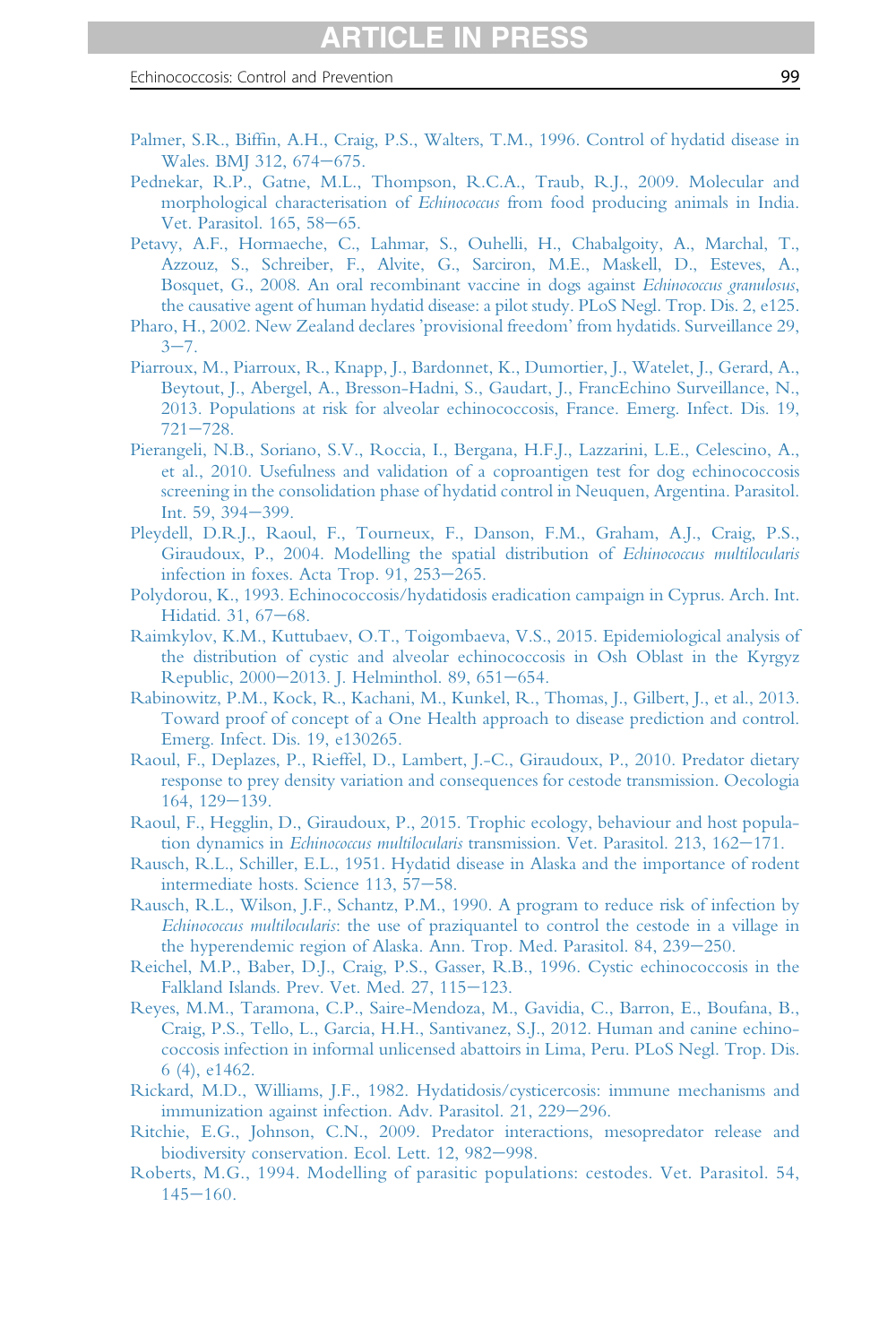- <span id="page-99-0"></span>[Roberts, M.G., Lawson, J.R., Gemmell, M.A., 1986. Population dynamics in echinococcosis](http://refhub.elsevier.com/S0065-308X(16)30085-9/sref267) [and cysticercosis: mathematical model of the life-cycle of](http://refhub.elsevier.com/S0065-308X(16)30085-9/sref267) Echinococcus granulosus. [Parasitology 92, 621](http://refhub.elsevier.com/S0065-308X(16)30085-9/sref267)-[641.](http://refhub.elsevier.com/S0065-308X(16)30085-9/sref267)
- [Rogan, M.T., Craig, P.S., 2002. Immunological approaches for transmission and epidemio](http://refhub.elsevier.com/S0065-308X(16)30085-9/sref268)[logical studies in cestode zoonoses](http://refhub.elsevier.com/S0065-308X(16)30085-9/sref268)  $-$  [the role of serology in human infection. In:](http://refhub.elsevier.com/S0065-308X(16)30085-9/sref268) [Craig, P.S., Pawlowski, Z. \(Eds.\), Cestode Zoonoses: Echinococcosis and Cysticercosis.](http://refhub.elsevier.com/S0065-308X(16)30085-9/sref268) [An Emergent and Global Problem. IOS Press, Amsterdam, pp. 343](http://refhub.elsevier.com/S0065-308X(16)30085-9/sref268)–[354. NATO](http://refhub.elsevier.com/S0065-308X(16)30085-9/sref268) Science Series. pp.  $135-146$ .
- [Romig, T., Bilger, B., Dinkel, A., Merli, M., Thoma, D., Will, R., Mackenstedt, U.,](http://refhub.elsevier.com/S0065-308X(16)30085-9/sref269) [Lucius, R., 2007. Impact of praziquantel baiting on intestinal helminths of foxes in](http://refhub.elsevier.com/S0065-308X(16)30085-9/sref269) [southwestern Germany. Helminthologia 44, 137](http://refhub.elsevier.com/S0065-308X(16)30085-9/sref269)-[144.](http://refhub.elsevier.com/S0065-308X(16)30085-9/sref269)
- [Sage, A.M., Wachira, T.M., Zeyhle, E.E., Weber, E.P., Njoroge, E., Smith, G., 1998.](http://refhub.elsevier.com/S0065-308X(16)30085-9/sref270) [Evaluation of diagnostic ultrasound as a mass screening technique for the detection of](http://refhub.elsevier.com/S0065-308X(16)30085-9/sref270) [hydatid cysts in the liver and lung of sheep and goats. Int. J. Parasitol. 28, 349](http://refhub.elsevier.com/S0065-308X(16)30085-9/sref270)–[353.](http://refhub.elsevier.com/S0065-308X(16)30085-9/sref270)
- [Said-Ali, Z., Grenouillet, F., Knapp, J., Bresson-Hadni, S., Vuitton, D.A., Raoul, F.,](http://refhub.elsevier.com/S0065-308X(16)30085-9/sref271) [Richou, C., et al., 2013. Detecting nested clusters of human alveolar echinococcosis.](http://refhub.elsevier.com/S0065-308X(16)30085-9/sref271) [Parasitology 140, 1693](http://refhub.elsevier.com/S0065-308X(16)30085-9/sref271)-[1700.](http://refhub.elsevier.com/S0065-308X(16)30085-9/sref271)
- [Saitoh, T., Takahashi, K., 1998. The role of vole populations in prevalence of the parasite](http://refhub.elsevier.com/S0065-308X(16)30085-9/sref272) (Echinococcus multilocularis[\) in foxes. Res. Popul. Ecol. 40, 97](http://refhub.elsevier.com/S0065-308X(16)30085-9/sref272)-[105.](http://refhub.elsevier.com/S0065-308X(16)30085-9/sref272)
- [Sakai, H., Nonaka, N., Yagi, K., Oku, Y., Kamiya, M., 1998. Coproantigen detection in a](http://refhub.elsevier.com/S0065-308X(16)30085-9/sref273) survey of Echinococcus multilocularis [infection among red foxes,](http://refhub.elsevier.com/S0065-308X(16)30085-9/sref273) Vulpes vulpes schrencki, in [Hokkaido. Jpn. J. Vet. Med. Sci. 60, 639](http://refhub.elsevier.com/S0065-308X(16)30085-9/sref273)-[641.](http://refhub.elsevier.com/S0065-308X(16)30085-9/sref273)
- [Sako, Y., Nakao, M., Nakaya, K., Yamasaki, H., Ito, A., 2010. Recombinant antigens for](http://refhub.elsevier.com/S0065-308X(16)30085-9/sref274) [serodiagnosis of cysticercosis and echinococcosis. Parasitol. Int. 55, S69](http://refhub.elsevier.com/S0065-308X(16)30085-9/sref274)-[S73.](http://refhub.elsevier.com/S0065-308X(16)30085-9/sref274)
- [Salant, H., Abbasi, I., Hamburger, J., 2012. The development of a loop-mediated isothermal](http://refhub.elsevier.com/S0065-308X(16)30085-9/sref275) amplification method (LAMP) for Echinococcus granulosus [coprodetection. Am. J. Trop.](http://refhub.elsevier.com/S0065-308X(16)30085-9/sref275) [Med. Hyg. 87, 883](http://refhub.elsevier.com/S0065-308X(16)30085-9/sref275)-[887.](http://refhub.elsevier.com/S0065-308X(16)30085-9/sref275)
- [Schantz, P.M., 1997. Sources and uses of surveillance data for cystic echinococcosis. In:](http://refhub.elsevier.com/S0065-308X(16)30085-9/sref276) [Andersen, F.L., Ouhelli, H., Kachani, M. \(Eds.\), Compendium on Cystic Echinococ](http://refhub.elsevier.com/S0065-308X(16)30085-9/sref276)[cosis in Africa and in Middle Eastern Countries with Special Reference to Morocco.](http://refhub.elsevier.com/S0065-308X(16)30085-9/sref276) [Brigham Young University Print Services, Provo, Utah, USA, pp. 72](http://refhub.elsevier.com/S0065-308X(16)30085-9/sref276)–[84.](http://refhub.elsevier.com/S0065-308X(16)30085-9/sref276)
- [Schantz, P.M., van den Bossche, H., Eckert, J., 1982. Chemotherapy for larval echinococ](http://refhub.elsevier.com/S0065-308X(16)30085-9/sref277)cosis in animals and humans: report of a workshop. Z. Parasitenkd  $67$ ,  $5-26$ .
- [Schantz, P.M., Wang, H., Qiu, J., Liu, F.J., Saito, E., Emshoff, A., Ito, A., Roberts, J.M.,](http://refhub.elsevier.com/S0065-308X(16)30085-9/sref278) [Delker, C., 2003. Echinococcosis on the Tibetan Plateau: prevalence and risk factors](http://refhub.elsevier.com/S0065-308X(16)30085-9/sref278) [for cystic and alveolar echinococcosis in Tibetan populations in Qinghai Province,](http://refhub.elsevier.com/S0065-308X(16)30085-9/sref278) [China. Parasitology 127, S109](http://refhub.elsevier.com/S0065-308X(16)30085-9/sref278)-[S120.](http://refhub.elsevier.com/S0065-308X(16)30085-9/sref278)
- [Schelling, U., Frank, W., Will, R., Romig, T., Lucius, R., 1997. Chemotherapy with](http://refhub.elsevier.com/S0065-308X(16)30085-9/sref279) [praziquantel has the potential to reduce the prevalence of](http://refhub.elsevier.com/S0065-308X(16)30085-9/sref279) Echinococcus multilocularis in wild foxes (Vulpes vulpes[\). Ann. Trop. Med. Parasitol. 91, 179](http://refhub.elsevier.com/S0065-308X(16)30085-9/sref279)-[186.](http://refhub.elsevier.com/S0065-308X(16)30085-9/sref279)
- [Schwabe, C.W., 1991. Helminth zoonoses in perspective. In: Macpherson, C.N.L.,](http://refhub.elsevier.com/S0065-308X(16)30085-9/sref280) [Craig, P.S. \(Eds.\), Parasitic Helminths and Zoonoses in Africa. Unwin Hyman, London,](http://refhub.elsevier.com/S0065-308X(16)30085-9/sref280) pp.  $1-24$ .
- [Schweiger, A., Ammann, R.W., Candinas, D., Clavien, P.-A., Eckert, J., Gottstein, B.,](http://refhub.elsevier.com/S0065-308X(16)30085-9/sref281) [Halkic, N., Muellhaupt, B., Mareike Prinz, B., Reichen, J., Tarr, P.E., Torgerson, T.,](http://refhub.elsevier.com/S0065-308X(16)30085-9/sref281) [Deplazes, P., 2007. Human alveolar echinococcosis after fox population increase,](http://refhub.elsevier.com/S0065-308X(16)30085-9/sref281) [Switzerland. Emerg. Infect. Dis. 13, 878](http://refhub.elsevier.com/S0065-308X(16)30085-9/sref281)-[881.](http://refhub.elsevier.com/S0065-308X(16)30085-9/sref281)
- [Servin, J., Rau, J.R., Delibes, M., 1991. Activity pattern of the red fox](http://refhub.elsevier.com/S0065-308X(16)30085-9/sref282) Vulpes vulpes in [Donana, SW Spain. Acta Theriol. 36, 369](http://refhub.elsevier.com/S0065-308X(16)30085-9/sref282)-[373.](http://refhub.elsevier.com/S0065-308X(16)30085-9/sref282)
- [Shaikenov, B.S., Rysmukhambetova, A.T., Massenov, B., Deplazes, P., Mathis, A.,](http://refhub.elsevier.com/S0065-308X(16)30085-9/sref283) [Torgerson, P.R., 2004. Short report: the use of a polymerase chain reaction to detect](http://refhub.elsevier.com/S0065-308X(16)30085-9/sref283) Echinococcus granulosus [\(G1 strain\) eggs in soil samples. Am. J. Trop. Med. Hyg. 71,](http://refhub.elsevier.com/S0065-308X(16)30085-9/sref283)  $441 - 443.$  $441 - 443.$  $441 - 443.$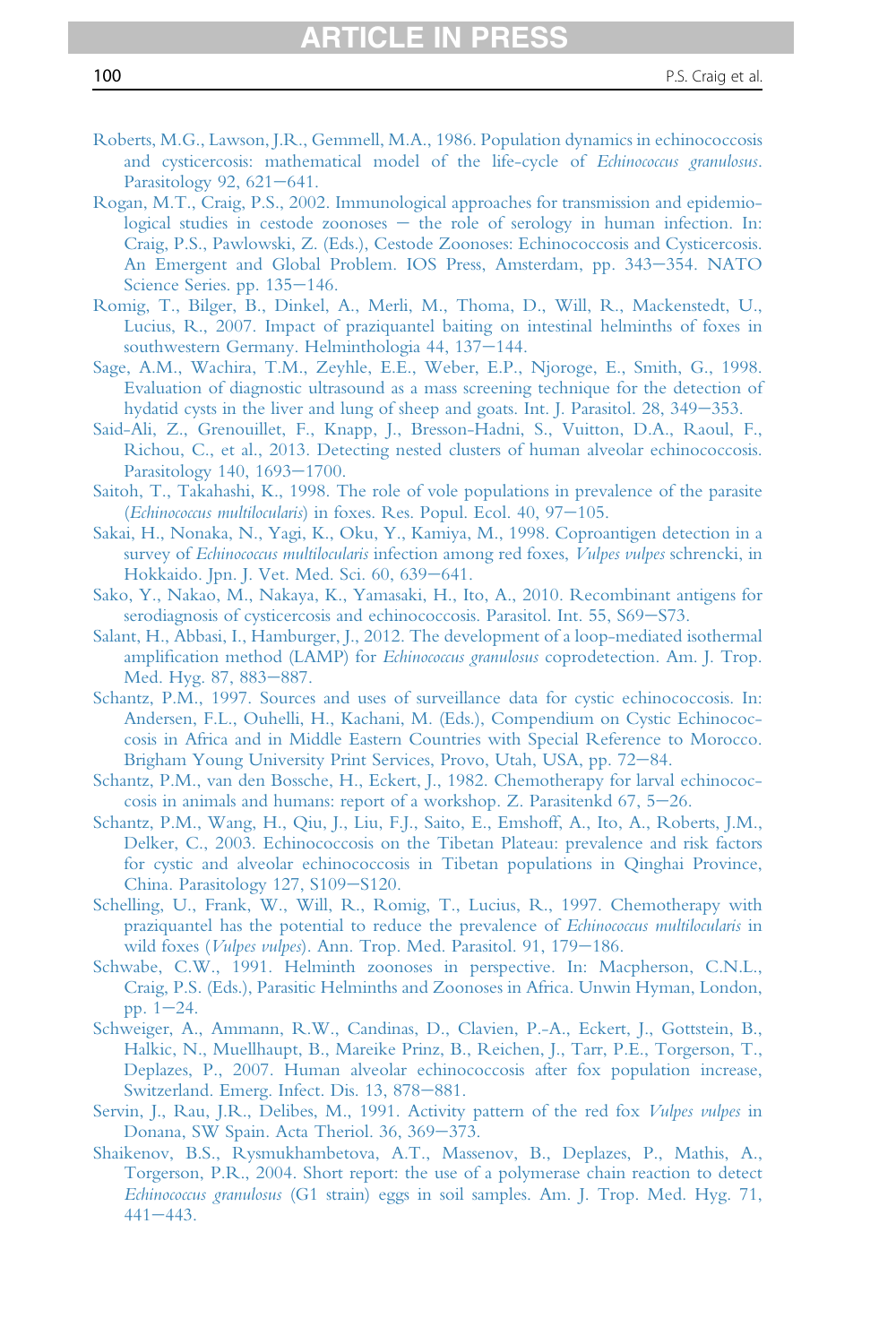- <span id="page-100-0"></span>[Soulsbury, C.D., Iossa, G., Baker, P.J., Cole, N.C., Funk, S.M., Harris, S., 2007. The impact](http://refhub.elsevier.com/S0065-308X(16)30085-9/sref284) of sarcoptic mange Sarcoptes scabiei on the British fox Vulpes vulpes [population. Mammal.](http://refhub.elsevier.com/S0065-308X(16)30085-9/sref284) [Rev. 37, 278](http://refhub.elsevier.com/S0065-308X(16)30085-9/sref284)-[296.](http://refhub.elsevier.com/S0065-308X(16)30085-9/sref284)
- [Staubach, C., Hoffmann, L., Schmid, V.J., Ziller, M., Tackmann, K., Conraths, F.J., 2011.](http://refhub.elsevier.com/S0065-308X(16)30085-9/sref285) [Bayesian space-time analysis of](http://refhub.elsevier.com/S0065-308X(16)30085-9/sref285) Echinococcus multilocularis-infections in foxes. Vet. [Parasitol. 179, 77](http://refhub.elsevier.com/S0065-308X(16)30085-9/sref285)-[83.](http://refhub.elsevier.com/S0065-308X(16)30085-9/sref285)
- [Stefanic, S., Shaikenov, B.S., Deplazes, P., Dinkel, A., Torgerson, P.R., Mathis, A., 2004.](http://refhub.elsevier.com/S0065-308X(16)30085-9/sref286) [Polymerase chain reaction for detection of patent infections of](http://refhub.elsevier.com/S0065-308X(16)30085-9/sref286) *Echinococcus granulosus* ("sheep strain") in naturally infected dogs. Parasitol. Res.  $92$ ,  $347-351$ .
- [Stieger, C., Hegglin, D., Schwarzenbach, G., Mathis, A., Deplazes, P., 2002. Spatial and](http://refhub.elsevier.com/S0065-308X(16)30085-9/sref287) [temporal aspects of urban transmission of](http://refhub.elsevier.com/S0065-308X(16)30085-9/sref287) Echinococcus multilocularis. Parasitology 124,  $631 - 640.$  $631 - 640.$  $631 - 640.$
- [Tackmann, K., Loschner, U., Mix, H., Staubach, C., Thulke, H.H., Ziller, M.,](http://refhub.elsevier.com/S0065-308X(16)30085-9/sref288) Conraths, F.J., 2001. A field study to control [Echinococcus multilocularis](http://refhub.elsevier.com/S0065-308X(16)30085-9/sref288)-infections of the red fox (Vulpes vulpes[\) in an endemic focus. Epidemiol. Infect 127, 577](http://refhub.elsevier.com/S0065-308X(16)30085-9/sref288)-[587.](http://refhub.elsevier.com/S0065-308X(16)30085-9/sref288)
- [Takahashi, K., Uraguchi, K., Hatakeyama, H., Giraudoux, P., Romig, T., 2013. Ef](http://refhub.elsevier.com/S0065-308X(16)30085-9/sref289)ficacy of [anthelmintic baiting of foxes against](http://refhub.elsevier.com/S0065-308X(16)30085-9/sref289) Echinococcus multilocularis in northern Japan. Vet. Parasitol.  $6-10$ .
- [Takahashi, K., Uraguchi, K., Kudo, S., 2005. The epidemiological status of](http://refhub.elsevier.com/S0065-308X(16)30085-9/sref290) Echinococcus multilocularis in animals in Hokkaido, Japan. Mammal. Study  $30$ ,  $$101-S105$ .
- [Takumi, K., de Vries, A., Chu, M.L., Mulder, J., Teunis, P., van der Giessen, J., 2008.](http://refhub.elsevier.com/S0065-308X(16)30085-9/sref291) [Evidence for an increasing presence of](http://refhub.elsevier.com/S0065-308X(16)30085-9/sref291) Echinococcus multilocularis in foxes in The [Netherlands. Int. J. Parasitol. 38, 571](http://refhub.elsevier.com/S0065-308X(16)30085-9/sref291)-[578.](http://refhub.elsevier.com/S0065-308X(16)30085-9/sref291)
- [Takumi, K., Hegglin, D., Deplazes, P., Gottstein, B., Teunis, P., van der Giessen, J., 2012.](http://refhub.elsevier.com/S0065-308X(16)30085-9/sref292) [Mapping the increasing risk of human alveolar echinococcosis in Limburg, The](http://refhub.elsevier.com/S0065-308X(16)30085-9/sref292) [Netherlands. Epidemiol. Infect. 140, 867](http://refhub.elsevier.com/S0065-308X(16)30085-9/sref292)-[871.](http://refhub.elsevier.com/S0065-308X(16)30085-9/sref292)
- [Takumi, K., Van der Giessen, J., 2005. Transmission dynamics of](http://refhub.elsevier.com/S0065-308X(16)30085-9/sref293) Echinococcus multilocularis; its [reproduction number, persistence in an area of low rodent prevalence, and effectiveness](http://refhub.elsevier.com/S0065-308X(16)30085-9/sref293) [of control. Parasitology 131, 133](http://refhub.elsevier.com/S0065-308X(16)30085-9/sref293)-[140.](http://refhub.elsevier.com/S0065-308X(16)30085-9/sref293)
- [Tambling, C.J., Minnie, L., Meyer, J., Freeman, E.W., Santymire, R.M., Adendorff, J.,](http://refhub.elsevier.com/S0065-308X(16)30085-9/sref294) [Kerley, G.I.H., 2015. Temporal shifts in activity of prey following large predator](http://refhub.elsevier.com/S0065-308X(16)30085-9/sref294) [reintroductions. Behav. Ecol. Sociobiol. 69, 1153](http://refhub.elsevier.com/S0065-308X(16)30085-9/sref294)-[1161.](http://refhub.elsevier.com/S0065-308X(16)30085-9/sref294)
- [Tiaoying, L., Jiamin, Q., Wen, Y., Craig, P.S., Xingwang, C., Ning, X., Ito, A.,](http://refhub.elsevier.com/S0065-308X(16)30085-9/sref295) [Giraudoux, P., Wulamu, M., Wen, Y., Schantz, P.M., 2005. Echinococcosis in Tibetan](http://refhub.elsevier.com/S0065-308X(16)30085-9/sref295) [populations, western Sichuan Province, China. Emerg. Infect. Dis. 11, 1866](http://refhub.elsevier.com/S0065-308X(16)30085-9/sref295)–[1873.](http://refhub.elsevier.com/S0065-308X(16)30085-9/sref295)
- [Tobin, M.E., Fall, M.W., 2004. Pest Control: Rodents. Wildlife Damage Management,](http://refhub.elsevier.com/S0065-308X(16)30085-9/sref296) [Internet Center for USDA National Wildlife Research Center -Staff Publications.](http://refhub.elsevier.com/S0065-308X(16)30085-9/sref296)
- [Torgerson, P.R., 2003. The use of mathematical models to simulate control options for](http://refhub.elsevier.com/S0065-308X(16)30085-9/sref297) echinococcosis. Acta Trop.  $85, 211-221$ .
- [Torgerson, P.R., 2006a. Mathematical models for the control of cystic echinococcosis.](http://refhub.elsevier.com/S0065-308X(16)30085-9/sref298) [Parasitol. Int. 55 \(Suppl.\), S253](http://refhub.elsevier.com/S0065-308X(16)30085-9/sref298)-[S258.](http://refhub.elsevier.com/S0065-308X(16)30085-9/sref298)
- [Torgerson, P.R., 2006b. Canid immunity to](http://refhub.elsevier.com/S0065-308X(16)30085-9/sref299) Echinococcus spp.: impact on transmission. [Parasite Immunol. 28, 295](http://refhub.elsevier.com/S0065-308X(16)30085-9/sref299)-[303.](http://refhub.elsevier.com/S0065-308X(16)30085-9/sref299)
- [Torgerson, P.R., 2008. Dogs, vaccines and](http://refhub.elsevier.com/S0065-308X(16)30085-9/sref300) Echinococcus. Trends Parasitol. 25, 57-[58.](http://refhub.elsevier.com/S0065-308X(16)30085-9/sref300)
- [Torgerson, P.R., 2013. The emergence of echinococcosis in central Asia. Parasitology 140,](http://refhub.elsevier.com/S0065-308X(16)30085-9/sref301)  $1667 - 1673.$  $1667 - 1673.$  $1667 - 1673.$
- [Torgerson, P.R., Budke, C.M., 2003. Echinococcosis](http://refhub.elsevier.com/S0065-308X(16)30085-9/sref302) [an international public health](http://refhub.elsevier.com/S0065-308X(16)30085-9/sref302) [challenge. Res. Vet. Sci. 74, 191](http://refhub.elsevier.com/S0065-308X(16)30085-9/sref302)-[202.](http://refhub.elsevier.com/S0065-308X(16)30085-9/sref302)
- [Torgerson, P.R., Burtisurnov, K.K., Shaikenov, B.S., Rysmukhambetova, A.T.,](http://refhub.elsevier.com/S0065-308X(16)30085-9/sref303) [Abdybekova, A.M., Ussenbayev, A.E., 2003a. Modelling the transmission dynamics of](http://refhub.elsevier.com/S0065-308X(16)30085-9/sref303)  $Echnococcus granulosus$  in sheep and cattle in Kazakhstan. Vet. Parasitol.  $114$ ,  $143-153$ .
- [Torgerson, P.R., Craig, P.S., 2009. Risk assessment of importation of dogs infected with](http://refhub.elsevier.com/S0065-308X(16)30085-9/sref304) Echinococcus multilocularis [into the UK. Vet. Rec. 165, 366](http://refhub.elsevier.com/S0065-308X(16)30085-9/sref304)-[368.](http://refhub.elsevier.com/S0065-308X(16)30085-9/sref304)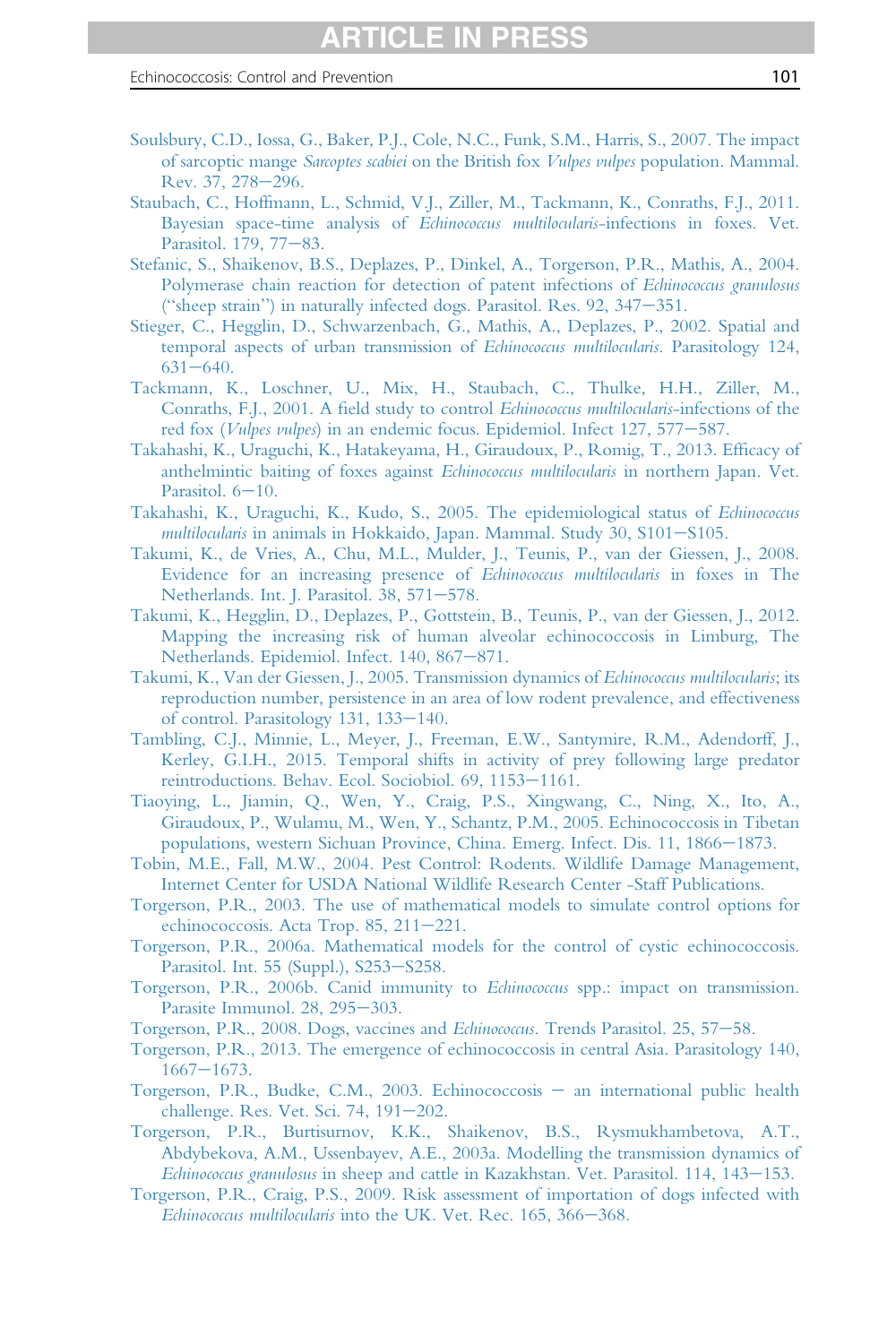- <span id="page-101-0"></span>[Torgerson, P.R., Devleesschauwer, B., Praet, N., Speybroeck, N., Willingham, A.L.,](http://refhub.elsevier.com/S0065-308X(16)30085-9/sref305) [Kasuga, F., Rokni, M.B., Zhou, X.-N., F](http://refhub.elsevier.com/S0065-308X(16)30085-9/sref305)è[vre, E.M., Sripa, B., Gargouri, N.,](http://refhub.elsevier.com/S0065-308X(16)30085-9/sref305) Fürst, T., Budke, C.M., Carabin, H., Kirk, M.D., Angulo, F.J., Havelaar, A., de [Silva, N., 2015. World Health Organization estimates of the global and regional disease](http://refhub.elsevier.com/S0065-308X(16)30085-9/sref305) [burden of 11 foodborne parasitic diseases. 2010: a Data Synthesis. PLoS Med. 12,](http://refhub.elsevier.com/S0065-308X(16)30085-9/sref305) [e1001920.](http://refhub.elsevier.com/S0065-308X(16)30085-9/sref305)
- [Torgerson, P.R., Keller, K., Magnotta, M., Ragland, N., 2010. The global burden of alveolar](http://refhub.elsevier.com/S0065-308X(16)30085-9/sref306) [echinococcosis. PLoS Negl. Trop. Dis. 4.](http://refhub.elsevier.com/S0065-308X(16)30085-9/sref306)
- [Torgerson, P.R., Heath, D.D., 2003. Transmission dynamics and control options for](http://refhub.elsevier.com/S0065-308X(16)30085-9/sref307) Echinococcus granulosus[. Parasitology 127 \(Suppl.\), S143](http://refhub.elsevier.com/S0065-308X(16)30085-9/sref307)-[S158.](http://refhub.elsevier.com/S0065-308X(16)30085-9/sref307)
- [Torgerson, P.R., Shaikenov, B.S., Rysmukhambetova, A.T., Ussenbayev, A.E.,](http://refhub.elsevier.com/S0065-308X(16)30085-9/sref308) [Abdybekova, A.M., Burtisurnov, K.K., 2003b. Modelling the transmission dynamics](http://refhub.elsevier.com/S0065-308X(16)30085-9/sref308) of Echinococcus granulosus [in dogs in rural Kazakhstan. Parasitology 126, 417](http://refhub.elsevier.com/S0065-308X(16)30085-9/sref308)–[424.](http://refhub.elsevier.com/S0065-308X(16)30085-9/sref308)
- [Torgerson, P.R., Williams, D.H., Abo-Shehada, M.N., 1998. Modelling the prevalence of](http://refhub.elsevier.com/S0065-308X(16)30085-9/sref309) Echinococcus and Taenia [species in small ruminants of different ages in northern Jordan.](http://refhub.elsevier.com/S0065-308X(16)30085-9/sref309) [Vet. Parasitol. 79, 35](http://refhub.elsevier.com/S0065-308X(16)30085-9/sref309)-[51.](http://refhub.elsevier.com/S0065-308X(16)30085-9/sref309)
- [Torgerson, P.R., Ziadinov, I., Aknazarov, D., Nurgaziev, R., Deplazes, P., 2009. Modelling](http://refhub.elsevier.com/S0065-308X(16)30085-9/sref310) [the age variation of larval protoscoleces of](http://refhub.elsevier.com/S0065-308X(16)30085-9/sref310) Echinococcus granulosus in sheep. Int. J. Parasitol.  $39, 1031 - 1035.$  $39, 1031 - 1035.$  $39, 1031 - 1035.$
- [Turner, E.L., Berberian, D.A., Dennis, E.W., 1936. The production of arti](http://refhub.elsevier.com/S0065-308X(16)30085-9/sref311)ficial immunity in dogs against [Echinococcus granulosus](http://refhub.elsevier.com/S0065-308X(16)30085-9/sref311). J. Parasitol. 32, 14-[28.](http://refhub.elsevier.com/S0065-308X(16)30085-9/sref311)
- [Truszkowski, J., 1982. The impact of the common vole on the vegetation of agroecosystems.](http://refhub.elsevier.com/S0065-308X(16)30085-9/sref312) [Acta Theriol. 27, 305](http://refhub.elsevier.com/S0065-308X(16)30085-9/sref312)-[345.](http://refhub.elsevier.com/S0065-308X(16)30085-9/sref312)
- [Tryjanowski, P., Sparks, T.H., Kamieniarz, R., Panek, M., 2009. The relationship between](http://refhub.elsevier.com/S0065-308X(16)30085-9/sref313) [hunting methods and sex, age and body weight in a non-trophy animal, the red fox.](http://refhub.elsevier.com/S0065-308X(16)30085-9/sref313) [Wildlife Res. 36, 106](http://refhub.elsevier.com/S0065-308X(16)30085-9/sref313)-[109.](http://refhub.elsevier.com/S0065-308X(16)30085-9/sref313)
- [Tsukada, H., Hamazaki, K., Ganzorig, S., Iwaki, T., Konno, K., Lagapa, J.T., Matsuo, K.,](http://refhub.elsevier.com/S0065-308X(16)30085-9/sref314) [Ono, A., Shimizu, M., Sakai, H., Morishima, Y., Nonaka, N., Oku, Y., Kamiya, M.,](http://refhub.elsevier.com/S0065-308X(16)30085-9/sref314) [2002. Potential remedy against](http://refhub.elsevier.com/S0065-308X(16)30085-9/sref314) Echinococcus multilocularis in wild red foxes using baits [with anthelmintic distributed around fox breeding dens in Hokkaido, Japan. Parasitology](http://refhub.elsevier.com/S0065-308X(16)30085-9/sref314)  $125, 119 - 129.$  $125, 119 - 129.$  $125, 119 - 129.$
- [Usubalieva, J., Minbaeva, G., Ziadinov, I., Deplazes, P., Torgerson, P.R., 2013. Emergence](http://refhub.elsevier.com/S0065-308X(16)30085-9/sref315) [of human alveolar echinococcosis in Kyrgyzstan. Emerg. Infect. Dis. 19, 1095](http://refhub.elsevier.com/S0065-308X(16)30085-9/sref315)-[1097.](http://refhub.elsevier.com/S0065-308X(16)30085-9/sref315)
- [van Johansen, M., Penrith, M.L., 2009. Has culling been properly assessed as a valid and](http://refhub.elsevier.com/S0065-308X(16)30085-9/sref316) justifi[ed control intervention measure for zoonotic diseases? PLoS Negl. Trop. Dis 3](http://refhub.elsevier.com/S0065-308X(16)30085-9/sref316) [\(10\), e541.](http://refhub.elsevier.com/S0065-308X(16)30085-9/sref316)
- [van Kesteren, F., Mastin, A., Mytynova, B., Ziadinov, I., Boufana,](http://refhub.elsevier.com/S0065-308X(16)30085-9/sref317) B., Torgerson, P.R., [Rogan, M.T., Craig, P.S., 2013. Dog ownership, dog behaviour and transmission](http://refhub.elsevier.com/S0065-308X(16)30085-9/sref317) of Echinococcus [spp. in the Alay Valley, southern Kyrgyzstan. Parasitology 140, 1674](http://refhub.elsevier.com/S0065-308X(16)30085-9/sref317)–[1684.](http://refhub.elsevier.com/S0065-308X(16)30085-9/sref317)
- [van Kesteren, F., Qi, X., Tao, J., Feng, X., Mastin, A., Craig, P.S., Vuitton, D.A., Duan, X.,](http://refhub.elsevier.com/S0065-308X(16)30085-9/sref318) [Chu, X., Zhu, J., Wen, H., 2015. Independent evaluation of a canine echinococcosis](http://refhub.elsevier.com/S0065-308X(16)30085-9/sref318) control programme in Hobukesar County. Xinjiang. China. Acta Trop.  $145$ ,  $1-7$ .
- [Vaniscotte, A., Raoul, F., Poulle, M.L., Romig, T., Dinkel, A., Takahashi, K.,](http://refhub.elsevier.com/S0065-308X(16)30085-9/sref319) [Guislain, M.H., Moss, J., Li, T., Wang, Q., Qiu, J., Craig, P.S., Giraudoux, P., 2011.](http://refhub.elsevier.com/S0065-308X(16)30085-9/sref319) [Role of dog behaviour and environmental faecal contamination in transmission of](http://refhub.elsevier.com/S0065-308X(16)30085-9/sref319) Echinococcus multilocularis [in Tibetan communities. Parasitology 138, 1316](http://refhub.elsevier.com/S0065-308X(16)30085-9/sref319)-[1329.](http://refhub.elsevier.com/S0065-308X(16)30085-9/sref319)
- [Varcasia, A., Tanda, B., Giobbe, M., Solinas, C., Pipia, A.P., Malgor, R., Carmona, C.,](http://refhub.elsevier.com/S0065-308X(16)30085-9/sref320) [Garippa, G., Scala, A., 2011. Cystic echinococcosis in Sardinia: farmers](http://refhub.elsevier.com/S0065-308X(16)30085-9/sref320)' [knowledge](http://refhub.elsevier.com/S0065-308X(16)30085-9/sref320) [and dog infection in sheep farms. Vet. Parasitol. 181, 335](http://refhub.elsevier.com/S0065-308X(16)30085-9/sref320)–[340.](http://refhub.elsevier.com/S0065-308X(16)30085-9/sref320)
- [Veit, P., Bilger, B., Schad, V., Schafer, J., Frank, W., Lucius, R., 1995. In](http://refhub.elsevier.com/S0065-308X(16)30085-9/sref321)fluence of [environmental factors on the infectivity of](http://refhub.elsevier.com/S0065-308X(16)30085-9/sref321) *Echinococcus multilocularis* eggs. Parasitology  $110, 79 - 86.$  $110, 79 - 86.$  $110, 79 - 86.$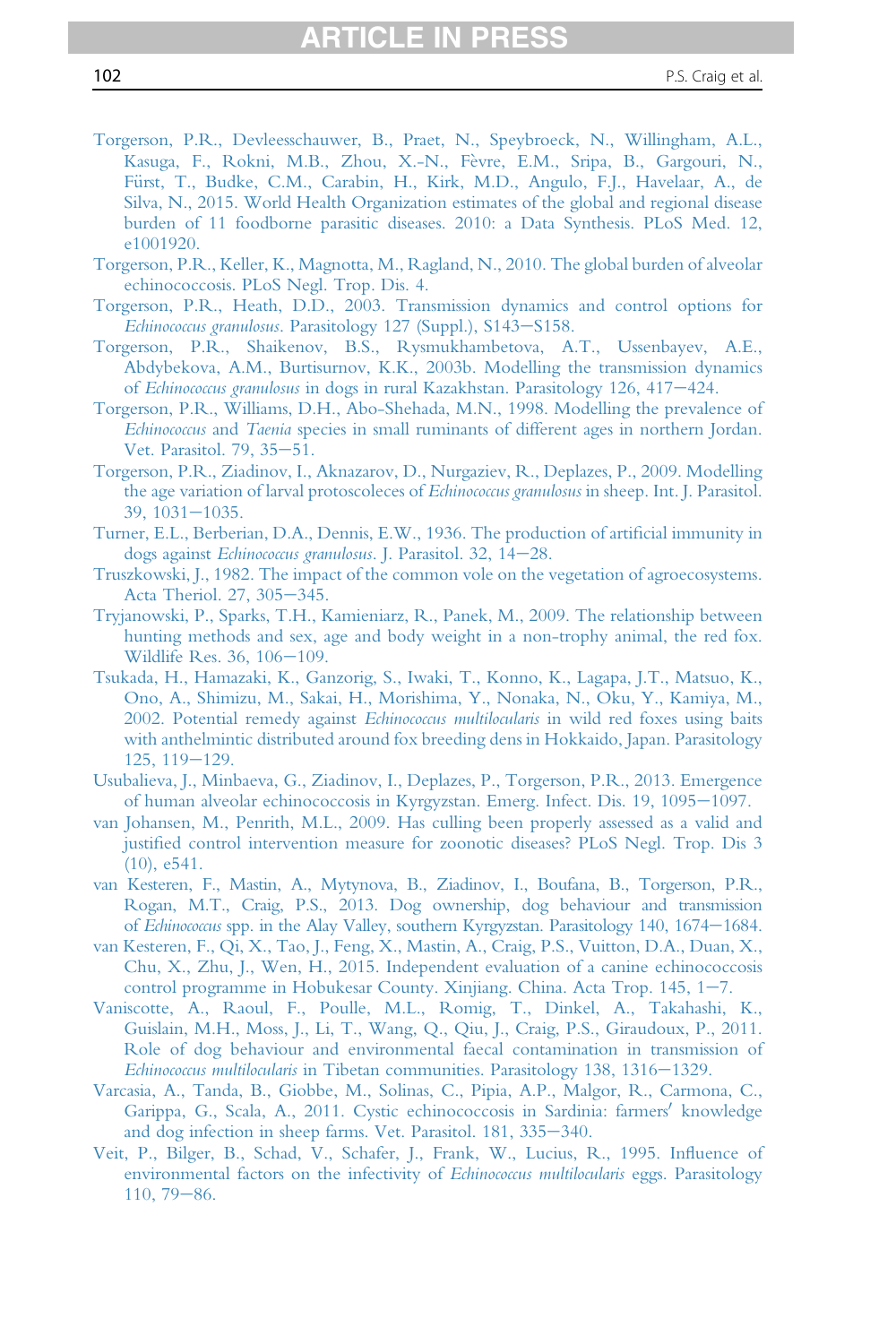- <span id="page-102-0"></span>[Vervaeke, M., van der Giessen, J., Brochier,](http://refhub.elsevier.com/S0065-308X(16)30085-9/sref322) B., Losson, B., Jordaens, K., Verhagen, R., [Coulander Cde, L., Teunis, P., 2006. Spatial spreading of](http://refhub.elsevier.com/S0065-308X(16)30085-9/sref322) Echinococcus multilocularis in red foxes (Vulpes vulpes[\) across nation borders in Western Europe. Prev. Vet. Med.](http://refhub.elsevier.com/S0065-308X(16)30085-9/sref322)  $76, 137 - 150.$  $76, 137 - 150.$  $76, 137 - 150.$
- [Vidal, M., Bonilla, C., Jeria, E., Gonzalez, C.G., October 26](http://refhub.elsevier.com/S0065-308X(16)30085-9/sref323)-[28, 1994. Programa de control](http://refhub.elsevier.com/S0065-308X(16)30085-9/sref323) [de hidatidosis el modelo Chileno. In: Meeting of the Scienti](http://refhub.elsevier.com/S0065-308X(16)30085-9/sref323)fic Working Group on the [Advances in Prevention, Control and Treatment of Hydatidosis. Pan American Health](http://refhub.elsevier.com/S0065-308X(16)30085-9/sref323) [Organization, Montevideo.](http://refhub.elsevier.com/S0065-308X(16)30085-9/sref323)
- [Viel, J.F., Giraudoux, P., Abrial, V., Bresson-Hadni, S., 1999. Water vole \(](http://refhub.elsevier.com/S0065-308X(16)30085-9/sref324)Arvicola terrestris Scherman) [density as risk factor for human alveolar echinococcosis. Am. J. Trop. Med.](http://refhub.elsevier.com/S0065-308X(16)30085-9/sref324) [Hyg. 61, 559](http://refhub.elsevier.com/S0065-308X(16)30085-9/sref324)-[565.](http://refhub.elsevier.com/S0065-308X(16)30085-9/sref324)
- [Vogel, H., 1955. Uber den Ewicklungszyklus und die Artzugehorigkeit des europaischen](http://refhub.elsevier.com/S0065-308X(16)30085-9/sref325) [Alveolarechinococcus. Deutche Mediz. Wochschrft. 80, 931](http://refhub.elsevier.com/S0065-308X(16)30085-9/sref325)-[932.](http://refhub.elsevier.com/S0065-308X(16)30085-9/sref325)
- [Vuitton, D.A., Demonmerot, F., Knapp, J., Richou, C., Grenouillet, F., Chauchet, A.,](http://refhub.elsevier.com/S0065-308X(16)30085-9/sref326) [Vuitton, L., Bresson-Hadni, S., Millon, L., 2015. Clinical epidemiology of human AE](http://refhub.elsevier.com/S0065-308X(16)30085-9/sref326) in Europe. Vet. Parasitol.  $213$ ,  $110-120$ .
- [Vuitton, D.A., Zhou, H., Bresson-Hadni, S., Wang, Q., Piarroux, M., Raoul, F.,](http://refhub.elsevier.com/S0065-308X(16)30085-9/sref327) [Giraudoux, P., 2003. Epidemiology of alveolar echinococcosis with particular reference](http://refhub.elsevier.com/S0065-308X(16)30085-9/sref327) [to China and Europe. Parasitology 127, S87](http://refhub.elsevier.com/S0065-308X(16)30085-9/sref327)-[S107.](http://refhub.elsevier.com/S0065-308X(16)30085-9/sref327)
- [Wahlstrohm, H., Comin, A., Isaksson, M., Deplazes, P., 2016. Detection of](http://refhub.elsevier.com/S0065-308X(16)30085-9/sref328) Echinococcus multilocularis [by MC-PCR: evaluation of diagnostic sensitivity and speci](http://refhub.elsevier.com/S0065-308X(16)30085-9/sref328)ficity without [gold standard. Infect. Ecol. Epidemiol. 6, 30173.](http://refhub.elsevier.com/S0065-308X(16)30085-9/sref328)
- [Wang, Q., Huang, Y., Huang, L., Yu, W., He, W., Zhong, B., Li, W., Zeng, X.,](http://refhub.elsevier.com/S0065-308X(16)30085-9/sref329) [Vuitton, D.A., Giraudoux, P., Craig, P.S., Wu, W., 2014. Review of risk factors for](http://refhub.elsevier.com/S0065-308X(16)30085-9/sref329) [human echinococcosis prevalence on the Qinghai-Tibet Plateau, China: a prospective](http://refhub.elsevier.com/S0065-308X(16)30085-9/sref329) [for control options. Infect. Dis. Poverty 3, 3.](http://refhub.elsevier.com/S0065-308X(16)30085-9/sref329)
- [Wang, Q., Qiu, J., Yang, W., Schantz, P.M., Raoul, F., Craig, P.S., Giraudoux, P.,](http://refhub.elsevier.com/S0065-308X(16)30085-9/sref330) [Vuitton, D.A., 2006a. Socioeconomic and behavior risk factors of human alveolar](http://refhub.elsevier.com/S0065-308X(16)30085-9/sref330) [echinococcosis in Tibetan communities in Sichuan, People](http://refhub.elsevier.com/S0065-308X(16)30085-9/sref330)'s Republic of China. Am. [J. Trop. Med. Hyg. 74, 856](http://refhub.elsevier.com/S0065-308X(16)30085-9/sref330)–[862.](http://refhub.elsevier.com/S0065-308X(16)30085-9/sref330)
- [Wang, Q., Vuitton, D.A., Xiao, Y.F., Budke, C.M., Campos-Ponce, M., Schantz, P.M.,](http://refhub.elsevier.com/S0065-308X(16)30085-9/sref331) [Raoul, F., Yang, W., Craig, P.S., Giraudoux, P., 2006b. Pasture types and](http://refhub.elsevier.com/S0065-308X(16)30085-9/sref331) Echinococcus multilocularis[, Tibetan communities. Emerg. Infect. Dis. 12, 1008](http://refhub.elsevier.com/S0065-308X(16)30085-9/sref331)-[1010.](http://refhub.elsevier.com/S0065-308X(16)30085-9/sref331)
- [Wang, Z., Wang, X., Liu, X., 2008. Echinococcosis in China, a review of the epidemiology](http://refhub.elsevier.com/S0065-308X(16)30085-9/sref332) of Echinococcus [spp. EcoHealth 5, 115](http://refhub.elsevier.com/S0065-308X(16)30085-9/sref332)-[126.](http://refhub.elsevier.com/S0065-308X(16)30085-9/sref332)
- [WHO, 2010a. The Control of Neglected Zoonotic Diseases: Community-based Interven](http://refhub.elsevier.com/S0065-308X(16)30085-9/sref333)[tions for Prevention and Control. World Health Organization, Geneva.](http://refhub.elsevier.com/S0065-308X(16)30085-9/sref333)
- [WHO, 2010b. Working to Overcome The Global Impact of Neglected Tropical Diseases:](http://refhub.elsevier.com/S0065-308X(16)30085-9/sref334) [First WHO Report on Neglected Tropical Diseases. World Health Organization, Geneva.](http://refhub.elsevier.com/S0065-308X(16)30085-9/sref334)
- [WHO, June 22](http://refhub.elsevier.com/S0065-308X(16)30085-9/sref335)–[23, 2011. Report of the WHO Informal Working Group on Cystic and](http://refhub.elsevier.com/S0065-308X(16)30085-9/sref335) [Alveolar Echinococcosis Surveillance, Prevention and Control, with the Participation](http://refhub.elsevier.com/S0065-308X(16)30085-9/sref335) [of the Food and Agriculture Organization of the United Nations and the World](http://refhub.elsevier.com/S0065-308X(16)30085-9/sref335) [Organisation for Animal Health. World Health Organization, Geneva, Switzerland](http://refhub.elsevier.com/S0065-308X(16)30085-9/sref335) [\(Report No. 2\).](http://refhub.elsevier.com/S0065-308X(16)30085-9/sref335)
- [WHO/OIE, 2001. In: Eckert, J., Gemmell, M.A., Meslin, F.X., Paw](http://refhub.elsevier.com/S0065-308X(16)30085-9/sref336)1[owski, Z.S. \(Eds.\),](http://refhub.elsevier.com/S0065-308X(16)30085-9/sref336) [Manual on Echinococcosis in Humans and Animals: A Public Health Problem of Global](http://refhub.elsevier.com/S0065-308X(16)30085-9/sref336) [Concern. World Health Organization/World Organisation for Animal Health, Paris,](http://refhub.elsevier.com/S0065-308X(16)30085-9/sref336) [France.](http://refhub.elsevier.com/S0065-308X(16)30085-9/sref336)
- [Woodroffe, R., 2007. Effects of culling on badger abundance: implications for tuberculosis](http://refhub.elsevier.com/S0065-308X(16)30085-9/sref337) [control. J. Zool. 274, 28.](http://refhub.elsevier.com/S0065-308X(16)30085-9/sref337)
- [Yang, Y.R., Craig, P.S., Ito, A., Vuitton, D.A., Giraudoux, P., Sun, T., Williams, G.M.,](http://refhub.elsevier.com/S0065-308X(16)30085-9/sref338) [et al., 2007. A correlative study of ultrasound with serology in an area in China co-](http://refhub.elsevier.com/S0065-308X(16)30085-9/sref338)